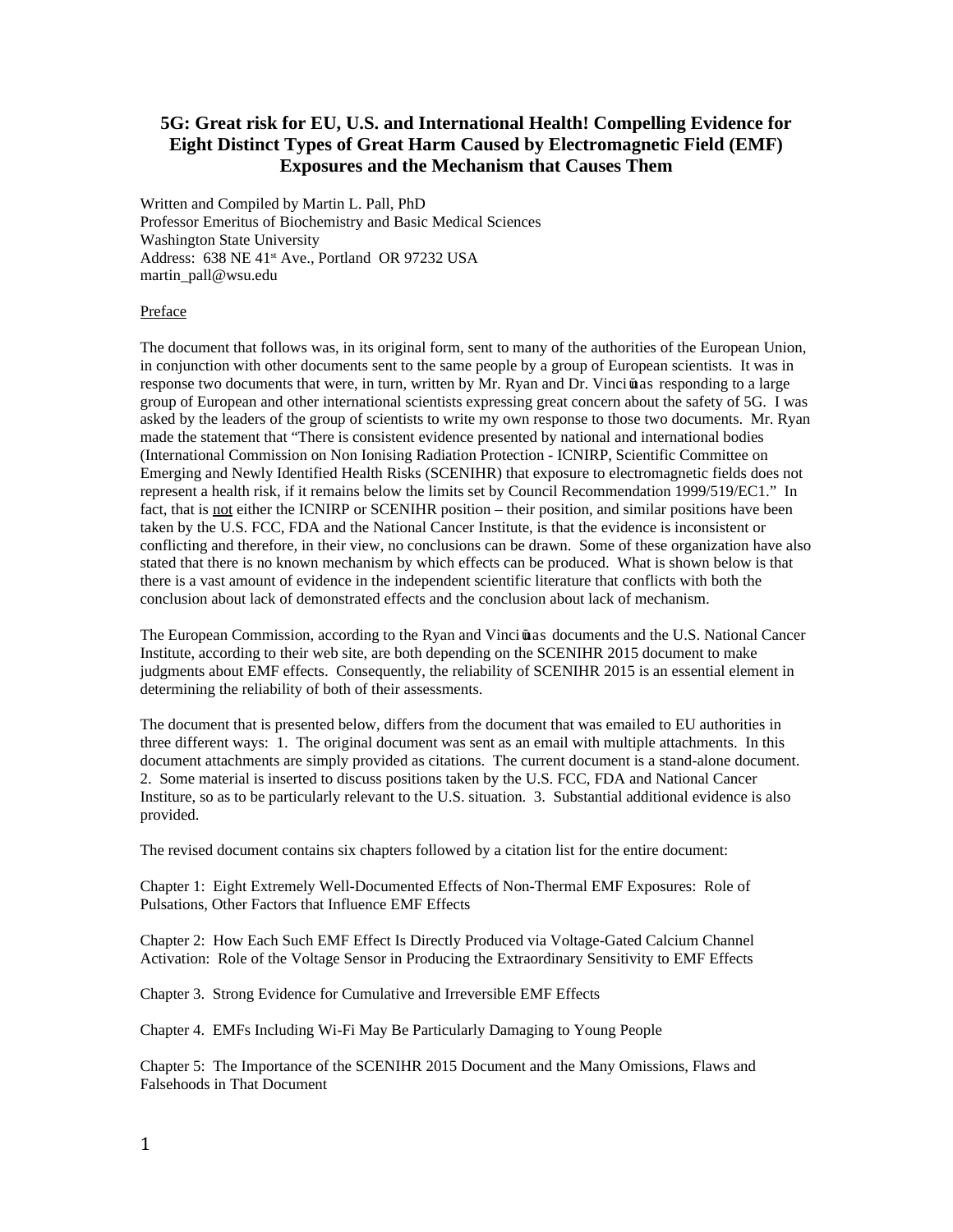Chapter 6: The Great Risks of 5G: What We Know and What We Don't Know

#### **Chapter 1. Eight Extremely Well-Documented Effects of Non-Thermal EMF Exposures: Role of Pulsations, Other Factors that Influence EMF Effects**

Both the earlier Ryan document and the more recent Ar $\bar{u}$  as document each fail to pay any attention to the extensive scientific literature that has been accumulated on non-thermal electromagnetic field (EMF) effects. The scientific consensus of independent scientists based on information accumulated over the last 7 decades is just the opposite of what each of them states. I am copying into this document, at the end of Chapter 1, a series of 8 extremely well-documented effects of such EMF exposure, together with a list of review articles, most of them being peer reviewed articles published in well respected journals in the PubMed database, *that have each reviewed a body of evidence demonstrating the existence of each such effect*.

What are the effects produced by non-thermal exposures to microwave frequency EMFs, where we have an extensive scientific literature? Each of the following effects has been documented in from 11 to 35 reviews, listed at the end of Chapter 1.

- 1. Three types of cellular DNA attacks, producing single strand breaks in the cellular DNA, double strand breaks in cellular DNA and oxidized bases in cellular DNA. Each of these DNA changes have roles in cancer causation and in producing the most important mutational changes in humans and other animals. Double stranded DNA breaks produce chromosomal breaks, rearrangements, deletions and duplications and copy number mutations; they also produce gene amplification, an important mechanism in cancer causation. Single strand breaks in cellular DNA cause aberrant recombination events leading to copy number mutations. Oxidized bases leading to point mutations. When these occur in somatic cells, they can each have roles in causing cancer. When these occur in germ line cells (and they have be shown to occur in sperm following EMF exposures), they cause the three most important types of mutations in future generations, chromosomal mutations, copy number mutations and point mutations. (19 different reviews documenting these types of cellular DNA damage)
- 2. A wide variety of changes leading to lowered male fertility, lowered female fertility, increased spontaneous abortion, lowered levels of estrogen, progesterone and testosterone, lowered libido (16 reviews). Human sperm count has dropped to below 50% of what used to be considered normal throughout the technologically advanced countries of the world [1]. Reproductive rates have fallen below replacement levels in every technologically advanced country of the world, with a single exception. These include every EU country, the U.S., Canada, Japan, South Korea, Taiwan, Singapore, Australia and New Zealand. Reproduction averages in these countries is about 73% of replacement levels according to 2015 or 2016 data. A study on mouse reproduction [2] showed that radio/microwave frequency EMF exposure at doses well within our current safety guidelines produced substantial dose-dependent decreases in reproduction within the first set of litters; further exposure produced dose-dependent complete or almost complete sterility that was found to be largely irreversible. When we have a technology that is universally present in these technologically advanced countries, that we know impacts reproduction, and reproduction has already dropped well below replacement levels, and we may be facing a catastrophic and irreversible decline in reproduction and there are more and more plans to expose us still further, don't you think that we should take note of the science? Mr. Ryan and Dr. Vinciniu as seem to be saying not at all. (Please note that the U.S. FCC and FDA also completely ignore this existential threat)
- 3. Neurological/neuropsychiatric effects (23 reviews). My own paper on this [3] and two earlier reviews cited in it found that there are whole series of repeatedly found EMF effects which have also become extremely widespread complaints in our technologically advanced societies, namely: sleep disturbance/insomnia; fatigue/tiredness; headache; depression/depressive symptoms; lack of concentration/attention/cognitive dysfunction; dizziness/vertigo; memory changes; restlessness/tension/anxiety/stress/agitation; irritability. These findings are not just based on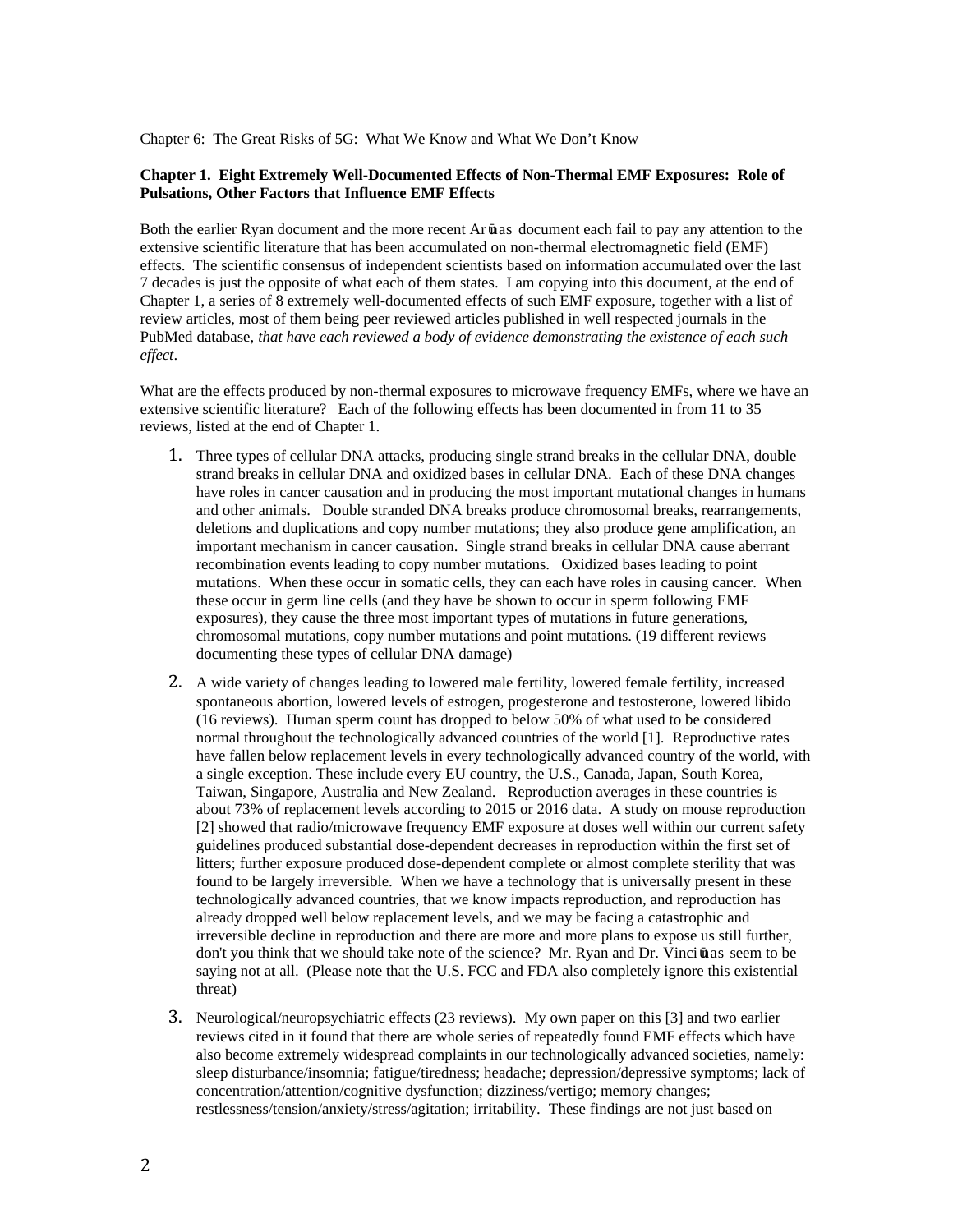epidemiological findings but are also based on profound impacts of EMFs, at levels well within our safety guidelines, on brain structure and function and also on the mechanism of non-thermal EMF action discussed below. When we have these neuropsychiatric effects becoming more and more common in technologically advanced societies all over the world, and *we know each of these is caused EMF exposures*, shouldn't we take note of this relationship?

- 4. Apoptosis/cell death (13 reviews). The two most important consequences of large increases in apoptosis (programmed cell death) are in causation of the neurodegenerative diseases and lowered reproduction although there are others.
- 5. Oxidative stress/free radical damage (17 reviews). Oxidative stress has roles in all or almost all chronic diseases. It is reported to have essential roles in producing the reproductive effects and the attacks on cellular DNA and may also have roles in producing the neurological effects and some of the cancer-causing effects shown to be produced here by EMF exposures.
- 6. Widespread endocrine (that is hormonal) effects (11 reviews). The steroid hormone levels drop with EMF exposure, whereas other hormone levels increase with initial exposure. The neuroendocrine hormones and insulin levels often drop with prolonged EMF exposure, possibly due to endocrine exhaustion.
- 7. Increases in intracellular calcium ([Ca2+]i) levels following EMF exposure (14 reviews). Calcium signaling also increases following EMF exposure.
- 8. Cancer causation (35 reviews). Brain cancer, salivary cancer, acoustic neuromas and two other types of cancer go up with cell phone use. People living near cell phone towers have increased cancer rates. Other types of EMFs are also implicated. Short wave radio, radio ham operators and people exposed to radar all are reported to have increased cancer incidence. Perhaps most telling, heavy-long term cell phone users have the highest incidence of brain cancer and have predominantly cancer increases on the ipsilateral side of the head (the side they use their cell phones), as opposed to the contralateral side. I have an in press paper [7], focused not on whether EMFs cause cancer but rather on *how* they can cause cancer. The paper shows that "downstream effects" of the main target of the EMFs in the cells of our bodies, can cause cancer in 15 different ways, including increases in cancer initiation, promotion and progression. Progression effects include both tissue invasion and metastasis. Each of these cancer causation effects are caused via mechanisms produced by downstream effects of the main non-thermal EMF mechanism, as discussed in Chapter 2.
- 9. Therapeutic effects of such EMFs. Such EMFs when focused on a specific region of the body where there is some dysfunction and when used at specific intensities, can have therapeutic effects. In my 2013 paper [4], I cited 12 different reviews where EMF stimulation of bone growth was used therapeutically. There are something like 4000 papers on various therapeutic effects. Strangely, the telecommunications industry does not acknowledge these therapeutic effects, preferring rather to maintain the fiction that there are no non-thermal effects.

There is another set of reviews, 12 in this case, with each showing that pulsed EMFs are, in most cases, much more biologically active than are non-pulsed EMFs. This is particularly important because all wireless communication devices communicate via pulsations, making them potentially much more dangerous. It follows from this that if you wish to study the effects of Wi-Fi, cell phones, cordless phones, cell phone towers, smart meters or 5G, you had better study the real thing or at least something that pulses very much like the real thing. There are many studies that don't do this, but falsely claim to be genuine Wi-Fi, cell phone or cordless phone studies. Other factors that influence the occurrence of non-thermal EMF effects include the frequency being used, the polarization of the EMFs and the cell type being studied [4,5,8-11]. Furthermore there are intensity "windows" that produce maximum biological effects, such that both lower and higher intensities produce much less effect [5,8,9]. These window effect studies clearly show that dose-response curves are both non-linear and non-monotone, such that it is difficult or impossible to predict effects based on relative intensity even when all other factors are the same. The role of each of these factors is completely ignored by ICNIRP, SCENIHR, the U.S. FCC, FDA and National Cancer Institute as well as by many other industry-friendly groups. When each of these organizations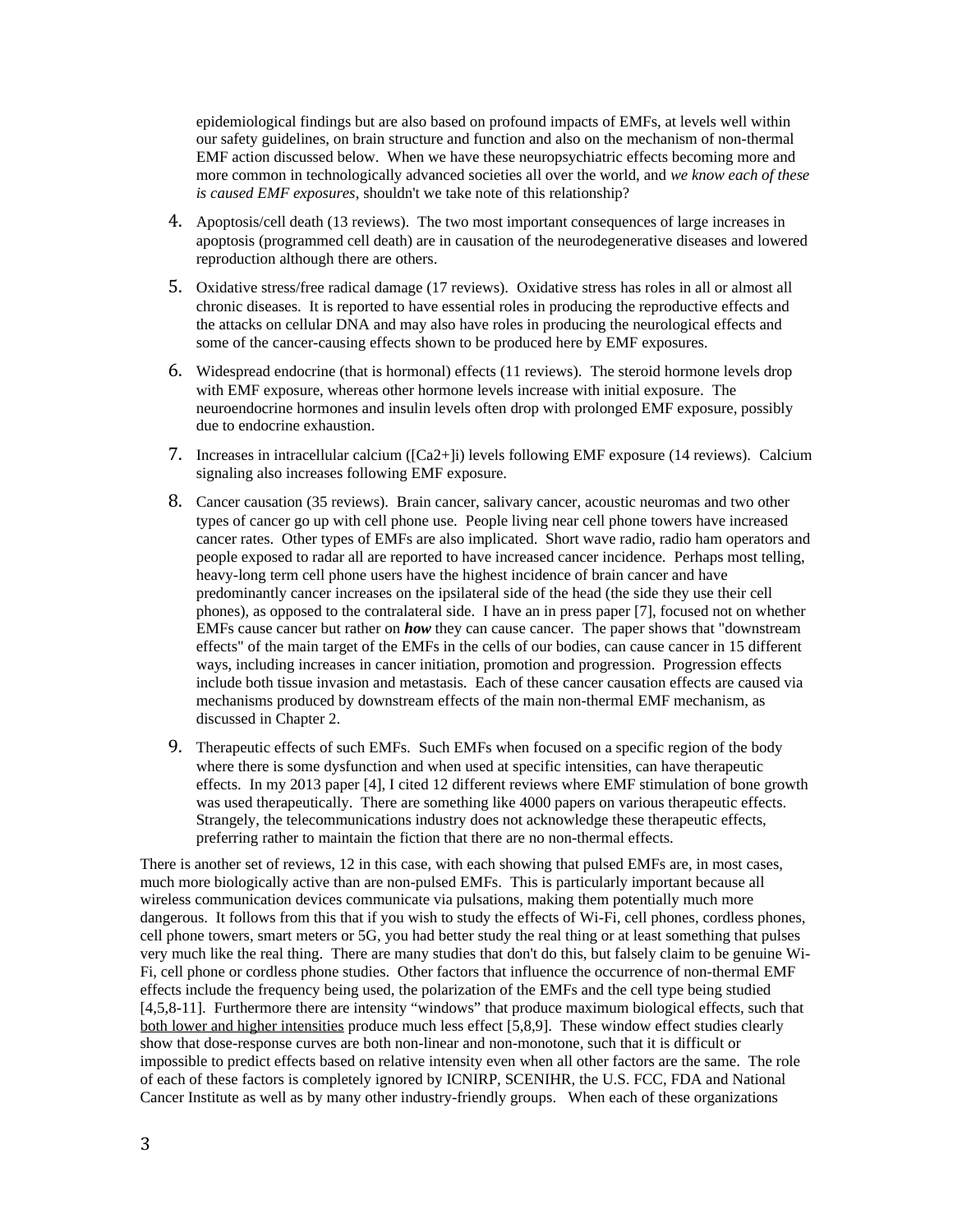concludes that "results are inconsistent" they are comparing studies based on superficial similarities but not on these demonstrated causal factors. What is being observed, therefore, is genuine biological heterogeneity, not inconsistency. It has been known since the beginning of modern science in the  $16<sup>th</sup>$ century that how you do your studies is important in determining what results are obtained. How is it possible that ICNIRP, SCENIHR, the U.S. FCC, FDA and National Cancer Institute have forgotten this important fact?

The primary literature studies demonstrating roles of pulsation, frequency, polarization, cell type and intensity windows in determining biological effects are entirely dependent on having genuine effects to study. None of these studies could have been done without an effect to study. Consequently, the claims that there are no well-documented EMF effects are nonsense, based not only on the eight extremely welldocumented effects summarized above, but also on the entire literature demonstrating the role of pulsation, frequency, polarization, cell type and intensity windows.

Now I haven't said anything about how these non-thermal EMF effects are produced. I am taking much of Chapter 2 from a recent paper [11].

## **Reviews each showing important health-related non-thermal effects of microwave frequency electromagnetic fields (EMFs).**

These review lists were prepared by Dr. Martin L. Pall, Professor Emeritus of Biochemistry and Basic Medical Sciences, Washington State University. [martin\\_pall@wsu.edu](mailto:martin_pall@wsu.edu) BA degree in Physics, Phi Beta Kappa, with honors, Johns Hopkins University; PhD in Biochemistry & Genetics, Caltech.

Specific effects and reviews each reporting the effect in multiple primary literature studies:

## **Cellular DNA damage: Single strand and double strand breaks in cellular DNA and oxidized bases in cellular DNA, leading to chromosomal and other mutational changes:**

- 1. Glaser ZR, PhD. 1971 Naval Medical Research Institute Research Report, June 1971. Bibliography of Reported Biological Phenomena ("Effects") and Clinical Manifestations Attributed to Microwave and Radio-Frequency Radiation. Report No. 2 Revised. [https://scholar.google.com/scholar?q=Glaser+naval+medical+microwave+radio](https://scholar.google.com/scholar?q=Glaser+naval+medical+microwave+radio-frequency+1972)[frequency+1972&](https://scholar.google.com/scholar?q=Glaser+naval+medical+microwave+radio-frequency+1972)btnG=&hl=en&as\_sdt=0%2C38 (Accessed Sept. 9, 2017)
- 2. Goldsmith JR. 1997 Epidemiologic evidence relevant to radar (microwave) effects. Environ Health Perspect 105(Suppl 6):1579-1587.
- 3. Yakymenko IL, Sidorik EP, Tsybulin AS. 1999 [Metabolic changes in cells under electromagnetic radiation of mobile communication systems]. Ukr Biokhim Zh (1999), 2011 Mar-Apr:20-28.
- 4. Aitken RJ, De Iuliis GN. 2007 Origins and consequences of DNA damage in male germ cells. Reprod Biomed Online 14:727-733.
- 5. Hardell, L., Sage, C. 2008. Biological effects from electromagnetic field exposure and public exposure standards. Biomed. Pharmacother. 62, 104-109.
- 6. Hazout A, Menezo Y, Madelenat P, Yazbeck C, Selva J, Cohen-Bacrie P. 2008 [Causes and clinical implications of sperm DNA damages]. Gynecol Obstet Fertil ;36:1109-1117.
- 7. Phillips JL, Singh NP, Lai H. 2009 Electromagnetic fields and DNA damage. Pathophysiology 16:79-88.
- 8. Ruediger HW. 2009 Genotoxic effects of radiofrequency electromagnetic fields. Pathophysiology. 16:89-102.
- 9. Makker K, Varghese A, Desai NR, Mouradi R, Agarwal A. 2009 Cell phones: modern man's nemesis? Reprod Biomed Online 18:148-157.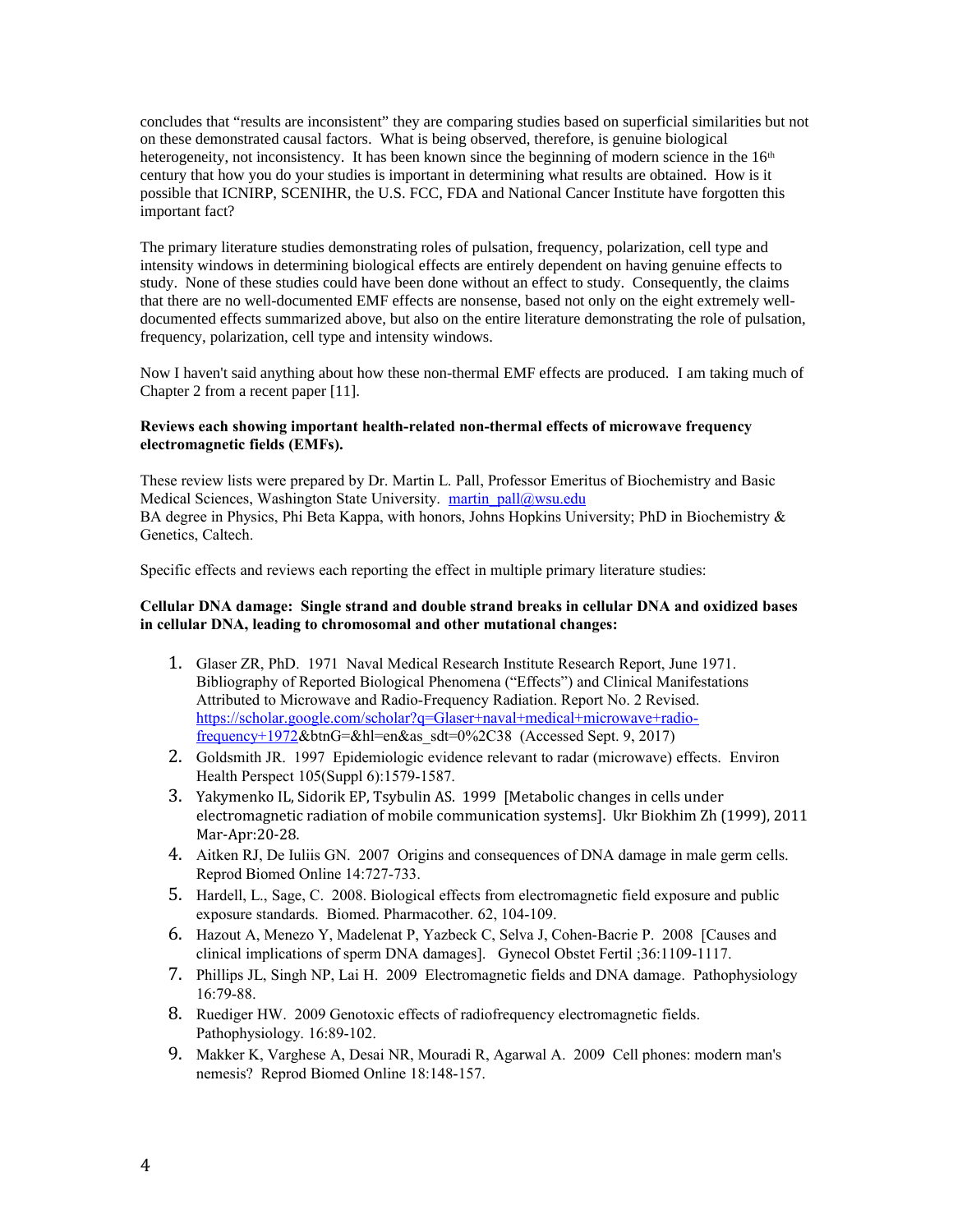- 10. Yakymenko I, Sidorik E. 2010 Risks of carcinogenesis from electromagnetic radiation and mobile telephony devices. Exp Oncol 32:729-736.
- 11. Yakimenko IL, Sidorik EP, Tsybulin AS. 2011 [Metabolic changes in cells under electromagnetic radiation of mobile communication systems]. Ukr Biokhim Zh (1999). 2011 Mar-Apr;83(2):20-28.
- 12. Gye MC, Park CJ. 2012 Effect of electromagnetic field exposure on the reproductive system. Clin Exp Reprod Med 39:1-9. doi.org/10.5653/cerm.2012.39.1.1
- 13. Pall, ML. 2013. Electromagnetic fields act via activation of voltage-gated calcium channels to produce beneficial or adverse effects. J Cell Mol Med 17:958-965. doi: 10.1111/jcmm.12088.
- 14. Pall, M. L. 2015 Scientific evidence contradicts findings and assumptions of Canadian Safety Panel 6: microwaves act through voltage-gated calcium channel activation to induce biological impacts at non-thermal levels, supporting a paradigm shift for microwave/lower frequency electromagnetic field action. Rev. Environ. Health 3, 99-116. doi: 10.1515/reveh-2015-0001.
- 15. Houston BJ, Nixon B, King BV, De Iuliis GN, Aitken RJ. 2016 The effects of radiofrequency electromagnetic radiation on sperm function. Reproduction 152:R263-R276.
- 16. Batista Napotnik T, Reberšek M, Vernier PT, Mali B, Miklavčič D. 2016 Effects of high voltage nanosecond electric pulses on eukaryotic cells (in vitro): A systematic review. Bioelectrochemistry. 2016 Aug;110:1-12. doi: 10.1016/j.bioelechem.2016.02.011.
- 17. Asghari A, Khaki AA, Rajabzadeh A, Khaki A. 2016 A review on Electromagnetic fields (EMFs) and the reproductive system. Electron Physician. 2016 Jul 25;8(7):2655-2662. doi: 10.19082/2655.
- 18. Pall ML. 2018 How cancer can be caused by microwave frequency electromagnetic field (EMF) exposures: EMF activation of voltage-gated calcium channels (VGCCs) can cause cancer including tumor promotion, tissue invasion and metastasis via 15 mechanisms. Chapter 7 in Mobile Communications and Public Health, Marko Markov, Ed., CRC press, pp 167-188.
- 19. Pall ML. 2018 Wi-Fi is an important threat to human health. Environ Res 164:404-416.

**Lowered fertility, including tissue remodeling changes in the testis, lowered sperm count and sperm quality, lowered female fertility including ovarian remodeling, oocyte (follicle) loss, lowered estrogen, progesterone and testosterone levels (that is sex hormone levels), increased spontaneous abortion incidence, lowered libido:**

- 1. Glaser ZR, PhD. 1971 Naval Medical Research Institute Research Report, June 1971. Bibliography of Reported Biological Phenomena ("Effects") and Clinical Manifestations Attributed to Microwave and Radio-Frequency Radiation. Report No. 2 Revised. https://scholar.google.com/scholar?q=Glaser+naval+medical+microwave+radiofrequency+1972&btnG=&hl=en&as\_sdt=0%2C38 (Accessed Sept. 9, 2017)
- 2. Tolgskaya MS, Gordon ZV. 1973. Pathological Effects of Radio Waves, Translated from Russian by B Haigh. Consultants Bureau, New York/London, 146 pages.
- 3. Goldsmith JR. Epidemiological evidence relevant to radar (microwave) effects. Environ Health Perspect 105(Suppl 6):1579-1587.
- 4. Aitken RJ, De Iuliis GN. 2007 Origins and consequences of DNA damage in male germ cells. Reprod Biomed Online 14:727-733.
- 5. Hazout A, Menezo Y, Madelenat P, Yazbeck C, Selva J, Cohen-Bacrie P. 2008 [Causes and clinical implications of sperm DNA damages]. Gynecol Obstet Fertil ;36:1109-1117.
- 6. Makker K, Varghese A, Desai NR, Mouradi R, Agarwal A. 2009 Cell phones: modern man's nemesis? Reprod Biomed Online 18:148-157.
- 7. Kang N, Shang XJ, Huang YF. 2010 [Impact of cell phone radiation on male reproduction]. Zhonghua Nan Ke Xue 16:1027-1030.
- 8. Gye MC, Park CJ. 2012 Effect of electromagnetic field exposure on the reproductive system. Clin Exp Reprod Med 39:1-9. doi.org/10.5653/cerm.2012.39.1.1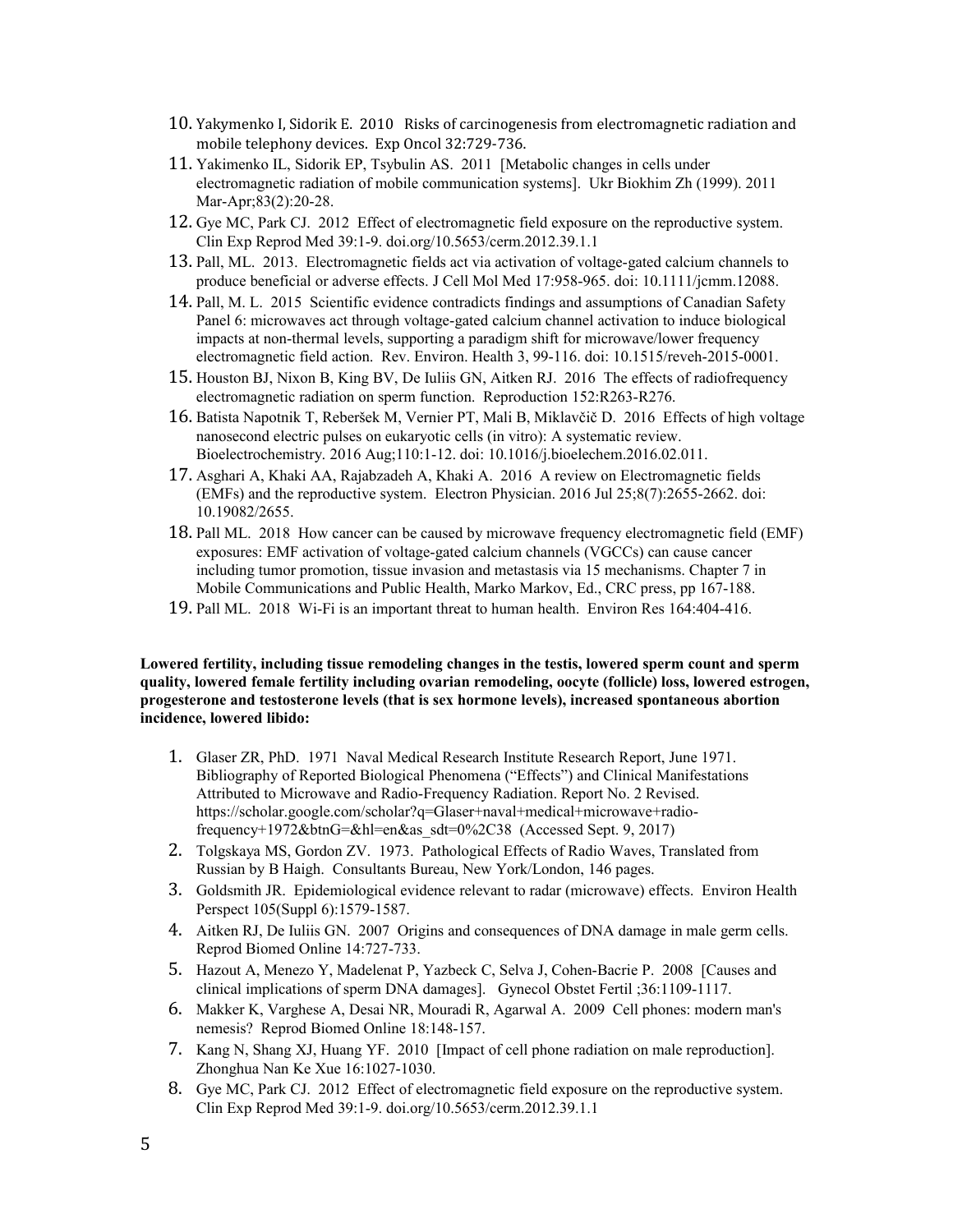- 9. La Vignera S, Condorelli RA, Vicari E, D'Agata R, Calogero AE. 2012 Effects of the exposure to mobile phones on male reproduction: a review of the literature. J Androl 33:350-356.
- 10. Carpenter DO. 2013 Human disease resulting from exposure to electromagnetic fields. Rev Environ Health 2013;28:159-172.
- 11. Nazıroğlu M, Yüksel M, Köse SA, Özkaya MO. 2013 Recent reports of Wi-Fi and mobile phoneinduced radiation on oxidative stress and reproductive signaling pathways in females and males. J Membr Biol 246:869-875.
- 12. Adams JA, Galloway TS, Mondal D, Esteves SC, Mathews F. 2014 Effect of mobile telephones on sperm quality: a systematic review and meta-analysis. Environ Int 70:106-112.
- 13. Liu K, Li Y, Zhang G, Liu J, Cao J, Ao L, Zhang S. 2014 Association between mobile phone use and semen quality: a systematic review and meta-analysis. Andrology 2:491-501.
- 14. K Sri N. 2015 Mobile phone radiation: physiological & pathophysiologcal considerations. Indian J Physiol Pharmacol 59:125-135.
- 15. Houston BJ, Nixon B, King BV, De Iuliis GN, Aitken RJ. 2016 The effects of radiofrequency electromagnetic radiation on sperm function. Reproduction 152:R263-R276
- 16. Pall ML. 2018 Wi-Fi is an important threat to human health. Environ Res 164:404-416.

#### **Neurological/neuropsychiatric effects:**

- 1. Marha K. 1966 Biological Effects of High-Frequency Electromagnetic Fields (Translation). ATD Report 66-92. July 13, 1966 (ATD Work Assignment No. 78, Task 11). <http://www.dtic.mil/docs/citations/AD0642029>(accessed March 12, 2018)
- 2. Glaser ZR, PhD. 1971 Naval Medical Research Institute Research Report, June 1971. Bibliography of Reported Biological Phenomena ("Effects") and Clinical Manifestations Attributed to Microwave and Radio-Frequency Radiation. Report No. 2 Revised. https://scholar.google.com/scholar?q=Glaser+naval+medical+microwave+radiofrequency+1972&btnG=&hl=en&as\_sdt=0%2C38 (Accessed Sept. 9, 2017)
- 3. Tolgskaya MS, Gordon ZV. 1973. Pathological Effects of Radio Waves, Translated from Russian by by Haigh. Consultants Bureau, New York/London, 146 pages.
- 4. Bise W. 1978 Low power radio-frequency and microwave effects on human electroencephalogram and behavior. Physiol Chem Phys 10:387-398.
- 5. Raines, J. K. 1981. Electromagnetic Field Interactions with the Human Body: Observed Effects and Theories. Greenbelt, Maryland: National Aeronautics and Space Administration 1981; 116 p.
- 6. Frey AH. 1993 Electromagnetic field interactions with biological systems. FASEB J 7:272-281.
- 7. Lai H. 1994 Neurological effects of radiofrequency electromagnetic radiation. In: Advances in Electromagnetic Fields in Living Systems, Vol. 1, J.C. Lin, Ed., Plenum Press, New York, pp. 27- 88.
- 8. Grigor'ev IuG. 1996 [Role of modulation in biological effects of electromagnetic radiation]. Radiats Biol Radioecol 36:659-670.
- 9. Lai, H 1998 Neurological effects of radiofrequency electromagnetic radiation. [http://www.mapcruzin.com/radiofrequency/henry\\_lai2.htm.](http://www.mapcruzin.com/radiofrequency/henry_lai2.htm)
- 10. Aitken RJ, De Iuliis GN. 2007 Origins and consequences of DNA damage in male germ cells. Reprod Biomed Online 14:727-733.
- 11. Hardell, L., Sage, C. 2008. Biological effects from electromagnetic field exposure and public exposure standards. Biomed. Pharmacother. 62, 104-109.
- 12. Makker K, Varghese A, Desai NR, Mouradi R, Agarwal A. 2009 Cell phones: modern man's nemesis? Reprod Biomed Online 18:148-157.
- 13. Khurana VG, Hardell L, Everaert J, Bortkiewicz A, Carlberg M, Ahonen M. 2010 Epidemiological evidence for a health risk from mobile phone base stations. Int J Occup Environ Health 16:263-267.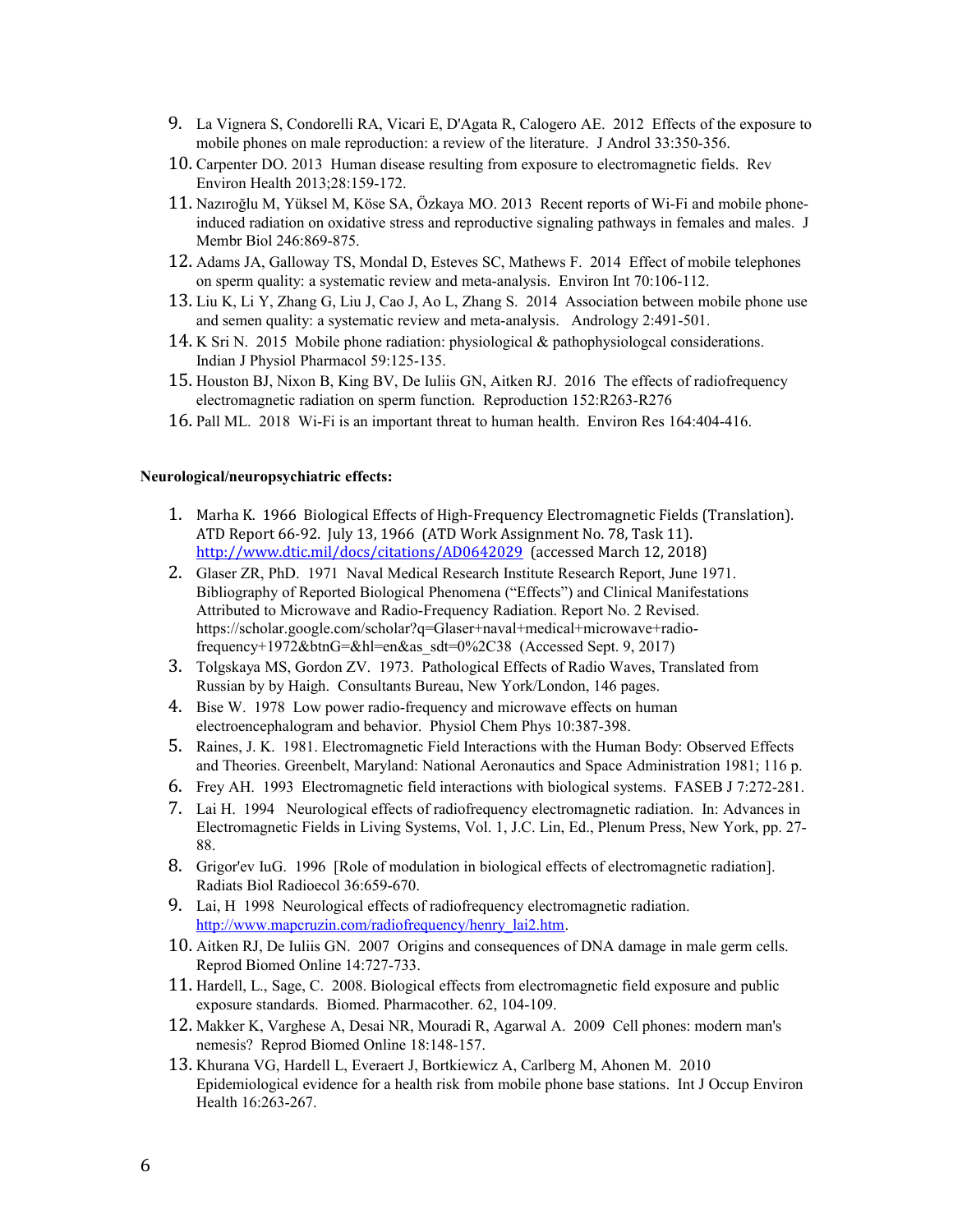- 14. Levitt, B. B., Lai, H. 2010. Biological effects from exposure to electromagnetic radiation emitted by cell tower base stations and other antenna arrays. Environ. Rev. 18, 369-395. doi.org/10.1139/A10-018
- 15. Carpenter DO. 2013 Human disease resulting from exposure to electromagnetic fields. Rev Environ Health 2013;28:159-172.
- 16. Politański P, Bortkiewicz A, Zmyślony M. 2016 [Effects of radio- and microwaves emitted by wireless communication devices on the functions of the nervous system selected elements]. Med Pr 67:411-421.
- 17. Pall ML. 2016 Microwave frequency electromagnetic fields (EMFs) produce widespread neuropsychiatric effects including depression. J Chem Neuroanat 75(Pt B):43-51. doi: 10.1016/j.jchemneu.2015.08.001.
- 18. Hecht, Karl. 2016 Health Implications of Long-Term Exposures to Electrosmog. Brochure 6 of A Brochure Series of the Competence Initiative for the Protection of Humanity, the Environment and Democracy. http://kompetenzinitiative.net/KIT/wpcontent/uploads/2016/07/KI\_Brochure-6\_K\_Hecht\_web.pdf (accessed Feb. 11, 2018)
- 19. Sangün Ö, Dündar B, Çömlekçi S, Büyükgebiz A. 2016 The Effects of Electromagnetic Field on the Endocrine System in Children and Adolescents. Pediatr Endocrinol Rev 13:531-545.
- 20. Belyaev I, Dean A, Eger H, Hubmann G, Jandrisovits R, Kern M, Kundi M, Moshammer H, Lercher P, Müller K, Oberfeld G, Ohnsorge P, Pelzmann P, Scheingraber C, Thill R. 2016 EUROPAEM EMF Guideline 2016 for the prevention, diagnosis and treatment of EMF-related health problems and illnesses. Rev Environ Health DOI 10.1515/reveh-2016-0011.
- 21. Zhang J, Sumich A, Wang GY. 2017 Acute effects of radiofrequency electromagnetic field emitted by mobile phone on brain function. Bioelectromagnetics 38:329-338. doi: 10.1002/bem.22052.
- 22. Lai H. 2018. A Summary of Recent Literature (2007–2017) on Neurological Effects of Radio Frequency Radiation. Chapter 8 in Mobile Communications and Public Health, Marko Markov, Ed., CRC press, pp 189-224.
- 23. Pall ML. 2018 Wi-Fi is an important threat to human health. Environ Res 164:404-416.

**Apoptosis/cell death** (an important process in production of neurodegenerative diseases that is also important in producing infertility responses):

- 1. Glaser ZR, PhD. 1971 Naval Medical Research Institute Research Report, June 1971. Bibliography of Reported Biological Phenomena ("Effects") and Clinical Manifestations Attributed to Microwave and Radio-Frequency Radiation. Report No. 2 Revised. https://scholar.google.com/scholar?q=Glaser+naval+medical+microwave+radiofrequency+1972&btnG=&hl=en&as\_sdt=0%2C38 (Accessed Sept. 9, 2017)
- 2. Tolgskaya MS, Gordon ZV. 1973. Pathological Effects of Radio Waves, Translated from Russian by B Haigh. Consultants Bureau, New York/London, 146 pages.
- 3. Raines, J. K. 1981. Electromagnetic Field Interactions with the Human Body: Observed Effects and Theories. Greenbelt, Maryland: National Aeronautics and Space Administration 1981; 116 p.
- 4. Hardell L, Sage C. 2008. Biological effects from electromagnetic field exposure and public exposure standards. Biomed. Pharmacother. 62:104-109. doi: 10.1016/j.biopha.2007.12.004.
- 5. Makker K, Varghese A, Desai NR, Mouradi R, Agarwal A. 2009 Cell phones: modern man's nemesis? Reprod Biomed Online 18:148-157.
- 6. Levitt, B. B., Lai, H. 2010. Biological effects from exposure to electromagnetic radiation emitted by cell tower base stations and other antenna arrays. Environ. Rev. 18, 369-395. doi.org/10.1139/A10-018
- 7. Yakymenko I, Sidorik E. 2010 Risks of carcinogenesis from electromagnetic radiation and mobile telephony devices. Exp Oncol 32:729-736.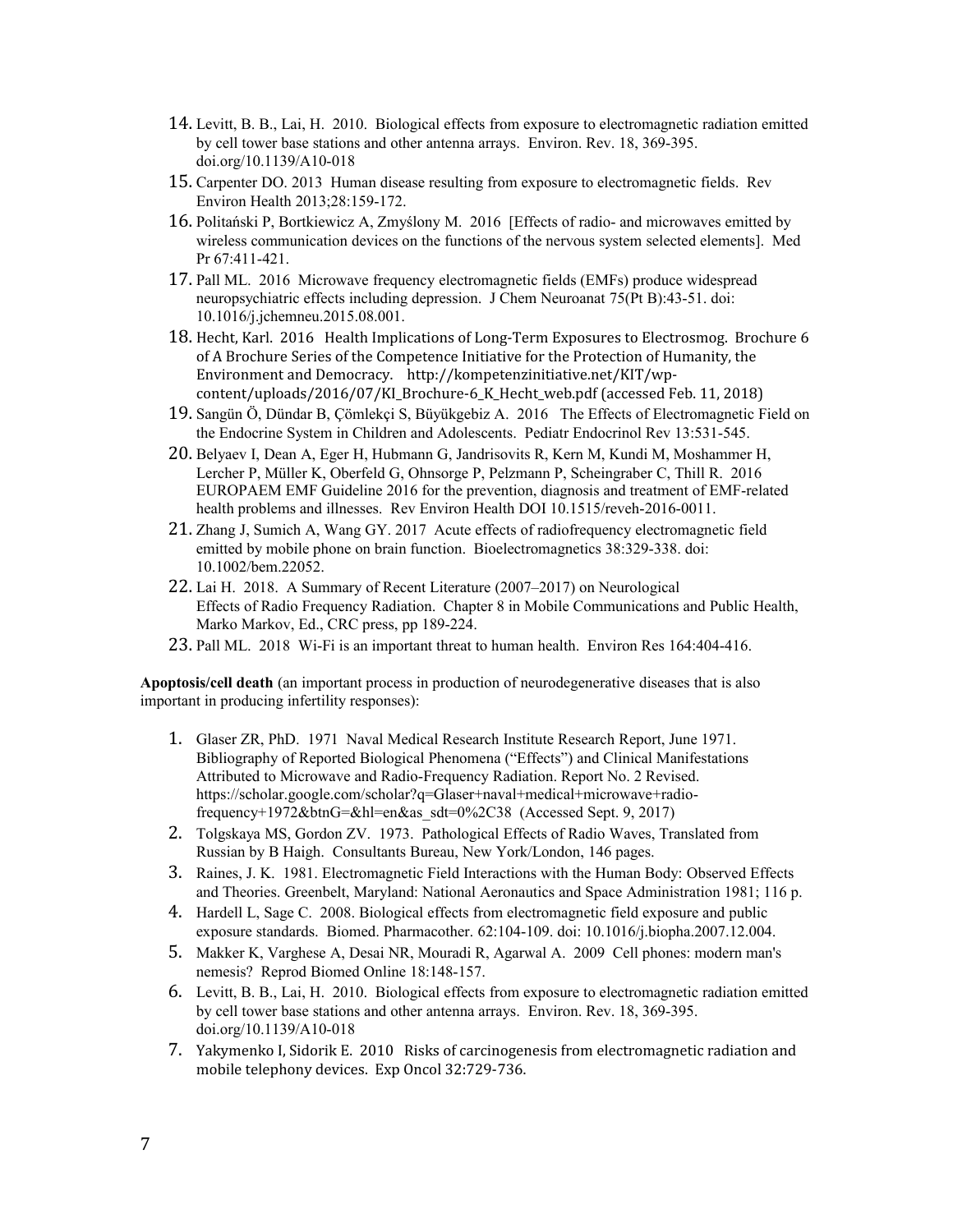- 8. Yakimenko IL, Sidorik EP, Tsybulin AS. 2011 [Metabolic changes in cells under electromagnetic radiation of mobile communication systems]. Ukr Biokhim Zh (1999). 2011 Mar-Apr;83(2):20-28.
- 9. Pall, ML. 2013. Electromagnetic fields act via activation of voltage-gated calcium channels to produce beneficial or adverse effects. J Cell Mol Med 17:958-965. doi: 10.1111/jcmm.12088.
- 10. Pall ML. 2016 Microwave frequency electromagnetic fields (EMFs) produce widespread neuropsychiatric effects including depression. J Chem Neuroanat 75(Pt B):43-51. doi: 10.1016/j.jchemneu.2015.08.001.
- 11. Batista Napotnik T, Reberšek M, Vernier PT, Mali B, Miklavčič D. 2016 Effects of high voltage nanosecond electric pulses on eukaryotic cells (in vitro): A systematic review. Bioelectrochemistry. 2016 Aug;110:1-12. doi: 10.1016/j.bioelechem.2016.02.011.
- 12. Asghari A, Khaki AA, Rajabzadeh A, Khaki A. 2016 A review on Electromagnetic fields (EMFs) and the reproductive system. Electron Physician. 2016 Jul 25;8(7):2655-2662. doi: 10.19082/2655.
- 13. Pall ML. 2018 Wi-Fi is an important threat to human health. Environ Res 164:404-416.

**Oxidative stress/free radical damage** (important mechanisms involved in almost all chronic diseases; direct cause of cellular DNA damage):

- 1. Raines, J. K. 1981. Electromagnetic Field Interactions with the Human Body: Observed Effects and Theories. Greenbelt, Maryland: National Aeronautics and Space Administration 1981; 116 p.
- 2. Hardell, L., Sage, C. 2008. Biological effects from electromagnetic field exposure and public exposure standards. Biomed. Pharmacother. 62, 104-109.
- 3. Hazout A, Menezo Y, Madelenat P, Yazbeck C, Selva J, Cohen-Bacrie P. 2008 [Causes and clinical implications of sperm DNA damages]. Gynecol Obstet Fertil ;36:1109-1117
- 4. Makker K, Varghese A, Desai NR, Mouradi R, Agarwal A. 2009 Cell phones: modern man's nemesis? Reprod Biomed Online 18:148-157.
- 5. Desai NR, Kesari KK, Agarwal A. 2009 Pathophysiology of cell phone radiation: oxidative stress and carcinogenesis with focus on the male reproductive system. Reproduct Biol Endocrinol 7:114.
- 6. Yakymenko I, Sidorik E. 2010 Risks of carcinogenesis from electromagnetic radiation and mobile telephony devices. Exp Oncol 32:729-736.
- 7. Yakimenko IL, Sidorik EP, Tsybulin AS. 2011 [Metabolic changes in cells under electromagnetic radiation of mobile communication systems]. Ukr Biokhim Zh (1999). 2011 Mar-Apr;83(2):20-28.
- 8. Consales, C., Merla, C., Marino, C., et al. 2012. Electromagnetic fields, oxidative stress, and neurodegeneration. Int. J. Cell Biol. 2012: 683897.
- 9. LaVignera et al 2012 La Vignera S, Condorelli RA, Vicari E, D'Agata R, Calogero AE. 2012 Effects of the exposure to mobile phones on male reproduction: a review of the literature. J Androl 33:350-356.
- 10. Pall, ML. 2013. Electromagnetic fields act via activation of voltage-gated calcium channels to produce beneficial or adverse effects. J Cell Mol Med 17:958-965. doi: 10.1111/jcmm.12088.
- 11. Nazıroğlu M, Yüksel M, Köse SA, Özkaya MO. 2013 Recent reports of Wi-Fi and mobile phoneinduced radiation on oxidative stress and reproductive signaling pathways in females and males. J Membr Biol 246:869-875.
- 12. Pall, M. L. 2015. Scientific evidence contradicts findings and assumptions of Canadian Safety Panel 6: microwaves act through voltage-gated calcium channel activation to induce biological impacts at non-thermal levels, supporting a paradigm shift for microwave/lower frequency electromagnetic field action. Rev. Environ. Health 3, 99-116.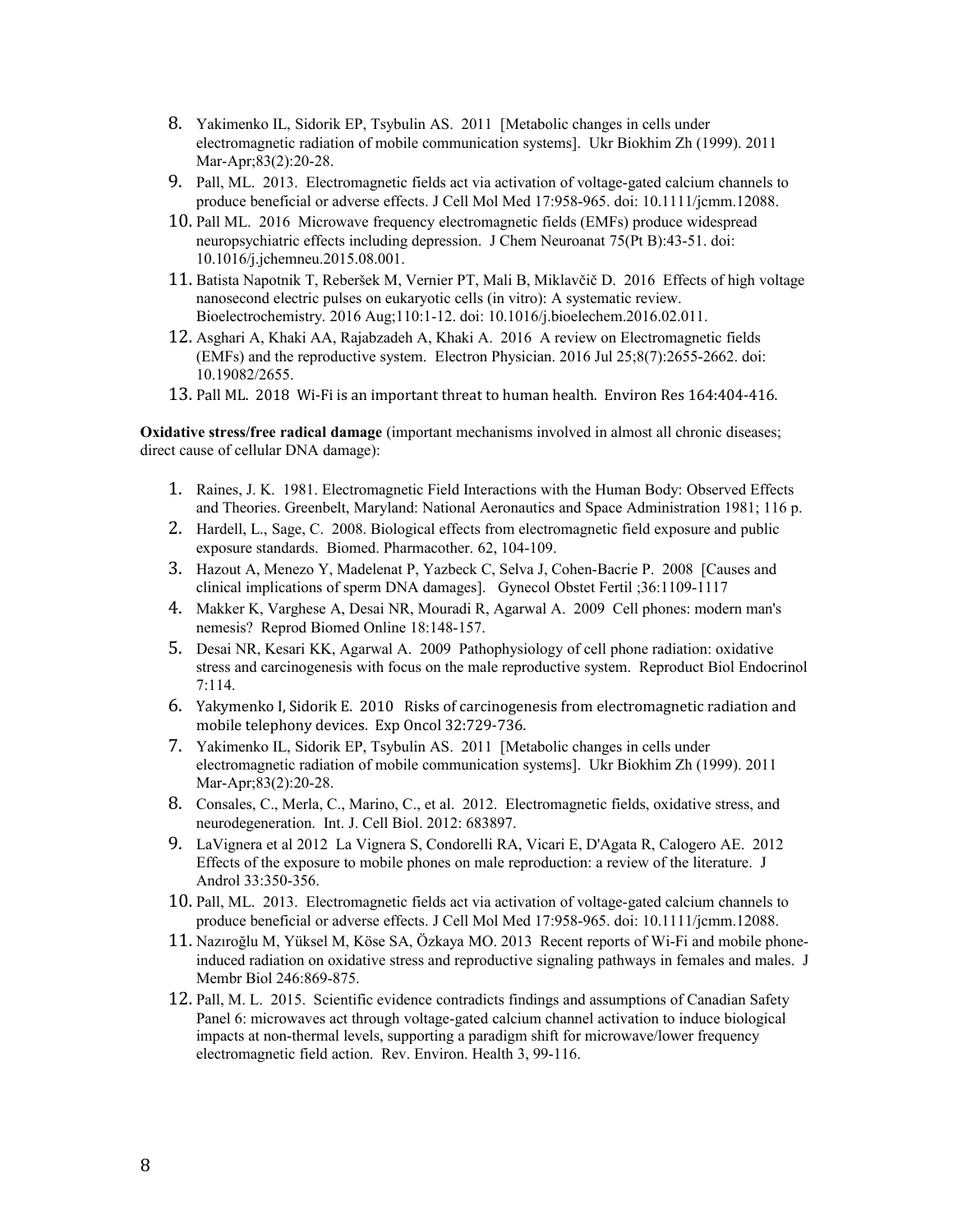- 13. Yakymenko I, Tsybulin O, Sidorik E, Henshel D, Kyrylenko O, Kysylenko S. 2015 Oxidative mechanisms of biological activity of low-intensity radiofrequency radiation. Electromagnetic Biol Med: Early Online 1-16. ISSN: 1536-8378.
- 14. Houston BJ, Nixon B, King BV, De Iuliis GN, Aitken RJ. 2016 The effects of radiofrequency electromagnetic radiation on sperm function. Reproduction 152:R263-R276.
- 15. Dasdag S, Akdag MZ. 2016 The link between radiofrequencies emitted from wireless technologies and oxidative stress. J Chem Neuroanat 75(Pt B):85-93.
- 16. Wang H, Zhang X. 2017 Magnetic fields and reactive oxygen species. Int J Mol Sci. 2017 Oct 18;18(10). pii: E2175. doi: 10.3390/ijms18102175.
- 17. Pall ML. 2018 Wi-Fi is an important threat to human health. Environ Res 164:404-416.

#### **Endocrine, that is hormonal effects:**

- 1. Glaser ZR, PhD. 1971 Naval Medical Research Institute Research Report, June 1971. Bibliography of Reported Biological Phenomena ("Effects") and Clinical Manifestations Attributed to Microwave and Radio-Frequency Radiation. Report No. 2 Revised. https://scholar.google.com/scholar?q=Glaser+naval+medical+microwave+radiofrequency+1972&btnG=&hl=en&as\_sdt=0%2C38 (Accessed Sept. 9, 2017)
- 2. Tolgskaya MS, Gordon ZV. 1973. Pathological Effects of Radio Waves, Translated from Russian by B Haigh. Consultants Bureau, New York/London, 146 pages.
- 3. Raines, J. K. 1981. Electromagnetic Field Interactions with the Human Body: Observed Effects and Theories. Greenbelt, Maryland: National Aeronautics and Space Administration 1981; 116 p.
- 4. Hardell, L., Sage, C. 2008. Biological effects from electromagnetic field exposure and public exposure standards. Biomed. Pharmacother. 62, 104-109.
- 5. Makker K, Varghese A, Desai NR, Mouradi R, Agarwal A. 2009 Cell phones: modern man's nemesis? Reprod Biomed Online 18:148-157.
- 6. Gye MC, Park CJ. 2012 Effect of electromagnetic field exposure on the reproductive system. Clin Exp Reprod Med 39:1-9. doi.org/10.5653/cerm.2012.39.1.1
- 7. Pall, M. L. 2015. Scientific evidence contradicts findings and assumptions of Canadian Safety Panel 6: microwaves act through voltage-gated calcium channel activation to induce biological impacts at non-thermal levels, supporting a paradigm shift for microwave/lower frequency electromagnetic field action. Rev. Environ. Health 3, 99-116.
- 8. Sangün Ö, Dündar B, Çömlekçi S, Büyükgebiz A. 2016 The Effects of Electromagnetic Field on the Endocrine System in Children and Adolescents. Pediatr Endocrinol Rev 13:531-545.
- 9. Hecht, Karl. 2016 Health Implications of Long-Term Exposures to Electrosmog. Brochure 6 of A Brochure Series of the Competence Initiative for the Protection of Humanity, the Environment and Democracy. http://kompetenzinitiative.net/KIT/wpcontent/uploads/2016/07/KI\_Brochure-6\_K\_Hecht\_web.pdf (accessed Feb. 11, 2018)
- 10. Asghari A, Khaki AA, Rajabzadeh A, Khaki A. 2016 A review on Electromagnetic fields (EMFs) and the reproductive system. Electron Physician. 2016 Jul 25;8(7):2655-2662. doi: 10.19082/2655.
- 11. Pall ML. 2018 Wi-Fi is an important threat to human health. Environ Res 164:404-416.

**Increased intracellular calcium:** intracellular calcium is maintained at very low levels (typically about 2 X 10-9 M) except for brief increases used to produce regulatory responses, such that sustained elevation of intracellular calcium levels produces many pathophysiological (that is disease-causing) responses).

- 1. Adey WR. 1988 Cell membranes: the electromagnetic environment and cancer promotion. Neurochem Res.13:671-677.
- 2. Walleczek, J. 1992. Electromagnetic field effects on cells of the immune system: the role of calcium signaling. FASEB J. 6, 3177-3185.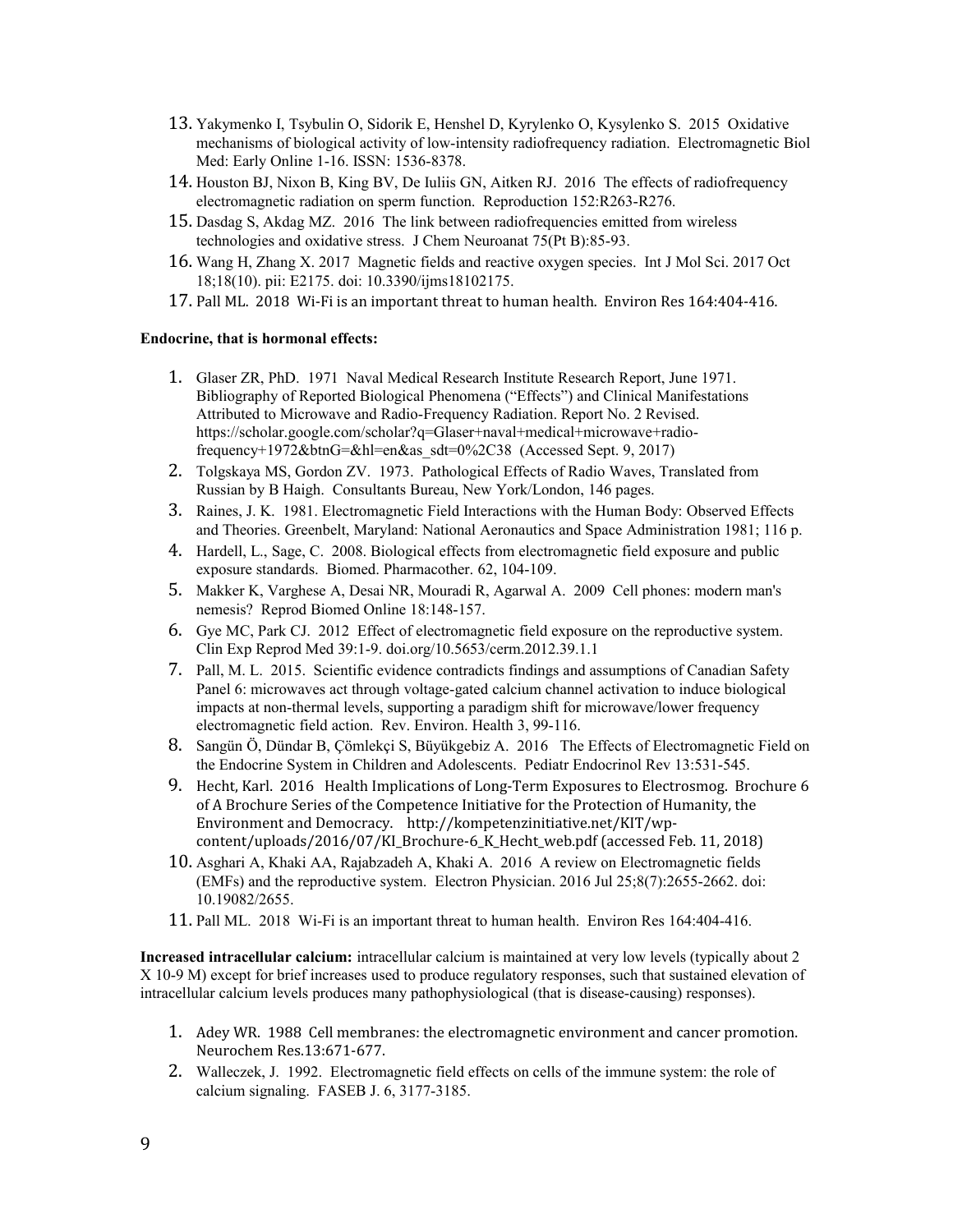- 3. Adey, WR. 1993 Biological effects of electromagnetic fields. J Cell Biochem 51:410-416.
- 4. Frey AH. 1993 Electromagnetic field interactions with biological systems. FASEB J 7:272-281.
- 5. Yakymenko IL, Sidorik EP, Tsybulin AS. 1999 [Metabolic changes in cells under electromagnetic radiation of mobile communication systems]. Ukr Biokhim Zh (1999), 2011 Mar-Apr:20-28.
- 6. Gye MC, Park CJ. 2012 Effect of electromagnetic field exposure on the reproductive system. Clin Exp Reprod Med 39:1-9. doi.org/10.5653/cerm.2012.39.1.1
- 7. Pall, ML. 2013. Electromagnetic fields act via activation of voltage-gated calcium channels to produce beneficial or adverse effects. J Cell Mol Med 17:958-965. doi: 10.1111/jcmm.12088.
- 8. Pall ML. 2014 Electromagnetic field activation of voltage-gated calcium channels: role in therapeutic effects. Electromagn Biol Med. 2014 Apr 8 doi: 10.3109/15368378.2014.906447.
- 9. Pall ML. 2015a How to approach the challenge of minimizing non-thermal health effects of microwave radiation from electrical devices. International Journal of Innovative Research in Engineering & Management (IJIREM) ISSN: 2350-0557, Volume-2, Issue -5, September 2015; 71-76.
- 10. Pall, M. L. 2015 Scientific evidence contradicts findings and assumptions of Canadian Safety Panel 6: microwaves act through voltage-gated calcium channel activation to induce biological impacts at non-thermal levels, supporting a paradigm shift for microwave/lower frequency electromagnetic field action. Rev. Environ. Health 3, 99-116. doi: 10.1515/reveh-2015-0001.
- 11. Pall ML. 2016 Electromagnetic fields act similarly in plants as in animals: Probable activation of calcium channels via their voltage sensor. Curr Chem Biol 10: 74-82.
- 12. Pall ML. 2016 Microwave frequency electromagnetic fields (EMFs) produce widespread neuropsychiatric effects including depression. J Chem Neuroanat 75(Pt B):43-51. doi: 10.1016/j.jchemneu.2015.08.001.
- 13. Batista Napotnik T, Reberšek M, Vernier PT, Mali B, Miklavčič D. 2016 Effects of high voltage nanosecond electric pulses on eukaryotic cells (in vitro): A systematic review. Bioelectrochemistry. 2016 Aug;110:1-12. doi: 10.1016/j.bioelechem.2016.02.011.
- 14. Asghari A, Khaki AA, Rajabzadeh A, Khaki A. 2016 A review on Electromagnetic fields (EMFs) and the reproductive system. Electron Physician. 2016 Jul 25;8(7):2655-2662. doi: 10.19082/2655.

**Pulsed EMFs are, in most cases much more biologically active than are non-pulsed EMFs.** This is important because all wireless communication devices communicate via pulsations and because the "smarter" the devices are, the more they pulse because the pulsations convey the information. What should be obvious is that you cannot study such pulsation roles if there were no biological effects produced by such EMFs. *The pulsation studies alone tell us that there are many such EMF effects.*

- 1. Osipov YuA, 1965 [Labor hygiene and the effect of radiofrequency electromagnetic fields on workers]. Leningrad Meditsina Publishing House, 220 pp.
- 2. Pollack H, Healer J. 1967 Review of Information on Hazards to Personnel from High-Frequency Electromagnetic Radiation. Institute for Defense Analyses; Research and Engineering Support Division. IDA/HQ 67-6211, Series B, May 1967.
- 3. Creighton MO, Larsen LE, Stewart-DeHaan PJ, Jacobi JH, Sanwal M, Baskerville JC, Bassen HE, Brown DO, Trevithick JR. 1987 In vitro studies of microwave-induced cataract. II. Comparison of damage observed for continuous wave and pulsed microwaves. Exp Eye Res 45:357-373.
- 4. Grigor'ev IuG. 1996 [Role of modulation in biological effects of electromagnetic radiation]. Radiats Biol Radioecol 36:659-670.
- 5. Belyaev I. 2005 Non-thermal biological effects of microwaves. Microwave Rev 11:13-29.
- 6. Belyaev I. 2005 Non-thermal biological effects of microwaves: current knowledge, further perspective and urgent needs. Electromagn Biol Med 24(3):375-403.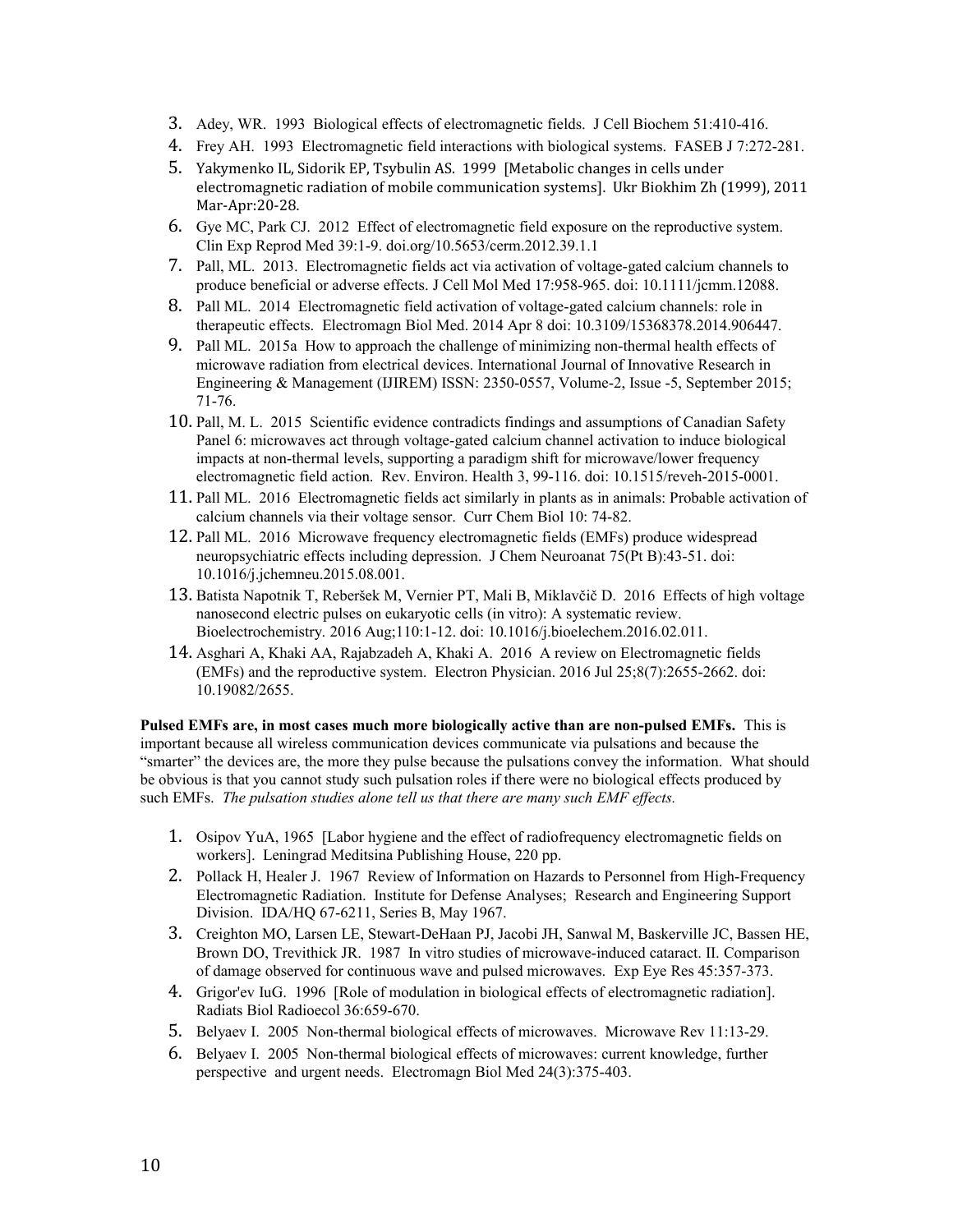- 7. Markov MS. 2007 Pulsed electromagnetic field therapy: History, state of the art and future. The Environmentalist 27:465-475.
- 8. Van Boxem K, Huntoon M, Van Zundert J, Patijn J, van Kleef M, Joosten EA. 2014 Pulsed radiofrequency: a review of the basic science as applied to the pathophysiology of radicular pain: a call for clinical translation. Reg Anesth Pain Med. 2014 Mar-Apr;39(2):149-59.
- 9. Belyaev, I. 2015. Biophysical mechanisms for nonthermal microwave effects. In: Electromagnetic Fields in Biology and Medicine, Marko S. Markov, ed, CRC Press, New York, pp 49-67.
- 10. Pall, M. L. 2015 Scientific evidence contradicts findings and assumptions of Canadian Safety Panel 6: microwaves act through voltage-gated calcium channel activation to induce biological impacts at non-thermal levels, supporting a paradigm shift for microwave/lower frequency electromagnetic field action. Rev. Environ. Health 3, 99-116. doi: 10.1515/reveh-2015-0001.
- 11. Panagopoulos DJ, Johansson O, Carlo GL. 2015 Real versus simulated mobile phone exposures in experimental studies. BioMed. Res. Int. 2015, article ID 607053, 8 pages. doi: 10.1155/2015/607053.
- 12. Batista Napotnik T, Reberšek M, Vernier PT, Mali B, Miklavčič D. 2016 Effects of high voltage nanosecond electric pulses on eukaryotic cells (in vitro): A systematic review. Bioelectrochemistry. 2016 Aug;110:1-12. doi: 10.1016/j.bioelechem.2016.02.011.

#### **Cancer causation by EMF exposures:**

- 1. Dwyer, M. J., Leeper, D. B. 1978 A Current Literature Report on the Carcinogenic Properties of Ionizing and Nonionizing Radiation. DHEW Publication (NIOSH) 78-134, March 1978.
- 2. Marino AA, Morris DH. 1985 Chronic electromagnetic stressors in the environment. A risk factor in human cancer. J environ sci health C3:189-219.
- 3. Adey WR. 1988 Cell membranes: the electromagnetic environment and cancer promotion. Neurochem Res.13:671-677.
- 4. Adey WR. 1990 Joint actions of environmental nonionizing electromagnetic fields and chemical pollution in cancer promotion. Environ Health Perspect 86:297-305.
- 5. Frey AH. 1993 Electromagnetic field interactions with biological systems. FASEB J 7:272- 281.
- 6. Goldsmith JR. 1995 Epidemiological evidence of radiofrequency radiation (microwave) effects on health in military, broadcasting and occupational settings. Int J Occup Environ Health 1:47-57.
- 7. Goldsmith JR. 1997 Epidemiologic evidence relevant to radar (microwave) effects. Env Health Perspect 105(Suppl 6):1579-1587.
- 8. Kundi M, Kild K, Hardell L, Mattsson M. 2004 Mobile telephones and cancer a review of the epidemiological evidence. J Toxicol Env Health, Part B 7:351-384.
- 9. Kundi M. 2004 Mobile phone use and cancer. Occup Env Med 61:560-570.
- 10. Behari J, Paulraj R. 2007 Biomarkers of induced electromagnetic field and cancer. Indian J Exp Biol 45:77-85.
- 11. Hardell L, Carlberg M, Soderqvist F, Hansson Mild K. 2008 Meta-analysis of long-term mobile phone use and the association with brain tumors. Int J Oncol 32:1097-1103.
- 12. Khurana VG, Teo C, Kundi M, Hardell L, Carlberg M. 2009 Cell phones and brain tumors: a review including the long-term epidemiologic data. Surg Neurol 72:205-214.
- 13. Desai NR, Kesari KK, Agarwal A. 2009 Pathophysiology of cell phone radiation: oxidative stress and carcinogenesis with focus on the male reproductive system. Reproduct Biol Endocrinol 7:114.
- 14. Davanipour Z, Sobel E. 2009 Long-term exposure to magnetic fields and the risks of Alzheimer's disease and breast cancer: Further biological research. Pathophysiology 16:149-156.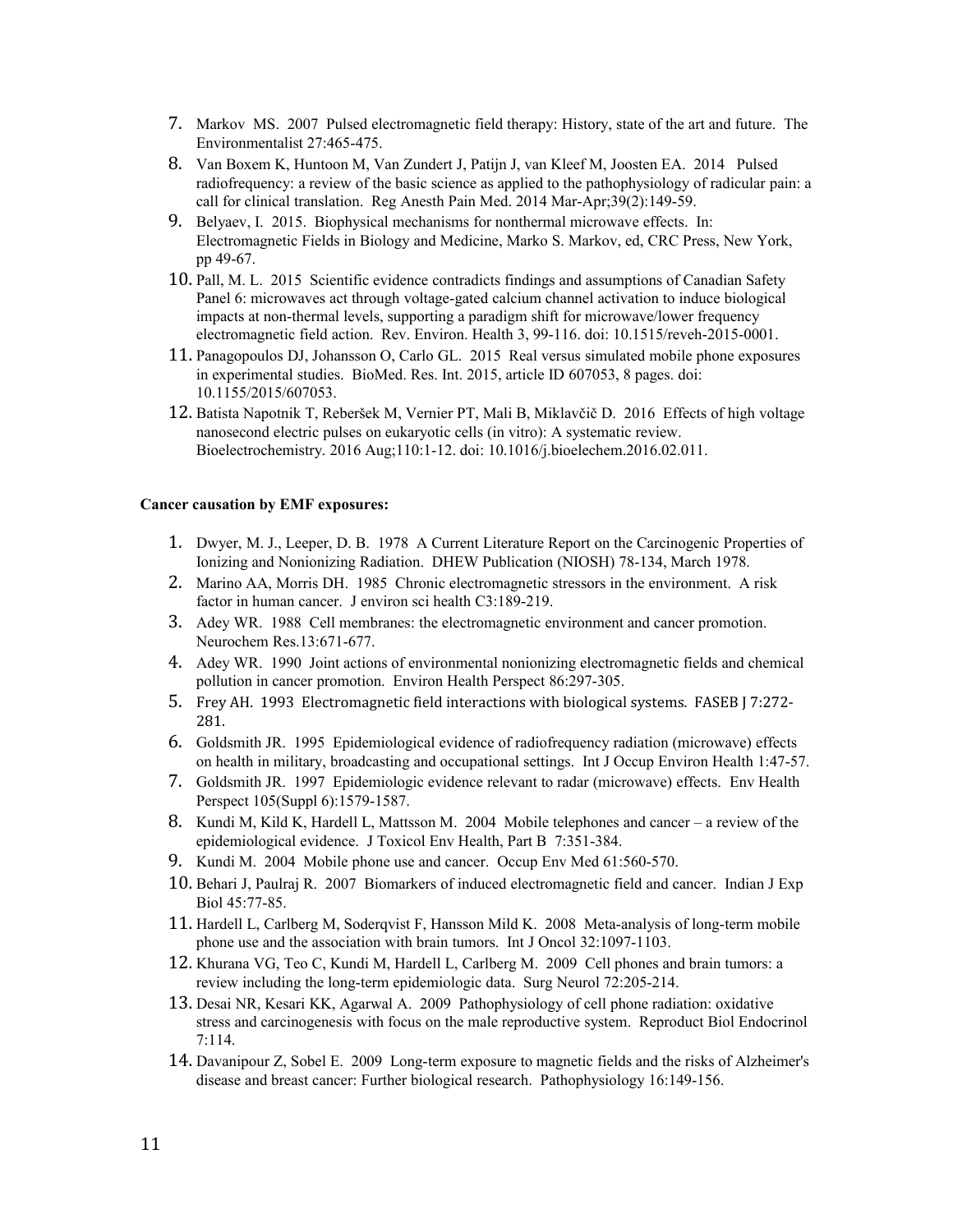- 15. Yakymenko I, Sidorik E. 2010 Risks of carcinogenesis from electromagnetic radiation and mobile telephony devices. Exp Oncol 32:729-736.
- 16. Carpenter DO. 2010 Electromagnetic fields and cancer: the cost of doing nothing. Rev Environ Health 25:75-80.
- 17. Giuliani L, Soffriti M (Eds). 2010 NON-THERMAL EFFECTS AND MECHANISMS OF INTERACTION BETWEEN ELECTROMAGNETIC FIELDS AND LIVING MATTER, RAMAZZINI INSTITUTE EUR. J. ONCOL. LIBRARY Volume 5, National Institute for the Study and Control of Cancer and Environmental Diseases "Bernardino Ramazzini" Bologna, Italy 2010, 400 page monograph.
- 18. Khurana, V. G., Hardell, L., Everaert, J., Bortkiewicz, A., Carlberg, M., Ahonen, M. 2010 Epidemiological evidence for a health risk from mobile phone base stations. Int. J. Occup. Environ. Health 16, 263-267.
- 19. Carpenter DO. 2010 Electromagnetic fields and cancer: the cost of doing nothing. Rev Environ Health 25:75-80.
- 20. Yakymenko, I., Sidorik, E., Kyrylenko, S., Chekhun, V. 2011. Long-term exposure to microwave radiation provokes cancer growth: evidences from radars and mobile communication systems. Exp. Oncol. 33(2), 62-70.
- 21. Biointiative Working Group, David Carpenter and Cindy Sage (eds). 2012 Bioinitiative 2012: A rationale for biologically-based exposure standards for electromagnetic radiation. <http://www.bioinitiative.org/participants/why-we-care/>
- 22. Ledoigt G, Belpomme D. 2013 Cancer induction molecular pathways and HF-EMF irradiation. Adv Biol Chem 3:177-186.
- 23. Hardell L, Carlberg M. 2013 Using the Hill viewpoints from 1965 for evaluating strengths of evidence of the risk for brain tumors associated with use of mobile and cordless phones. Rev Environ Health 28:97-106. doi: 10.1515/reveh-2013-0006.
- 24. Hardell L, Carlberg M, Hansson Mild K. 2013 Use of mobile phones and cordless phones is associated with increased risk for glioma and acoustic neuroma. Pathophysiology 2013;20(2):85- 110.
- 25. Davis DL, Kesari S, Soskolne CL, Miller AB, Stein Y. 2013 Swedish review strengthens grounds for concluding that radiation from cellular and cordless phones is a probable human carcinogen. Pathophysiology 20:123-129.
- 26. Morgan LL, Miller AB, Sasco A, Davis DL. 2015 Mobile phone radiation causes brain tumors and should be classified as a probable human carcinogen (2A). Int J Oncol 46(5): 1865-1871.
- 27. Mahdavi M, Yekta R, Tackallou SH. 2015 Positive correlation between ELF and RF electromagnetic fields on cancer risk. J Paramed Sci 6(3), ISSN 2008-4978.
- 28. Carlberg M, Hardell L. 2017 Evaluation of Mobile Phone and Cordless Phone Use and Glioma Risk Using the Bradford Hill Viewpoints from 1965 on Association or Causation. BioMed Res Int 2017, Article ID 9218486, https://doi.org/10.1155/2017/9218486
- 29. Bortkiewicz A, Gadzicka E, Szymczak W. 2017 Mobile phone use and risk for intracranial tumors and salivary gland tumors - A meta-analysis. Int J Occup Med Environ Health 30:27-43.
- 30. Bielsa-Fernández P, Rodríguez-Martín B. 2017 [Association between radiation from mobile phones and tumour risk in adults]. Gac Sanit. 2017 Apr 12. pii: S0213-9111(17)30083-3. doi: 10.1016/j.gaceta.2016.10.014. [Epub ahead of print]
- 31. Alegría-Loyola MA, Galnares-Olalde JA, Mercado M. 2017 [Tumors of the central nervous system]. Rev Med Inst Mex Seguro Soc 55:330-334.
- 32. Prasad M, Kathuria P, Nair P, Kumar A, Prasad K. 2017 Mobile phone use and risk of brain tumours: a systematic review of association between study quality, source of funding, and research outcomes. Neurol Sci. 2017 Feb 17. doi: 10.1007/s10072-017-2850-8. [Epub ahead of print].
- 33. Miller A. 2017 References on cell phone radiation and cancer. [https://ehtrust.org/references-cell](https://ehtrust.org/references-cell-phone-radio-frequency-radiation-cancer/)  [phone-radio-frequency-radiation-cancer/](https://ehtrust.org/references-cell-phone-radio-frequency-radiation-cancer/) (Accessed Sept. 9, 2017)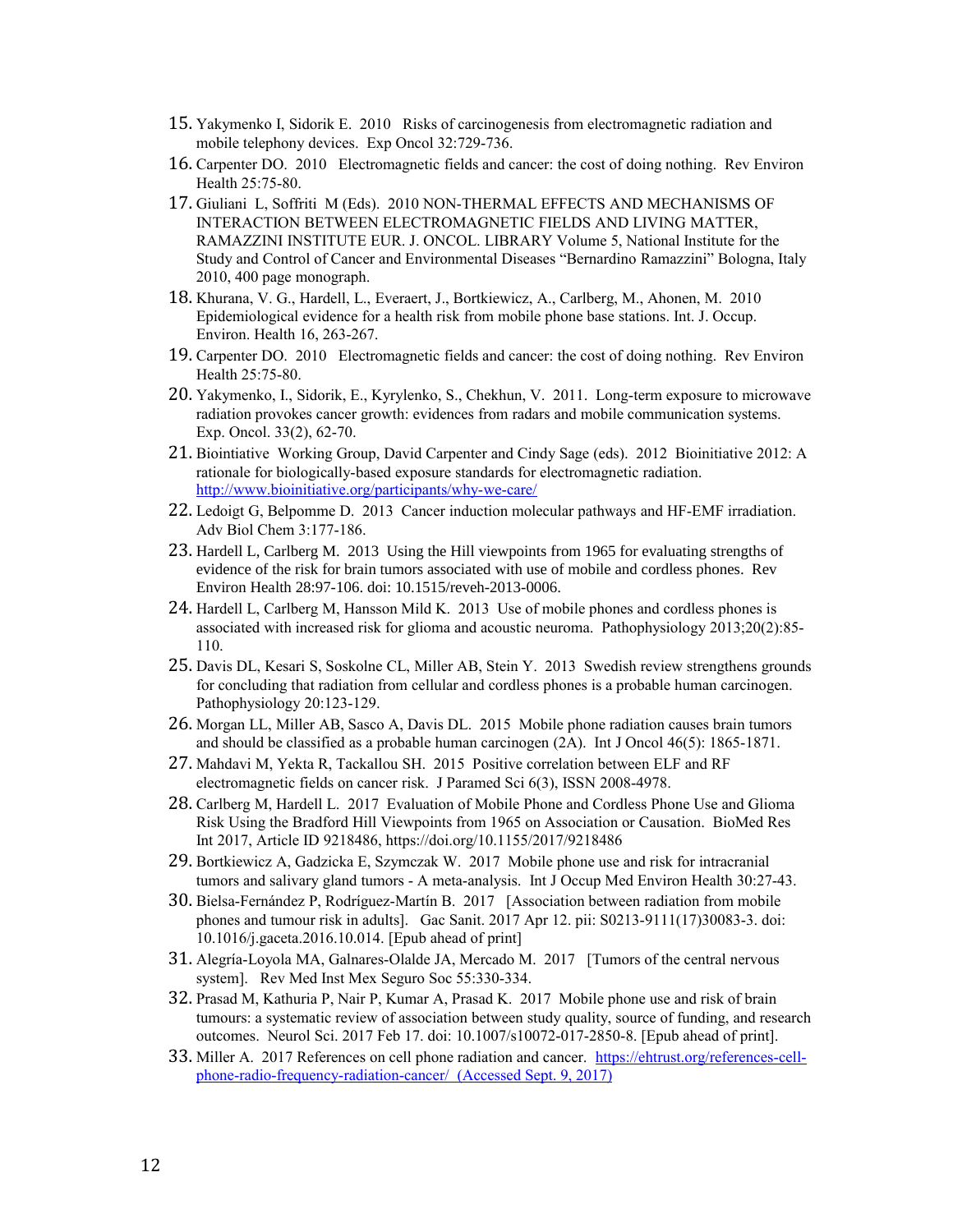- 34. Hardell L. 2017 World Health Organization, radiofrequency radiation and health a hard nut to crack (Review). Int J Oncol 51:405-413.
- 35. Pall ML. 2018 How cancer can be caused by microwave frequency electromagnetic field (EMF) exposures: EMF activation of voltage-gated calcium channels (VGCCs) can cause cancer including tumor promotion, tissue invasion and metastasis via 15 mechanisms. Chapter 7 in: Mobile Communications and Public Health, Marko Markov, Ed., CRC Press, pp 167-188.

Each of these reviews, typically cite from 5 to over 100 primary literature citations, each showing that nonthermal EMF exposures produce the effect under which they are listed. It follows from this, that there are not only 11 or more reviews documenting each of these effects, but there is also a massive primary literature documenting these effects as well. It follows from this that the ICNIRP, FCC and International Safety Guidelines, which are entirely based only on thermal effects are inadequate and there have been petitions and other statements of international groups of scientists expressing great concern about this. *It follows that the ICNIRP, FCC and International safety guidelines are completely unscientific and cannot be relied upon to protect our safety.*

#### **Chapter 2: How Each Such EMF Effect Is Produced via Voltage-Gated Calcium Channel Activation: Role of the Voltage Sensor in Producing the Extraordinary Sensitivity to EMF Effects**

The Pall, 2013 [4] study showed that in 24 different studies (there are now a total of 26 [5]), effects of lowintensity EMFs, both microwave frequency and also lower frequency EMFs, could be blocked by calcium channel blockers, drugs that are specific for blocking voltage-gated calcium channels (VGCCs). There were 5 different types of calcium channel blockers used in these studies each thought to be highly specific, each structurally distinct and each binding to a different site on the VGCCs. *In studies where multiple effects were studied, all studied effects were blocked or greatly lowered by calcium channel blockers*. These studies show that EMFs produce diverse non-thermal effects via VGCC activation in many human and animal cells and even in plant cells where some similar calcium channels are involved [6]. Furthermore, many different effects shown to be produced in repeated studies by EMF exposures, including the effects discussed above, can each be produced by downstream effects of VGCC activation, via increased intracellular calcium [Ca2+]i, as discussed below.

Various EMFs act via VGCC activation, as shown by calcium channel blocker studies. These include microwave frequency EMFs, nanosecond pulse EMFs, intermediate frequency EMFs, extremely low frequency EMFs and even static electrical fields and static magnetic fields.

It is important to discuss why the VGCCs are so sensitive to activation by these low-intensity EMFs. Each of the VGCCs have a voltage sensor which is made up of 4 alpha helixes, each designated as an S4 helix, in the plasma membrane. Each of these S4 helixes has  $\overline{5}$  positive charges on it, for a total of 20 positive charges making up the VGCC voltage sensor [5,8]. Each of these charges is within the lipid bilayer part of the plasma membrane. The electrical forces on the voltage sensor are extraordinarily high for three distinct reasons [5,8]. 1. The 20 charges on the voltage sensor make the forces on voltage sensor 20 times higher than the forces on a single charge. 2. Because these charges are within the lipid bilayer section of the membrane where the dielectric constant is about  $1/120<sup>th</sup>$  of the dielectric constant of the aqueous parts of the cell, the law of physics called Coulomb's law, predicts that the forces will be approximately 120 times higher than the forces on charges in the aqueous parts of the cell. 3. Because the plasma membrane has a high electrical resistance whereas the aqueous parts of the cell are highly conductive, the electrical gradient across the plasma membrane is estimated to be concentrated about 3000-fold. The combination of these factors means that comparing the forces on the voltage sensor with the forces on singly charged groups in the aqueous parts of the cell, the forces on the voltage sensor are approximately  $20 \times 120 \times 3000 = 7.2$ million times higher [5,8]. The physics predicts, therefore, extraordinarily strong forces activating the VGCCs via the voltage sensor. It follows that the biology tells us that the VGCCs are the main target of the EMFs and the physics tells us why they are the main target. *Thus the physics and biology are pointing in exactly the same direction*.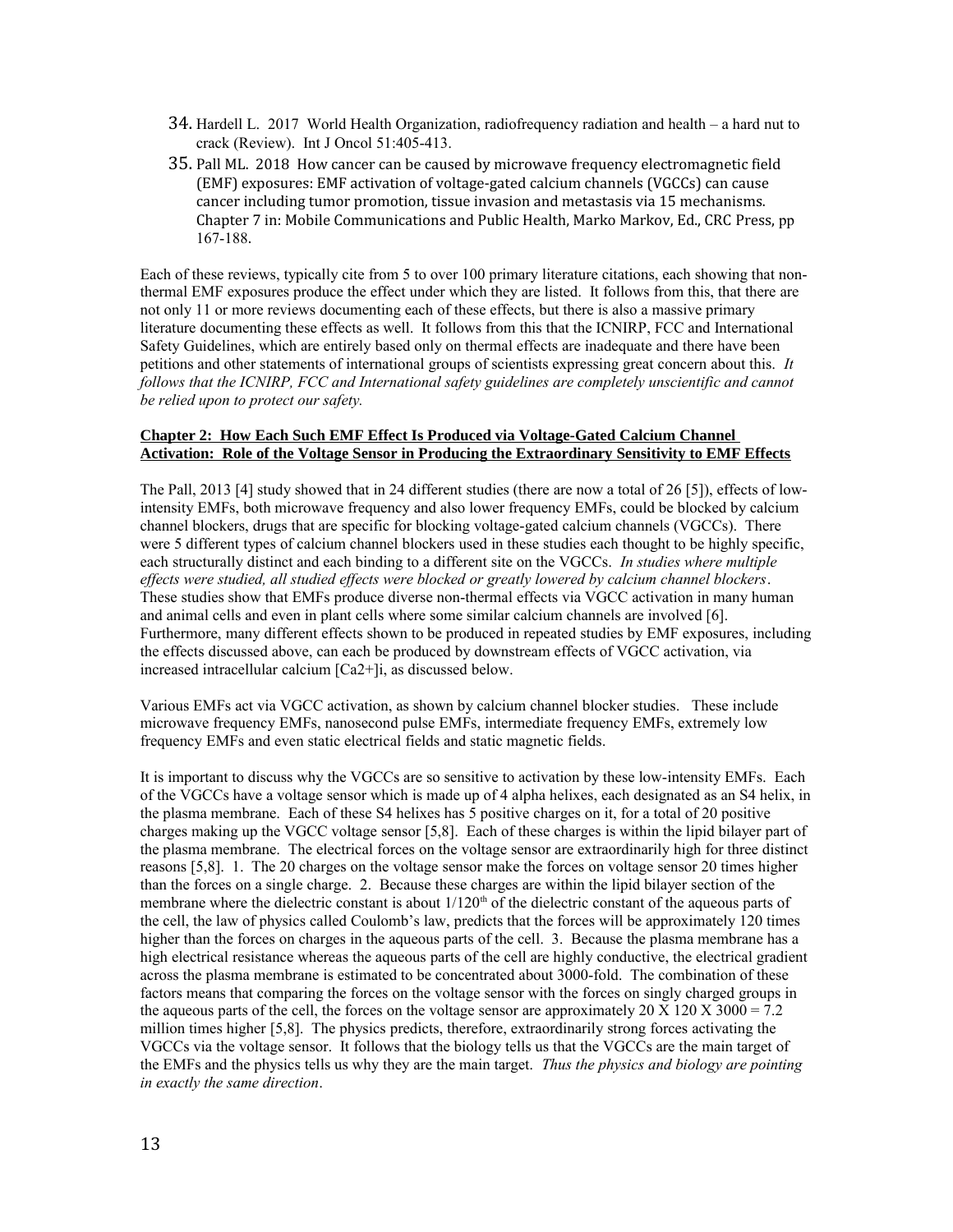We have, then, very strong arguments that the EMFs act directly on the voltage-sensor to activate the VGCCs. There are several other types of evidence, each providing important evidence supporting this view:

1. In a study published by Pilla [12], it was found that pulsed EMFs produced an "instantaneous" increase in calcium/calmodulin-dependent nitric oxide synthesis in cells in culture. What this study [12] showed was that following EMF exposure, the cells in culture, must have produced a large increase in [Ca2+]i, this in turn produced a large increase in nitric oxide synthesis, the nitric oxide diffused out of the cells and out of the aqueous medium above the cells into the gas phase, where the nitric oxide was detected by a nitric oxide electrode. This entire sequence occurred in less than 5 seconds. This eliminates almost any conceivable indirect effect, except possibly via plasma membrane depolarization. Therefore, it is likely that the pulsed EMFs are acting directly on the voltage sensors of the VGCCs and possibly the voltagegated sodium channels, to produce the [Ca2+]i increase.

2. There are also additional findings pointing to the voltage sensor as the direct target of the EMFs. In addition to the VGCCs, there are also voltage-gated sodium, potassium and chloride channels, with each of these having a voltage sensor similar to those found in the VGCCs. Lu et al [13] reported that voltage gated sodium channels, in addition to the VGCCs were activated by EMFs. Tabor et al [14] found that Mauthner cells, specialized neurons with special roles in triggering rapid escape mechanisms in fish, were almost instantaneously activated by electrical pulses, which acted via voltage-gated sodium channel activation to subsequently produce large [Ca2+]i increases. Zhang et al [15] reported that in addition to the VGCCs, potassium and chloride channels were each activated by EMFs, although these other voltage-gated ion channels had relatively modest roles, compared with the VGCCs, in producing biological effects. Each of these three studies [13-15] used specific blockers for these other voltage-gated ion channels to determine their roles. The Tabor et al [14] study also used genetic probing to determine the role of the voltage-gated sodium channels. Lu et al [13] also used whole cell patch clamp measurements to measure the rapid influx of both sodium and calcium into the cell via the voltage-gated channels following EMF exposure. Sodium influx, particularly in electrically active cells, acts in the normal physiology to depolarize the plasma membrane, leading to VGCC activation such that the voltage-gated sodium channels may act primarily via indirect activation of the VGCCs. In summary then, we have evidence that in animal including human cells, seven distinct classes of voltage-gated ion channels are each activated by EMF exposures: From Ref. [4], four classes of voltage-gated ion channels were shown from calcium channel blocker studies, to be activated by EMFs, L-type, T-type, N-type and P/Q –type VGCCs. In this paragraph we have evidence that three other channels are also activated, voltage-gated sodium channels, voltage-gated potassium channels and voltage-gated chloride channels. Furthermore the plant studies strongly suggest that the so called TPC channels, which contain a similar voltage sensor, are activated in plants allowing calcium influx into plants to produce similar EMF-induced responses [6]. In summary, then we have evidence for eight different ion channels being activated by EMF exposure, four classes of VGCCs, one class each of voltage-gated sodium, potassium and chloride channels and also one class of plant channel, with each of these channels having a similar voltage-sensor regulating its opening. One can put those observations together with the powerful findings from the physics, that the electrical forces on the voltage-sensor are stunningly strong, something like 7.2 million times stronger than the forces on the singly charged groups in the aqueous phases of the cell. Now you have a stunningly powerful argument that the voltage sensor is the predominant direct target of the EMFs.

3. The most important study on this subject, was published by Tekieh et al [16]. It showed that microwave frequency EMFs directly activate the VGCCs in isolated membranes. A variety of microwave frequencies were used in these studies and each such frequency produced VGCC activation in a completely cell-free system. This study clearly shows that the EMF activation of the VGCCs is direct and not due to some indirect regulatory effect.

How then does the estimated sensitivity of the voltage-sensor, about 7.2 million times greater forces than the forces on singly charged groups, compare with previous estimates of levels of EMF exposure needed to produce biological effects? The ICNIRP 2009 [17] safety guidelines allowed for 2 to 10  $W/m^2$  exposure, depending upon frequency. In contrast, the Bioinitiative Working Group 2007 [18] proposed a precautionary target level of 3 to 6  $\mu$ W/m<sup>2</sup> or about a million-fold lower, using a safety factor of 10. If one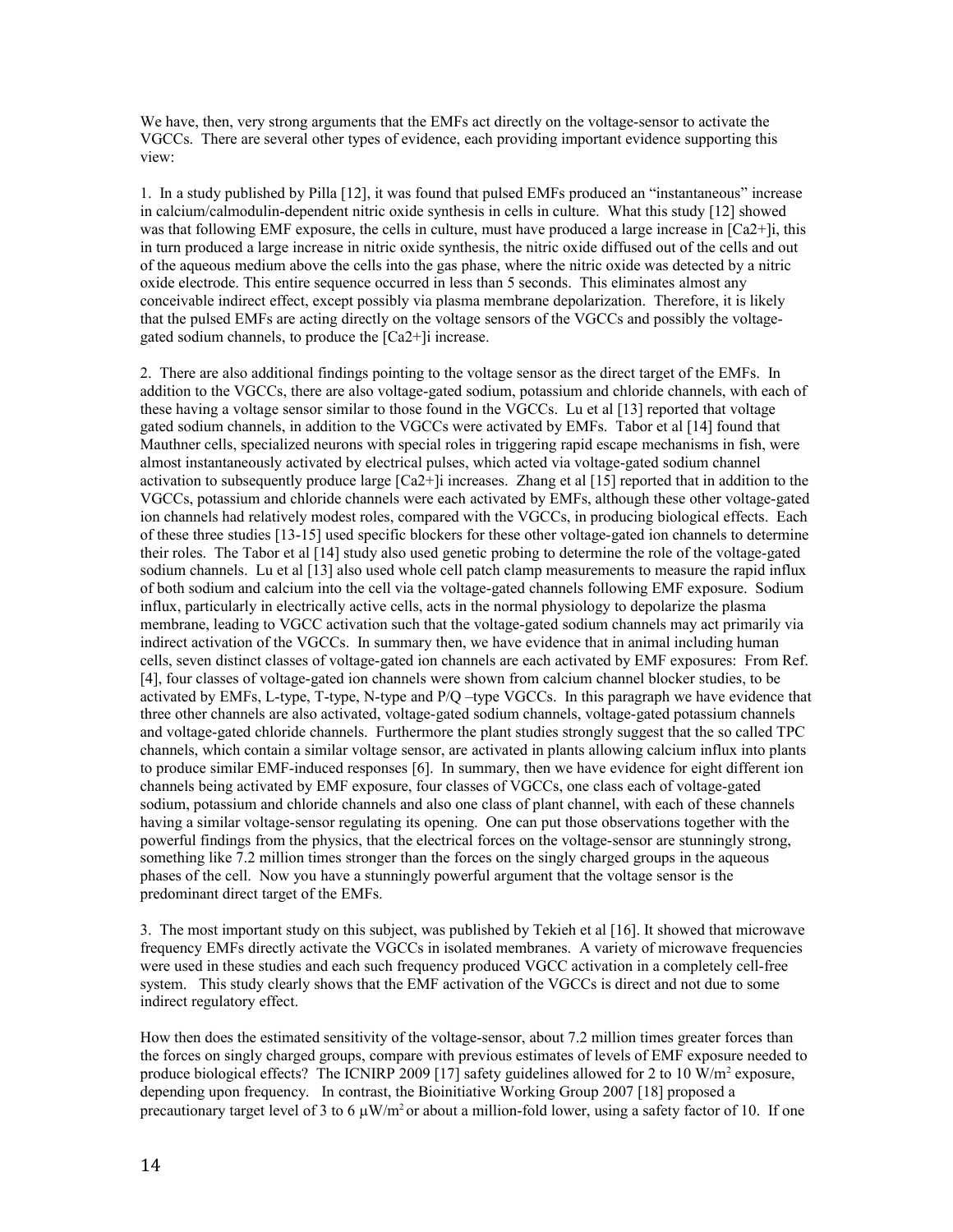uses a more commonly used safety factor of 50 to 100, then the 7.2 million-fold sensitivity of the voltagesensor, predicted by the physics, falls right in the middle of the Bioinitiative Working Group 2007 calculations. So again, it can be argued that the physics and the biology are pointing in the same direction, in this case pointing to the same approximate range of sensitivity.

You may be wondering why I am spending so much time and space going through each of these studies. The answer is that a well over a trillion dollar (or trillion euro) set of industries, the telecommunications industry, has been putting out propaganda for over two decades, arguing that there cannot be a mechanism of action of these non-thermal EMFs to produce biological effects; and that these EMFs are too weak to do anything and that there only thermal effects are documented. It is essential to dot every **i** and cross every **t** with regard to the main mechanism of action of non-thermal effects. That is exactly what has been done here.

## How Can the Diverse Effects of Such EMF Exposures Be Produced by VGCC Activation?

Fig. 1 How EMFs Act via VGCC Activation to Produce Various Effects

The mechanisms by which various effects can be generated by VGCC activation are outlined in Fig. 1. Going across the top of Fig. 1, it can be seen that increased intracellular calcium [Ca2+]i can increase nitric oxide (NO) synthesis, stimulating the NO signaling pathway (going to the right from top, center), to produce therapeutic effects. NO (very top) can also bind to cytochromes and inhibit their activity. NO binding to the terminal oxidase in the mitochondria inhibits energy metabolism and lowers, therefore, ATP. NO binding to cytochrome P450s, lowers synthesis of steroid hormones, including estrogen, progesterone and testosterone. The P450 lowering also lowers detoxification and vitamin D activity. Most of the pathophysiological effects are produced by the peroxynitrite/free radical/oxidative stress pathway center to lower right (Fig. 1) and also by excessive calcium signaling pathway (slightly left of center, Fig. 1). Some of the ways these are thought to produce various well-established EMF effects are outlined in Table 1.

| <b>EMF</b> effect                                                                     | Probable mechanism(s)                                                                                                                                                                                                                                                                                                                                                                                                                                                                                                                                                                                                                                                                                                                                                                                                  |
|---------------------------------------------------------------------------------------|------------------------------------------------------------------------------------------------------------------------------------------------------------------------------------------------------------------------------------------------------------------------------------------------------------------------------------------------------------------------------------------------------------------------------------------------------------------------------------------------------------------------------------------------------------------------------------------------------------------------------------------------------------------------------------------------------------------------------------------------------------------------------------------------------------------------|
| Oxidative stress                                                                      | Produced by elevated levels of peroxynitrite and the free radical breakdown<br>products of peroxynitrite and its $CO2$ adduct. Four studies of EMF exposure,<br>cited in [4] showed that oxidative stress following exposure was associated<br>with major elevation of 3-nitrotyrosine, a marker of peroxynitrite, thus<br>confirming this interpretation. Two other studies each found 3-nitrotyrosine<br>elevation, both following 35 GHz exposures [19,20].                                                                                                                                                                                                                                                                                                                                                         |
| Lowered male/female<br>fertility, elevated<br>spontaneous abortion,<br>lowered libido | Both the lowered male fertility and lowered female fertility are associated<br>with and presumably caused by the oxidative stress in the male and female<br>reproductive organs. Spontaneous abortion is often caused by chromosomal<br>mutations, so the germ line mutations may have a causal role. Lowered libido<br>may be caused by lowered estrogen, progesterone and testosterone levels. It<br>seems likely that these explanations may be oversimplified. One additional<br>mechanism that may be important in producing lowered fertility is that VGCC<br>activation and consequent high [Ca2+] i levels is known to have a key role in<br>avoiding polyspermy. Consequently, if this if triggered before any<br>fertilization of an egg has occurred, it may prevent any sperm from fertilizing<br>and egg. |
| Neurological/<br>neuropsychiatric<br>effects                                          | Of all cells in the body, the neurons have the highest densities of VGCCs, due<br>in part to the VGCC role and [Ca2+] irole in the release of every<br>neurotransmitter in the nervous system. Calcium signaling regulates synaptic<br>structure and function in 5 different ways, each likely to be involved here.                                                                                                                                                                                                                                                                                                                                                                                                                                                                                                    |

**Table 1. How Eight Established Effects of Wi-Fi and Other EMFs Can Be Produced by VGCC Activation**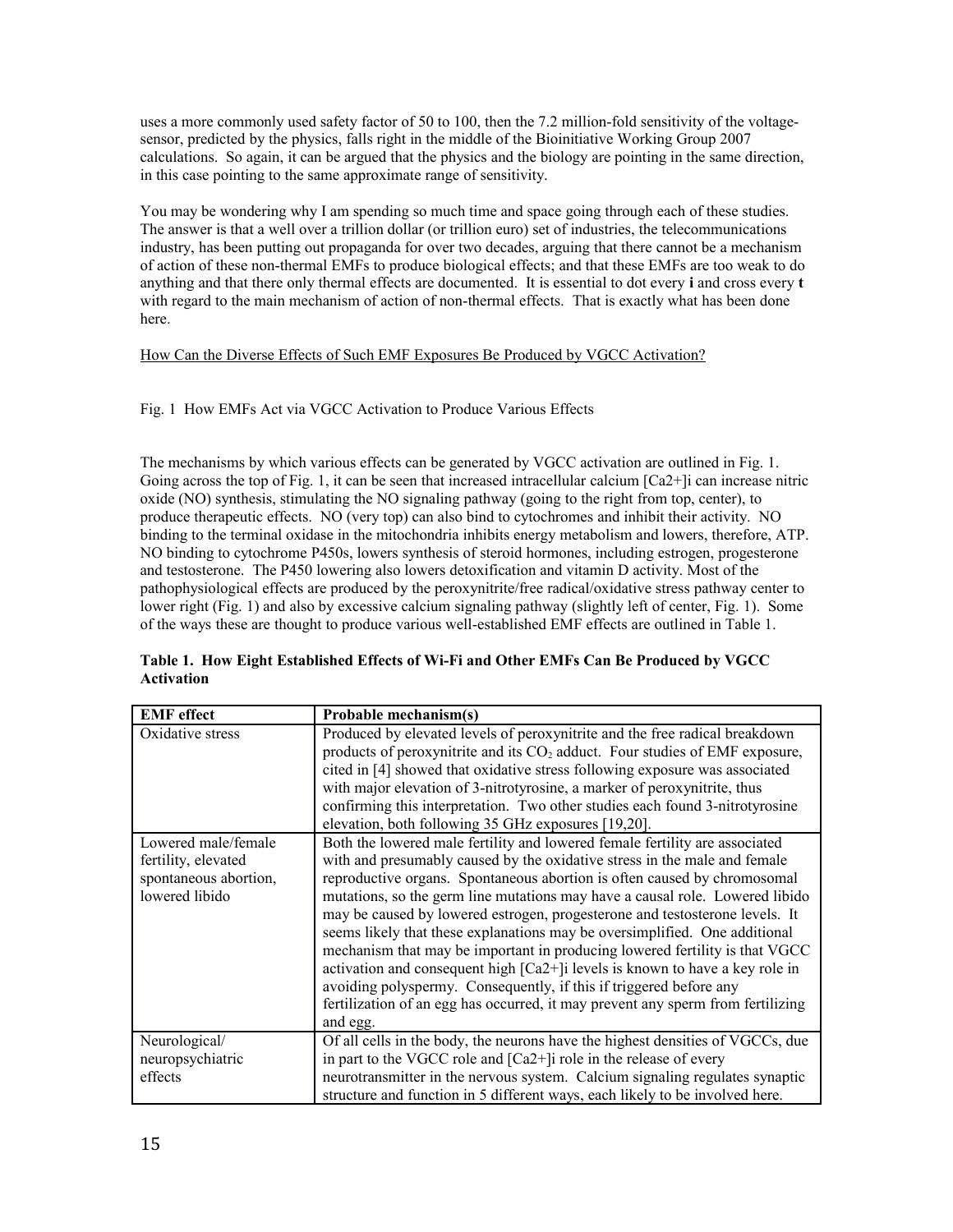|                                          | Oxidative stress and apoptosis are both thought to have important roles.<br>Lowered sleep and increased fatigue are likely to involve lowered nocturnal<br>melatonin and increased nocturnal norepinephrine.                                                                                                                                                                                                                                                                                                                                                                 |
|------------------------------------------|------------------------------------------------------------------------------------------------------------------------------------------------------------------------------------------------------------------------------------------------------------------------------------------------------------------------------------------------------------------------------------------------------------------------------------------------------------------------------------------------------------------------------------------------------------------------------|
| Apoptosis                                | Apoptosis can be produced by excessive Ca2+ levels in the mitochondria and<br>by double strand breaks in cellular DNA; it seems likely that both of these<br>mechanisms are involved following EMF exposure. A third mechanism for<br>triggering apopotosis, endoplasmic reticulum stress (see bottom row in this<br>Table), may also be involved.                                                                                                                                                                                                                           |
| Cellular DNA damage                      | Cellular DNA damage is produced by the free radical breakdown products of<br>peroxynitrite directly attacking the DNA [7].                                                                                                                                                                                                                                                                                                                                                                                                                                                   |
| Changes in non-steroid<br>hormone levels | The release of non-steroid hormones is produced by VGCC activation and<br>[Ca2+]i elevation. The immediate effects of EMF exposures is to increase<br>hormone release and to raise, therefore, hormone levels. However many<br>hormone systems become "exhausted" as a consequence of chronic EMF<br>exposures. The mechanism of exhaustion is still uncertain, but it may involve<br>oxidative stress and inflammation.                                                                                                                                                     |
| Lowered steroid hormone                  | Steroid hormones are synthesized through the action of cytochrome P450<br>enzymes; activity of these hormones is inhibited by binding of high levels of<br>nitric oxide (NO) leading to lowered hormone synthesis.                                                                                                                                                                                                                                                                                                                                                           |
| Calcium overload                         | Produced by excessive activity of the VGCCs; secondary calcium overload is<br>produced by oxidative stress activation of TRPV1, TRPM2 and possibly some<br>other TRP receptors, opening the calcium channel of these receptors.                                                                                                                                                                                                                                                                                                                                              |
| Heat shock protein<br>induction          | There is a large literature showing that excessive $[Ca2+]$ induces very large<br>increases in heat shock proteins. This is thought to be produced by complex<br>calcium signaling changes involving the endoplasmic reticulum, mitochondria<br>and the cytosol and also involving excessive [Ca2+] producing increasing<br>protein misfolding [21-23]. It should be noted that some calcium is essential<br>for proper protein folding in the endoplasmic reticulum such that only<br>excessive calcium leads to misfolding and consequent endoplasmic reticulum<br>stress. |

Each of the seven established EMF effects, discussed above, can be generated through the mechanisms outlined in Fig. 1, as shown by Table 1. An eighth, heat shock protein induction can also be so explained (Table 1). Several other such effects, including EMF causation of cataracts, breakdown of the blood-brain barrier, lowered nocturnal melatonin as discussed earlier [5]. The primary mechanism for therapeutic effects was discussed in [4,24,25]. Each of these also shown to be generated via such VGCC downstream effects. Fifteen mechanisms for EMF cancer causation are described in ref [7]; these are far too complex to describe in this document so the reader is referred to ref [7].

*It can be seen, in summary, that we are far beyond the issue whether there are non-thermal EMF effects. Rather many researchers have identified many established effects of EMF exposure. The main direct targets of non-thermal EMF exposure, the VGCCs have also been identified and how these get activated by EMF exposure acting on the VGCC voltage-sensor has also been determined. And finally we have identified how a wide variety of these effects can be generated via downstream effects produced by such VGCC activation.* 

Our current safety guidelines are based only on heating (thermal) effects. Heating is produced predominantly by forces on singly charged groups in the aqueous phases of the cell but the forces on the voltage sensor are approximately 7.2 million times higher. Therefore, our current safety guidelines are allowing us to be exposed to EMFs that are approximately 7.2 million times too strong. That 7.2 million figure is somewhat similar to the estimate given by the Bioinitiative Report and by the Building Biologists, based on completely different considerations.

It should be obvious, that non-thermal EMFs: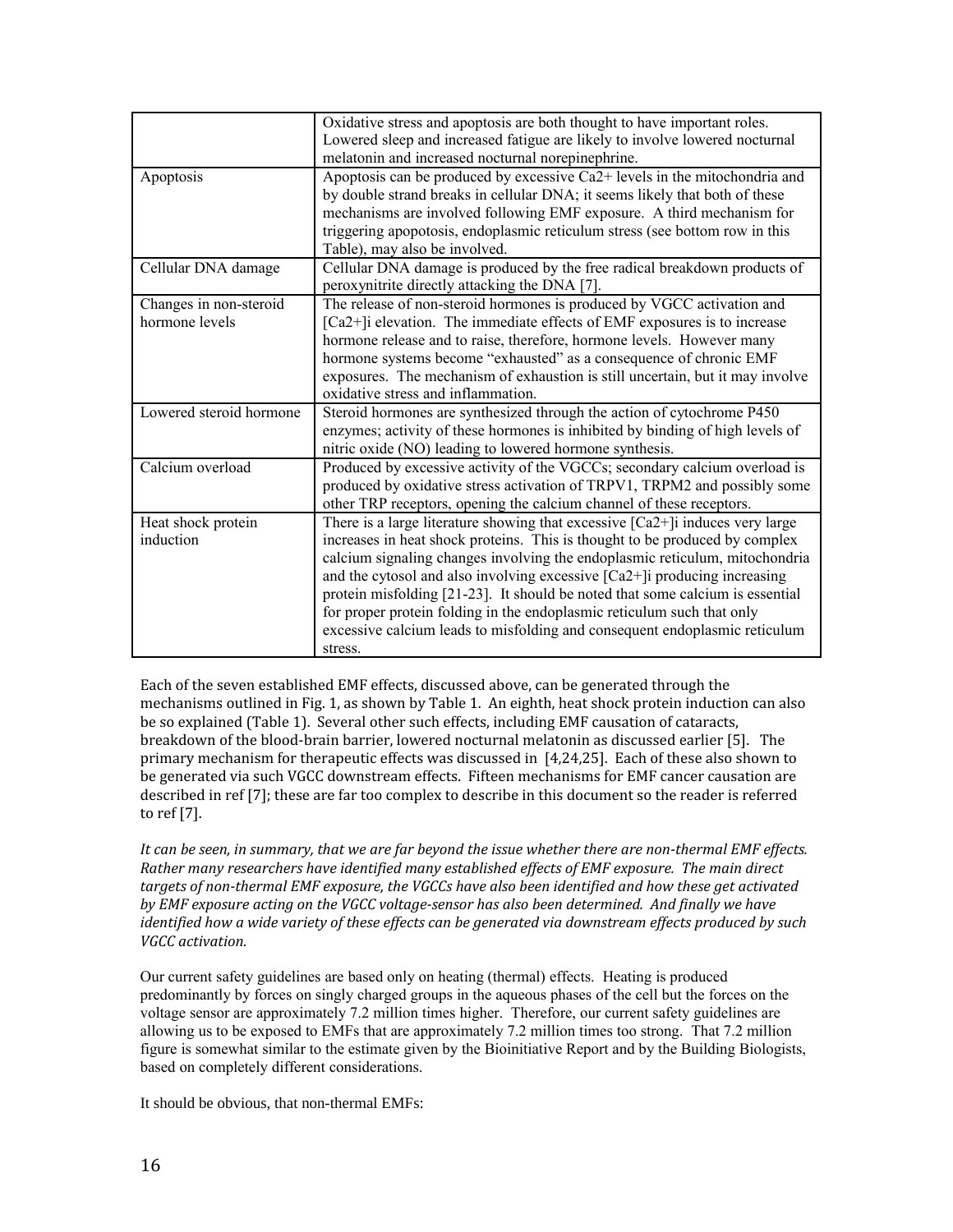- 1. Attack our nervous systems including our brains leading to widespread neuropsychiatric effects and possibly many other effects. This nervous system attack is of great concern.
- 2. Attack our endocrine (that is hormonal) systems. In this context, the main things that make us functionally different from single celled creatures are our nervous system and our endocrine systems – even a simple planaria worm needs both of these. Thus the consequences of the disruption of these two regulatory systems is immense, such that it is a travesty to ignore these findings.
- 3. Produce oxidative stress and free radical damage, which have central roles in all common chronic diseases.
- 4. Attack the DNA of our cells, producing single strand and double strand breaks in cellular DNA and oxidized bases in our cellular DNA. These in turn produce both cancer and mutations in germ line cells with germ line mutations producing mutations impacting future generations.
- 5. Produce elevated levels of apoptosis (programmed cell death), events especially important in causing both neurodegenerative diseases and infertility.
- 6. Lower male and female fertility, lowered sex hormones, lowered libido, increased levels of spontaneous abortion and, as already stated, attacks on the DNA in sperm cells.
- 7. Produce excessive intracellular calcium [Ca2+]i and increased calcium signaling.
- 8. Act in the cells of our bodies via 15 different mechanisms to cause cancer.

By attacking all of these important systems in the body, EMFs attack everything we care about including our health (in many ways), our reproductive systems, the integrity of our genomes and our ability to produce healthy offspring.

There are 77 different reviews listed at the end of Chapter 1, with each documenting the existence of one or more of these various non-thermal EMF effects. What, then, do the two organization reports that the EU authorities and U.S. authorities rely upon, ICNIRP and SCENIHR 2015, have to say about these independent reviews. The answer is absolutely nothing! Neither one of them uses any of these independent reviews to assess EMF effects. This whole area is discussed in much more detail in Chapter 5, below.

## **Chapter 3. Strong Evidence for Cumulative and Irreversible EMF Effects**

Two questions that must be raised about the effects of these low-intensity EMFs producing biological effects is are they cumulative and are they reversible? I am aware of several different types of evidence for cumulative effects and also for irreversible effects.

Three of the human occupational exposure studies from the 1970's reviewed in the Raines, National Aeronautics and Space Administration (NASA) study [26], showed that effects increased substantially with increasing time of exposure to a particular type and intensity of EMF. While these three studies each show cumulative effects but they provide no data on possible irreversibility of these neurological/neuropsychiatric effects. However the largest review of such occupational exposures (Hecht [28]) does provide substantial evidence on the cumulative nature and irreversibility of these neurological/neuropsychiatric effects.

Hecht [28] reviewed 60 different studies of occupational exposures that were done between 1960 and 1990 in the Soviet Union and East Germany. These were occupational exposure studies of over 3500 people, who were exposed to microwave frequency EMFs at intensities of less than  $1/1000<sup>th</sup>$  of our safety guidelines. These studies [28] found that these EMFs produced neuropsychiatric effects similar to those found in my much more recent study [3], listed in Chapter 1 as well as on cardiac effects. Neither the neuropsychiatric findings nor the cardiac findings were unique however. Similar neuropsychiatric effects have been found to be caused by low intensity EMF exposures [27,29-34]. Cardiac effects have also been found in humans [26,29,30,32,34,35] similar to those found by Hecht [28].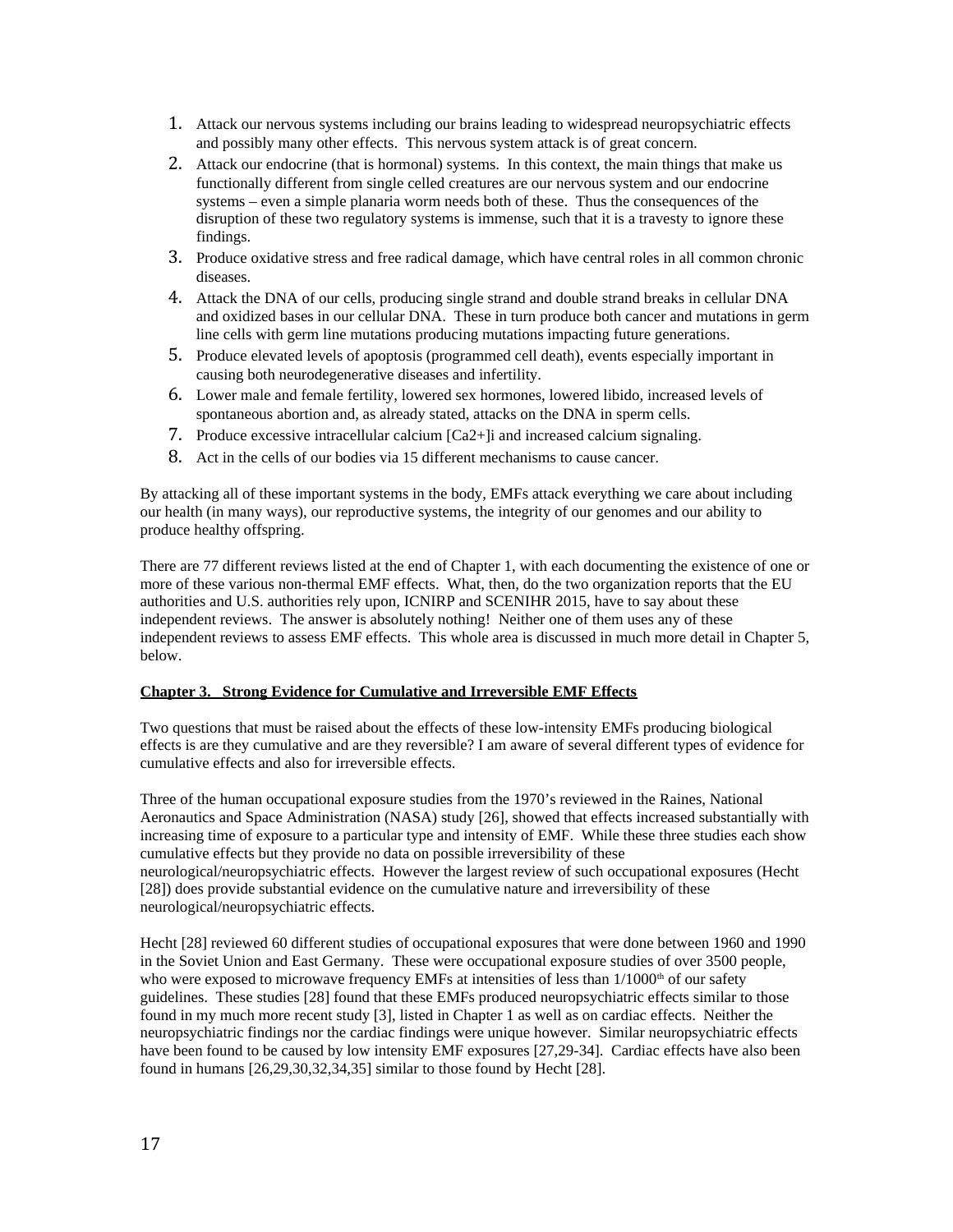Hecht [28] reports that exposures at those very low intensities for up to 3 years produced increased sympathetic nervous system activity, apparently in response to the EMF stress, following the classic stress sequence described by Hans Selye in 1953. No other effects were apparent during this circa 3 year period. However longer exposure produced observable neurological/neuropsychiatric and cardiac effects as well as other effects which were initially modest. Exposures of 3 to 5 years typically produced effects that could be largely reversed after 2 to 3 years in a no-EMF exposure environment. Hecht states that "if detected early, effective therapy is possible." However longer than 4 to 5 years exposures produced more severe effects which did not reverse when the persons were subsequently put into a no-EMF exposure environment. These and other effects continued to worsen with 10 years of exposure or longer. This cumulative nature of such EMF exposures was noted in two earlier reviews cited by Hecht et al [36,37]. These studies, then, provide very large amounts of evidence both for the cumulative nature of these neuropsychiatric effects, as well as the apparent irreversibility of these effects as they become more severe. Hecht also notes that "decline in health status increasingly amplifies EMF effects." This a pattern of increasing apparent sensitivity produced by previous exposure is similar to that described in the Western literature on electromagnetic hypersensitivity (EHS), something that Hecht recognizes [28]. EHS something that is discussed very briefly below in this section.

There are strong similarities between the Hecht [28] findings on microwave frequency EMFs in humans and the impacts of such EMFs on cellular and organ histology in rodents, as were reviewed in Tolgskaya and Gordon [38] and discussed in Pall [3]. In rodents, initially non-thermal exposures over periods of 1 to 2 months produced modest changes in structure of the brain and of the neurons. When such exposures ceased, most of the structural changes disappeared – that is the changes were largely reversible when the animals were place back into a no-EMF environment. However more months of exposure produced much more severe impacts on brain and neuronal structure and these were irreversible [38, 3]. More recent, Western country and other country studies cited in [3], provide much further support for brain impacts similar to those found in Soviet and also other country brain studies reviewed by Tolgskaya and Gordon[38]. Tolgskaya and Gordon [38.3] also reported findings that in histological studies, the nervous system was the most sensitive organ in the body, followed closely by effects on the heart and the testis, although many other organs were also impacted. Thus, the Tolgskaya and Gordon review [38,3] provides very important support for the findings of neurological/neuropsychiatric effects, the cardiac effects, discussed immediately above and below, and the reproductive effects discussed in Chapter 1. By comparing the animal studies with the human studies, one can see the striking similarities, with the major difference being that the effects in rodents are much more rapid than the effects on humans. Given the much higher metabolic rates in rodents and much lower life spans in rodents, the timing difference is not surprising. With regard to the issues of cumulative nature and irreversibility, both rodent and human studies provide strong support for both neurological and neuropsychiatric effects showing both cumulative nature and irreversibility and show a similar pattern of cumulative effects with the cardiac effects.

What are the cardiac effects discussed briefly above, that are produced by non-thermal microwave frequency EMF exposures? The effects include tachycardia (rapid heartbeat) where some people with apparent EHS, on blinded exposure to cordless phone radiation have instantaneous tachycardia, an effect that is also essentially instantaneously reversible on cessation of exposure [28,35,36]. So tachycardia can be an almost instantaneous response to EMFs and it is sometimes also found with arrhythmia. Prolonged exposures produce both arrhythmias and bradycardia (slow heart beat) [26-30,32]. Similar EMF cardiac effects were seen in animal studies, with the earliest of these going back to the late 1960s. Arrhythmias, especially when they are accompanied by bradycardia, are often associated with sudden cardiac death. We are having an epidemic of young, apparently healthy athletes dying in the middle of an athletic competition of apparent sudden cardiac death, which may, therefore be possibly caused by EMF exposures [39]. Some of these individuals have been saved from death [39] and subsequently found to be suffering from bradycardia and arrhythmias. Another type of cardiac effect is that when apparent EHS people are exposed to Wi-Fi, cell phone, cell phone tower or smart meter radiation, they are reported to suffer from heart palpitations. Each of these four types of cardiac effects, tachycardia, arrhythmias, bradycardia and heart palpitations involve aberrations in the electrical control of the heartbeat. How can these be produced?

The heartbeat is controlled by pacemaker cells in what is called the sino-atrial node of the heart. Those pacemaker cells have been shown to have very high densities of the T-type VGCCs which may make these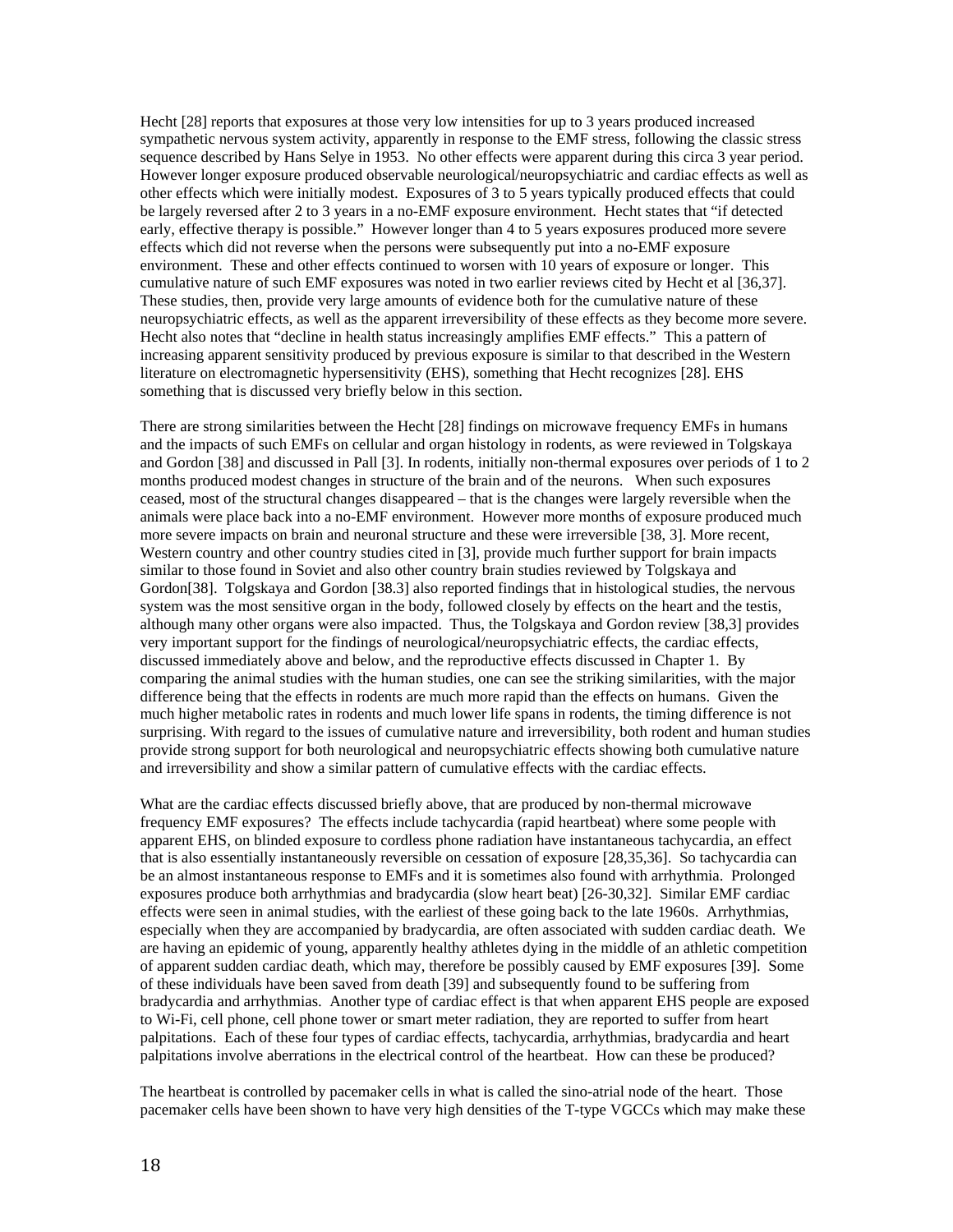cells particularly susceptible to direct effects of the EMFs (recall that EMFs act via VGCC activation). The T-type and the L-type types of VGCCs have essential roles in controlling the heartbeat. It follows that EMF exposures, acting directly on the pacemaker cells of the heart, can produce tachycardia responses. Furthermore, gene mutations in a VGCC gene that produce increased VGCC activity can produce both tachycardia and arrhythmia in young babies carrying those mutations; these young children die of sudden cardiac death at a very young age. How then do we get bradycardia? Bradycardia is produced when heart failure impacts the sino-atrial node, such that the dysfunction involved in heart failure, which is very complex, produces dysfunction of the pacemaker cells of the heart, producing bradycardia [40]. It follows from this that EMF-produced bradycardia and chronic arrhythmias are likely to be caused by heart-failurelike changes that particularly impact the sino-atrial node of the heart, including the tissue remodeling found in heart failure. This model has been confirmed by the findings of Liu et al [41], who found that pulsed microwave frequency EMF produced tissue remodeling that specifically impacted the sino-atrial node of the heart with remodeling changes similar to thoe found in heart failure [40]. Because heart failure develops in a cumulative fashion and is based on current medicine at least, an irreversible process involving tissue remodeling and a large number of other biochemical and physiological changes [41], it seems likely, therefore, that the EMF effects on the heart are both cumulative and irreversible.

You will recall, from the discussion at the beginning of Chapter 1, that there are 16 reviews documenting that EMF produces lowered fertility and that these act via diverse mechanisms. These include tissue remodeling changes in the testis, lowered sperm count and sperm quality, lowered female fertility including ovary remodeling and oocyte apoptosis, lowered estrogen, progesterone and testosterone levels (that is sex hormone levels), increased spontaneous abortion incidence, and lowered libido. We already have sperm count drops to below 50% of normal in every technologically advanced country on earth. We also have fertility drops to well below replacement levels in every technologically advanced country on earth, with one exception. Clinical observations argue that while there are sometimes technical fixes that allow some reproduction, infertility appears to be inherently irreversible. The Magras and Xenos [2] in mice, also discussed in Chapter 1 shows that radiofrequency radiation exposures well below our safety guidelines, produce immediate drops in mouse reproduction in the first litter. Further exposures to the same EMF levels produced a crash in reproduction essentially to zero, a crash that appeared to be essentially irreversible.

We don't know that humans will behave similarly to mice, although we do know that the EMFs produce the diverse effects on human reproduction listed in the previous paragraph. My prediction is that even if exposures level off where they are now, we will start seeing crashes in reproduction within about 5 years. If we go ahead with 5G, that crash may be almost instantaneous.

Mutation accumulation produced by cellular DNA damage is likely to be both cumulative and irreversible, as well, because later mutations are highly unlikely to reverse previously occurring mutations. It has been estimated that all we need to have is an increase in germ line mutation of 2 ½ to 3-fold, to become over time, extinct from the very high levels of mutations in each newborn. From the high levels of DNA damage produced in human sperm from common EMF exposures, we may be already well above that level.

It follows from this that we already face four existential threats produced by microwave frequency EMF exposures to the survival of every technologically advanced society on earth:

- 1. Cumulative and irreversible neurological/neuropsychiatric effects.
- 2. Cumulative and irreversible reproductive effects.
- 3. Cumulative and irreversible cardiac effects, leading to sudden cardiac death.
- 4. DNA effects in germ line, including sperm cells, leading to major impacts on our gene pool and high mutation frequencies.

Any one of these can destroy us on its own and with the ever increasing exposures and especially the vast increases in exposure that the 5G rollout will inevitably produce, that destruction is likely to be imminent. These don't even take into consideration the cancer effects, the hormonal effects or other effects produced by increased oxidative stress or increased apoptotic cell death. There is extraordinary evidence for each of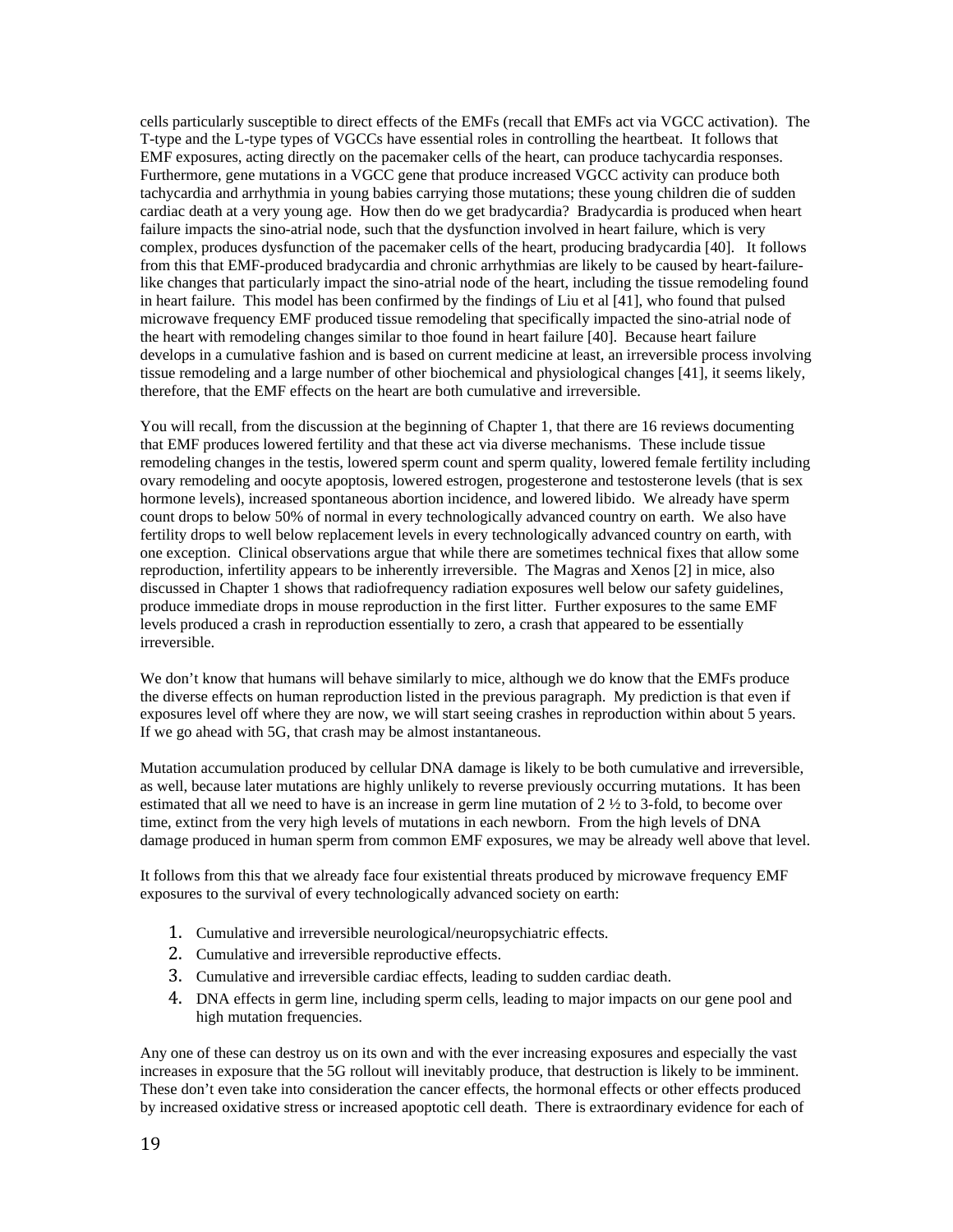these effects of EMF exposure which I have documented in 8 of these effects with the massive numbers of reviews documenting each of them.

The following information is derived from an abstract that I used for a talk at the Neuroscience 2016 meeting in Los Angeles, a meeting that was focused on Alzheimer's disease and similar dementias. The discussion here raises the question of whether Alzheimer's and other dementias may be still another set of irreversible diseases where cumulative effects of microwave frequency EMFs may have important causal roles. Dementias and other types of neurological deaths have had unexplained rapid recent increases [42- 44]. The parallel between these increases and the increases in cell phone and other EMF exposures suggested that such exposures may cause dementia increases [45]. Reports show people circa age 30 developing Alzheimer's or other very early onset dementias and even younger people are reported to develop digital dementias, dementias caused by heavy use of digital devices [46-48]. One of the questions being raised here, is whether digital dementias are caused, at least in part, by the EMF exposures produced by these digital devices and the Wi-Fi fields involved in their usage, rather than solely by such things as screen time, as is often assumed. As you have seen in chapter 2, microwave and lower frequency EMFs act via activation of the VGCCs, leading to increases in intracellular calcium ( $[Ca2+1i)$ ) and downstream effects including increased Ca2+ signaling, NO, superoxide, peroxynitrite, free radicals, oxidative stress, NFkappaB and mitochondrial dysfunction. Each of these downstream effects have been shown to have important roles in causing Alzheimer's disease and other neurodegenerative diseases [49-51]. These all suggest plausible mechanisms for action for EMFs causing Alzheimer's disease. Furthermore the amyloidbeta protein  $(A\beta)$  which has an specific causal role in AD is produced in increasing amounts by elevated  $[Ca2+]$ i, and small A $\beta$  aggregates form Ca2+ channels in the plasma membrane and aggregates also raise  $[Ca2+]$ i via increased VGCC and RYRr activity, suggesting a vicious cycle between A $\beta$  and  $[Ca2+]$ i in Alzheimer's disease. This argues that increased intacellular calcium levels, produced by the EMFs increases A $\beta$  and increased A $\beta$  increases intracellular calcium, quite possibly the central mechanism in causing Alzheimer's disease.

Five rodent studies support an EMF role in Alzheimer's disease. A series of short pulses of EMFs in young rats, produced the following in the equivalent of middle aged rats: elevated brain  $\beta$  and oxidative stress; lowered cognition and memory [52.53]. 900 MHz exposures produces oxidative stress, increased Aβ and lowered miR-107, all found in AD brains [52-55]. There are many animal studies showing roles for [Ca2+]i through both VGCCs and RYRs in causing Alzheimer's disease in rodent models; these include studies with calcium channel blockers and studies of transgenic mice with varying VGCC and RYR expression. Very low EMF exposures can produce, however, protective responses [56,57]; this is not surprising because EMF therapy is thought to act via NO signaling and protein kinase G (see Fig.1, Chapter 2) and this pathway is reported to protect from Alzheimer's disease. Epidemiological studies have shown that exposure of humans of 50/60 Hz EMFs, which also act via VGCC activation, can cause elevated AD incidence [58,59]. However we have no similar studies for exposures to microwave/radiofrequency EMFs. In conclusion, a wide range of studies support the view that low intensity microwave frequency exposures acting via VGCC activation and  $[Ca2+]$ i, can produce increases in Aβ and other causal factors of Alzhimer's disease in humans and in animals and EMFs have been shown to produce Alzheimer's effects in rats.

These various findings on EMFs and Alzheimer's disease, the increasingly early onset of dementias and the occurrence of digital dementias, all suggest we may have another very high level threat caused by EMF exposures, possibly involving cumulative EMF effects and leading to severe, irreversible brain damage.

#### **Chapter 4 EMFs Including Wi-Fi May Be Particularly Damaging to Young People**

Most arguments that have been made that microwave frequency EMFs may be much more damaging to young children have centered on the much smaller skulls and skull thickness in young children, increasing the exposure of their brains to EMFs [60, 61]. However there are other arguments to be made. EMFs have been shown to be particularly active in producing effects on embryonic stem cells [62-71]. Because such stem cells occur at much higher cell densities in children, with stem cell densities the highest in the fetus and decreasing with increasing age [62, 63], impacts on young children are likely to be much higher than in adults. The decreased DNA repair and increased DNA damage following EMF exposure, in conjunction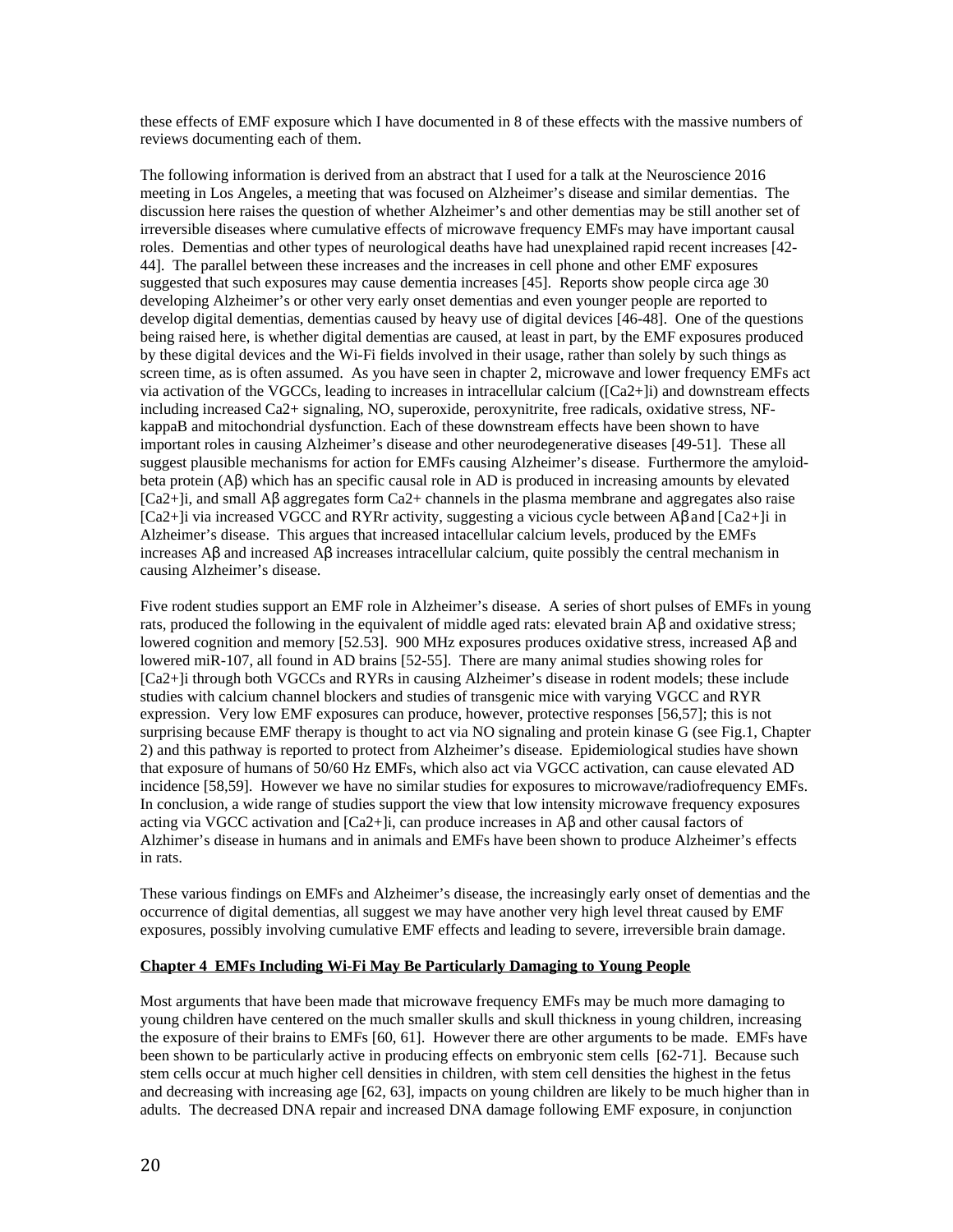with the increased cell division in young children, strongly suggest that young children may be increasingly susceptible to cancer following such exposures [62-64, 71]. Two reviews discussed in the next chapter provide further evidence on higher cancer susceptibility of children. EMF action on stem cells may also cause young children to be particularly susceptible to disruption of brain development [66,71], something that may be relevant to autism causation. It is my belief that the role of  $\lceil Ca2+ \rceil$  in synapse development is also relevant to the possible EMF causation of autism. The Hecht review of Soviet occupational exposure studies [28] reports that "younger persons show a greater sensitivity to electromagnetic fields than adults." These are all very problematic issues and we cannot rule out the possibility that there are other problematic issues as well. Redmayne and Johansson [72] reviewed the literature showing that there are age-related effects, such that young people are more sensitive to EMF effects. It follows from these various findings that the placement of Wi-Fi into schools around the country and the not uncommon placing of cell phone towers on schools may well both be a high level threats to the health of our children as well being a threat to teachers and any very sensitive fetuses teachers may be carrying, as well. Mr. Barrie Trower, a retired military intelligence expert from the U.K. has been going around the world, at his expense, speaking against Wi-Fi in schools. His knowledge on this is based in part on classified information which he is unable to discuss, but has given him great concern.

## **Chapter 5: The Importance of the SCENIHR 2015 Document and the Many Omissions, Flaws and Falsehoods in That Document**

One thing that I think we can all agree upon, is that the SCENIHR 2015 [73] document is an important document. The reason for its importance is that previous industry-friendly documents, and there have been many of them, have only reviewed very limited amounts of the literature on EMF effects. Consequently all of these other documents are open to the criticism that they have cherry picked what little data they have chosen to discuss. SCENIHR 2015 [73] has a reference list of almost 48 pages in length, going from page 233 to 280. So it appears that SCENIHR 2015 may have done a much more thorough and defensible review of the literature. Our assessement of SCENIHR 2015 [73] is important because of the confidence expressed in this document both by Mr. Ryan and Dr. Vinci unas and also by the U.S. National Cancer Institute. The question that is being raised here is whether SCENIHR 2015 is thorough and defensible or not.

## The Speit/Schwarz Controversy: How SCENIHR Has Put Out Seven Falsehoods in Support of the Industry Progaganda Position

I am going to start by discussing a single particularly important issue. At the end of Table 5 there is a claim that a 2013 study by Speit et al [74] was unable to replicate the findings of a 2008 study published by Schwarz et al [75]. In Table 5 they state further that Speit el al found "No effect on DNA integrity (MN) and DNA migration (comet); Repetition study of Schwarz et al, 2008." What is called loss of DNA integrity here, measured by formation of micronuclei (MN), is caused by the formation of double strand breaks in cellular DNA. The comet assay measures single strand breaks in cellular DNA. Schwarz et al [75] found strong evidence that there were large increases in both single strand and double strand breaks in cellular DNA following very low intensity exposures to a cell phone-like pulsed radiation, but SCENIHR claims that Speit et al [74] were unable to repeat the earlier study. Elsewhere (p.89, bottom) SCENIHR states that "By using the same exposure system and the same experimental protocols as the authors of the original study, they failed to confirm the results. They did not find any explanation for these conflicting results (Speit et al, 2013)." A careful examination of both [74] and [75] finds the following: 1. Speit et al [74] used a lymphocytic cell line, HL-60; Schwarz et al [75] studied human fibroblasts. This is a big difference because, as we have already said, different cell types behave differently. 2. Speit used 1800 MHz radiation; Schwarz used 1950 MHz radiation (the frequency of UMTS, also called 3G). Again we have a potentially important difference because effects are influenced by the frequency used. 3. Speit used a continuous wave EMF; Schwarz used a highly pulsed EMF, with high levels of both KHz and MHz pulsations to mimic the pulsation pattern of 3G cell phones. This is expected to produce very large differences between the two studies. 4. Speit used a reverberation exposure chamber; Schwarz did not use any exposure chamber. This could be another very large difference between the two studies, a difference that will be discussed toward the end of this chapter. 5. So where did the claim come from that Speit was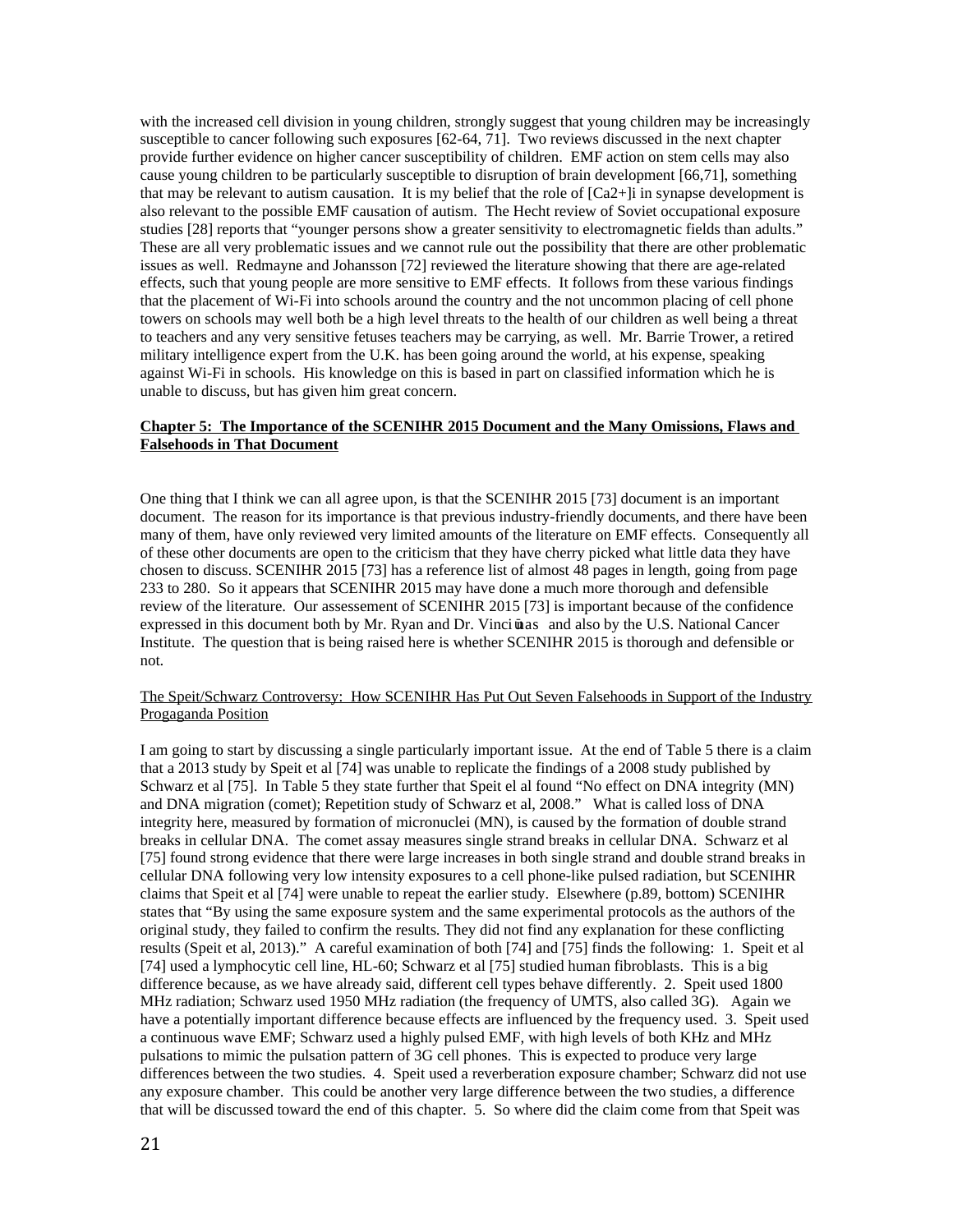trying to repeat the Schwarz study? Speit says in their paper that they were trying to repeat another study (not Schwarz) that was described in a report but was never published. 6. Speit does not even cite the Schwarz et al [75] paper, so obviously they did not intend to repeat Schwarz. We have then SCENIHR 2015 stating three multifaceted falsehoods that Speit et al [74] tried to repeat the earlier studies of Schwarz et al [75], that they were unable to repeat those Schwarz studies and that they used identical methodology to that used by Schwarz et al [75]. In addition to those three are four underlying falsehoods – namely that the two studies used very different methodologies, notably differing in the cell type studied, differing in the frequency used, differing widely in the in pulsations used and differing in the use of an exposure chamber. Each of these falsehoods are SCENIHR's not Speit's, *each of them can be easily seen to be false by even a superficial reading of these two papers*.

As you might guess, there is a major story behind all of this. The very low intensity exposure used in the Schwarz et al [75] study produced large numbers of DNA breaks, larger than that produced by 1600 chest X-rays. This conclusion can be made by comparing the results of Schwarz et al [75] with the earlier study of Lutz and Adlkofer [76]. From this comparison, it seems clear that non-ionizing radiation similar to 3G radiation can be much more dangerous to the DNA of our cells than is similar energy of ionizing radiation. When this was found, the industry went into attack mode, attacking the two Professors who collaborated in [75], Prof. Franz Adlkofer in Germany and Prof. Hugo Rüdinger in Austria. The first couple of years of these attacks have been described in some detail on pp 117-131 in Dr. Devra Davis' book Disconnect [77]. Before the SCENIHR 2015 document was drafted, it was clear that the publishers who had published Adlkofer's and Rüdinger's work, not just the Schwarz et al [75] study but other papers by the same research group, had long since rejected the industry propaganda claims. In addition. Adlkofer had won a lawsuit in the German courts against his main accuser. He has subsequently since won a second such lawsuit. The last paragraph on p.89 in SCENIHR 2015 is word for word industry propaganda. What is clear is that SCENIHR is wittingly or unwittingly serving as a propagandist for the industry in and that process, SCENIHR has no difficulty in putting forth seven obvious, individually important falsehoods.

One question that needs to be raised is how is it possible for microwave frequency EMFs to produce much more cellular DNA damage than a comparable energy level of ionizing radiation? Both ionizing radiation and microwave/lower frequency EMFs act via free radicals to attack the DNA. If you examine Fig. 2, Chapter 2, you will see how low intensity microwave frequency EMFs can act (circa p. 14). The free radicals that attack the DNA are breakdown products peroxynitrite.. The sequence of events leading to those free radicals starts, of course with the extraordinarily high sensitivity of the VGCC voltage sensor to the electrical forces of the EMFs that open the VGCC calcium channels. Following that there are three steps in the process leading to peroxynitrite elevation *each of which have high levels of amplification*. The first of these is that when the VGCC channels are open, they allow the influx of about a million calcium ion per second into the cell. The second amplification is that elevated intracellular calcium [Ca2+]i activates the synthesis of both nitric oxide (NO) and superoxide. The third amplification is that the formation of peroxynitrite is proportional to the product of nitric oxide concentration *times* the superoxide concentration. When you have three sequential amplification mechanisms, you can get a very large response, in this case free radical attack on cellular DNA, from a very small initial signal. That is where much of the existential crises are coming are from, with EMFs threatening the survival of every technologically advanced country on earth.

Going back to falsehoods perpetrated by SCENIHR regarding Speit/Schwarz, here are two possible interpretations for those seven falsehoods. One is that SCENIHR is simply an industry propaganda organ. The second is that we have a group of scientists SCENIHR who are largely incompetent and that it is just coincidence that these seven falsehoods serve the industry propaganda case. Either of these interpretations completely destroy the claims of confidence in SCENIHR that Mr. Ryan and Dr. Vinci unas made in the documents they wrote that were referred to in the Preface of this document.

I have written here more than another 20 pages critiquing the SCENIHR 2015 [73] document. If you are already convinced that the SCENIHR claims that there are no established non-thermal EMF effects are false and that we have eight extremely well documented effects (Chapter 1) and that we have detailed mechanisms of how these effects are produced (Chapter 2), then I suggest you skip to the summary of this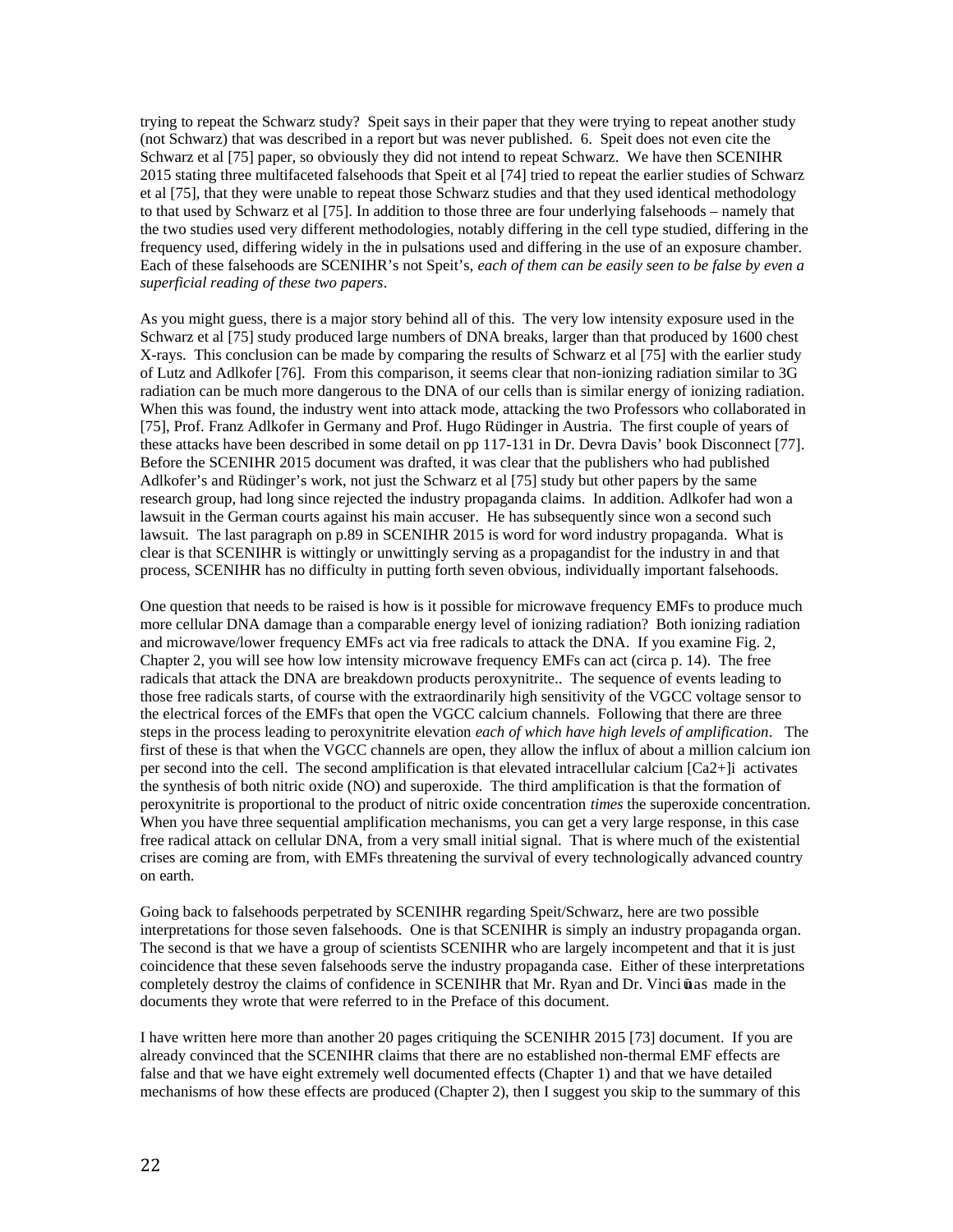Chapter 5 starting on p. 44 and then go on to the consider 5G in Chapter 6. If, however, you are not so convinced, you need to read the intervening 20 plus pages..

## 22 Reviews on EMF Effects, 20 of Which Are Ignored by SCENIHR, Two of Which Are Discussed in [73] but Essentially Dismissed

Now let's go on to consider how SCENIHR 2015 [73] considers the many independent reviews, listed in Chapter 1, which disagree with them and also fall into the 2009 through 2013 period that SCENIHR claims to have thoroughly considered. See Table 2.

| <b>Citation</b>                                                                                                                                                                                                                | <b>Brief Summary</b>                                                                                                                                                                                                                                                                                                                                                                                                                                                                                                                                                                                                                                                                                                                                                                                                                | What does<br><b>SCENIHR</b>                              |
|--------------------------------------------------------------------------------------------------------------------------------------------------------------------------------------------------------------------------------|-------------------------------------------------------------------------------------------------------------------------------------------------------------------------------------------------------------------------------------------------------------------------------------------------------------------------------------------------------------------------------------------------------------------------------------------------------------------------------------------------------------------------------------------------------------------------------------------------------------------------------------------------------------------------------------------------------------------------------------------------------------------------------------------------------------------------------------|----------------------------------------------------------|
|                                                                                                                                                                                                                                |                                                                                                                                                                                                                                                                                                                                                                                                                                                                                                                                                                                                                                                                                                                                                                                                                                     | 2015 say about<br>it?                                    |
| [78] Khurana VG, Teo<br>C, Kundi M, Hardell L,<br>Carlberg M. 2009 Cell<br>phones and brain tumors:<br>a review including the<br>long-term epidemiologic<br>data. Surg Neurol<br>72:205-214.                                   | Meta-analysis study of cell phone usage and brain cancer.<br>The results indicate that using a cell phone for $>$ or = 10<br>years approximately doubles the risk of being diagnosed<br>with a brain tumor on the same ("ipsilateral") side of the<br>head preferred for cell phone use. The data achieve<br>statistical significance for glioma and acoustic neuroma but<br>not for meningioma. CONCLUSION: The authors<br>conclude that there is adequate epidemiologic evidence to<br>suggest a link between prolonged cell phone usage and the<br>development of an ipsilateral brain tumor.                                                                                                                                                                                                                                    | Nothing.<br>Review is not<br>cited and not<br>discussed. |
| [79] Desai NR, Kesari<br>KK, Agarwal A. 2009<br>Pathophysiology of cell<br>phone radiation:<br>oxidative stress and<br>carcinogenesis with<br>focus on the male<br>reproductive system.<br>Reproduct Biol<br>Endocrinol 7:114. | This review identifies the plasma membrane as a target of<br>RF-EMW. In addition, the effects of RF-EMW on plasma<br>membrane structures (i.e. NADH oxidase,<br>phosphatidylserine, ornithine decarboxylase) and voltage-<br>gated calcium channels are discussed. We explore the<br>disturbance in reactive oxygen species (ROS) metabolism<br>caused by RF-EMW and delineate NADH oxidase mediated<br>ROS formation as playing a central role in oxidative stress<br>(OS) due to cell phone radiation (with a focus on the male<br>reproductive system). This review also addresses: 1) the<br>controversial effects of RF-EMW on mammalian cells and<br>sperm DNA as well as its effect on apoptosis, 2)<br>epidemiological, in vivo animal and in vitro studies on the<br>effect of RF-EMW on male reproductive system.         | Nothing.<br>Review is not<br>cited and not<br>discussed. |
| [80] Makker K,<br>Varghese A, Desai NR,<br>Mouradi R, Agarwal A.<br>2009 Cell phones:<br>modern man's nemesis?<br>Reprod Biomed Online<br>18:148-157.                                                                          | Effects of cell phone exposure on the cardiovascular system,<br>sleep and cognitive function, as well as localized and<br>general adverse effects, genotoxicity potential,<br>neurohormonal secretion and tumour induction. The<br>proposed mechanisms by which cell phones adversely affect<br>various aspects of human health, and male fertility in<br>particular, are explained, and the emerging molecular<br>techniques and approaches for elucidating the effects of<br>mobile phone radiation on cellular physiology using high-<br>throughput screening techniques, such as metabolomics and<br>microarrays, are discussed. A novel study is described,<br>which is looking at changes in semen parameters, oxidative<br>stress markers and sperm DNA damage in semen samples<br>exposed in vitro to cell phone radiation. | Nothing.<br>Review is not<br>cited and not<br>discussed. |
| [81] Ruediger HW.                                                                                                                                                                                                              | 101 publications are exploited which have studied                                                                                                                                                                                                                                                                                                                                                                                                                                                                                                                                                                                                                                                                                                                                                                                   | Nothing.                                                 |

|  |  |  |  |  | Table 2: 2009 to 2013 Reviews that Should Have Been Cited and Discussed in SCENIHR 2015 |
|--|--|--|--|--|-----------------------------------------------------------------------------------------|
|--|--|--|--|--|-----------------------------------------------------------------------------------------|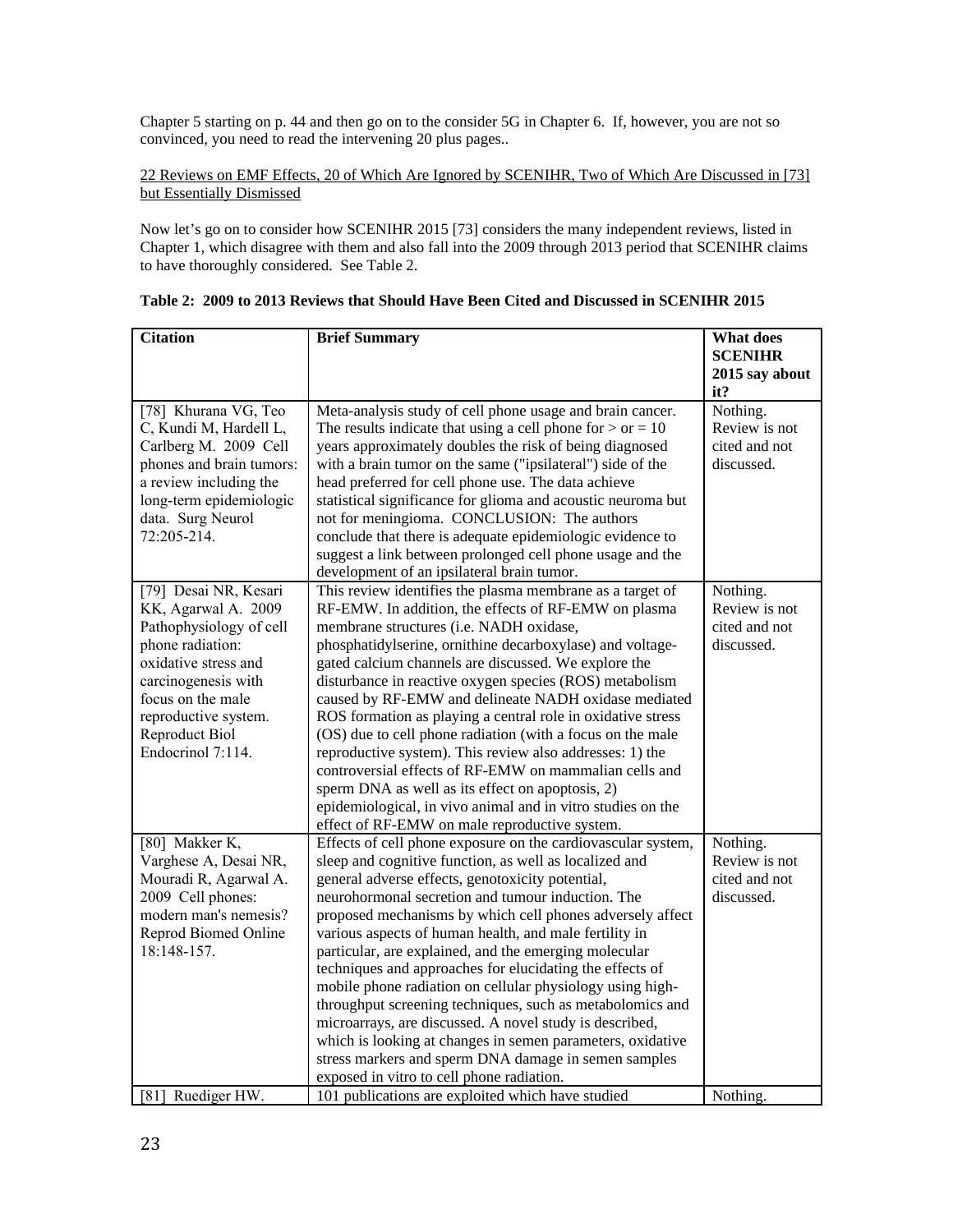| 2009 Genotoxic effects<br>of radiofrequency<br>electromagnetic fields.<br>Pathophysiology. 16:89-<br>102. | genotoxicity of radiofrequency electromagnetic fields (RF-<br>EMF) in vivo and in vitro. Of these 49 report a genotoxic<br>effect and 42 do not. In addition, 8 studies failed to detect an<br>influence on the genetic material, but showed that RF-EMF<br>enhanced the genotoxic action of other chemical or physical<br>agents. Variation in results may in part be explained by the<br>different cellular systems and from the variety of analytical<br>methods being used. Taking altogether there is ample<br>evidence that RF-EMF can alter the genetic material of<br>exposed cells in vivo and in vitro and in more than one way.<br>This genotoxic action may be mediated by microthermal<br>effects in cellular structures, formation of free radicals, or an<br>interaction with DNA-repair mechanisms. | Review is not<br>cited and not<br>discussed. |
|-----------------------------------------------------------------------------------------------------------|---------------------------------------------------------------------------------------------------------------------------------------------------------------------------------------------------------------------------------------------------------------------------------------------------------------------------------------------------------------------------------------------------------------------------------------------------------------------------------------------------------------------------------------------------------------------------------------------------------------------------------------------------------------------------------------------------------------------------------------------------------------------------------------------------------------------|----------------------------------------------|
| [82] Phillips JL, Singh                                                                                   | A major concern of the adverse effects of exposure to non-                                                                                                                                                                                                                                                                                                                                                                                                                                                                                                                                                                                                                                                                                                                                                          | Nothing.                                     |
| NP, Lai H. 2009<br>Electromagnetic fields                                                                 | ionizing electromagnetic field (EMF) is cancer induction.<br>Since the majority of cancers are initiated by damage to a                                                                                                                                                                                                                                                                                                                                                                                                                                                                                                                                                                                                                                                                                             | Review is not<br>cited and not               |
| and DNA damage.                                                                                           | cell's genome, studies have been carried out to investigate                                                                                                                                                                                                                                                                                                                                                                                                                                                                                                                                                                                                                                                                                                                                                         | discussed.                                   |
| Pathophysiology 16:79-                                                                                    | the effects of electromagnetic fields on DNA and                                                                                                                                                                                                                                                                                                                                                                                                                                                                                                                                                                                                                                                                                                                                                                    |                                              |
| 88.                                                                                                       | chromosomal structure. Additionally, DNA damage can lead                                                                                                                                                                                                                                                                                                                                                                                                                                                                                                                                                                                                                                                                                                                                                            |                                              |
|                                                                                                           | to changes in cellular functions and cell death. Single cell                                                                                                                                                                                                                                                                                                                                                                                                                                                                                                                                                                                                                                                                                                                                                        |                                              |
|                                                                                                           | gel electrophoresis, also known as the 'comet assay', has                                                                                                                                                                                                                                                                                                                                                                                                                                                                                                                                                                                                                                                                                                                                                           |                                              |
|                                                                                                           | been widely used in EMF research to determine DNA<br>damage, reflected as single-strand breaks, double-strand                                                                                                                                                                                                                                                                                                                                                                                                                                                                                                                                                                                                                                                                                                       |                                              |
|                                                                                                           | breaks, and crosslinks. Studies have also been carried out to                                                                                                                                                                                                                                                                                                                                                                                                                                                                                                                                                                                                                                                                                                                                                       |                                              |
|                                                                                                           | investigate chromosomal conformational changes and                                                                                                                                                                                                                                                                                                                                                                                                                                                                                                                                                                                                                                                                                                                                                                  |                                              |
|                                                                                                           | micronucleus formation in cells after exposure to EMF. This                                                                                                                                                                                                                                                                                                                                                                                                                                                                                                                                                                                                                                                                                                                                                         |                                              |
|                                                                                                           | review describes the comet assay and its utility to                                                                                                                                                                                                                                                                                                                                                                                                                                                                                                                                                                                                                                                                                                                                                                 |                                              |
|                                                                                                           | qualitatively and quantitatively assess DNA damage,                                                                                                                                                                                                                                                                                                                                                                                                                                                                                                                                                                                                                                                                                                                                                                 |                                              |
|                                                                                                           | reviews studies that have investigated DNA strand breaks                                                                                                                                                                                                                                                                                                                                                                                                                                                                                                                                                                                                                                                                                                                                                            |                                              |
|                                                                                                           | and other changes in DNA structure, and then discusses<br>important lessons learned from our work in this area.                                                                                                                                                                                                                                                                                                                                                                                                                                                                                                                                                                                                                                                                                                     |                                              |
| [83] Davanipour Z,                                                                                        | Extremely low frequency (ELF) and radio frequency (RF)                                                                                                                                                                                                                                                                                                                                                                                                                                                                                                                                                                                                                                                                                                                                                              | Nothing.                                     |
| Sobel E. 2009 Long-                                                                                       | magnetic fields (MFs) pervade our environment. Whether or                                                                                                                                                                                                                                                                                                                                                                                                                                                                                                                                                                                                                                                                                                                                                           | Review is not                                |
| term exposure to                                                                                          | not these magnetic fields are associated with increased risk                                                                                                                                                                                                                                                                                                                                                                                                                                                                                                                                                                                                                                                                                                                                                        | cited and not                                |
| magnetic fields and the                                                                                   | of serious diseases, e.g., cancers and Alzheimer's disease, is                                                                                                                                                                                                                                                                                                                                                                                                                                                                                                                                                                                                                                                                                                                                                      | discussed.                                   |
| risks of Alzheimer's                                                                                      | thus important when developing a rational public policy.                                                                                                                                                                                                                                                                                                                                                                                                                                                                                                                                                                                                                                                                                                                                                            |                                              |
| disease and breast                                                                                        | Our objective was to provide an unbiased review of the                                                                                                                                                                                                                                                                                                                                                                                                                                                                                                                                                                                                                                                                                                                                                              |                                              |
| cancer: Further<br>biological research.                                                                   | current knowledge and to provide our general and specific<br>conclusions.                                                                                                                                                                                                                                                                                                                                                                                                                                                                                                                                                                                                                                                                                                                                           |                                              |
| Pathophysiology 16:149-                                                                                   | RESULTS: The evidence indicates that long-term                                                                                                                                                                                                                                                                                                                                                                                                                                                                                                                                                                                                                                                                                                                                                                      |                                              |
| 156.                                                                                                      | significant occupational exposure to ELF MF may certainly                                                                                                                                                                                                                                                                                                                                                                                                                                                                                                                                                                                                                                                                                                                                                           |                                              |
|                                                                                                           | increase the risk of both Alzheimer's disease and breast                                                                                                                                                                                                                                                                                                                                                                                                                                                                                                                                                                                                                                                                                                                                                            |                                              |
|                                                                                                           | cancer. There is now evidence that two relevant biological                                                                                                                                                                                                                                                                                                                                                                                                                                                                                                                                                                                                                                                                                                                                                          |                                              |
|                                                                                                           | processes (increased production of amyloid beta and                                                                                                                                                                                                                                                                                                                                                                                                                                                                                                                                                                                                                                                                                                                                                                 |                                              |
|                                                                                                           | decreased production of melatonin) are influenced by high                                                                                                                                                                                                                                                                                                                                                                                                                                                                                                                                                                                                                                                                                                                                                           |                                              |
|                                                                                                           | long-term ELF MF exposure that may lead to Alzheimer's<br>disease. There is further evidence that one of these                                                                                                                                                                                                                                                                                                                                                                                                                                                                                                                                                                                                                                                                                                      |                                              |
|                                                                                                           | biological processes (decreased melatonin production) may                                                                                                                                                                                                                                                                                                                                                                                                                                                                                                                                                                                                                                                                                                                                                           |                                              |
|                                                                                                           | also lead to breast cancer. Finally, there is evidence that                                                                                                                                                                                                                                                                                                                                                                                                                                                                                                                                                                                                                                                                                                                                                         |                                              |
|                                                                                                           | exposures to RF MF and ELF MF have similar biological                                                                                                                                                                                                                                                                                                                                                                                                                                                                                                                                                                                                                                                                                                                                                               |                                              |
|                                                                                                           | consequences.                                                                                                                                                                                                                                                                                                                                                                                                                                                                                                                                                                                                                                                                                                                                                                                                       |                                              |
|                                                                                                           | CONCLUSION: It is important to mitigate ELF and RF MF                                                                                                                                                                                                                                                                                                                                                                                                                                                                                                                                                                                                                                                                                                                                                               |                                              |
|                                                                                                           | exposures through equipment design changes and<br>environmental placement of electrical equipment.                                                                                                                                                                                                                                                                                                                                                                                                                                                                                                                                                                                                                                                                                                                  |                                              |
| Yakymenko I,<br>[84]                                                                                      | Latest epidemiological data reveal a significant increase in                                                                                                                                                                                                                                                                                                                                                                                                                                                                                                                                                                                                                                                                                                                                                        | Nothing.                                     |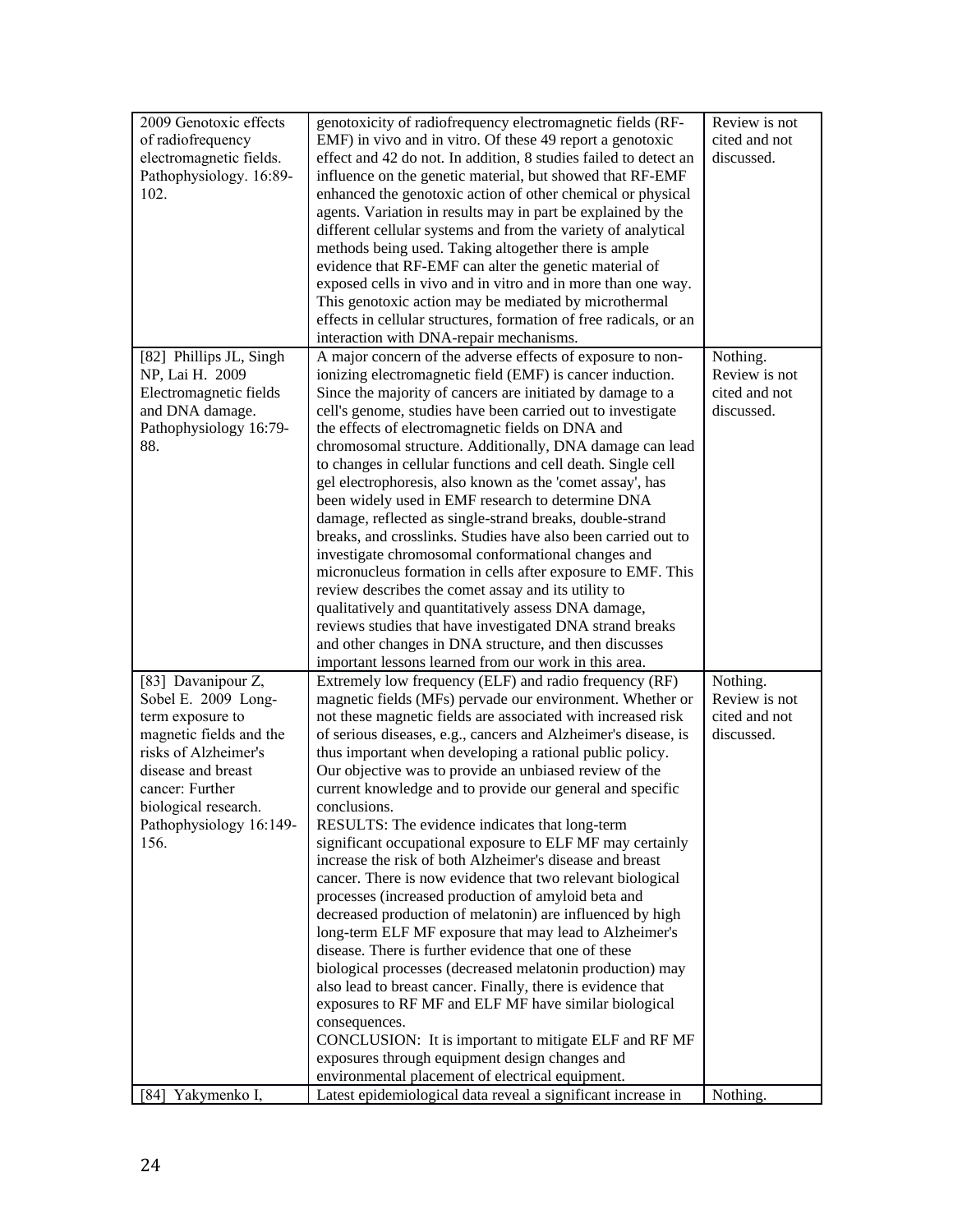| Sidorik E. 2010 Risks<br>of carcinogenesis from<br>electromagnetic radiation<br>and mobile telephony<br>devices. Exp Oncol<br>32:729-736.                                                                                                          | risk of development of some types of tumors in chronic<br>(over 10 years) users of mobile phone. It was detected a<br>significant increase in incidence of brain tumors (glioma,<br>acoustic neuroma, meningioma), parotid gland tumor,<br>seminoma in long-term users of mobile phone, especially in<br>cases of ipsilateral use (case-control odds ratios from 1.3 up<br>to 6.1). Two epidemiological studies have indicated a<br>significant increase of cancer incidence in people living<br>close to the mobile telephony base station as compared with<br>the population from distant area. These data raise a question<br>of adequacy of modern safety limits of electromagnetic<br>radiation (EMR) exposure for humans. For today the limits<br>were based solely on the conception of thermal mechanism<br>of biological effects of RF/MW radiation. Meantime the<br>latest experimental data indicate the significant metabolic                                                                                                                                                                                                                               | Review is not<br>cited and not<br>discussed.             |
|----------------------------------------------------------------------------------------------------------------------------------------------------------------------------------------------------------------------------------------------------|-------------------------------------------------------------------------------------------------------------------------------------------------------------------------------------------------------------------------------------------------------------------------------------------------------------------------------------------------------------------------------------------------------------------------------------------------------------------------------------------------------------------------------------------------------------------------------------------------------------------------------------------------------------------------------------------------------------------------------------------------------------------------------------------------------------------------------------------------------------------------------------------------------------------------------------------------------------------------------------------------------------------------------------------------------------------------------------------------------------------------------------------------------------------------|----------------------------------------------------------|
|                                                                                                                                                                                                                                                    | changes in living cell under the low-intensive (non-thermal)<br>EMR exposure. Among reproducible biological effects of<br>low-intensive MWs are reactive oxygen species<br>overproduction, heat shock proteins expression, DNA<br>damages, apoptosis. Practical steps must be done for<br>reasonable limitation of excessive EMR exposure, along<br>with the implementation of new safety limits of mobile<br>telephony devices radiation, and new technological<br>decisions, which would take out the source of radiation from<br>human brain.                                                                                                                                                                                                                                                                                                                                                                                                                                                                                                                                                                                                                        |                                                          |
| [85] Carpenter DO.<br>2010 Electromagnetic<br>fields and cancer: the<br>cost of doing nothing.<br>Rev Environ Health<br>25:75-80.                                                                                                                  | Concern of health hazards from EMFs has increased as the<br>use of cell phones and other wireless devices has grown in<br>all segments of society, especially among children. While<br>there has been strong evidence for an association between<br>leukemia and residential or occupational exposure to ELF<br>EMFs for many years, the standards in existence are not<br>sufficiently stringent to protect from an increased risk of<br>cancer. For RF EMFs, standards are set at levels designed to<br>avoid tissue heating, in spite of convincing evidence of<br>adverse biological effects at intensities too low to cause<br>significant heating. Recent studies demonstrate elevations in<br>rates of brain cancer and acoustic neuroma only on the side<br>of the head where individuals used their cell phone.<br>Individuals who begin exposure at younger ages are more<br>vulnerable. These data indicate that the existing standards<br>for radiofrequency exposure are not adequate. While there<br>are many unanswered questions, the cost of doing nothing<br>will result in an increasing number of people, many of them<br>young, developing cancer. | Nothing.<br>Review is not<br>cited and not<br>discussed. |
| [86] Giuliani L, Soffritti<br>M (Eds). 2010 NON-<br>THERMAL EFFECTS<br>AND MECHANISMS<br>OF INTERACTION<br><b>BETWEEN</b><br><b>ELECTROMAGNETIC</b><br><b>FIELDS AND LIVING</b><br>MATTER, RAMAZZINI<br><b>INSTITUTE EUR. J.</b><br>ONCOL. LIBRARY | Contains entire articles on: 1. Influence of mobile phone<br>radiation on cognitive function. 2. Impact of DECT<br>cordless phone radiation on heart rate variability and on the<br>autonomic nervous system. $3 & 4$ . Two articles on the<br>impact of radiofrequency radiation on the blood-brain<br>barrier. $5 & 6$ . Two articles on microwave/radiofrequency<br>radiation and cancer causation. 7. Epidemiological studies<br>of EMF impact on human reproduction.                                                                                                                                                                                                                                                                                                                                                                                                                                                                                                                                                                                                                                                                                               | Nothing.<br>Review is not<br>cited and not<br>discussed. |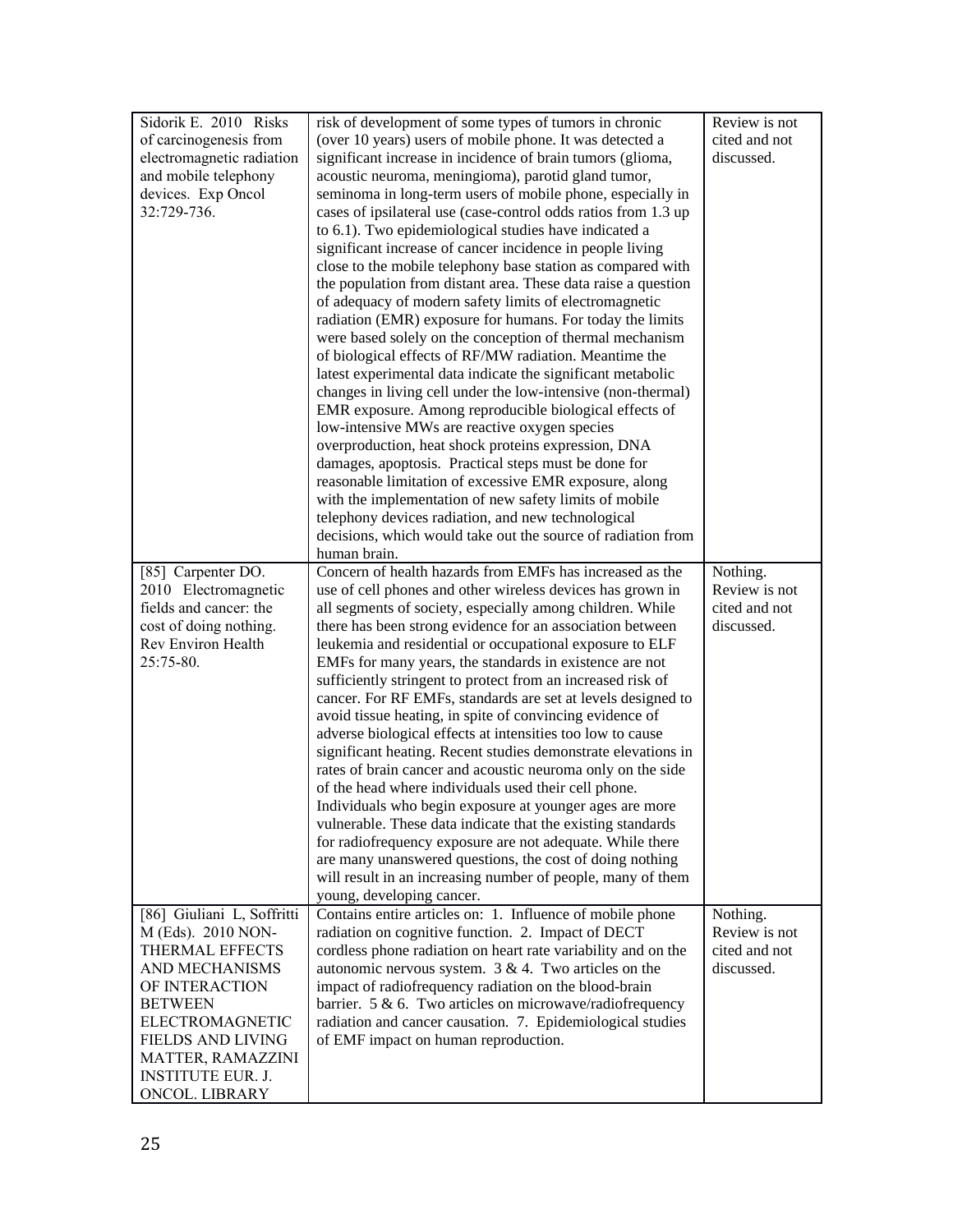| Volume 5, National                               |                                                                                                                   |               |
|--------------------------------------------------|-------------------------------------------------------------------------------------------------------------------|---------------|
| Institute for the Study<br>and Control of Cancer |                                                                                                                   |               |
| and Environmental                                |                                                                                                                   |               |
| Diseases "Bernardino                             |                                                                                                                   |               |
| Ramazzini" Bologna,                              |                                                                                                                   |               |
| Italy 2010, 400 page                             |                                                                                                                   |               |
| monograph.                                       |                                                                                                                   |               |
| [87] Khurana, V. G.,                             | We identified a total of 10 epidemiological studies that                                                          | Nothing.      |
| Hardell, L., Everaert, J.,                       | assessed for putative health effects of mobile phone base                                                         | Review is not |
| Bortkiewicz, A.,                                 | stations (cell phone antennae). Seven of these studies                                                            | cited and not |
| Carlberg, M., Ahonen,                            | explored the association between base station proximity and                                                       | discussed.    |
| M. 2010                                          | neurobehavioral effects and three investigated cancer. We                                                         |               |
| Epidemiological                                  | found that eight of the 10 studies reported increased                                                             |               |
| evidence for a health risk                       | prevalence of adverse neurobehavioral symptoms or cancer                                                          |               |
| from mobile phone base                           | in populations living at distances $<$ 500 meters from base                                                       |               |
| stations. Int. J. Occup.                         | stations. None of the studies reported exposure above                                                             |               |
| Environ. Health 16, 263-                         | accepted international guidelines, suggesting that current                                                        |               |
| 267.                                             | guidelines may be inadequate in protecting the health of                                                          |               |
|                                                  | human populations. We believe that comprehensive                                                                  |               |
|                                                  | epidemiological studies of long-term mobile phone base                                                            |               |
|                                                  | station exposure are urgently required to more definitively                                                       |               |
| [88] Levitt, B. B., Lai,                         | understand its health impact.<br>Both anecdotal reports and some epidemiology studies,                            | Nothing.      |
| H. 2010. Biological                              | reviewed in this study, have found headaches, skin rashes,                                                        | Review is not |
| effects from exposure to                         | sleep disturbances, depression, decreased libido, increased                                                       | cited and not |
| electromagnetic radiation                        | rates of suicide, concentration problems, dizziness, memory                                                       | discussed.    |
| emitted by cell tower                            | changes, increased risk of cancer, tremors, and other                                                             |               |
| base stations and other                          | neurophysiological effects in populations near base stations.                                                     |               |
| antenna arrays. Environ.                         | Cardiac effects were also reported. Symptoms reported may                                                         |               |
| Rev. 18, 369-395.                                | be classic microwave sickness, first described in 1978.                                                           |               |
| doi.org/10.1139/A10-018                          | Nonionizing electromagnetic fields are among the fastest                                                          |               |
|                                                  | growing forms of environmental pollution. Some                                                                    |               |
|                                                  | extrapolations can be made from research other than                                                               |               |
|                                                  | epidemiology regarding biological effects from exposures at                                                       |               |
|                                                  | levels far below current exposure guidelines.                                                                     |               |
| [89] Kang N, Shang XJ,                           | With the popularized use cell phones, more and more                                                               | Nothing.      |
| Huang YF. 2010                                   | concern has been aroused over the effects of their radiation                                                      | Review is not |
| [Impact of cell phone                            | on human health, particularly on male reproduction. Cell                                                          | cited and not |
| radiation on male<br>reproduction]. Zhonghua     | phone radiation may cause structural and functional injuries                                                      | discussed.    |
| Nan Ke Xue 16:1027-                              | of the testis, alteration of semen parameters, reduction of<br>epididymal sperm concentration and decline of male |               |
| 1030.                                            | fertility. This article presents an overview on the impact of                                                     |               |
|                                                  | cell phone radiation on male reproduction.                                                                        |               |
| [90] Yakymenko, I.,                              | The carcinogenic effect of MW irradiation is typically                                                            | Nothing.      |
| Sidorik, E., Kyrylenko,                          | manifested after long term (up to 10 years and more)                                                              | Review is not |
| S., Chekhun, V. 2011.                            | exposure. Nevertheless, even a year of operation of a                                                             | cited and not |
| Long-term exposure to                            | powerful base transmitting station for mobile                                                                     | discussed.    |
| microwave radiation                              | communication reportedly resulted in a dramatic increase of                                                       |               |
| provokes cancer growth:                          | cancer incidence among population living nearby. In                                                               |               |
| evidences from radars                            | addition, model studies in rodents unveiled a significant                                                         |               |
| and mobile                                       | increase in carcinogenesis after 17-24 months of MW                                                               |               |
| communication systems.                           | exposure both in tumor-prone and intact animals. To that,                                                         |               |
| Exp. Oncol. 33(2), 62-                           | such metabolic changes, as overproduction of reactive                                                             |               |
| 70.                                              | oxygen species, 8-hydroxi-2-deoxyguanosine formation, or                                                          |               |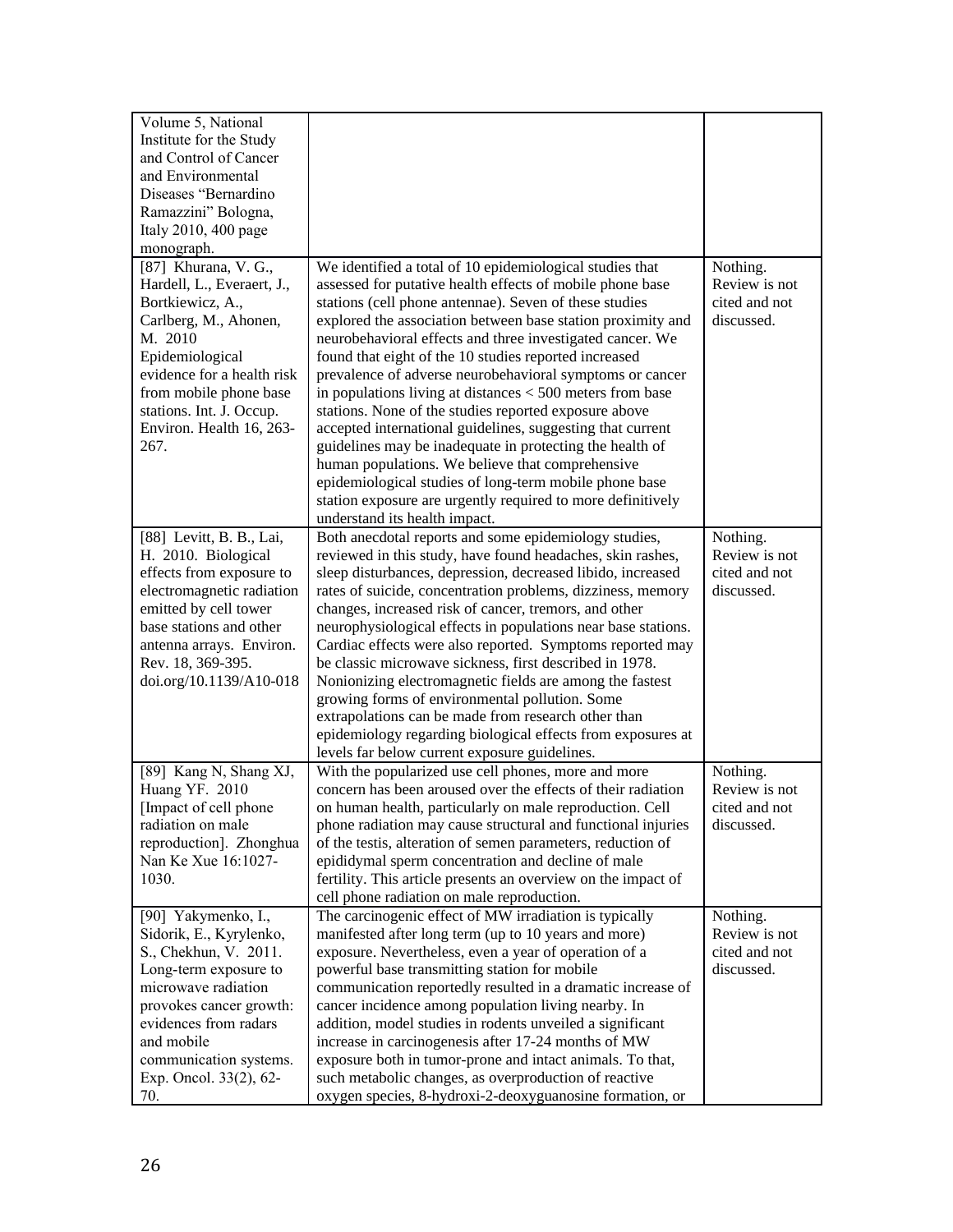|                                                                                                                                                                                                                                                                       | ornithine decarboxylase activation under exposure to low<br>intensity MW confirm a stress impact of this factor on living<br>cells. We also address the issue of standards for assessment<br>of biological effects of irradiation. It is now becoming<br>increasingly evident that assessment of biological effects of<br>non-ionizing radiation based on physical (thermal) approach<br>used in recommendations of current regulatory bodies,<br>including the International Commission on Non-Ionizing<br>Radiation Protection (ICNIRP) Guidelines, requires urgent<br>reevaluation. We conclude that recent data strongly point to<br>the need for re-elaboration of the current safety limits for<br>non-ionizing radiation using recently obtained knowledge.<br>We also emphasize that the everyday exposure of both<br>occupational and general public to MW radiation should be<br>regulated based on a precautionary principles which imply<br>maximum restriction of excessive exposure.                                                                                                                                                                                                     |                                                          |
|-----------------------------------------------------------------------------------------------------------------------------------------------------------------------------------------------------------------------------------------------------------------------|--------------------------------------------------------------------------------------------------------------------------------------------------------------------------------------------------------------------------------------------------------------------------------------------------------------------------------------------------------------------------------------------------------------------------------------------------------------------------------------------------------------------------------------------------------------------------------------------------------------------------------------------------------------------------------------------------------------------------------------------------------------------------------------------------------------------------------------------------------------------------------------------------------------------------------------------------------------------------------------------------------------------------------------------------------------------------------------------------------------------------------------------------------------------------------------------------------|----------------------------------------------------------|
| [91] Yakimenko IL,<br>Sidorik EP, Tsybulin AS.<br>2011 [Metabolic<br>changes in cells under<br>electromagnetic radiation<br>of mobile<br>communication systems].<br>Ukr Biokhim Zh (1999).<br>2011 Mar-Apr;83(2):20-<br>28.                                           | Review is devoted to the analysis of biological effects of<br>microwaves. The results of last years' researches indicated<br>the potential risks of long-term low-level microwaves<br>exposure for human health. The analysis of metabolic<br>changes in living cells under the exposure of microwaves<br>from mobile communication systems indicates that this<br>factor is stressful for cells. Among the reproducible effects<br>of low-level microwave radiation are overexpression of heat<br>shock proteins, an increase of reactive oxygen species level,<br>an increase of intracellular Ca2+, damage of DNA,<br>inhibition of DNA reparation, and induction of apoptosis.<br>Extracellular-signal-regulated kinases ERK and stress-<br>related kinases p38MAPK are involved in metabolic<br>changes. Analysis of current data suggests that the concept<br>of exceptionally thermal mechanism of biological effects of<br>microwaves is not correct. In turn, this raises the question of<br>the need to revaluation of modern electromagnetic standards<br>based on thermal effects of non-ionizing radiation on<br>biological systems.                                                      | Nothing.<br>Review is not<br>cited and not<br>discussed. |
| [92] Gye MC, Park CJ.<br>2012 Effect of<br>electromagnetic field<br>exposure on the<br>reproductive system.<br>Clin Exp Reprod Med<br>$39:1-9.$<br>doi.org/10.5653/cerm.20<br>12.39.1.1<br>. Clin Exp Reprod Med<br>$39:1-9.$<br>doi.org/10.5653/cerm.20<br>12.39.1.1 | The safety of human exposure to an ever-increasing number<br>and diversity of electromagnetic field (EMF) sources both at<br>work and at home has become a public health issue. To date,<br>many in vivo and in vitro studies have revealed that EMF<br>exposure can alter cellular homeostasis, endocrine function,<br>reproductive function, and fetal development in animal<br>systems. Reproductive parameters reported to be altered by<br>EMF exposure include male germ cell death, the estrous<br>cycle, reproductive endocrine hormones, reproductive organ<br>weights, sperm motility, early embryonic development, and<br>pregnancy success. At the cellular level, an increase in free<br>radicals and [Ca(2+)]i may mediate the effect of EMFs and<br>lead to cell growth inhibition, protein misfolding, and DNA<br>breaks. The effect of EMF exposure on reproductive<br>function differs according to frequency and wave, strength<br>(energy), and duration of exposure. In the present review,<br>the effects of EMFs on reproductive function are<br>summarized according to the types of EMF, wave type,<br>strength, and duration of exposure at cellular and organism<br>levels. | Nothing.<br>Review is not<br>cited and not<br>discussed. |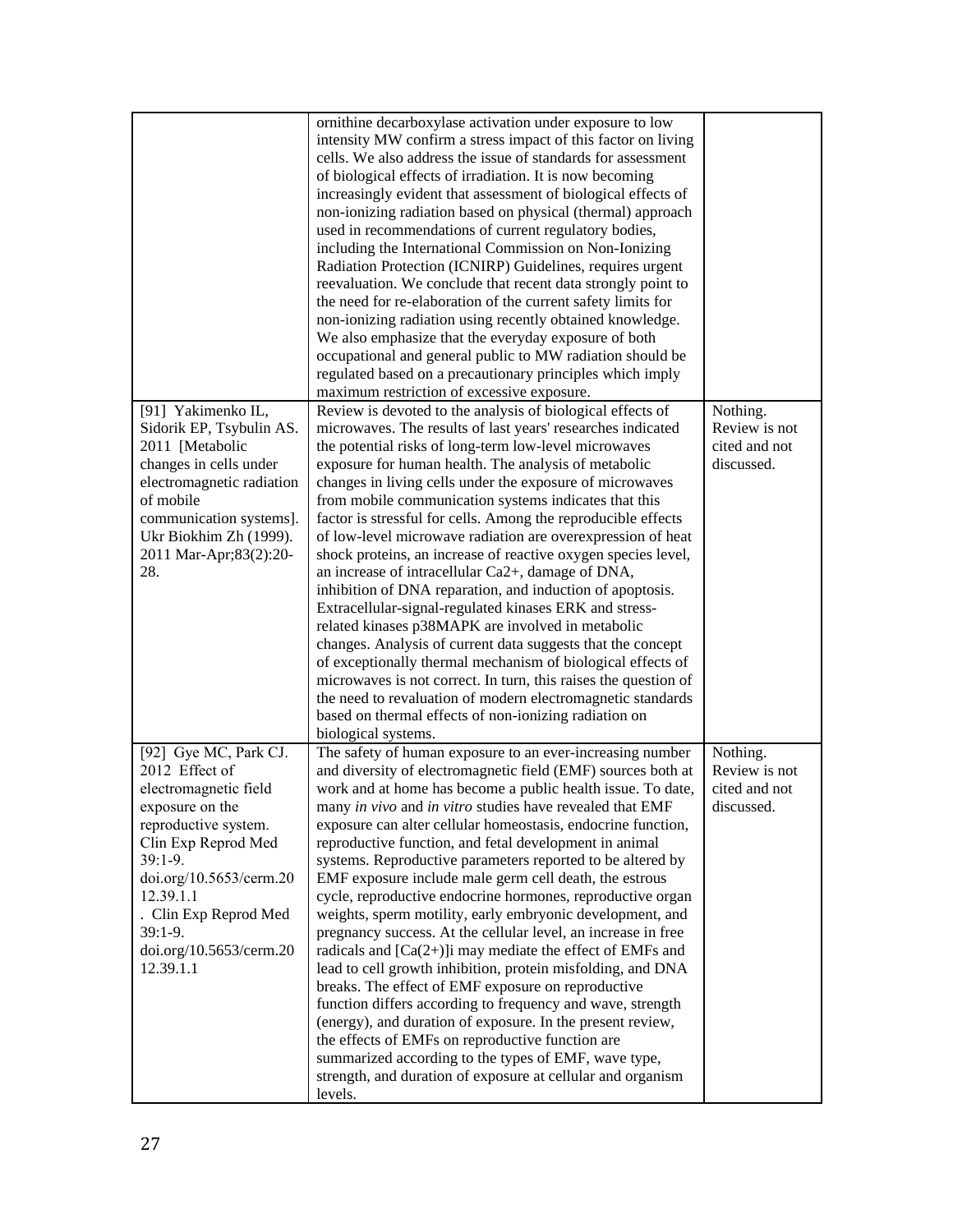| [93] La Vignera S,<br>Condorelli RA, Vicari E,<br>D'Agata R, Calogero AE.<br>2012 Effects of the<br>exposure to mobile<br>phones on male<br>reproduction: a review<br>of the literature. J<br>Androl 33:350-356.                                                                  | The use of mobile phones is now widespread. A great<br>debate exists about the possible damage that the<br>radiofrequency electromagnetic radiation (RF-EMR)<br>emitted by mobile phones exerts on different organs and<br>apparatuses. The aim of this article was to review the<br>existing literature exploring the effects of RF-EMR on the<br>male reproductive function in experimental animals and<br>humans. Studies have been conducted in rats, mice, and<br>rabbits using a similar design based upon mobile phone RF<br>exposure for variable lengths of time. Together, the results<br>of these studies have shown that RF-EMR decreases sperm<br>count and motility and increases oxidative stress. In humans,<br>2 different experimental approaches have been followed:<br>one has explored the effects of RF-EMR directly on<br>spermatozoa and the other has evaluated the sperm<br>parameters in men using or not using mobile phones. The<br>results showed that human spermatozoa exposed to RF-<br>EMR have decreased motility, morphometric abnormalities,<br>and increased oxidative stress, whereas men using mobile<br>phones have decreased sperm concentration, decreased<br>motility (particularly rapid progressive motility), normal<br>morphology, and decreased viability. These abnormalities<br>seem to be directly related to the duration of mobile phone<br>use. | Nothing.<br>Review is not<br>cited and not<br>discussed. |
|-----------------------------------------------------------------------------------------------------------------------------------------------------------------------------------------------------------------------------------------------------------------------------------|--------------------------------------------------------------------------------------------------------------------------------------------------------------------------------------------------------------------------------------------------------------------------------------------------------------------------------------------------------------------------------------------------------------------------------------------------------------------------------------------------------------------------------------------------------------------------------------------------------------------------------------------------------------------------------------------------------------------------------------------------------------------------------------------------------------------------------------------------------------------------------------------------------------------------------------------------------------------------------------------------------------------------------------------------------------------------------------------------------------------------------------------------------------------------------------------------------------------------------------------------------------------------------------------------------------------------------------------------------------------------------------------------------|----------------------------------------------------------|
| [94] Biointiative<br>Working Group, David<br>Carpenter and Cindy<br>Sage (eds). 2012<br>Bioinitiative 2012: A<br>rationale for<br>biologically-based<br>exposure standards for<br>electromagnetic<br>radiation.<br>http://www.bioinitiative.<br>org/participants/why-we-<br>care/ | Sections on EMF effects:<br>SECTION 4: EVIDENCE FOR INADEQUACY OF THE<br><b>STANDARDS</b><br>SECTION 5: EVIDENCE FOR EFFECTS ON GENE AND<br>PROTEIN EXPRESSION<br>SECTION 6: EVIDENCE FOR GENOTOXIC EFFECTS -<br>RFR AND ELF DNA DAMAGE<br>SECTION 7: EVIDENCE FOR STRESS RESPONSE<br>(STRESS PROTEINS)<br>SECTION 8: EVIDENCE FOR EFFECTS ON IMMUNE<br><b>FUNCTION</b><br><b>SECTION 9: EVIDENCE FOR EFFECTS ON</b><br>NEUROLOGY AND BEHAVIOR<br>SECTION 10: EFFECTS OF EMF FROM WIRELESS<br><b>COMMUNICATION UPON THE BLOOD-BRAIN</b><br><b>BARRIER</b><br><b>SECTION 11: EVIDENCE FOR BRAIN TUMORS AND</b><br><b>ACOUSTIC NEUROMAS</b><br><b>SECTION 12: EVIDENCE FOR CHILDHOOD CANCERS</b><br>(LEUKEMIA)<br>SECTION 13: EVIDENCE FOR EFFECTS ON<br>MELATONIN: ALZHEIMER'S DISEASE AND BREAST<br><b>CANCER</b><br>SECTION 14: EVIDENCE FOR BREAST CANCER<br><b>PROMOTION</b><br>SECTION 15: EVIDENCE FOR DISRUPTION BY THE<br>MODULATING SIGNAL<br><b>SECTION 16: PLAUSIBLE GENETIC AND</b><br>METABOLIC MECHANISMS FOR BIOEFFECTS OF<br>VERY WEAK ELF MAGNETIC FIELDS ON LIVING<br><b>TISSUE</b>                                                                                                                                                                                                                                                                                                   | Nothing.<br>Review is not<br>cited and not<br>discussed. |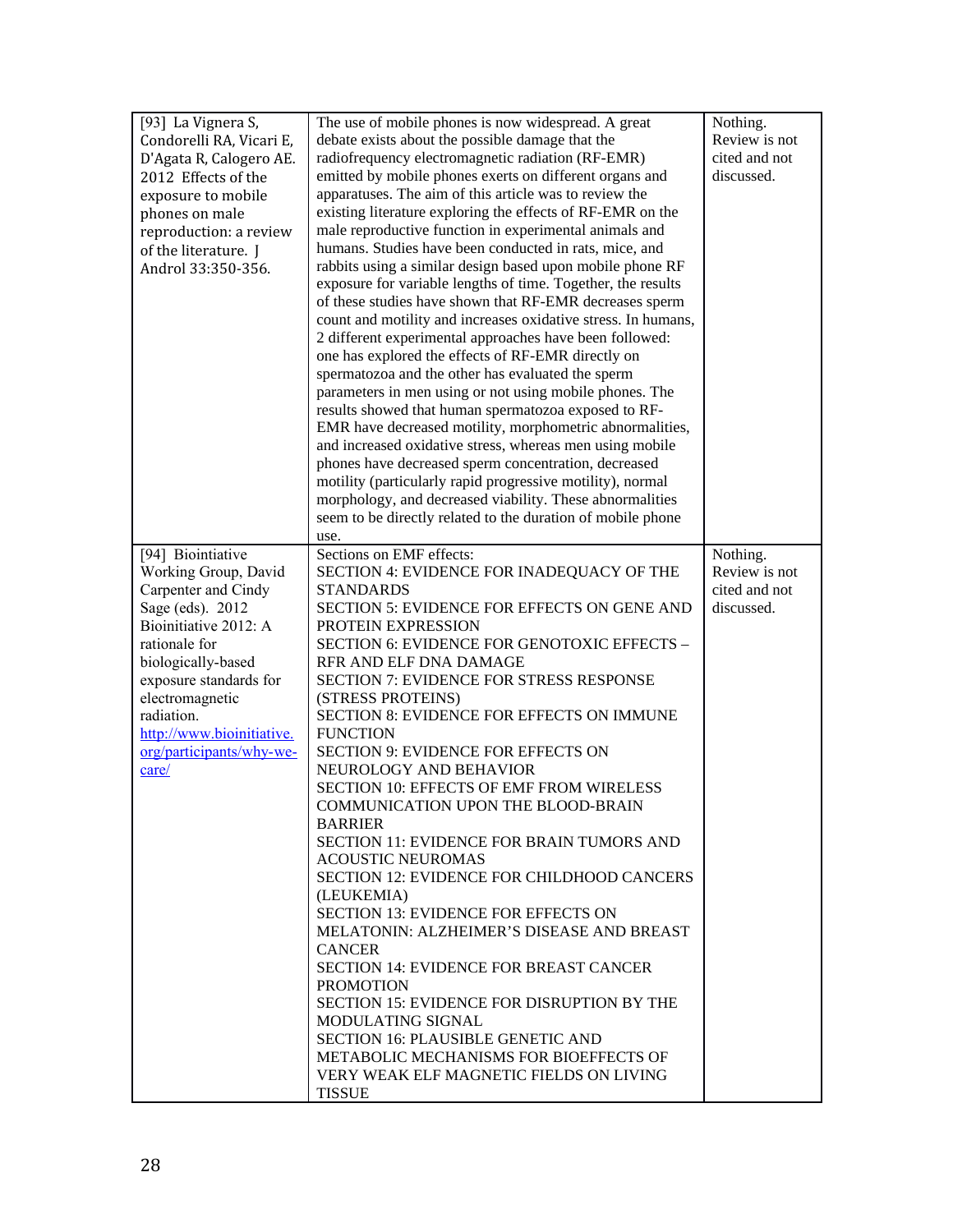|                         | SECTION 17 EVIDENCE BASED ON EMF MEDICAL                       |                       |
|-------------------------|----------------------------------------------------------------|-----------------------|
|                         | <b>THERAPEUTICS</b>                                            |                       |
|                         | <b>SECTION 18: FERTILITY AND REPRODUCTION</b>                  |                       |
|                         | <b>EFFECTS OF EMF</b>                                          |                       |
|                         | SECTION 19: FETAL AND NEONATAL EFFECTS OF                      |                       |
|                         | <b>EMF</b>                                                     |                       |
|                         |                                                                |                       |
|                         | SECTION 20: FINDINGS IN AUTISM CONSISTENT                      |                       |
|                         | WITH EMF AND RFR                                               |                       |
| [4] Pall, ML. 2013.     | The direct targets of extremely low and microwave              | This was cited.       |
| Electromagnetic fields  | frequency range electromagnetic fields (EMFs) in producing     | Sole statement        |
| act via activation of   | non-thermal effects have not been clearly established.         | is: "(see Pall,       |
| voltage-gated calcium   | However, studies in the literature, reviewed here, provide     | 2013 for a            |
| channels to produce     | substantial support for such direct targets. Twenty-three      | review of             |
| beneficial or adverse   | studies have shown that voltage-gated calcium channels         | studies               |
| effects. J Cell Mol Med | (VGCCs) produce these and other EMF effects, such that         | suggesting            |
| 17:958-965. doi:        | the L-type or other VGCC blockers block or greatly lower       | effects through       |
| 10.1111/jcmm.12088.     | diverse EMF effects. Furthermore, the voltage-gated            | voltage-gated         |
|                         | properties of these channels may provide biophysically         | calcium               |
|                         | plausible mechanisms for EMF biological effects.               | channels)."           |
|                         | Downstream responses of such EMF exposures may be              | None of the           |
|                         | mediated through $Ca(2+)$ /calmodulin stimulation of nitric    | important             |
|                         | oxide synthesis. Potentially, physiological/therapeutic        | implications          |
|                         | responses may be largely as a result of nitric oxide-cGMP-     | listed on the         |
|                         | protein kinase G pathway stimulation. A well-studied           | left are used in      |
|                         | example of such an apparent therapeutic response, EMF          |                       |
|                         |                                                                | any way in the        |
|                         | stimulation of bone growth, appears to work along this         | rest of the           |
|                         | pathway. However, pathophysiological responses to EMFs         | <b>SCENIHR</b>        |
|                         | may be as a result of nitric oxide-peroxynitrite-oxidative     | 2015 document         |
|                         | stress pathway of action. A single such well-documented        | See text for          |
|                         | example, EMF induction of DNA single-strand breaks in          | further               |
|                         | cells, as measured by alkaline comet assays, is reviewed       | discussion            |
|                         | here. Such single-strand breaks are known to be produced       |                       |
|                         | through the action of this pathway. Data on the mechanism      |                       |
|                         | of EMF induction of such breaks are limited; what data are     |                       |
|                         | available support this proposed mechanism. Other $Ca(2+)$      |                       |
|                         | -mediated regulatory changes, independent of nitric oxide,     |                       |
|                         | may also have roles. This article reviews, then, a             |                       |
|                         | substantially supported set of targets, VGCCs, whose           |                       |
|                         | stimulation produces non-thermal EMF responses by              |                       |
|                         | humans/higher animals with downstream effects involving        |                       |
|                         | $Ca(2+)$ /calmodulin-dependent nitric oxide increases, which   |                       |
|                         | may explain therapeutic and pathophysiological effects.        |                       |
| [95] Nazıroğlu M,       | The aim of the study was to discuss the mechanisms and         | This was listed       |
| Yüksel M, Köse SA,      | risk factors of EMR changes on reproductive functions and      | on p.285 under        |
| Özkaya MO. 2013         | membrane oxidative biology in females and males. It was        | Literature            |
| Recent reports of Wi-Fi | reported that even chronic exposure to EMR did not             | <i>identified but</i> |
| and mobile phone-       | increase the risk of reproductive functions such as increased  | not cited.            |
| induced radiation on    | levels of neoantigens abort. However, the results of some      | <b>SCENIHR</b>        |
| oxidative stress and    | studies indicate that EMR induced endometriosis and            | chose not to          |
| reproductive signaling  | inflammation and decreased the number of follicles in the      | cite or discuss       |
| pathways in females and | ovarium or uterus of rats. In studies with male rats, exposure | this paper,           |
| males. J Membr Biol     |                                                                |                       |
|                         | caused degeneration in the seminiferous tubules, reduction     | although they         |
| 246:869-875.            | in the number of Leydig cells and testosterone production as   | had identified        |
|                         | well as increases in luteinizing hormone levels and apoptotic  | it.                   |
|                         | cells. In some cases of male and female infertility, increased |                       |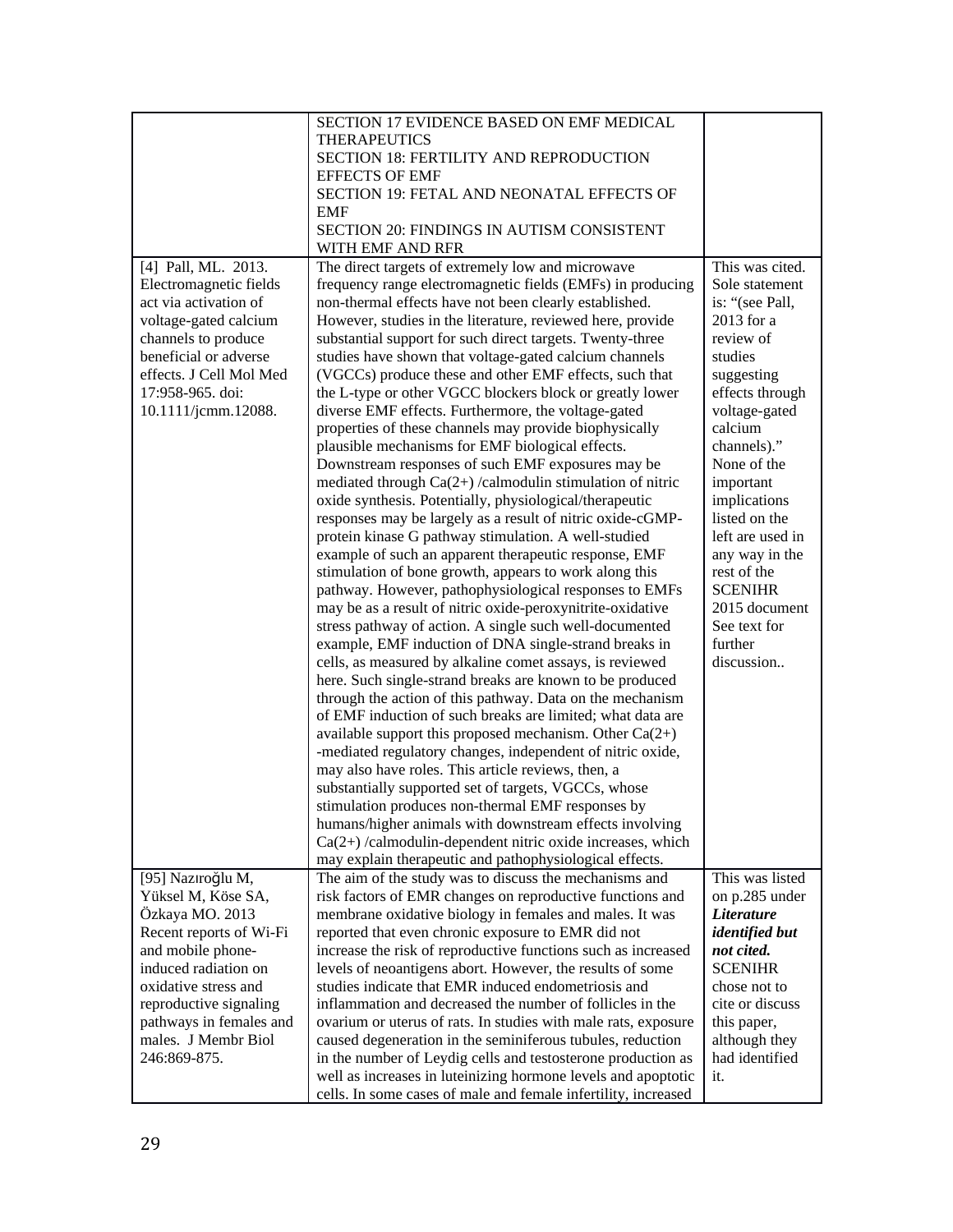|                          | levels of oxidative stress and lipid peroxidation and         |                           |
|--------------------------|---------------------------------------------------------------|---------------------------|
|                          | decreased values of antioxidants such as melatonin, vitamin   |                           |
|                          | E and glutathione peroxidase were reported in animals         |                           |
|                          | exposed to EMR. In conclusion, the results of current         |                           |
|                          | studies indicate that oxidative stress from exposure to Wi-Fi |                           |
|                          | and mobile phone-induced EMR is a significant mechanism       |                           |
|                          | affecting female and male reproductive systems.               |                           |
| [96] Ledoigt G,          | The response of cells to different types of electromagnetic   | Nothing.                  |
| Belpomme D. 2013         | fields can be induced by low-level (athermal) high            | Review is not             |
| Cancer induction         | frequency (HF) electromagnetic fields (EMFs) exposure         | cited and not             |
| molecular pathways and   | associated with mobile phone technologies.                    | discussed.                |
| HF-EMF irradiation.      | There are many examples of biological effects involving the   |                           |
| Adv Biol Chem 3:177-     | epigenome. EMFs could trigger protein activation mediated     |                           |
| 186.                     | by ligands, such as Ca2+, that alter                          |                           |
|                          | the conformation of binding proteins, especially the          |                           |
|                          | NADPH plasmic membrane oxidase, so inducing increased         |                           |
|                          | formation of reactive oxygen species (ROS) that may alter     |                           |
|                          | proteomic functions. Classical anti-                          |                           |
|                          | apoptotic and procarcinogenic signaling pathways that are     |                           |
|                          | commonly found activated in human malignancies and in         |                           |
|                          | inflammation mainly involve the tran-                         |                           |
|                          | scription factor NF-KB. The microenvironment that exists      |                           |
|                          | during chronic inflammation can contribute to                 |                           |
|                          | cancer progression. The data support the proposition that     |                           |
|                          |                                                               |                           |
|                          | long term HF-EMF exposure associated with improper use        |                           |
|                          | of cell phones can potentially cause cancer.                  |                           |
| [97] Hardell L, Carlberg | BACKGROUND: Wireless phones, i.e., mobile phones and          | Nothing.<br>Review is not |
| M. 2013 Using the Hill   | cordless phones, emit radiofrequency electromagnetic fields   |                           |
| viewpoints from 1965 for | (RF-EMF) when used. An increased risk of brain tumors is a    | cited and not             |
| evaluating strengths of  | major concern. The International Agency for Research on       | discussed. The            |
| evidence of the risk for | Cancer (IARC) at the World Health Organization (WHO)          | Hill criteria are         |
| brain tumors associated  | evaluated the carcinogenic effect to humans from RF-EMF       | THE well-                 |
| with use of mobile and   | in May 2011. It was concluded that RF-EMF is a group 2B,      | accepted way              |
| cordless phones. Rev     | i.e., a "possible", human carcinogen. Bradford Hill gave a    | of analyzing              |
| Environ Health 28:97-    | presidential address at the British Royal Society of Medicine | biological                |
| 106. doi: 10.1515/reveh- | in 1965 on the association or causation that provides a       | plausiblility of          |
| 2013-0006.               | helpful framework for evaluation of the brain tumor risk      | epidemiological           |
|                          | from RF-EMF.                                                  | evidence. It is           |
|                          | METHODS: All nine issues on causation according to Hill       | unacceptable              |
|                          | were evaluated. Regarding wireless phones, only studies       | for SCENIHR               |
|                          | with long-term use were included. In addition, laboratory     | not to consider           |
|                          | studies and data on the incidence of brain tumors were        | this review               |
|                          | considered.                                                   | when                      |
|                          | RESULTS: The criteria on strength, consistency,               | attempting to             |
|                          | specificity, temporality, and biologic gradient for evidence  | analyze                   |
|                          | of increased risk for glioma and acoustic neuroma were        | epidemiological           |
|                          | fulfilled. Additional evidence came from plausibility and     | evidence of               |
|                          | analogy based on laboratory studies. Regarding coherence,     | <b>EMF</b> cancer         |
|                          | several studies show increasing incidence of brain tumors,    | causation.                |
|                          | especially in the most exposed area. Support for the          |                           |
|                          | experiment came from antioxidants that can alleviate the      |                           |
|                          | generation of reactive oxygen species involved in biologic    |                           |
|                          | effects, although a direct mechanism for brain tumor          |                           |
|                          | carcinogenesis has not been shown. In addition, the finding   |                           |
|                          | of no increased risk for brain tumors in subjects using the   |                           |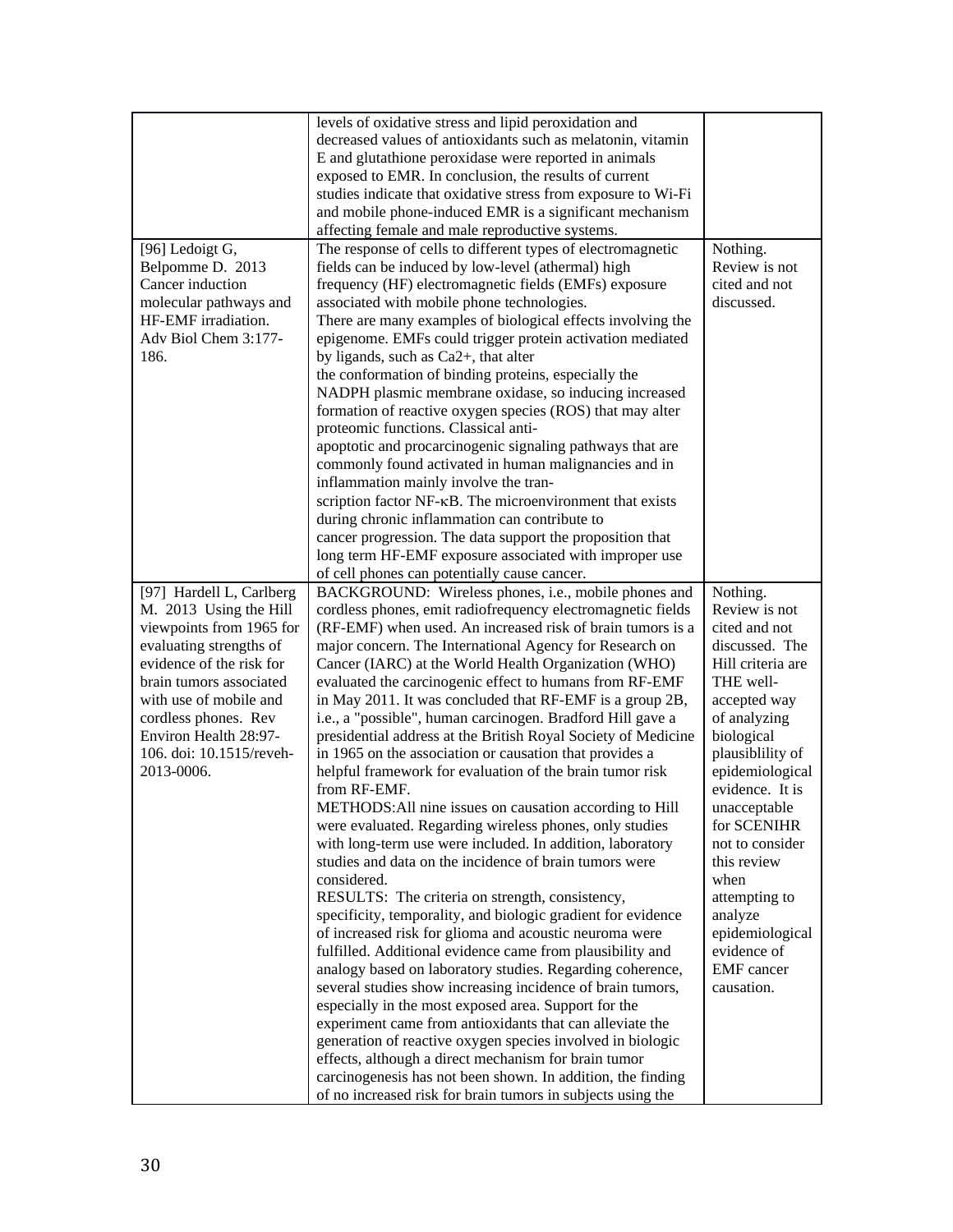|                           | mobile phone only in a car with an external antenna is           |                |
|---------------------------|------------------------------------------------------------------|----------------|
|                           | supportive evidence. Hill did not consider all the needed        |                |
|                           | nine viewpoints to be essential requirements.                    |                |
|                           | CONCLUSION: Based on the Hill criteria, glioma and               |                |
|                           | acoustic neuroma should be considered to be caused by RF-        |                |
|                           | EMF emissions from wireless phones and regarded as               |                |
|                           | carcinogenic to humans, classifying it as group 1 according      |                |
|                           | to the IARC classification. Current guidelines for exposure      |                |
|                           | need to be urgently revised.                                     |                |
| [98] Hardell L, Carlberg  | The International Agency for Research on Cancer (IARC) at        | This paper is  |
| M, Hansson Mild K.        | WHO evaluation of the carcinogenic effect of RF-EMF on           | cited and      |
| 2013 Use of mobile        | humans took place during a 24-31 May 2011 meeting at             | discussed very |
| phones and cordless       | Lyon in France. The Working Group consisted of 30                | briefly. See   |
| phones is associated with | scientists and categorised the radiofrequency                    | text for       |
| increased risk for glioma | electromagnetic fields from mobile phones, and from other        | discussion.    |
| and acoustic neuroma.     | devices that emit similar non-ionising electromagnetic fields    |                |
| Pathophysiology           | (RF-EMF), as Group 2B, i.e., a 'possible', human                 |                |
| 2013;20(2):85-110.        | carcinogen. The decision on mobile phones was based              |                |
|                           | mainly on the Hardell group of studies from Sweden and the       |                |
|                           | IARC Interphone study. We give an overview of current            |                |
|                           | epidemiological evidence for an increased risk for brain         |                |
|                           | tumours including a meta-analysis of the Hardell group and       |                |
|                           | Interphone results for mobile phone use. Results for cordless    |                |
|                           | phones are lacking in Interphone. The meta-analysis gave         |                |
|                           | for glioma in the most exposed part of the brain, the            |                |
|                           | temporal lobe, odds ratio $(OR)=1.71$ , 95% confidence           |                |
|                           | interval (CI)=1.04-2.81 in the $\geq$ 10 years (>10 years in the |                |
|                           | Hardell group) latency group. Ipsilateral mobile phone use       |                |
|                           | ≥1640h in total gave OR=2.29, 95% CI=1.56-3.37. The              |                |
|                           | results for meningioma were OR=1.25, 95% CI=0.31-4.98            |                |
|                           | and OR= $1.35$ , 95% CI=0.81-2.23, respectively. Regarding       |                |
|                           | acoustic neuroma ipsilateral mobile phone use in the latency     |                |
|                           | group $\geq$ 10 years gave OR=1.81, 95% CI=0.73-4.45. For        |                |
|                           | ipsilateral cumulative use $\geq 1640h$ OR=2.55, 95% CI=1.50-    |                |
|                           | 4.40 was obtained. Also use of cordless phones increased         |                |
|                           | the risk for glioma and acoustic neuroma in the Hardell          |                |
|                           | group studies. Survival of patients with glioma was analysed     |                |
|                           | in the Hardell group studies yielding in the $>10$ years         |                |
|                           | latency period hazard ratio (HR)=1.2, 95% CI=1.002-1.5 for       |                |
|                           | use of wireless phones. This increased HR was based on           |                |
|                           | results for astrocytoma WHO grade IV (glioblastoma               |                |
|                           | multiforme). Decreased HR was found for low-grade                |                |
|                           | astrocytoma, WHO grades I-II, which might be caused by           |                |
|                           | RF-EMF exposure leading to tumour-associated symptoms            |                |
|                           | and earlier detection and surgery with better prognosis.         |                |
|                           | Some studies show increasing incidence of brain tumours          |                |
|                           | whereas other studies do not. It is concluded that one should    |                |
|                           | be careful using incidence data to dismiss results in            |                |
|                           | analytical epidemiology. The IARC carcinogenic                   |                |
|                           | classification does not seem to have had any significant         |                |
|                           | impact on governments' perceptions of their responsibilities     |                |
|                           | to protect public health from this widespread source of          |                |
|                           | radiation.                                                       |                |
| [99] Davis DL, Kesari S,  | Mobile phones are two-way microwave radios that also emit        | Nothing.       |
| Soskolne CL, Miller AB,   | low levels of electromagnetic radiation. Inconsistent results    | Review is not  |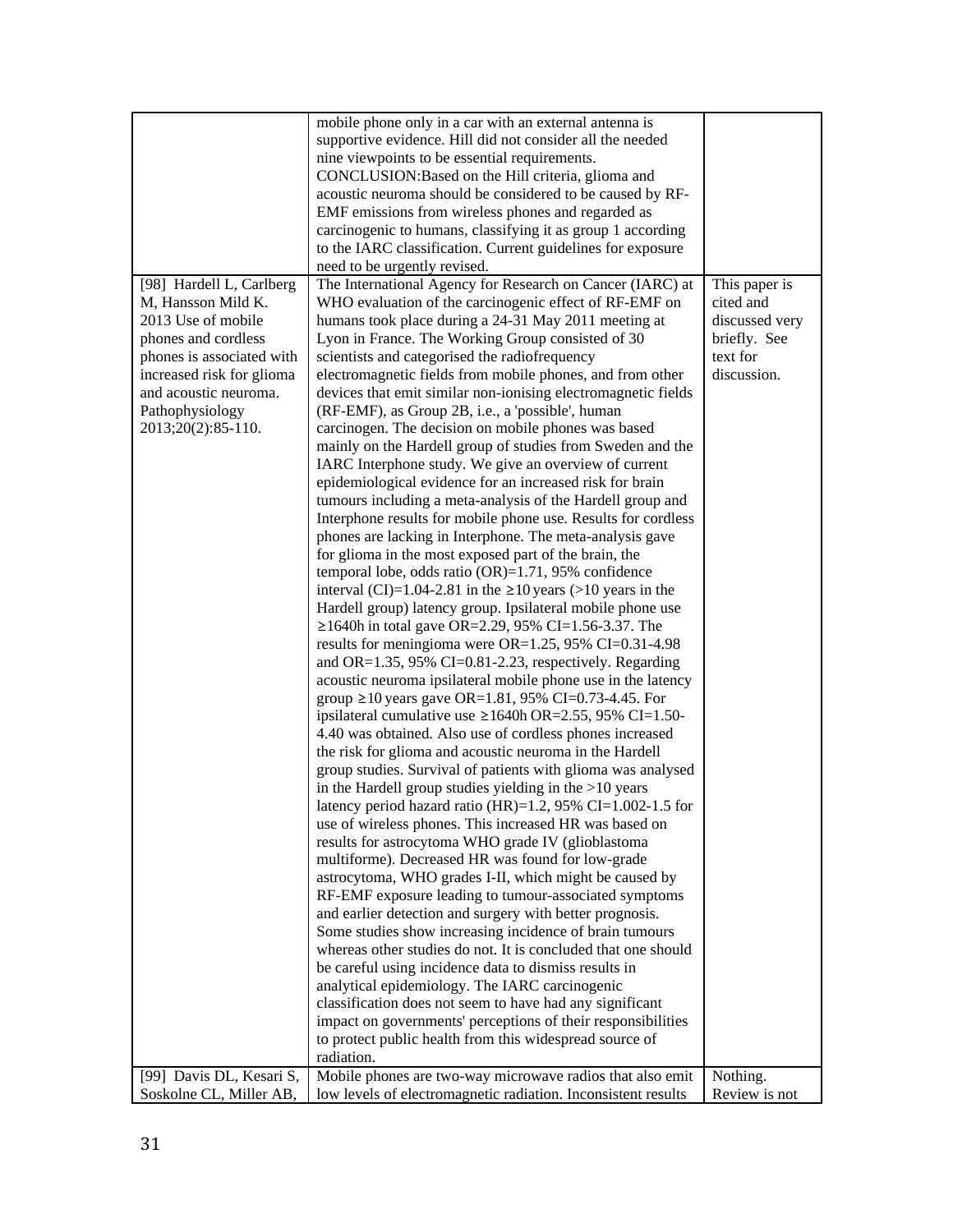| Stein Y. 2013 Swedish   | have been published on potential risks of brain tumors tied    | cited and not |
|-------------------------|----------------------------------------------------------------|---------------|
| review strengthens      | with mobile phone use as a result of important                 | discussed.    |
| grounds for concluding  | methodological differences in study design and statistical     |               |
| that radiation from     | power. Some studies have examined mobile phone users for       |               |
| cellular and cordless   | periods of time that are too short to detect an increased risk |               |
| phones is a probable    | of brain cancer, while others have misclassified exposures     |               |
| human carcinogen.       | by placing those with exposures to microwave radiation         |               |
| Pathophysiology 20:123- | from cordless phones in the control group, or failing to       |               |
| 129.                    | attribute such exposures in the cases. In 2011, the World      |               |
|                         | Health Organization, International Agency for Research on      |               |
|                         | Cancer (IARC) advised that electromagnetic radiation from      |               |
|                         | mobile phone and other wireless devices constitutes a          |               |
|                         | "possible human carcinogen," 2B. Recent analyses not           |               |
|                         | considered in the IARC review that take into account these     |               |
|                         | methodological shortcomings from a number of authors find      |               |
|                         | that brain tumor risk is significantly elevated for those who  |               |
|                         | have used mobile phones for at least a decade. Studies         |               |
|                         | carried out in Sweden indicate that those who begin using      |               |
|                         | either cordless or mobile phones regularly before age 20       |               |
|                         | have greater than a fourfold increased risk of ipsilateral     |               |
|                         | glioma. Given that treatment for a single case of brain        |               |
|                         | cancer can cost between \$100,000 for radiation therapy        |               |
|                         | alone and up to \$1 million depending on drug costs,           |               |
|                         | resources to address this illness are already in short supply  |               |
|                         | and not universally available in either developing or          |               |
|                         | developed countries. Significant additional shortages in       |               |
|                         | oncology services are expected at the current growth of        |               |
|                         | cancer. No other environmental carcinogen has produced         |               |
|                         | evidence of an increased risk in just one decade. Empirical    |               |
|                         | data have shown a difference in the dielectric properties of   |               |
|                         | tissues as a function of age, mostly due to the higher water   |               |
|                         | content in children's tissues. High resolution computerized    |               |
|                         | models based on human imaging data suggest that children       |               |
|                         | are indeed more susceptible to the effects of EMF exposure     |               |
|                         | at microwave frequencies. If the increased brain cancer risk   |               |
|                         | found in young users in these recent studies does apply at     |               |
|                         | the global level, the gap between supply and demand for        |               |
|                         | oncology services will continue to widen. Many nations,        |               |
|                         | phone manufacturers, and expert groups, advise prevention      |               |
|                         | in light of these concerns by taking the simple precaution of  |               |
|                         | "distance" to minimize exposures to the brain and body. We     |               |
|                         | note that brain cancer is the proverbial "tip of the iceberg"; |               |
|                         | the rest of the body is also showing effects other than        |               |
|                         | cancers.                                                       |               |

Of these 22 reviews, 19 are found in the PubMed database, the most widely used medical database in the world, so there is no excuse for not discussing these 19, but only two of them were discussed (see below). With regard to the eight different types of effects that I consider established non-thermal EMF effects, each of them were reviews in multiple studies described in Table 2 as follows: Cancer 12 reviews [78,82,83,84,85,86,87,90,94,96,97,98]; Oxidative stress/free radicals 8 reviews [79,80,84,90,92,93.95,96]; Cellular DNA damage 10 review [4,79,80,81,82,84,90,91,92,94]; Apoptosis/cell death 3 reviews [79,82,91]; Lowered fertility 7 reviews [80,86,89,92,93,94,95]; Neurological/neuropsychiatric effects 4 reviews [80,87,88,94]; Calcium overload 4 reviews [4,91,92,96]; Endocrine effects 2 reviews [92,95]. It is not clear why so many important reviews on effects are not found in SCENIHR 2015 [73]. What is perhaps surprising, is that these reviews also document many other effects, none of which are clearly acknowledged by SCENIHR. These include stress responses; breakdown of the blood-brain barrier; fetal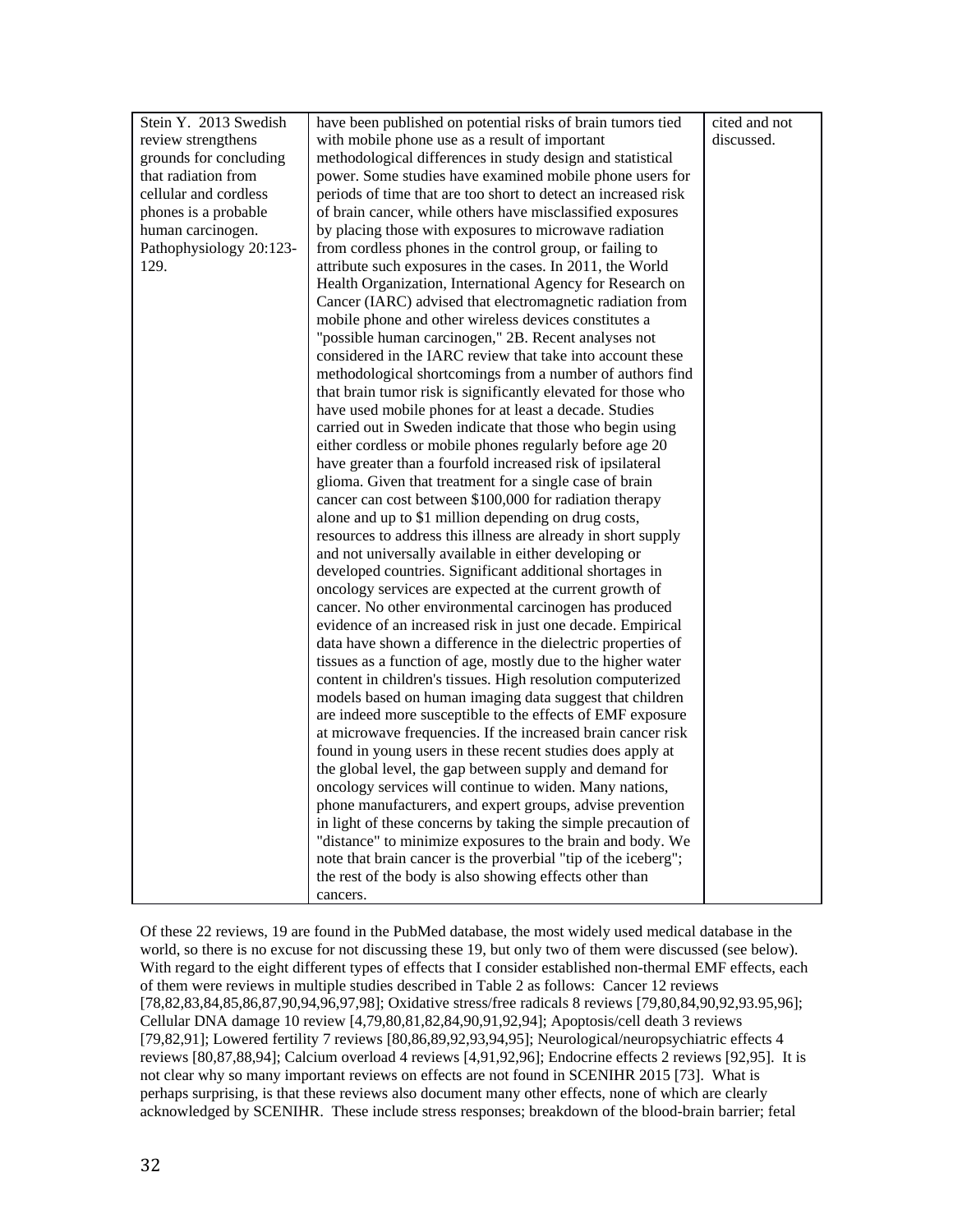and neonatal effects; therapeutic effects; Alzheimer's disease; increased nitric oxide; endometriosis; changes in protein levels (proteomics) and changes in gene expression; NF-kappaB elevation; increased suicide; changes in protein kinase activity including ERK and p32MAPK; mechanisms associated with oxidative stress including elevated NADPH/NADH oxidase increased lipid peroxidation and decreased enzymatic antioxidant activity, increased ornithine decarboxylase; and autism. It can be seen from this that the SCENIHR 2015 document seems to be systematically avoiding considering substantial bodies of evidence regarding a very large range of repeatedly reported EMF effects, each of which challenges the SCENIHR position that no effects are established.

Three specific issues regarding apparent cancer causation by EMFs need to be discussed here. Five of these reviews each review a body of evidence showing that cancer rates are higher on the side of the head where people use their cell phones and cordless phones, the ipsilateral side, as opposed to the opposite side of the head, called the contralateral side [78,84,85,98,99]. These are very important studies because they are not likely to be affccted by how complete the reporting data are, or whether there are affects produced by chemicals, ionizing radiation or other EMFs; each of these factors should not be specific for the side of the head impacted. The contralateral side of the head serves as a control that can be compared with the ipsilateral side of the head. What is strange about the SCENIHR 2015 document, is that it avoids discussing all of these data presented in these five reviews. That is even true for [98] which is discussed very briefly in SCENIHR 2015. Only one body of evidence from [98] is discussed in SCENIHR 2015 but several others are not discussed, including the two bodies of evidence which each find statistically significant rises in ipsilateral cancer as compared with contralateral cancer. The ipsilateral findings produce very strong arguments that cell phones and/or cordless phones do cause brain cancer. The best evidence suggests that both cell phones and cordless phones do cause cancer. What does SCENIHR 2015 say about ipsilateral cancer? The document states, on p. 74 that "ORs for glioma were higher in subjects who reported phone use mostly on the same side of the head (ipsilateral) as their tumour than for use on the opposite side (contralateral). For meningioma, ORs for temporal lobe tumours were slightly lower than for other locations, while a similar pattern as for glioma of higher ipsilateral ORs compared to contralateral ORs was seen." On p. 76, SCENIHR states that "Afterwards, in an attempt to quantify the relationship, Interphone and the Hardell studies were analysed in a meta-analytical approach (Hardell et al., 2013a), an OR of 1.71 (CI: 1.04-2.81) was found for temporal glioma among ipsilateral mobile phone users of 10+ years of use…." On p. 77, regarding a study designed to assess the reliability of self-reported cell phone usage in young brain cancer patients, a study **not** designed to assess ipsilateral effects in patients whose cancer cases may likely have been caused by cell phone usage, the SCENIHR 2015 document states "No clear patterns were seen when comparing ipsilateral and contralateral use." That is not surprising. It can be seen from this that 2 out of 3 studies that SCENIHR discussed argue that there is increased ipsilateral cancer and argue therefore that cell phones or cordless phones do cause cancer. Furthermore, they ignore large amounts of data, cited in [78,84,85,98,99] that provide further support for this view. When SCENIHR wishes to take the opposite position from that taken in these reviews, it is incumbent on SCENIHR to cite them, to discuss the data and opinion presented in those reviews and then and only then can they argue for their position. Having failed to do those things, SCENIHR loses credibility in any argument that they are doing what they can to protect our health. The same is true for all of the other effects where they similarly fail to cite large numbers of obviously relevant reviews, each arguing for various health effects produced by EMF exposures.

Two other findings from these reviews are important in assessing EMF cancer causation. Refs. [85 and 99] each provide evidence that younger people are more susceptible to cancer causation by EMFs than are adults. SCENIHR takes the opposite view but cannot argue credibly without considering those who differ. The other finding found in [97] is that the epidemiological evidence on cancer causation by microwave frequency EMFs satisfies most of the Hill criteria. The Hill criteria are the well-accepted criteria that allow one to distinguish chance associations from causal roles in epidemiology. Because epidemiology is the main basis for the arguments that SCENIHR makes against the conclusion that EMFs cause cancer, it is essential that SCENIHR carefully examine the Hill criteria. They fail to do so. They also ignored this study where these criteria were examined and where it was concluded that the majority of the Hill criteria argue that EMFs do cause cancer. This again, undercuts any claim that SCENIHR has carefully considered critically important findings with regard to EMF health effects.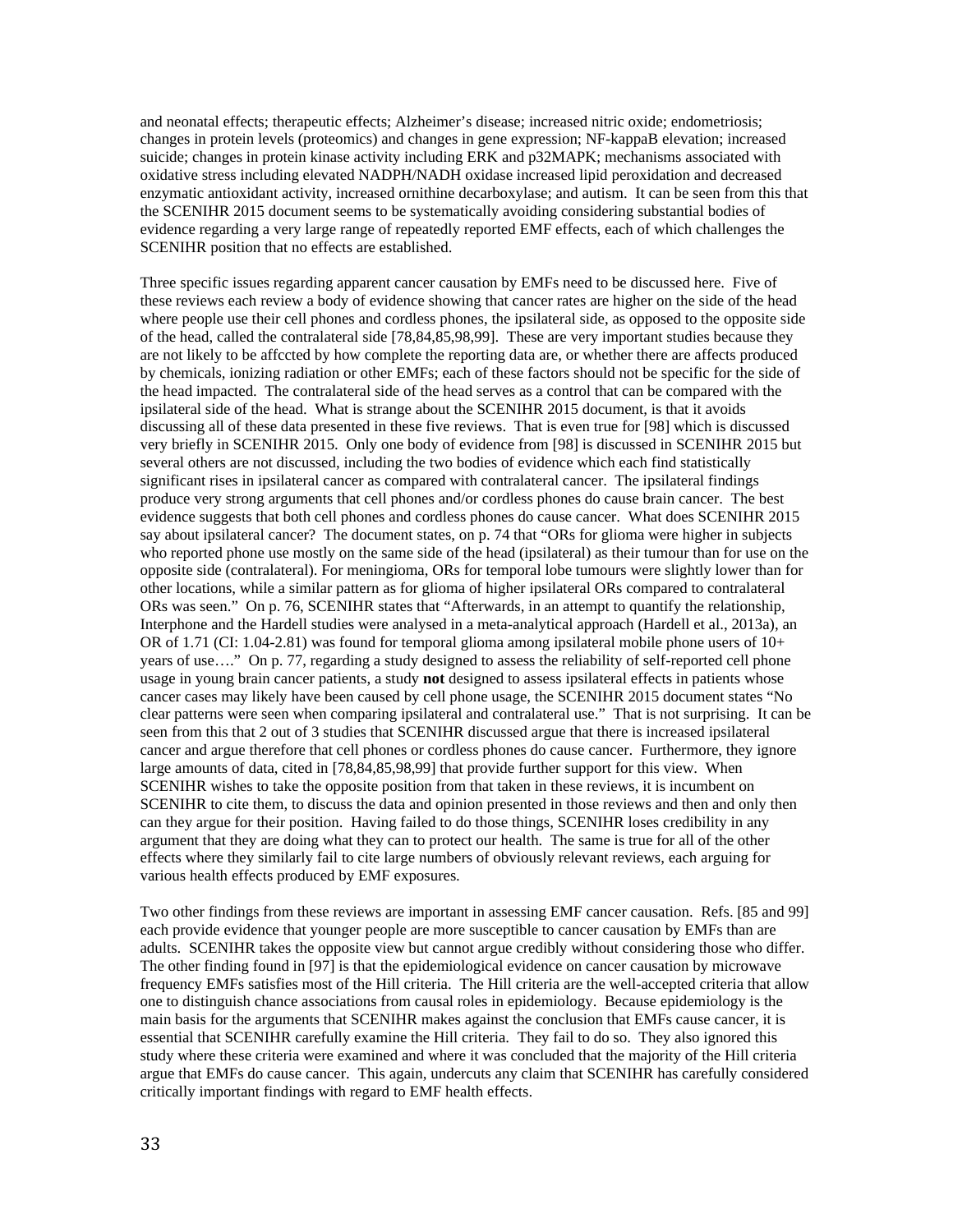There are several places in the SCENIHR 2015 document, where they state that no mechanisms have been identified by which claimed effects of EMFs can be produced. These can be found by searching the SCENIHR 2015 document using "mechanism" as the search term. However [4] clearly states that the VGCC activation mechanism triggered by EMF exposure can produce, via this mechanism, cellular DNA damaging effects, can produce therapeutic effects and can produce oxidative stress effects. It can be seen, therefore that SCENIHR has no problem making repeated claims that have been falsified by information that they presumably have examined. It also can be seen from this, that even in the cases where SCENIHR cites and very briefly discusses a review that disagrees with them, one can have no assurance that the information is used by SCENIHR in its assessment of health impacts. The causation of cellular DNA damage by EMFs acting via VGCC activation also has important implications with regard to cancer causation. Because almost all cases of cancer start with mutagenic DNA damage in the cell destined to become a cancer cell, this shows how EMFs can initiate the process of carcinogenesis.

It is clear that the SCENIHR 2015 document neither cited nor discussed 20 out of 22 reviews that have documented non-thermal effects of EMFs. In addition, the most important findings of the two that were cited in the document were ignored in the document as well. Therefore SCENIHR has systematically avoided discussing the most important implications of reviews that fell into the time frame they purport to have studied and disagreed with SCENIHR on the existence of important effects. The question can be raised, however, as to whether the SCENIHR has done a better job in its consideration of primary literature citations. To answer that question, I am using a database of important primary literature, regarding effects of cell phone EMFs that we are commonly exposed to.

## 23 Genuine Cell Phone Studies, Each of Which Should Be Discussed in SCENIHR 2015, 21 of Which Are Not.

Panagopoulos et al [100] showed that whereas 46 out of 48 studies on genuine cell phone radiation showed health-related effects, the majority of studies on simulated cell phones reported no statistically significant effects. They [100] interpreted the difference of results as having been caused by the lowered pulsation rate of the "simulated" cell phone exposures. While I am sure that is part of the explanation, there may be other possible differences that are discussed later in this chapter.

Of those 48 genuine cell phone studies, 23 fell into the time frame (Jan. 2009 through Dec. 2013) reviewed in SCENIHR, 2015. Because of the importance of cell phones and therefore cell phone radiation in our lives, I am using these 23 as a database of primary literature studies that should all be covered in the SCENIHR 2015 [73] document. How many of these 23 were reviewed and cited in SCENIHR 2015? The answer is four (17%) and I will discuss how each of them were discussed below. I have inserted 17 of these into Table 3 below, but six were left out, because they are easy to summarize. These six are all Drosophila studies, none of which were discussed in SCENIHR 2015 [73] but are easy to summarize. All six Drosophila studies were focused on lowered fertility following EMF exposure, with the majority of these focused on female fertility. Four of the six found increased apoptosis following cell phone EMF exposaure and four of the six also found cellular DNA damage following exposure. These are important because of the similarities of each of these effects to effects found in mammals. They are also important because they found DNA damage in Drosophila eggs, whereas mammalian eggs no similar studies have been done because of the difficulty in doing so. In mammals there are many studies showing DNA damage in sperm following EMF exposure. This DNA damage in germ line cells is particularly importance because of the importance of mutations passed onto progeny. Two of the Drosophila studies show a clear window of effect at quite low intensity, where the effects seen were much higher those those found with either lower or higher intensities. Table 32 summarizes the other 17 genuine cell phone radiation findings that that SCENIHR 2015 [73] should be discussing, 15 of which were not discussed or cited in SCENIHR 2015.

# **Table 3: Genuine Cell Phone Studies that Fell into the 2009 through 2013 SCENIHR 2015 period**

| <b>Citation studied</b> | <b>Cell Phone Effects Reported</b> | <b>SCENIHR</b> |
|-------------------------|------------------------------------|----------------|
|                         |                                    | comments       |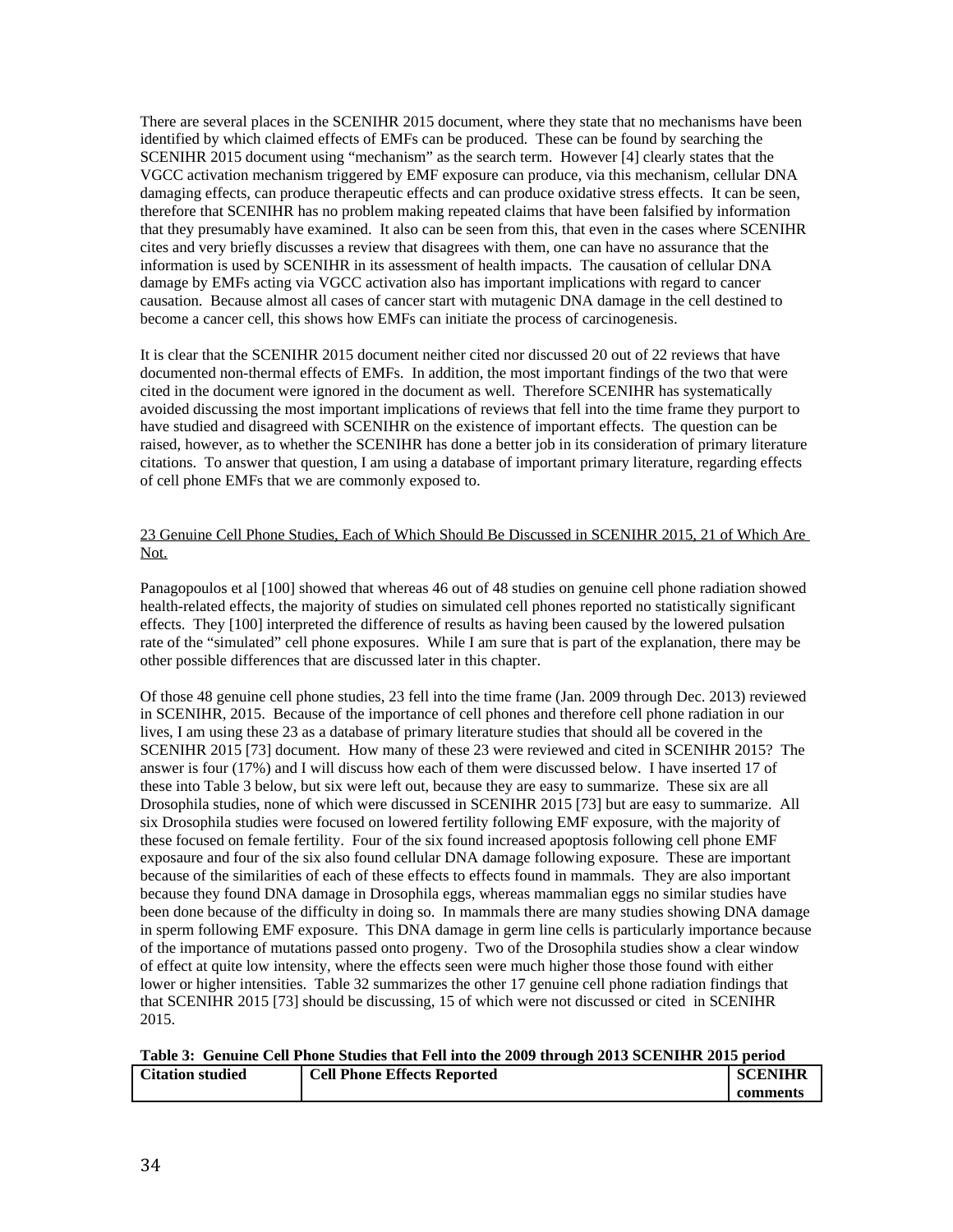| 1. Mailankot M,<br>Kunnath AP,<br>Jayalekshmi H, Koduru<br>B, Valsalan R. 2009<br>Radio frequency<br>electromagnetic<br>radiation (RF-EMR)<br>from GSM<br>$(0.9/1.8$ GHz) mobile<br>phones induces<br>oxidative stress and<br>reduces sperm motility<br>in rats. Clinics (Sao<br>Paulo) 64:561-565. | The present study was designed to evaluate the effects of RF-<br>EMR from mobile phones on free radical metabolism and sperm<br>quality. MATERIALS AND METHODS: Male albino Wistar<br>rats (10-12 weeks old) were exposed to RF-EMR from an active<br>GSM (0.9/1.8 GHz) mobile phone for 1 hour continuously per<br>day for 28 days. Controls were exposed to a mobile phone<br>without a battery for the same period. The phone was kept in a<br>cage with a wooden bottom in order to address concerns that the<br>effects of exposure to the phone could be due to heat emitted by<br>the phone rather than to RF-EMR alone. Animals were sacrificed<br>24 hours after the last exposure and tissues of interest were<br>harvested. RESULTS: One hour of exposure to the phone did<br>not significantly change facial temperature in either group of rats.<br>No significant difference was observed in total sperm count<br>between controls and RF-EMR exposed groups. However, rats<br>exposed to RF-EMR exhibited a significantly reduced percentage<br>of motile sperm. Moreover, RF-EMR exposure resulted in a<br>significant increase in lipid peroxidation and low GSH content in<br>the testis and epididymis. CONCLUSION: Given the results of<br>the present study, we speculate that RF-EMR from mobile<br>phones negatively affects semen quality and may impair male<br>fertility.    | Listed<br>under<br>literature<br>identified<br>but not<br>cited.<br><b>SCENIHR</b><br>knew about<br>this paper<br>but decided<br>not to<br>discuss it. |
|-----------------------------------------------------------------------------------------------------------------------------------------------------------------------------------------------------------------------------------------------------------------------------------------------------|--------------------------------------------------------------------------------------------------------------------------------------------------------------------------------------------------------------------------------------------------------------------------------------------------------------------------------------------------------------------------------------------------------------------------------------------------------------------------------------------------------------------------------------------------------------------------------------------------------------------------------------------------------------------------------------------------------------------------------------------------------------------------------------------------------------------------------------------------------------------------------------------------------------------------------------------------------------------------------------------------------------------------------------------------------------------------------------------------------------------------------------------------------------------------------------------------------------------------------------------------------------------------------------------------------------------------------------------------------------------------------------------------------|--------------------------------------------------------------------------------------------------------------------------------------------------------|
| 2. Gul A, Celebi H,<br>Uğraş S. 2009 The<br>effects of microwave<br>emitted by cellular<br>phones on ovarian<br>follicles in rats. Arch<br><b>Gynecol Obstet</b><br>280:729-733. doi:<br>10.1007/s00404-009-<br>0972-9.                                                                             | The aim of this study was to investigate whether there were any<br>toxic effects of microwaves of cellular phones on ovaries in rats.<br>METHODS: In this study, 82 female pups of rats, aged 21 days<br>(43 in the study group and 39 in the control group) were used.<br>Pregnant rats in the study group were exposed to mobile phones<br>that were placed beneath the polypropylene cages during the<br>whole period of pregnancy. The cage was free from all kinds of<br>materials, which could affect electromagnetic fields. A mobile<br>phone in a standby position for 11 h and 45 min was turned on to<br>speech position for 15 min every 12 h and the battery was<br>charged continuously. On the 21st day after the delivery, the<br>female rat pups were killed and the right ovaries were removed.<br>The volumes of the ovaries were measured and the number of<br>follicles in every tenth section was counted.<br>RESULTS: The analysis revealed that in the study group, the<br>number of follicles was lower than that in the control group. The<br>decreased number of follicles in pups exposed to mobile phone<br>microwaves suggest that intrauterine exposure has toxic effects<br>on ovaries. CONCLUSION: We suggest that the microwaves of<br>mobile phones might decrease the number of follicles in rats by<br>several known and, no doubt, countless unknown mechanisms. | Not cited<br>and not<br>discussed<br>by<br><b>SCENIHR.</b>                                                                                             |
| 3. Imge EB, Kiliçoğlu<br>B, Devrim E, Cetin R,<br>Durak I. 2010 Effects<br>of mobile phone use on<br>brain tissue from the rat<br>and a possible<br>protective role of<br>vitamin C - a<br>preliminary study. Int J<br>Radiat Biol 86:1044-<br>1049. doi:<br>10.3109/09553002.2010                  | To evaluate effects of mobile phone use on brain tissue and a<br>possible protective role of vitamin C. MATERIALS AND<br>METHODS: Forty female rats were divided into four groups<br>randomly (Control, mobile phone, mobile phone plus vitamin C<br>and, vitamin C alone). The mobile phone group was exposed to a<br>mobile phone signal (900 MHz), the mobile phone plus vitamin C<br>group was exposed to a mobile phone signal (900 MHz) and<br>treated with vitamin C administered orally (per os). The vitamin<br>C group was also treated with vitamin C per os for four weeks.<br>Then, the animals were sacrificed and brain tissues were<br>dissected to be used in the analyses of malondialdehyde (MDA),<br>antioxidant potential (AOP), superoxide dismutase, catalase                                                                                                                                                                                                                                                                                                                                                                                                                                                                                                                                                                                                                   | Not cited<br>and not<br>discussed<br>by<br><b>SCENIHR.</b>                                                                                             |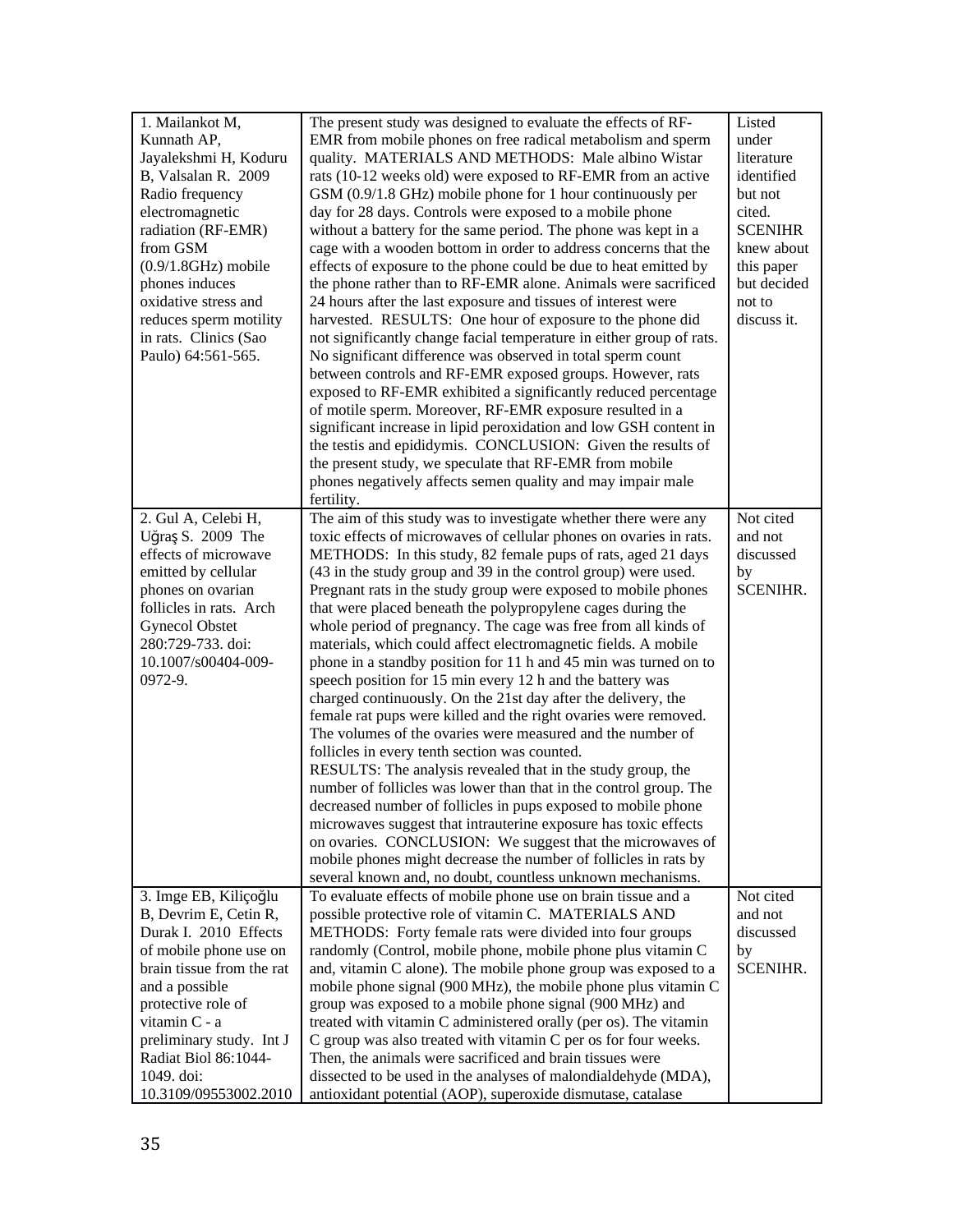| .501838.                | (CAT), glutathione peroxidase (GSH-Px), xanthine oxidase,             |                 |
|-------------------------|-----------------------------------------------------------------------|-----------------|
|                         | adenosine deaminase (ADA) and 5'nucleotidase (5'-NT).                 |                 |
|                         | RESULTS: Mobile phone use caused an inhibition in 5'-NT and           |                 |
|                         | CAT activities as compared to the control group. GSH-Px               |                 |
|                         | activity and the MDA level were also found to be reduced in the       |                 |
|                         | mobile phone group but not significantly. Vitamin C caused a          |                 |
|                         | significant increase in the activity of GSH-Px and non-significant    |                 |
|                         | increase in the activities of 5'-NT, ADA and CAT enzymes.             |                 |
|                         | CONCLUSION: Our results suggest that vitamin C may play a             |                 |
|                         | protective role against detrimental effects of mobile phone           |                 |
|                         | radiation in brain tissue.                                            |                 |
| 4. Sharma VP, Kumar     | Honeybee behaviour and biology has been affected by                   | Not cited       |
| NR. 2010 Changes in     | electrosmog since these insects have magnetite in their bodies        | and not         |
| honeybee behavior       | which helps them in navigation. There are reports of sudden           | discussed       |
| under the influence of  | disappearance of bee populations from honeybee colonies. The          | by              |
| cell phone radiation.   | reason is still not clear. We have compared the performance of        | <b>SCENIHR.</b> |
| Curr Science 98: 1376-  | honeybees in cellphone radiation exposed and unexposed                |                 |
| 1378.                   | colonies. A significant ( $p < 0.05$ ) decline in colony strength and |                 |
|                         | in the egg laying rate of the queen was observed. The behaviour       |                 |
|                         | of exposed foragers was negatively influenced by the exposure,        |                 |
|                         | there was neither honey nor pollen in the colony at the end of the    |                 |
|                         |                                                                       |                 |
|                         | experiment.                                                           |                 |
| 5. Vecchio F, Babiloni  | It has been reported that GSM electromagnetic fields (GSM-            | Was cited       |
| C, Ferreri F, Buffo P,  | EMFs) of mobile phones modulate--after a prolonged exposure--         | and             |
| Cibelli G, Curcio G,    | inter-hemispheric synchronization of temporal and frontal resting     | discussed –     |
| van Dijkman S, Melgari  | electroencephalographic (EEG) rhythms in normal young                 | see text.       |
| JM, Giambattistelli F,  | subjects [Vecchio et al., 2007]. Here we tested the hypothesis that   |                 |
| Rossini PM. 2010        | this effect can vary on physiological aging as a sign of changes in   |                 |
| Mobile phone emission   | the functional organization of cortical neural synchronization.       |                 |
| modulates inter-        | METHODS: Eyes-closed resting EEG data were recorded in 16             |                 |
| hemispheric functional  | healthy elderly subjects and 5 young subjects in the two              |                 |
| coupling of EEG alpha   | conditions of the previous reference study. The GSM device was        |                 |
| rhythms in elderly      | turned on (45 min) in one condition and was turned off (45 min)       |                 |
| compared to young       | in the other condition. Spectral coherence evaluated the inter-       |                 |
| subjects. Clin          | hemispheric synchronization of EEG rhythms at the following           |                 |
| Neurophysiol 121:163-   | bands: delta (about 2-4 Hz), theta (about 4-6 Hz), alpha 1 (about     |                 |
| 171. doi:               | 6-8 Hz), alpha 2 (about 8-10 Hz), and alpha 3 (about 10-12 Hz).       |                 |
| 10.1016/j.clinph.2009.1 | The aging effects were investigated comparing the inter-              |                 |
| 1.002.                  | hemispheric EEG coherence in the elderly subjects vs. a young         |                 |
|                         | group formed by 15 young subjects (10 young subjects of the           |                 |
|                         | reference study; Vecchio et al., 2007). RESULTS: Compared             |                 |
|                         | with the young subjects, the elderly subjects showed a                |                 |
|                         | statistically significant $(p<0.001)$ increment of the inter-         |                 |
|                         | hemispheric coherence of frontal and temporal alpha rhythms           |                 |
|                         | (about 8-12 Hz) during the GSM condition.                             |                 |
|                         | CONCLUSIONS: These results suggest that GSM-EMFs of a                 |                 |
|                         | mobile phone affect inter-hemispheric synchronization of the          |                 |
|                         | dominant (alpha) EEG rhythms as a function of the physiological       |                 |
|                         | aging. SIGNIFICANCE: This study provides further evidence             |                 |
|                         | that physiological aging is related to changes in the functional      |                 |
|                         | organization of cortical neural synchronization.                      |                 |
| 6. Kumar NR, Sangwan    | The present study was carried out to find the effect of cell phone    | Not cited       |
| S, Badotra P. 2011      | radiations on various biomolecules in the adult workers of Apis       | and not         |
| Exposure to cell phone  | mellifera L. The results of the treated adults were analyzed and      | discussed       |
| radiations produces     | compared with the control. Radiation from the cell phone              | by              |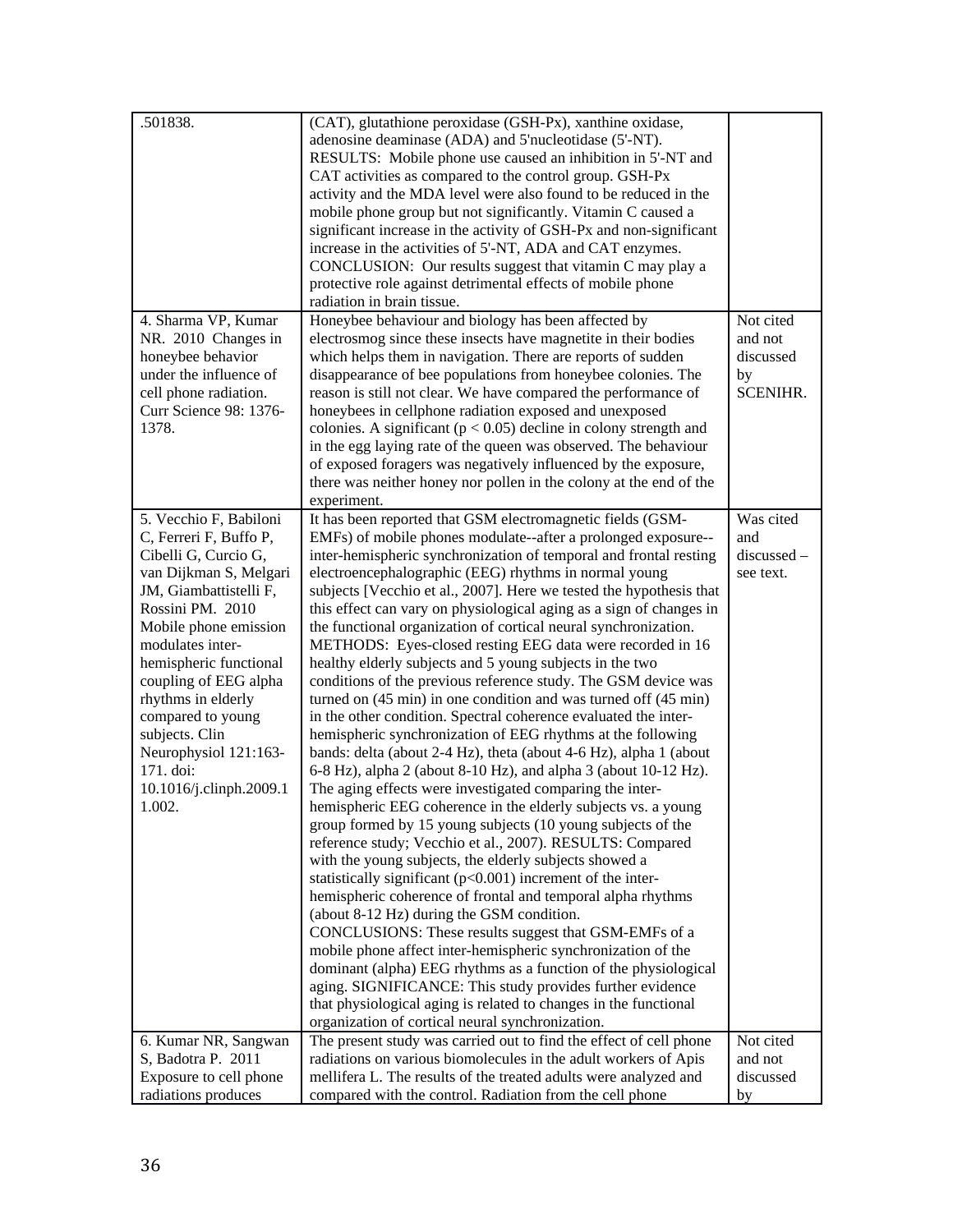| worker honey bees.<br>reduced motor activity of the worker bees on the comb initially,<br>Toxicol Int. 2011<br>followed by en masse migration and movement toward "talk<br>Jan;18(1):70-2. doi:<br>mode" cell phone. The initial quiet period was characterized by<br>10.4103/0971-<br>rise in concentration of biomolecules including proteins,<br>6580.75869.<br>carbohydrates and lipids, perhaps due to stimulation of body<br>mechanism to fight the stressful condition created by the<br>radiations. At later stages of exposure, there was a slight decline<br>in the concentration of biomolecules probably because the body<br>had adapted to the stimulus.<br>7. Favre D. 2011<br>Electromagnetic waves originating from mobile phones were<br>Not cited<br>tested for potential effects on honeybee behavior. Mobile phone<br>and not<br>Mobile phone-induced<br>honeybee worker<br>handsets were placed in the close vicinity of honeybees. The<br>discussed<br>piping. Apidologie<br>sound made by the bees was recorded and analyzed. The<br>by<br>42:270-279.<br><b>SCENIHR.</b><br>audiograms and spectrograms revealed that active mobile phone<br>handsets have a dramatic impact on the behavior of the bees,<br>namely by inducing the worker piping signal. In natural<br>conditions, worker piping either announces the swarming process<br>of the bee colony or is a signal of a disturbed bee colony.<br>Listed<br>8. Cammaerts MC,<br>The protozoan Paramecium caudatum was examined under<br>normal conditions versus aside a switched-on GSM telephone<br>Debeir O, Cammaerts<br>under<br>R. 2011. Changes in<br>(900 MHz; 2 Watts). Exposed individuals moved more slowly<br>literature<br>Paramecium caudatum<br>and more sinuously than usual. Their physiology was affected:<br>identified<br>(protozoa) near a<br>they became broader, their cytopharynx appeared broader, their<br>but not<br>switched-on GSM<br>pulse vesicles had difficult in expelling their content outside the<br>cited.<br>telephone. Electromagn<br>cell, their cilia less efficiently moved, and trichocysts became<br><b>SCENIHR</b><br><b>Biol Med. 2011</b><br>more visible. All these effects might result from some bad<br>knew about<br>Mar;30(1):57-66. doi:<br>functioning or damage of the cellular membrane. The first target<br>this paper<br>but decided<br>10.3109/15368378.2011<br>of communication electromagnetic waves might thus be the<br>.566778.<br>cellular membrane.<br>not to<br>discuss it.<br>Not cited<br>To analyze the short-term effects of radiofrequency radiation<br>9. Çam ST, Seyhan N.<br>(RFR) exposure on genomic deoxyribonucleic acid (DNA) of<br>and not<br>2012 Single-strand<br>human hair root cells. SUBJECTS AND METHODS: Hair<br>DNA breaks in human<br>discussed<br>samples were collected from eight healthy human subjects<br>hair root cells exposed<br>by<br><b>SCENIHR.</b><br>immediately before and after using a 900-MHz GSM (Global<br>to mobile phone<br>radiation. Int J Radiat<br>System for Mobile Communications) mobile phone for 15 and 30<br>Biol 88:420-424. doi:<br>min. Single-strand DNA breaks of hair root cells from the<br>samples were determined using the 'comet assay'. RESULTS:<br>10.3109/09553002.2012<br>.666005.<br>The data showed that talking on a mobile phone for 15 or 30 min |
|----------------------------------------------------------------------------------------------------------------------------------------------------------------------------------------------------------------------------------------------------------------------------------------------------------------------------------------------------------------------------------------------------------------------------------------------------------------------------------------------------------------------------------------------------------------------------------------------------------------------------------------------------------------------------------------------------------------------------------------------------------------------------------------------------------------------------------------------------------------------------------------------------------------------------------------------------------------------------------------------------------------------------------------------------------------------------------------------------------------------------------------------------------------------------------------------------------------------------------------------------------------------------------------------------------------------------------------------------------------------------------------------------------------------------------------------------------------------------------------------------------------------------------------------------------------------------------------------------------------------------------------------------------------------------------------------------------------------------------------------------------------------------------------------------------------------------------------------------------------------------------------------------------------------------------------------------------------------------------------------------------------------------------------------------------------------------------------------------------------------------------------------------------------------------------------------------------------------------------------------------------------------------------------------------------------------------------------------------------------------------------------------------------------------------------------------------------------------------------------------------------------------------------------------------------------------------------------------------------------------------------------------------------------------------------------------------------------------------------------------------------------------------------------------------------------------------------------------------------------------------------------------------------------------------------------------------------------------------------------------------------------------------------------------------------------------------------------------------------------------------------------------------------------------------------------------------------------------------------------------------------------------------------------------------------------------------------------------------------------------------------|
|                                                                                                                                                                                                                                                                                                                                                                                                                                                                                                                                                                                                                                                                                                                                                                                                                                                                                                                                                                                                                                                                                                                                                                                                                                                                                                                                                                                                                                                                                                                                                                                                                                                                                                                                                                                                                                                                                                                                                                                                                                                                                                                                                                                                                                                                                                                                                                                                                                                                                                                                                                                                                                                                                                                                                                                                                                                                                                                                                                                                                                                                                                                                                                                                                                                                                                                                                                                  |
|                                                                                                                                                                                                                                                                                                                                                                                                                                                                                                                                                                                                                                                                                                                                                                                                                                                                                                                                                                                                                                                                                                                                                                                                                                                                                                                                                                                                                                                                                                                                                                                                                                                                                                                                                                                                                                                                                                                                                                                                                                                                                                                                                                                                                                                                                                                                                                                                                                                                                                                                                                                                                                                                                                                                                                                                                                                                                                                                                                                                                                                                                                                                                                                                                                                                                                                                                                                  |
|                                                                                                                                                                                                                                                                                                                                                                                                                                                                                                                                                                                                                                                                                                                                                                                                                                                                                                                                                                                                                                                                                                                                                                                                                                                                                                                                                                                                                                                                                                                                                                                                                                                                                                                                                                                                                                                                                                                                                                                                                                                                                                                                                                                                                                                                                                                                                                                                                                                                                                                                                                                                                                                                                                                                                                                                                                                                                                                                                                                                                                                                                                                                                                                                                                                                                                                                                                                  |
|                                                                                                                                                                                                                                                                                                                                                                                                                                                                                                                                                                                                                                                                                                                                                                                                                                                                                                                                                                                                                                                                                                                                                                                                                                                                                                                                                                                                                                                                                                                                                                                                                                                                                                                                                                                                                                                                                                                                                                                                                                                                                                                                                                                                                                                                                                                                                                                                                                                                                                                                                                                                                                                                                                                                                                                                                                                                                                                                                                                                                                                                                                                                                                                                                                                                                                                                                                                  |
|                                                                                                                                                                                                                                                                                                                                                                                                                                                                                                                                                                                                                                                                                                                                                                                                                                                                                                                                                                                                                                                                                                                                                                                                                                                                                                                                                                                                                                                                                                                                                                                                                                                                                                                                                                                                                                                                                                                                                                                                                                                                                                                                                                                                                                                                                                                                                                                                                                                                                                                                                                                                                                                                                                                                                                                                                                                                                                                                                                                                                                                                                                                                                                                                                                                                                                                                                                                  |
|                                                                                                                                                                                                                                                                                                                                                                                                                                                                                                                                                                                                                                                                                                                                                                                                                                                                                                                                                                                                                                                                                                                                                                                                                                                                                                                                                                                                                                                                                                                                                                                                                                                                                                                                                                                                                                                                                                                                                                                                                                                                                                                                                                                                                                                                                                                                                                                                                                                                                                                                                                                                                                                                                                                                                                                                                                                                                                                                                                                                                                                                                                                                                                                                                                                                                                                                                                                  |
|                                                                                                                                                                                                                                                                                                                                                                                                                                                                                                                                                                                                                                                                                                                                                                                                                                                                                                                                                                                                                                                                                                                                                                                                                                                                                                                                                                                                                                                                                                                                                                                                                                                                                                                                                                                                                                                                                                                                                                                                                                                                                                                                                                                                                                                                                                                                                                                                                                                                                                                                                                                                                                                                                                                                                                                                                                                                                                                                                                                                                                                                                                                                                                                                                                                                                                                                                                                  |
|                                                                                                                                                                                                                                                                                                                                                                                                                                                                                                                                                                                                                                                                                                                                                                                                                                                                                                                                                                                                                                                                                                                                                                                                                                                                                                                                                                                                                                                                                                                                                                                                                                                                                                                                                                                                                                                                                                                                                                                                                                                                                                                                                                                                                                                                                                                                                                                                                                                                                                                                                                                                                                                                                                                                                                                                                                                                                                                                                                                                                                                                                                                                                                                                                                                                                                                                                                                  |
|                                                                                                                                                                                                                                                                                                                                                                                                                                                                                                                                                                                                                                                                                                                                                                                                                                                                                                                                                                                                                                                                                                                                                                                                                                                                                                                                                                                                                                                                                                                                                                                                                                                                                                                                                                                                                                                                                                                                                                                                                                                                                                                                                                                                                                                                                                                                                                                                                                                                                                                                                                                                                                                                                                                                                                                                                                                                                                                                                                                                                                                                                                                                                                                                                                                                                                                                                                                  |
|                                                                                                                                                                                                                                                                                                                                                                                                                                                                                                                                                                                                                                                                                                                                                                                                                                                                                                                                                                                                                                                                                                                                                                                                                                                                                                                                                                                                                                                                                                                                                                                                                                                                                                                                                                                                                                                                                                                                                                                                                                                                                                                                                                                                                                                                                                                                                                                                                                                                                                                                                                                                                                                                                                                                                                                                                                                                                                                                                                                                                                                                                                                                                                                                                                                                                                                                                                                  |
|                                                                                                                                                                                                                                                                                                                                                                                                                                                                                                                                                                                                                                                                                                                                                                                                                                                                                                                                                                                                                                                                                                                                                                                                                                                                                                                                                                                                                                                                                                                                                                                                                                                                                                                                                                                                                                                                                                                                                                                                                                                                                                                                                                                                                                                                                                                                                                                                                                                                                                                                                                                                                                                                                                                                                                                                                                                                                                                                                                                                                                                                                                                                                                                                                                                                                                                                                                                  |
|                                                                                                                                                                                                                                                                                                                                                                                                                                                                                                                                                                                                                                                                                                                                                                                                                                                                                                                                                                                                                                                                                                                                                                                                                                                                                                                                                                                                                                                                                                                                                                                                                                                                                                                                                                                                                                                                                                                                                                                                                                                                                                                                                                                                                                                                                                                                                                                                                                                                                                                                                                                                                                                                                                                                                                                                                                                                                                                                                                                                                                                                                                                                                                                                                                                                                                                                                                                  |
|                                                                                                                                                                                                                                                                                                                                                                                                                                                                                                                                                                                                                                                                                                                                                                                                                                                                                                                                                                                                                                                                                                                                                                                                                                                                                                                                                                                                                                                                                                                                                                                                                                                                                                                                                                                                                                                                                                                                                                                                                                                                                                                                                                                                                                                                                                                                                                                                                                                                                                                                                                                                                                                                                                                                                                                                                                                                                                                                                                                                                                                                                                                                                                                                                                                                                                                                                                                  |
|                                                                                                                                                                                                                                                                                                                                                                                                                                                                                                                                                                                                                                                                                                                                                                                                                                                                                                                                                                                                                                                                                                                                                                                                                                                                                                                                                                                                                                                                                                                                                                                                                                                                                                                                                                                                                                                                                                                                                                                                                                                                                                                                                                                                                                                                                                                                                                                                                                                                                                                                                                                                                                                                                                                                                                                                                                                                                                                                                                                                                                                                                                                                                                                                                                                                                                                                                                                  |
|                                                                                                                                                                                                                                                                                                                                                                                                                                                                                                                                                                                                                                                                                                                                                                                                                                                                                                                                                                                                                                                                                                                                                                                                                                                                                                                                                                                                                                                                                                                                                                                                                                                                                                                                                                                                                                                                                                                                                                                                                                                                                                                                                                                                                                                                                                                                                                                                                                                                                                                                                                                                                                                                                                                                                                                                                                                                                                                                                                                                                                                                                                                                                                                                                                                                                                                                                                                  |
|                                                                                                                                                                                                                                                                                                                                                                                                                                                                                                                                                                                                                                                                                                                                                                                                                                                                                                                                                                                                                                                                                                                                                                                                                                                                                                                                                                                                                                                                                                                                                                                                                                                                                                                                                                                                                                                                                                                                                                                                                                                                                                                                                                                                                                                                                                                                                                                                                                                                                                                                                                                                                                                                                                                                                                                                                                                                                                                                                                                                                                                                                                                                                                                                                                                                                                                                                                                  |
|                                                                                                                                                                                                                                                                                                                                                                                                                                                                                                                                                                                                                                                                                                                                                                                                                                                                                                                                                                                                                                                                                                                                                                                                                                                                                                                                                                                                                                                                                                                                                                                                                                                                                                                                                                                                                                                                                                                                                                                                                                                                                                                                                                                                                                                                                                                                                                                                                                                                                                                                                                                                                                                                                                                                                                                                                                                                                                                                                                                                                                                                                                                                                                                                                                                                                                                                                                                  |
|                                                                                                                                                                                                                                                                                                                                                                                                                                                                                                                                                                                                                                                                                                                                                                                                                                                                                                                                                                                                                                                                                                                                                                                                                                                                                                                                                                                                                                                                                                                                                                                                                                                                                                                                                                                                                                                                                                                                                                                                                                                                                                                                                                                                                                                                                                                                                                                                                                                                                                                                                                                                                                                                                                                                                                                                                                                                                                                                                                                                                                                                                                                                                                                                                                                                                                                                                                                  |
|                                                                                                                                                                                                                                                                                                                                                                                                                                                                                                                                                                                                                                                                                                                                                                                                                                                                                                                                                                                                                                                                                                                                                                                                                                                                                                                                                                                                                                                                                                                                                                                                                                                                                                                                                                                                                                                                                                                                                                                                                                                                                                                                                                                                                                                                                                                                                                                                                                                                                                                                                                                                                                                                                                                                                                                                                                                                                                                                                                                                                                                                                                                                                                                                                                                                                                                                                                                  |
|                                                                                                                                                                                                                                                                                                                                                                                                                                                                                                                                                                                                                                                                                                                                                                                                                                                                                                                                                                                                                                                                                                                                                                                                                                                                                                                                                                                                                                                                                                                                                                                                                                                                                                                                                                                                                                                                                                                                                                                                                                                                                                                                                                                                                                                                                                                                                                                                                                                                                                                                                                                                                                                                                                                                                                                                                                                                                                                                                                                                                                                                                                                                                                                                                                                                                                                                                                                  |
|                                                                                                                                                                                                                                                                                                                                                                                                                                                                                                                                                                                                                                                                                                                                                                                                                                                                                                                                                                                                                                                                                                                                                                                                                                                                                                                                                                                                                                                                                                                                                                                                                                                                                                                                                                                                                                                                                                                                                                                                                                                                                                                                                                                                                                                                                                                                                                                                                                                                                                                                                                                                                                                                                                                                                                                                                                                                                                                                                                                                                                                                                                                                                                                                                                                                                                                                                                                  |
|                                                                                                                                                                                                                                                                                                                                                                                                                                                                                                                                                                                                                                                                                                                                                                                                                                                                                                                                                                                                                                                                                                                                                                                                                                                                                                                                                                                                                                                                                                                                                                                                                                                                                                                                                                                                                                                                                                                                                                                                                                                                                                                                                                                                                                                                                                                                                                                                                                                                                                                                                                                                                                                                                                                                                                                                                                                                                                                                                                                                                                                                                                                                                                                                                                                                                                                                                                                  |
|                                                                                                                                                                                                                                                                                                                                                                                                                                                                                                                                                                                                                                                                                                                                                                                                                                                                                                                                                                                                                                                                                                                                                                                                                                                                                                                                                                                                                                                                                                                                                                                                                                                                                                                                                                                                                                                                                                                                                                                                                                                                                                                                                                                                                                                                                                                                                                                                                                                                                                                                                                                                                                                                                                                                                                                                                                                                                                                                                                                                                                                                                                                                                                                                                                                                                                                                                                                  |
|                                                                                                                                                                                                                                                                                                                                                                                                                                                                                                                                                                                                                                                                                                                                                                                                                                                                                                                                                                                                                                                                                                                                                                                                                                                                                                                                                                                                                                                                                                                                                                                                                                                                                                                                                                                                                                                                                                                                                                                                                                                                                                                                                                                                                                                                                                                                                                                                                                                                                                                                                                                                                                                                                                                                                                                                                                                                                                                                                                                                                                                                                                                                                                                                                                                                                                                                                                                  |
|                                                                                                                                                                                                                                                                                                                                                                                                                                                                                                                                                                                                                                                                                                                                                                                                                                                                                                                                                                                                                                                                                                                                                                                                                                                                                                                                                                                                                                                                                                                                                                                                                                                                                                                                                                                                                                                                                                                                                                                                                                                                                                                                                                                                                                                                                                                                                                                                                                                                                                                                                                                                                                                                                                                                                                                                                                                                                                                                                                                                                                                                                                                                                                                                                                                                                                                                                                                  |
|                                                                                                                                                                                                                                                                                                                                                                                                                                                                                                                                                                                                                                                                                                                                                                                                                                                                                                                                                                                                                                                                                                                                                                                                                                                                                                                                                                                                                                                                                                                                                                                                                                                                                                                                                                                                                                                                                                                                                                                                                                                                                                                                                                                                                                                                                                                                                                                                                                                                                                                                                                                                                                                                                                                                                                                                                                                                                                                                                                                                                                                                                                                                                                                                                                                                                                                                                                                  |
|                                                                                                                                                                                                                                                                                                                                                                                                                                                                                                                                                                                                                                                                                                                                                                                                                                                                                                                                                                                                                                                                                                                                                                                                                                                                                                                                                                                                                                                                                                                                                                                                                                                                                                                                                                                                                                                                                                                                                                                                                                                                                                                                                                                                                                                                                                                                                                                                                                                                                                                                                                                                                                                                                                                                                                                                                                                                                                                                                                                                                                                                                                                                                                                                                                                                                                                                                                                  |
|                                                                                                                                                                                                                                                                                                                                                                                                                                                                                                                                                                                                                                                                                                                                                                                                                                                                                                                                                                                                                                                                                                                                                                                                                                                                                                                                                                                                                                                                                                                                                                                                                                                                                                                                                                                                                                                                                                                                                                                                                                                                                                                                                                                                                                                                                                                                                                                                                                                                                                                                                                                                                                                                                                                                                                                                                                                                                                                                                                                                                                                                                                                                                                                                                                                                                                                                                                                  |
|                                                                                                                                                                                                                                                                                                                                                                                                                                                                                                                                                                                                                                                                                                                                                                                                                                                                                                                                                                                                                                                                                                                                                                                                                                                                                                                                                                                                                                                                                                                                                                                                                                                                                                                                                                                                                                                                                                                                                                                                                                                                                                                                                                                                                                                                                                                                                                                                                                                                                                                                                                                                                                                                                                                                                                                                                                                                                                                                                                                                                                                                                                                                                                                                                                                                                                                                                                                  |
|                                                                                                                                                                                                                                                                                                                                                                                                                                                                                                                                                                                                                                                                                                                                                                                                                                                                                                                                                                                                                                                                                                                                                                                                                                                                                                                                                                                                                                                                                                                                                                                                                                                                                                                                                                                                                                                                                                                                                                                                                                                                                                                                                                                                                                                                                                                                                                                                                                                                                                                                                                                                                                                                                                                                                                                                                                                                                                                                                                                                                                                                                                                                                                                                                                                                                                                                                                                  |
|                                                                                                                                                                                                                                                                                                                                                                                                                                                                                                                                                                                                                                                                                                                                                                                                                                                                                                                                                                                                                                                                                                                                                                                                                                                                                                                                                                                                                                                                                                                                                                                                                                                                                                                                                                                                                                                                                                                                                                                                                                                                                                                                                                                                                                                                                                                                                                                                                                                                                                                                                                                                                                                                                                                                                                                                                                                                                                                                                                                                                                                                                                                                                                                                                                                                                                                                                                                  |
|                                                                                                                                                                                                                                                                                                                                                                                                                                                                                                                                                                                                                                                                                                                                                                                                                                                                                                                                                                                                                                                                                                                                                                                                                                                                                                                                                                                                                                                                                                                                                                                                                                                                                                                                                                                                                                                                                                                                                                                                                                                                                                                                                                                                                                                                                                                                                                                                                                                                                                                                                                                                                                                                                                                                                                                                                                                                                                                                                                                                                                                                                                                                                                                                                                                                                                                                                                                  |
|                                                                                                                                                                                                                                                                                                                                                                                                                                                                                                                                                                                                                                                                                                                                                                                                                                                                                                                                                                                                                                                                                                                                                                                                                                                                                                                                                                                                                                                                                                                                                                                                                                                                                                                                                                                                                                                                                                                                                                                                                                                                                                                                                                                                                                                                                                                                                                                                                                                                                                                                                                                                                                                                                                                                                                                                                                                                                                                                                                                                                                                                                                                                                                                                                                                                                                                                                                                  |
|                                                                                                                                                                                                                                                                                                                                                                                                                                                                                                                                                                                                                                                                                                                                                                                                                                                                                                                                                                                                                                                                                                                                                                                                                                                                                                                                                                                                                                                                                                                                                                                                                                                                                                                                                                                                                                                                                                                                                                                                                                                                                                                                                                                                                                                                                                                                                                                                                                                                                                                                                                                                                                                                                                                                                                                                                                                                                                                                                                                                                                                                                                                                                                                                                                                                                                                                                                                  |
|                                                                                                                                                                                                                                                                                                                                                                                                                                                                                                                                                                                                                                                                                                                                                                                                                                                                                                                                                                                                                                                                                                                                                                                                                                                                                                                                                                                                                                                                                                                                                                                                                                                                                                                                                                                                                                                                                                                                                                                                                                                                                                                                                                                                                                                                                                                                                                                                                                                                                                                                                                                                                                                                                                                                                                                                                                                                                                                                                                                                                                                                                                                                                                                                                                                                                                                                                                                  |
|                                                                                                                                                                                                                                                                                                                                                                                                                                                                                                                                                                                                                                                                                                                                                                                                                                                                                                                                                                                                                                                                                                                                                                                                                                                                                                                                                                                                                                                                                                                                                                                                                                                                                                                                                                                                                                                                                                                                                                                                                                                                                                                                                                                                                                                                                                                                                                                                                                                                                                                                                                                                                                                                                                                                                                                                                                                                                                                                                                                                                                                                                                                                                                                                                                                                                                                                                                                  |
|                                                                                                                                                                                                                                                                                                                                                                                                                                                                                                                                                                                                                                                                                                                                                                                                                                                                                                                                                                                                                                                                                                                                                                                                                                                                                                                                                                                                                                                                                                                                                                                                                                                                                                                                                                                                                                                                                                                                                                                                                                                                                                                                                                                                                                                                                                                                                                                                                                                                                                                                                                                                                                                                                                                                                                                                                                                                                                                                                                                                                                                                                                                                                                                                                                                                                                                                                                                  |
|                                                                                                                                                                                                                                                                                                                                                                                                                                                                                                                                                                                                                                                                                                                                                                                                                                                                                                                                                                                                                                                                                                                                                                                                                                                                                                                                                                                                                                                                                                                                                                                                                                                                                                                                                                                                                                                                                                                                                                                                                                                                                                                                                                                                                                                                                                                                                                                                                                                                                                                                                                                                                                                                                                                                                                                                                                                                                                                                                                                                                                                                                                                                                                                                                                                                                                                                                                                  |
|                                                                                                                                                                                                                                                                                                                                                                                                                                                                                                                                                                                                                                                                                                                                                                                                                                                                                                                                                                                                                                                                                                                                                                                                                                                                                                                                                                                                                                                                                                                                                                                                                                                                                                                                                                                                                                                                                                                                                                                                                                                                                                                                                                                                                                                                                                                                                                                                                                                                                                                                                                                                                                                                                                                                                                                                                                                                                                                                                                                                                                                                                                                                                                                                                                                                                                                                                                                  |
| significantly increased ( $p < 0.05$ ) single-strand DNA breaks in                                                                                                                                                                                                                                                                                                                                                                                                                                                                                                                                                                                                                                                                                                                                                                                                                                                                                                                                                                                                                                                                                                                                                                                                                                                                                                                                                                                                                                                                                                                                                                                                                                                                                                                                                                                                                                                                                                                                                                                                                                                                                                                                                                                                                                                                                                                                                                                                                                                                                                                                                                                                                                                                                                                                                                                                                                                                                                                                                                                                                                                                                                                                                                                                                                                                                                               |
| cells of hair roots close to the phone. Comparing the 15-min and                                                                                                                                                                                                                                                                                                                                                                                                                                                                                                                                                                                                                                                                                                                                                                                                                                                                                                                                                                                                                                                                                                                                                                                                                                                                                                                                                                                                                                                                                                                                                                                                                                                                                                                                                                                                                                                                                                                                                                                                                                                                                                                                                                                                                                                                                                                                                                                                                                                                                                                                                                                                                                                                                                                                                                                                                                                                                                                                                                                                                                                                                                                                                                                                                                                                                                                 |
| 30-min data using the paired t-test also showed that significantly                                                                                                                                                                                                                                                                                                                                                                                                                                                                                                                                                                                                                                                                                                                                                                                                                                                                                                                                                                                                                                                                                                                                                                                                                                                                                                                                                                                                                                                                                                                                                                                                                                                                                                                                                                                                                                                                                                                                                                                                                                                                                                                                                                                                                                                                                                                                                                                                                                                                                                                                                                                                                                                                                                                                                                                                                                                                                                                                                                                                                                                                                                                                                                                                                                                                                                               |
| more damages resulted after 30 min than after 15 min of phone                                                                                                                                                                                                                                                                                                                                                                                                                                                                                                                                                                                                                                                                                                                                                                                                                                                                                                                                                                                                                                                                                                                                                                                                                                                                                                                                                                                                                                                                                                                                                                                                                                                                                                                                                                                                                                                                                                                                                                                                                                                                                                                                                                                                                                                                                                                                                                                                                                                                                                                                                                                                                                                                                                                                                                                                                                                                                                                                                                                                                                                                                                                                                                                                                                                                                                                    |
| use. CONCLUSIONS: A short-term exposure (15 and 30 min) to                                                                                                                                                                                                                                                                                                                                                                                                                                                                                                                                                                                                                                                                                                                                                                                                                                                                                                                                                                                                                                                                                                                                                                                                                                                                                                                                                                                                                                                                                                                                                                                                                                                                                                                                                                                                                                                                                                                                                                                                                                                                                                                                                                                                                                                                                                                                                                                                                                                                                                                                                                                                                                                                                                                                                                                                                                                                                                                                                                                                                                                                                                                                                                                                                                                                                                                       |
| RFR (900-MHz) from a mobile phone caused a significant                                                                                                                                                                                                                                                                                                                                                                                                                                                                                                                                                                                                                                                                                                                                                                                                                                                                                                                                                                                                                                                                                                                                                                                                                                                                                                                                                                                                                                                                                                                                                                                                                                                                                                                                                                                                                                                                                                                                                                                                                                                                                                                                                                                                                                                                                                                                                                                                                                                                                                                                                                                                                                                                                                                                                                                                                                                                                                                                                                                                                                                                                                                                                                                                                                                                                                                           |
| increase in DNA single-strand breaks in human hair root cells                                                                                                                                                                                                                                                                                                                                                                                                                                                                                                                                                                                                                                                                                                                                                                                                                                                                                                                                                                                                                                                                                                                                                                                                                                                                                                                                                                                                                                                                                                                                                                                                                                                                                                                                                                                                                                                                                                                                                                                                                                                                                                                                                                                                                                                                                                                                                                                                                                                                                                                                                                                                                                                                                                                                                                                                                                                                                                                                                                                                                                                                                                                                                                                                                                                                                                                    |
| located around the ear which is used for the phone calls.                                                                                                                                                                                                                                                                                                                                                                                                                                                                                                                                                                                                                                                                                                                                                                                                                                                                                                                                                                                                                                                                                                                                                                                                                                                                                                                                                                                                                                                                                                                                                                                                                                                                                                                                                                                                                                                                                                                                                                                                                                                                                                                                                                                                                                                                                                                                                                                                                                                                                                                                                                                                                                                                                                                                                                                                                                                                                                                                                                                                                                                                                                                                                                                                                                                                                                                        |
| Was cited<br>10. Vecchio F, Tombini<br>It has been reported that GSM electromagnetic fields (GSM-                                                                                                                                                                                                                                                                                                                                                                                                                                                                                                                                                                                                                                                                                                                                                                                                                                                                                                                                                                                                                                                                                                                                                                                                                                                                                                                                                                                                                                                                                                                                                                                                                                                                                                                                                                                                                                                                                                                                                                                                                                                                                                                                                                                                                                                                                                                                                                                                                                                                                                                                                                                                                                                                                                                                                                                                                                                                                                                                                                                                                                                                                                                                                                                                                                                                                |
| EMFs) of mobile phones modulate - after a prolonged exposure -<br>M, Buffo P, Assenza G,<br>and                                                                                                                                                                                                                                                                                                                                                                                                                                                                                                                                                                                                                                                                                                                                                                                                                                                                                                                                                                                                                                                                                                                                                                                                                                                                                                                                                                                                                                                                                                                                                                                                                                                                                                                                                                                                                                                                                                                                                                                                                                                                                                                                                                                                                                                                                                                                                                                                                                                                                                                                                                                                                                                                                                                                                                                                                                                                                                                                                                                                                                                                                                                                                                                                                                                                                  |
| Pellegrino G, Benvenga<br>inter-hemispheric synchronization of temporal and frontal resting<br>discussed –                                                                                                                                                                                                                                                                                                                                                                                                                                                                                                                                                                                                                                                                                                                                                                                                                                                                                                                                                                                                                                                                                                                                                                                                                                                                                                                                                                                                                                                                                                                                                                                                                                                                                                                                                                                                                                                                                                                                                                                                                                                                                                                                                                                                                                                                                                                                                                                                                                                                                                                                                                                                                                                                                                                                                                                                                                                                                                                                                                                                                                                                                                                                                                                                                                                                       |
| A, Babiloni C, Rossini<br>electroencephalographic (EEG) rhythms in normal young and<br>see text.                                                                                                                                                                                                                                                                                                                                                                                                                                                                                                                                                                                                                                                                                                                                                                                                                                                                                                                                                                                                                                                                                                                                                                                                                                                                                                                                                                                                                                                                                                                                                                                                                                                                                                                                                                                                                                                                                                                                                                                                                                                                                                                                                                                                                                                                                                                                                                                                                                                                                                                                                                                                                                                                                                                                                                                                                                                                                                                                                                                                                                                                                                                                                                                                                                                                                 |
| elderly subjects (Vecchio et al., 2007, 2010). Here we tested the<br>PM. 2012 Mobile                                                                                                                                                                                                                                                                                                                                                                                                                                                                                                                                                                                                                                                                                                                                                                                                                                                                                                                                                                                                                                                                                                                                                                                                                                                                                                                                                                                                                                                                                                                                                                                                                                                                                                                                                                                                                                                                                                                                                                                                                                                                                                                                                                                                                                                                                                                                                                                                                                                                                                                                                                                                                                                                                                                                                                                                                                                                                                                                                                                                                                                                                                                                                                                                                                                                                             |
| phone emission<br>hypothesis that this can be even more evident in epileptic                                                                                                                                                                                                                                                                                                                                                                                                                                                                                                                                                                                                                                                                                                                                                                                                                                                                                                                                                                                                                                                                                                                                                                                                                                                                                                                                                                                                                                                                                                                                                                                                                                                                                                                                                                                                                                                                                                                                                                                                                                                                                                                                                                                                                                                                                                                                                                                                                                                                                                                                                                                                                                                                                                                                                                                                                                                                                                                                                                                                                                                                                                                                                                                                                                                                                                     |
| patients, who typically suffer from abnormal mechanisms<br>increases inter-                                                                                                                                                                                                                                                                                                                                                                                                                                                                                                                                                                                                                                                                                                                                                                                                                                                                                                                                                                                                                                                                                                                                                                                                                                                                                                                                                                                                                                                                                                                                                                                                                                                                                                                                                                                                                                                                                                                                                                                                                                                                                                                                                                                                                                                                                                                                                                                                                                                                                                                                                                                                                                                                                                                                                                                                                                                                                                                                                                                                                                                                                                                                                                                                                                                                                                      |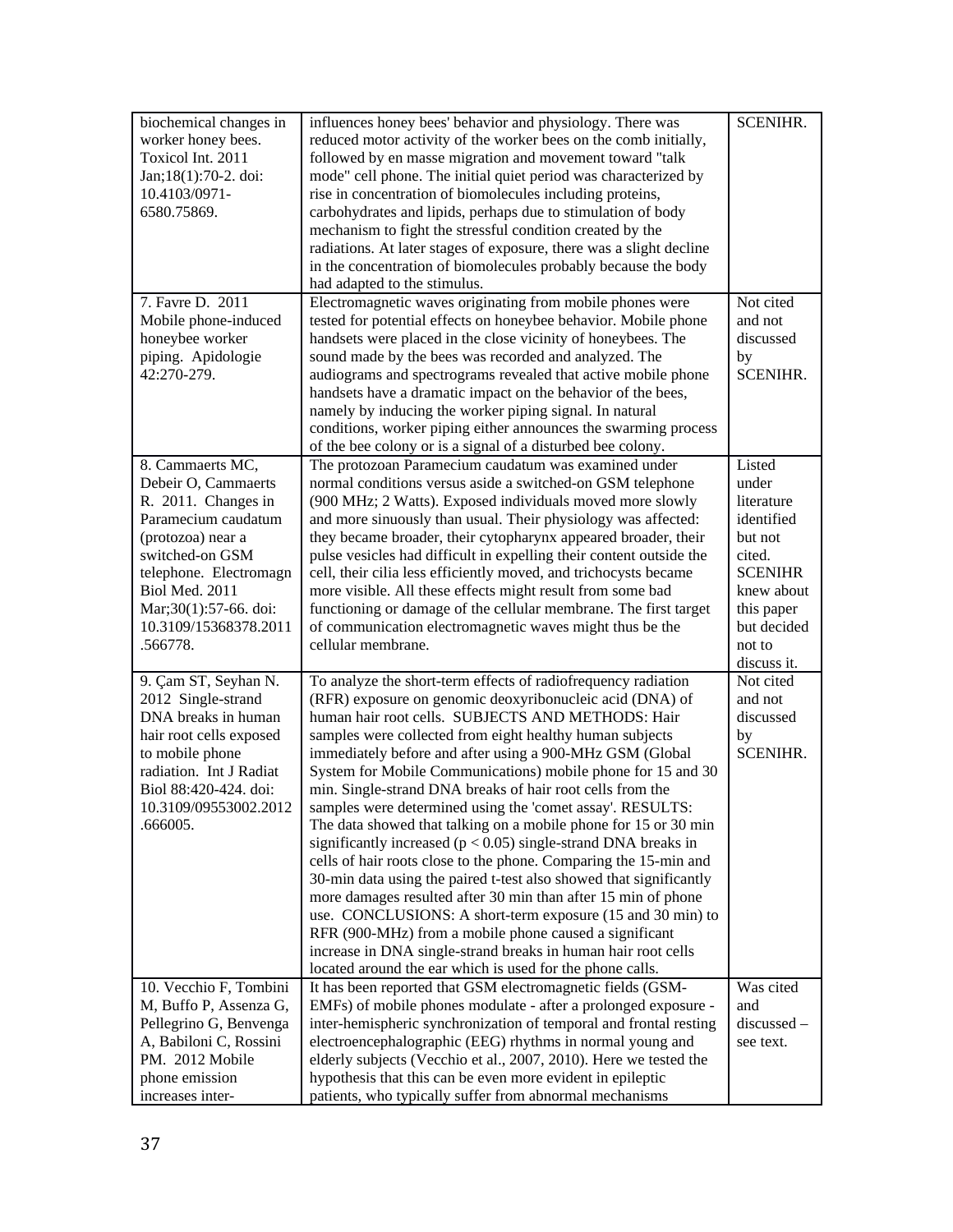| hemispheric functional                   | governing synchronization of rhythmic firing of cortical neurons.                                                                 |                |
|------------------------------------------|-----------------------------------------------------------------------------------------------------------------------------------|----------------|
| coupling of                              | Eyes-closed resting EEG data were recorded in ten patients                                                                        |                |
| electroencephalographic                  | affected by focal epilepsy in real and sham exposure conditions.                                                                  |                |
| $\alpha$ rhythms in epileptic            | These data were compared with those obtained from 15 age-                                                                         |                |
| patients. Int J                          | matched normal subjects of the previous reference studies. The                                                                    |                |
| Psychophysiol 84:164-                    | GSM device was turned on (45 min) in the "GSM" condition and                                                                      |                |
| 171. doi:                                | was turned off (45 min) in the other condition ("sham"). The                                                                      |                |
| 10.1016/j.ijpsycho.2012                  | mobile phone was always positioned on the left side in both                                                                       |                |
| .02.002.                                 | patients and control subjects. Spectral coherence evaluated the                                                                   |                |
|                                          | inter-hemispheric synchronization of EEG rhythms at the                                                                           |                |
|                                          | following frequency bands: delta (about 2-4 Hz), theta (about 4-6                                                                 |                |
|                                          | Hz), alpha1 (about 6-8 Hz), alpha2 (about 8-10 Hz), and alpha3                                                                    |                |
|                                          | (about 10-12 Hz). The effects on the patients were investigated                                                                   |                |
|                                          | comparing the inter-hemispheric EEG coherence in the epileptic                                                                    |                |
|                                          | patients with the control group of subjects evaluated in the                                                                      |                |
|                                          | previous reference studies. Compared with the control subjects,                                                                   |                |
|                                          | epileptic patients showed a statistically significant higher inter-                                                               |                |
|                                          | hemispheric coherence of temporal and frontal alpha rhythms                                                                       |                |
|                                          | (about 8-12 Hz) in the GSM than "Sham" condition. These                                                                           |                |
|                                          | results suggest that GSM-EMFs of mobile phone may affect                                                                          |                |
|                                          | inter-hemispheric synchronization of the dominant (alpha) EEG                                                                     |                |
|                                          | rhythms in epileptic patients. If confirmed by future studies on a                                                                |                |
|                                          | larger group of epilepsy patients, the modulation of the inter-                                                                   |                |
|                                          | hemispheric alpha coherence due to the GSM-EMFs could have                                                                        |                |
|                                          | clinical implications and be related to changes in cognitive-motor                                                                |                |
|                                          | function.                                                                                                                         |                |
|                                          |                                                                                                                                   | Listed         |
| 11. Al-Damegh MA.<br>2012 Rat testicular | OBJECTIVE: The aim of this study was to investigate the<br>possible effects of electromagnetic radiation from conventional        | under          |
| impairment induced by                    | cellular phone use on the oxidant and antioxidant status in rat                                                                   | literature     |
| electromagnetic                          | blood and testicular tissue and determine the possible protective                                                                 | identified     |
| radiation from a                         | role of vitamins C and E in preventing the detrimental effects of                                                                 | but not        |
| conventional cellular                    | electromagnetic radiation on the testes.                                                                                          | cited.         |
| telephone and the                        | MATERIALS AND METHODS: The treatment groups were                                                                                  | <b>SCENIHR</b> |
| protective effects of the                | exposed to an electromagnetic field, electromagnetic field plus                                                                   | knew about     |
| antioxidants vitamins C                  | vitamin C (40 mg/kg/day) or electromagnetic field plus vitamin E                                                                  | this paper     |
| and E. Clinics 67:785-                   | $(2.7 \text{ mg/kg/day})$ . All groups were exposed to the same                                                                   | but decided    |
| 792                                      | electromagnetic frequency for 15, 30, and 60 min daily for two                                                                    | not to         |
|                                          |                                                                                                                                   | discuss it.    |
|                                          | weeks. RESULTS: There was a significant increase in the<br>diameter of the seminiferous tubules with a disorganized               |                |
|                                          | seminiferous tubule sperm cycle interruption in the                                                                               |                |
|                                          |                                                                                                                                   |                |
|                                          | electromagnetism-exposed group. The serum and testicular tissue<br>conjugated diene, lipid hydroperoxide, and catalase activities |                |
|                                          | increased 3-fold, whereas the total serum and testicular tissue                                                                   |                |
|                                          | glutathione and glutathione peroxidase levels decreased 3-5 fold                                                                  |                |
|                                          |                                                                                                                                   |                |
|                                          | in the electromagnetism-exposed animals.                                                                                          |                |
|                                          | CONCLUSION: Our results indicate that the adverse effect of<br>the generated electromagnetic frequency had a negative impact      |                |
|                                          | on testicular architecture and enzymatic activity. This finding                                                                   |                |
|                                          | also indicated the possible role of vitamins C and E in mitigating                                                                |                |
|                                          | the oxidative stress imposed on the testes and restoring normality                                                                |                |
|                                          | to the testes.                                                                                                                    |                |
| 12. Aldad TS, Gan G,                     | Neurobehavioral disorders are increasingly prevalent in children,                                                                 | Was cited      |
| Gao X-B, Taylor HS.                      | however their etiology is not well understood. An association                                                                     | and            |
| 2012 Fetal                               | between prenatal cellular telephone use and hyperactivity in                                                                      | discussed,     |
| radiofrequency                           | children has been postulated, yet the direct effects of                                                                           | see text.      |
|                                          |                                                                                                                                   |                |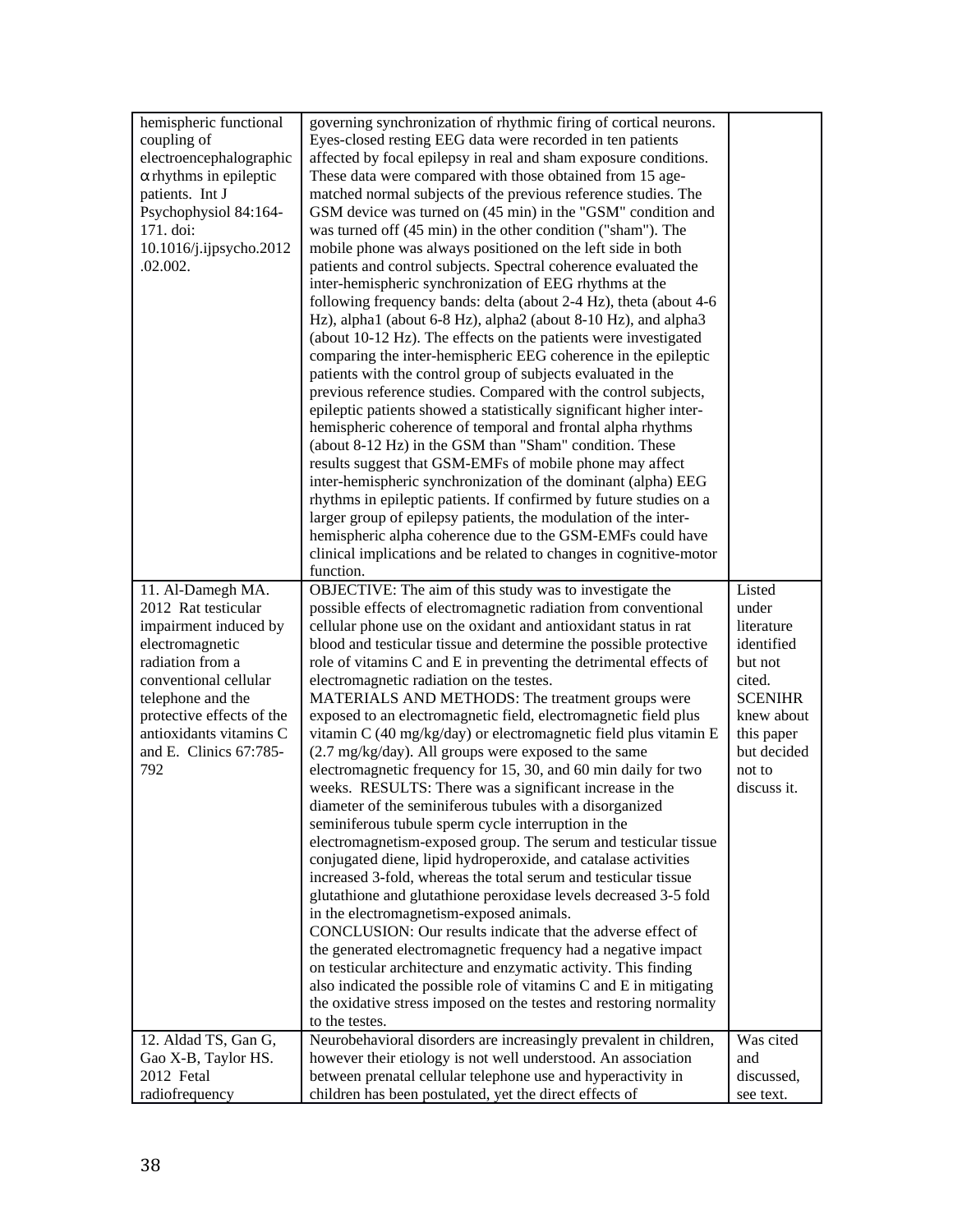| radiation from 800-<br>1900 MH-rated cellular<br>telephone affects<br>neurodevelopment and<br>behavior in mice.<br>Scientific Rep 2, article<br>312.                                                                                                                                                                                    | radiofrequency radiation exposure on neurodevelopment remain<br>unknown. Here we used a mouse model to demonstrate that in-<br>utero radiofrequency exposure from cellular telephones does<br>affect adult behavior. Mice exposed in-utero were hyperactive<br>and had impaired memory as determined using the object<br>recognition, light/dark box and step-down assays. Whole cell<br>patch clamp recordings of miniature excitatory postsynaptic<br>currents (mEPSCs) revealed that these behavioral changes were<br>due to altered neuronal developmental programming. Exposed<br>mice had dose-responsive impaired glutamatergic synaptic<br>transmission onto layer V pyramidal neurons of the prefrontal<br>cortex. We present the first experimental evidence of<br>neuropathology due to in-utero cellular telephone radiation.<br>Further experiments are needed in humans or non-human<br>primates to determine the risk of exposure during pregnancy.                                                                                                                                                                                                                                                                                                                                                                                                                                                                                                         |                                                            |
|-----------------------------------------------------------------------------------------------------------------------------------------------------------------------------------------------------------------------------------------------------------------------------------------------------------------------------------------|----------------------------------------------------------------------------------------------------------------------------------------------------------------------------------------------------------------------------------------------------------------------------------------------------------------------------------------------------------------------------------------------------------------------------------------------------------------------------------------------------------------------------------------------------------------------------------------------------------------------------------------------------------------------------------------------------------------------------------------------------------------------------------------------------------------------------------------------------------------------------------------------------------------------------------------------------------------------------------------------------------------------------------------------------------------------------------------------------------------------------------------------------------------------------------------------------------------------------------------------------------------------------------------------------------------------------------------------------------------------------------------------------------------------------------------------------------------------------|------------------------------------------------------------|
| 13. Liu C, Gao P, Xu<br>SC, Wang Y, Chen CH,<br>He MD, Yu ZP, Zhang<br>L, Zhou Z. 2013<br>Mobile phone radiation<br>induces mode-<br>dependent DNA<br>damage in a mouse<br>spermatocyte-derived<br>cell line: a protective<br>role of melatonin. Int J<br>Radiat Biol. 2013. 89:<br>993-1001. doi:<br>10.3109/09553002.2013<br>.811309. | A mouse spermatocyte-derived GC-2 cell line was exposed to a<br>commercial mobile phone handset once every 20 min in standby,<br>listen, dialed or dialing modes for 24 h. DNA damage was<br>determined using an alkaline comet assay. RESULTS: The<br>levels of DNA damage were significantly increased following<br>exposure to MPR in the listen, dialed and dialing modes.<br>Moreover, there were significantly higher increases in the dialed<br>and dialing modes than in the listen mode. Interestingly, these<br>results were consistent with the radiation intensities of these<br>modes. However, the DNA damage effects of MPR in the dialing<br>mode were efficiently attenuated by melatonin pretreatment.<br>CONCLUSIONS: These results regarding mode-dependent<br>DNA damage have important implications for the safety of<br>inappropriate mobile phone use by males of reproductive age and<br>also suggest a simple preventive measure: Keeping mobile<br>phones as far away from our body as possible, not only during<br>conversations but during 'dialed' and 'dialing' operation modes.<br>Since the 'dialed' mode is actually part of the standby mode,<br>mobile phones should be kept at a safe distance from our body<br>even during standby operation. Furthermore, the protective role<br>of melatonin suggests that it may be a promising pharmacological<br>candidate for preventing mobile phone use-related reproductive<br>impairments. | Not cited<br>and not<br>discussed<br>by<br><b>SCENIHR.</b> |
| 14. Koca O, Gökçe<br>AM, Öztürk MI, Ercan<br>F, Yurdakul N,<br>Karaman MI. 2013<br>Effects of intensive cell<br>phone (Philips Genic<br>900) use on the rat<br>kidney tissue. Urol J.<br>2013 Spring; 10:886-<br>891.                                                                                                                   | To investigate effects of electromagnetic radiation (EMR)<br>emitted by cell phones on the rat kidney tissue. MATERIALS<br>AND METHODS: Twenty-one male Albino rats were divided<br>into 3 groups, each comprising 7 rats. Group 1 was exposed to a<br>cell phone in speech mode for 8 hours/day for 20 days and their<br>kidneys were removed. Group 2 was exposed to EMR for 20<br>days and then their kidneys were removed after an interval of 20<br>days. Cell phone used in the present study was Philips Genie 900,<br>which has the highest specific absorption rate on the market.<br>RESULTS: Light microscopic examination of the kidney tissues<br>obtained from the first group of rats revealed glomerular damage,<br>dilatation of Bowman's capsule, formation of large spaces<br>between the tubules, tubular damage, perivascular edema, and<br>inflammatory cell infiltration. The mean severity score was 4.64<br>$\pm$ 1.7 in group 1, 4.50 $\pm$ 0.8 in group 2, and 0 in group 3. While<br>there was no significant difference between group 1 and group 2<br>$(P > .05)$ , the mean severity scores of groups 1 and 2 were                                                                                                                                                                                                                                                                                                                          | Not cited<br>and not<br>discussed<br>by<br><b>SCENIHR.</b> |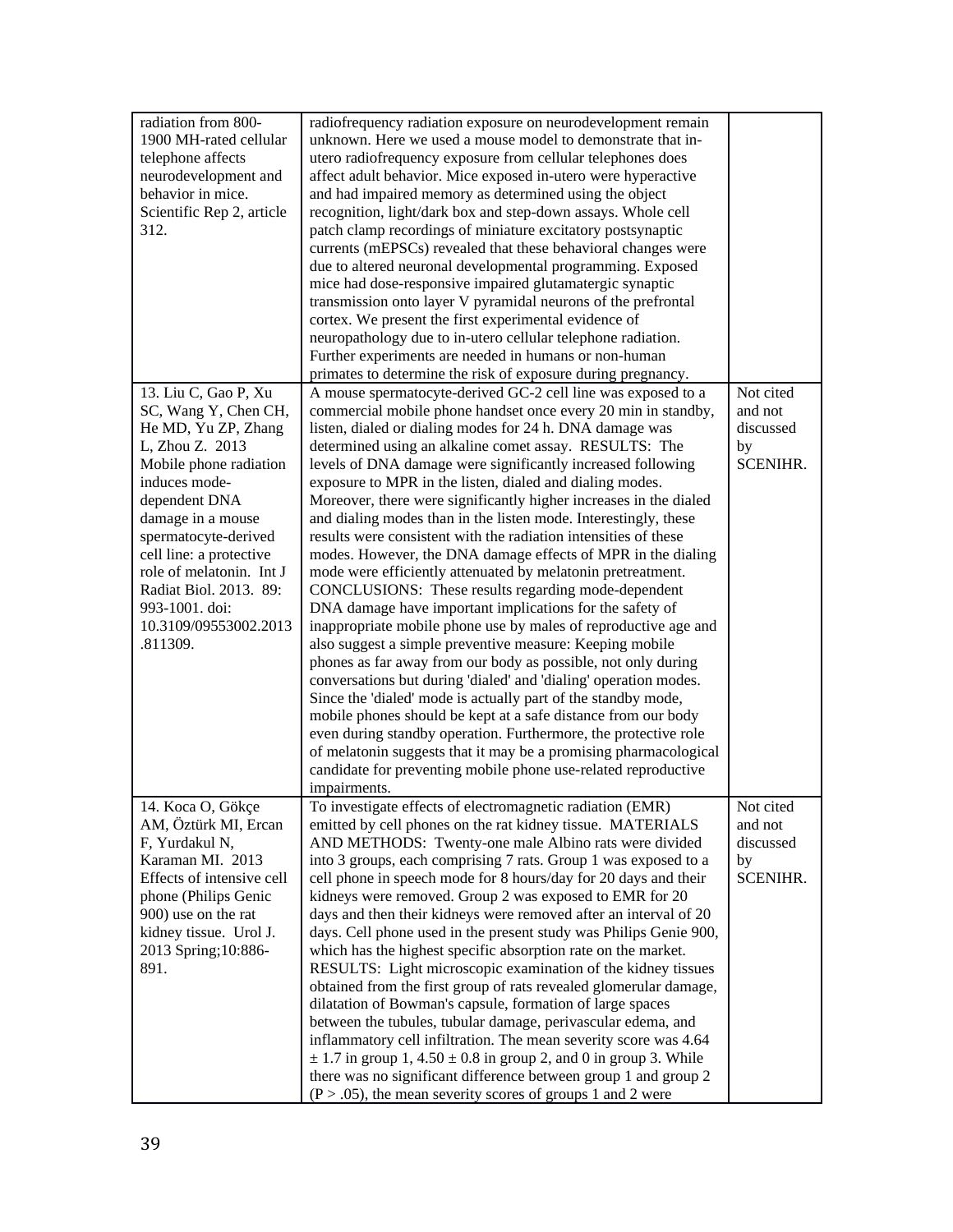|                         | significantly higher than that of the control group ( $P = .001$ for                                                      |                 |
|-------------------------|---------------------------------------------------------------------------------------------------------------------------|-----------------|
|                         | each). CONCLUSION: Considering the damage in rat kidney                                                                   |                 |
|                         | tissue caused by EMR-emitting cell phones, high-risk individuals                                                          |                 |
|                         | should take protective measures.                                                                                          |                 |
| 15. Meo SA, Al          | Extensive use of mobile phones has been accompanied by a                                                                  | Not cited       |
| Rubeaan K. 2013         | common public debate about possible adverse effects on human                                                              | and not         |
| Effects of exposure to  | health. No study has been published so far to establish any                                                               | discussed       |
| electromagnetic field   | association between the fastest growing innovation of mobile                                                              | by              |
| radiation (EMFR)        | phone and fasting blood glucose. The aim was to determine the                                                             | <b>SCENIHR.</b> |
| generated by activated  | effects of exposure to electromagnetic field radiation generated                                                          |                 |
| mobile phones on        | by mobile phones on fasting blood glucose in Wistar Albino rats.                                                          |                 |
| fasting blood glucose.  | MATERIALS AND METHODS: 40 Male Albino rats (Wistar                                                                        |                 |
| Int J Occup Med         | Strain) were divided into 5 equally numerous groups. Group A                                                              |                 |
| Environ Health 26:235-  | served as the control one, group B received mobile phone                                                                  |                 |
| 241. doi:               | radiation for less than 15 min/day, group C: 15-30 min/day,                                                               |                 |
| 10.2478/s13382-013-     | group D: 31-45 min/day, and group E: 46-60 min/day for a total                                                            |                 |
| $0107 - 1.$             | period of 3 months. Fasting blood glucose was determined by                                                               |                 |
|                         | using Spectrophotometer and serum insulin by Enzyme-linked                                                                |                 |
|                         | Immunosorbent Assay (ELISA). The Homeostatic Model                                                                        |                 |
|                         | (HOMA-B) was applied for the assessment of $\beta$ -cell function and                                                     |                 |
|                         | (HOMA-IR) for resistance to insulin. RESULTS: Wister Albino                                                               |                 |
|                         | rats exposed to mobile phone radiation for longer than 15 min a                                                           |                 |
|                         | day for a total period of 3 months had significantly higher fasting                                                       |                 |
|                         | blood glucose ( $p < 0.015$ ) and serum insulin ( $p < 0.01$ ) compared                                                   |                 |
|                         | to the control group. HOMA-IR for insulin resistance was                                                                  |                 |
|                         | significantly increased ( $p < 0.003$ ) in the groups that were                                                           |                 |
|                         | exposed for 15-30 and 46-60 min/day compared to the control<br>rats. CONCLUSION: The results of the present study show an |                 |
|                         | association between long-term exposure to activated mobile                                                                |                 |
|                         | phones and increase in fasting blood glucose and serum insulin in                                                         |                 |
|                         | Albino rats.                                                                                                              |                 |
| 16. Tsybulin O, Sidorik | Our study was designed to assess the effects of low intensity                                                             | Listed          |
| E, Brieieva O,          | radiation of a GSM (Global System for Mobile communication)                                                               | under           |
| Buchynska L,            | 900 MHz cellular phone on early embryogenesis in dependence                                                               | literature      |
| Kyrylenko S, Henshel    | on the duration of exposure. MATERIALS AND METHODS:                                                                       | identified      |
| D, Yakymenko I. 2013    | Embryos of Japanese Quails were exposed in ovo to GSM 900                                                                 | but not         |
| GSM 900 MHz cellular    | MHz cellular phone radiation during initial 38 h of brooding or                                                           | cited.          |
| phone radiation can     | alternatively during 158 h (120 h before brooding plus initial 38 h                                                       | <b>SCENIHR</b>  |
| either stimulate or     | of brooding) discontinuously with 48 sec ON (average power                                                                | knew about      |
| depress early           | density 0.25 $\mu$ W/cm(2), specific absorption rate 3 $\mu$ W/kg)                                                        | this paper      |
| embryogenesis in        | followed by 12 sec OFF intervals. A number of differentiated                                                              | but decided     |
| Japanese quails         | somites were assessed microscopically. Possible DNA damage                                                                | not to          |
| depending on the        | evoked by irradiation was assessed by an alkaline comet assay.                                                            | discuss it.     |
| duration of exposure.   | RESULTS: Exposure to radiation from a GSM 900 MHz cellular                                                                |                 |
| Int J Radiat Biol       | phone led to a significantly altered number of differentiated                                                             |                 |
| 89:756-763. doi:        | somites. In embryos irradiated during 38 h the number of                                                                  |                 |
| 10.3109/09553002.2013   | differentiated somites increased ( $p < 0.001$ ), while in embryos                                                        |                 |
| .791408.                | irradiated during 158 h this number decreased ( $p < 0.05$ ). The                                                         |                 |
|                         | lower duration of exposure led to a significant ( $p < 0.001$ )                                                           |                 |
|                         | decrease in a level of DNA strand breaks in cells of 38-h                                                                 |                 |
|                         | embryos, while the higher duration of exposure resulted in a                                                              |                 |
|                         | significant ( $p < 0.001$ ) increase in DNA damage as compared to                                                         |                 |
|                         | the control. CONCLUSION: Effects of GSM 900 MHz cellular                                                                  |                 |
|                         | phone radiation on early embryogenesis can be either stimulating                                                          |                 |
|                         | or deleterious depending on the duration of exposure.                                                                     |                 |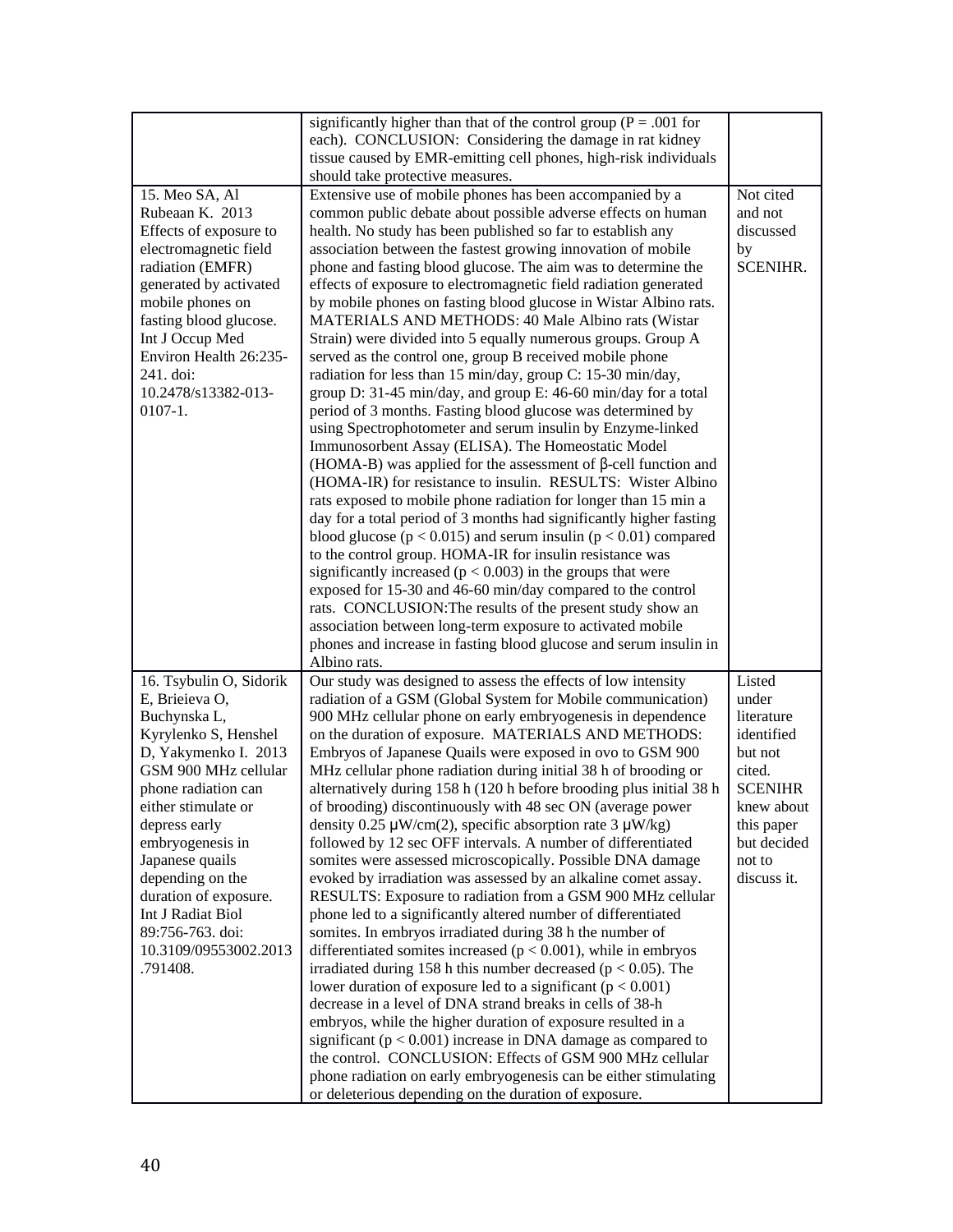| 17. Luo Q, Jiang Y, Jin  | To explore the possible adverse effects and search for cell phone | Listed         |
|--------------------------|-------------------------------------------------------------------|----------------|
| M, Xu J, Huang HF.       | electromagnetic field (EMF)-responsive proteins in human early    | under          |
| 2013 Proteomic           | reproduction, a proteomics approach was employed to investigate   | literature     |
| analysis on the          | the changes in protein expression profile induced by cell phone   | identified     |
| alteration of protein    | EMF in human chorionic tissues of early pregnancy in vivo.        | but not        |
| expression in the early- | METHODS: Volunteer women about 50 days pregnant were              | cited.         |
| stage placental villous  | exposed to EMF at the average absorption rate of 1.6 to 8.8 W/kg  | <b>SCENIHR</b> |
| tissue of                | for 1 hour with the irradiation device placed 10 cm away from     | knew about     |
| electromagnetic fields   | the umbilicus at the midline of the abdomen. The changes in       | this paper     |
| associated with cell     | protein profile were examined using 2-dimensional                 | but decided    |
| phone exposure.          | electrophoresis (2-DE).                                           | not to         |
| Reprod Sci 20:1055-      | RESULTS: Up to 15 spots have yielded significant change at        | discuss it.    |
| 1061. doi:               | least 2- to 2.5-folds up or down compared to sham-exposed         |                |
| 10.1177/193371911247     | group. Twelve proteins were identified-procollagen-proline,       |                |
| 3660.                    | eukaryotic translation elongation factor 1 delta, chain D crystal |                |
|                          | structure of human vitamin D-binding protein, thioredoxin-like 3, |                |
|                          | capping protein, isocitrate dehydrogenase 3 alpha, calumenin,     |                |
|                          | Catechol-O-methyltransferase protein, proteinase inhibitor 6 (PI- |                |
|                          | 6; SerpinB6) protein, 3,2-trans-enoyl-CoA isomerase protein,      |                |
|                          | chain B human erythrocyte 2,3-bisphosphoglycerate mutase, and     |                |
|                          | nucleoprotein.                                                    |                |
|                          | CONCLUSION: Cell phone EMF might alter the protein profile        |                |
|                          | of chorionic tissue of early pregnancy, during the most sensitive |                |
|                          | stage of the embryos. The exposure to EMF may cause adverse       |                |
|                          | effects on cell proliferation and development of nervous system   |                |
|                          | in early embryos. Furthermore, 2-DE coupled with mass             |                |
|                          | spectrometry is a promising approach to elucidate the effects and |                |
|                          | search for new biomarkers for environmental toxic effects.        |                |

If you look through the studies described in Table 3, you will see multiple studies in oxidative stress/free radical damage, on changes in tissue structure (sometimes called remodeling), on cellular DNA damage, on male fertility (and also one on female fertility), on behavioral changes and on neurological changes. There is also one study on insulin/type 2 diabetes (hormonal effect). It follows from this that five of the effects that were extensively documented in large numbers of reviews (Chapter 1) are further demonstrated in these studies. In addition the tissue remodeling and proteomic changes discussed in Chapter 3 are also further demonstrated here. One question that needs to be raised with regard to SCENIHR is why so many clearly important primary literature studies of cell phone radiation (perhaps the most important source of human microwave irradiation) are not discussed in SCENIHR 2015. I will discuss certain particular articles that I think are particularly important for *particular reasons*. Subsequently, I will discuss the three articles that SCENIHR does discuss.

One of the more interesting studies not discussed by SCENIHR, is #11 in Table 3. This was published by a woman scientist in Saudi Arabia. What it shows is that 15, 30 or 60 minutes per day of cell phone radiation disrupts the structure of the rat testis and also produces high levels of oxidative stress as shown by measuring 5 different markers of oxidative stress. Such studies have been done for several decades, with oxidative stress having been shown in many different organs following EMF exposures. What is particularly important in this study is that high levels of two different antioxidants, vitamin C and vitamin E, were each shown to produce substantial protection of the testis structure from the EMF effects while partially normalizing the oxidative stress elevation. What this clearly shows is that the oxidative stress causes the testis tissue disruption. So we don't just have evidence for two effects, testis disruption and oxidative stress but we have strong evidence that one causes the other. It is exactly these connections that are essential for the progression of the science!

# 13 is another study not discussed by SCENIHR which is also particularly important. It looks at cell phone radiation DNA damage produced in a mouse spermatocyte-derived cell line. What it finds is that DNA damage is particularly high when the cell phone is in the dialed or dialing mode, as opposed to a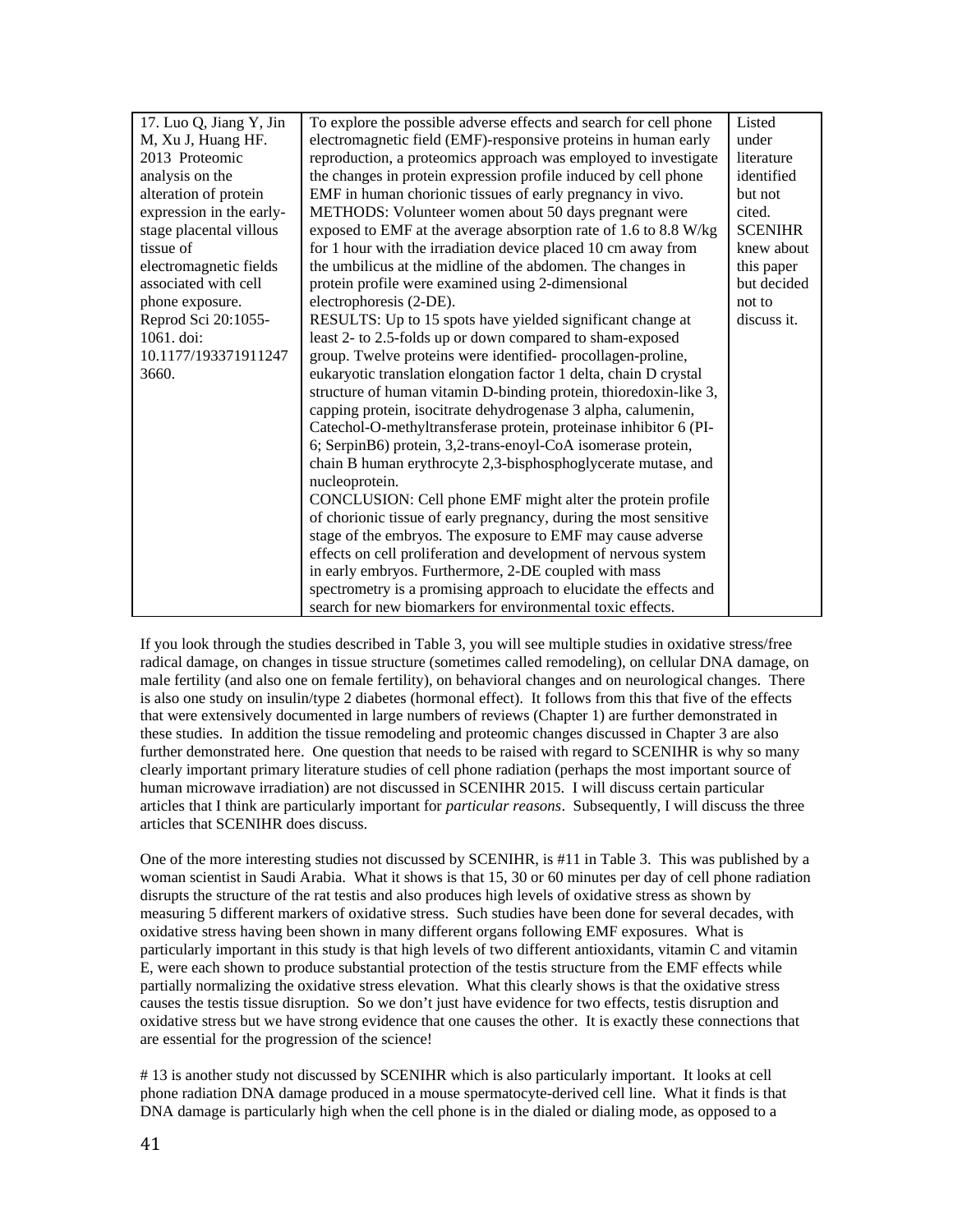listen mode. They also state that the radiation levels in the three modes correspond, at least roughly, to the DNA damage effects seen. They also show that pretreatment with melatonin (which is known to have antioxidant effects) greatly lowers the DNA damage produced by the cell phone EMF exposures. This is similar to the study discussed immediately above because it again shows that one effect, DNA damage is produced by another effect, namely oxidative stress/free radical elevation. You will recall that as discussed in Chapter 2, cellular DNA damage following EMF exposure is produced by the attacks by on the DNA by peroxynitrite derived free radicals. This study provides confirmation for that mechanism.

#14 is another study not discussed by SCENIHR which is also particularly important. It looks at the impact of cell phone radiation on kidney structure of rats, using six different measures of kidney structure. There were two groups of rats that were exposed to cell phone radiation which were both compared with each other and with normal unexposed control rats. The two exposed groups differed from each other in one group the kidney structure was assessed immediately following the 20 day exposure period. The second exposure group was also exposed for 20 days but was given 20 days subsequently with no exposure to see if the kidney structure spontaneously recovered. There was no recovery seen in the second group, showing that the kidney damage was effectively irreversible. In Chapter 3, several tissue remodeling type effects produced by EMF exposure appeared to be irreversible. Study #14 may add an additional such effect to that list.

#15 is another study not discussed by SCENIHR which is also particularly important. In this study control (unexposed) rats were compared with rats exposed to cell phone radiation for: less than 15 minutes per day, 15 to 30 minutes per day, 31 to 45 minutes per day or 45 to 60 minutes per day. Rats exposed to over 15 minutes per day of cell phone radiation showed type 2 diabetes onset-like effects, with higher fasting glucose levels and higher serum insulin levels. This appears to be, therefore a study showing important hormone dysfunction. It should be noted that the same research group has found similar changes in people living near cell phone towers [101]. Consequently, this is still another situation where findings in experimental animal studies appear to be directly applicable to humans.

Of the papers that were discussed, it is my opinion that the Aldad et al paper (#12, Table 4) is perhaps the most important. The paper starts out discussing the very large increase in ADHD that we have had in recent years, an increase which suggests that one or more environmental changes must be involved. This paper is from a distinguished laboratory, Hugh Taylor's laboratory at Yale, and was published in one of the highly respected Nature journals and the paper at this writing has been cited 89 times, showing a high level of scientific interest in it. The paper showed that prenatal exposure of pregnant mice to cell phone radiation produced three highly statistically significant changes in the adult mice. These were a decrease in measured memory function, increase in hyperactivity and increase in anxiety. They also showed that there was a dose dependent decrease in an important neurological parameter, the frequency of miniature excitatory postsynaptic currents, allowing the authors to conclude "that these behavioral changes were due to altered neuronal developmental programming." SCENIHR states the following about this study: "Neurodevelopment from a functional point of view was studied by Aldad et al. (2012) who exposed mice in utero and investigated them as adults for certain behavioural traits and electrophysiological characteristics. Exposure is poorly described but is reported to be to a muted telephone (900-1800 MHz) during the entire gestation period. After blinded investigations, the authors concluded that exposed animals displayed hyperactivity, memory deficiencies, decreased anxiety, and impaired glutamatergic transmission. Although the study employs relevant biological end-points, it cannot be used for any conclusions regarding pre-natal mobile phone exposure and functional development of the brain." SCENIHR fails to tell us why they claim the exposures were poorly described nor do they provide any reasoning on why "it cannot be used for any conclusions regarding pre-natal mobile phone exposure and development of the brain." It is hard to see how such results could be found unless there are substantial effects of pre-natal exposure. Because the study used genuine cell phone radiation, the effects seen are disturbing. It would be reasonable for SCENIHR to call for more studies of this type to see if they can be replicated. Having said that there have been five subsequent studies that I found where pre-natal mouse exposure to non-thermal EMFs produced substantial and somewhat similar adult neurological effects and or behavioral effects [102-106]. These five included exposures to Wi-Fi and to DECT (cordless phone) EMFs. It is common for SCENIHR and other industry friendly organizations to treat experimental studies as if they had the weaknesses of epidemiological studies. They don't because they can and do in these cases, directly demonstrate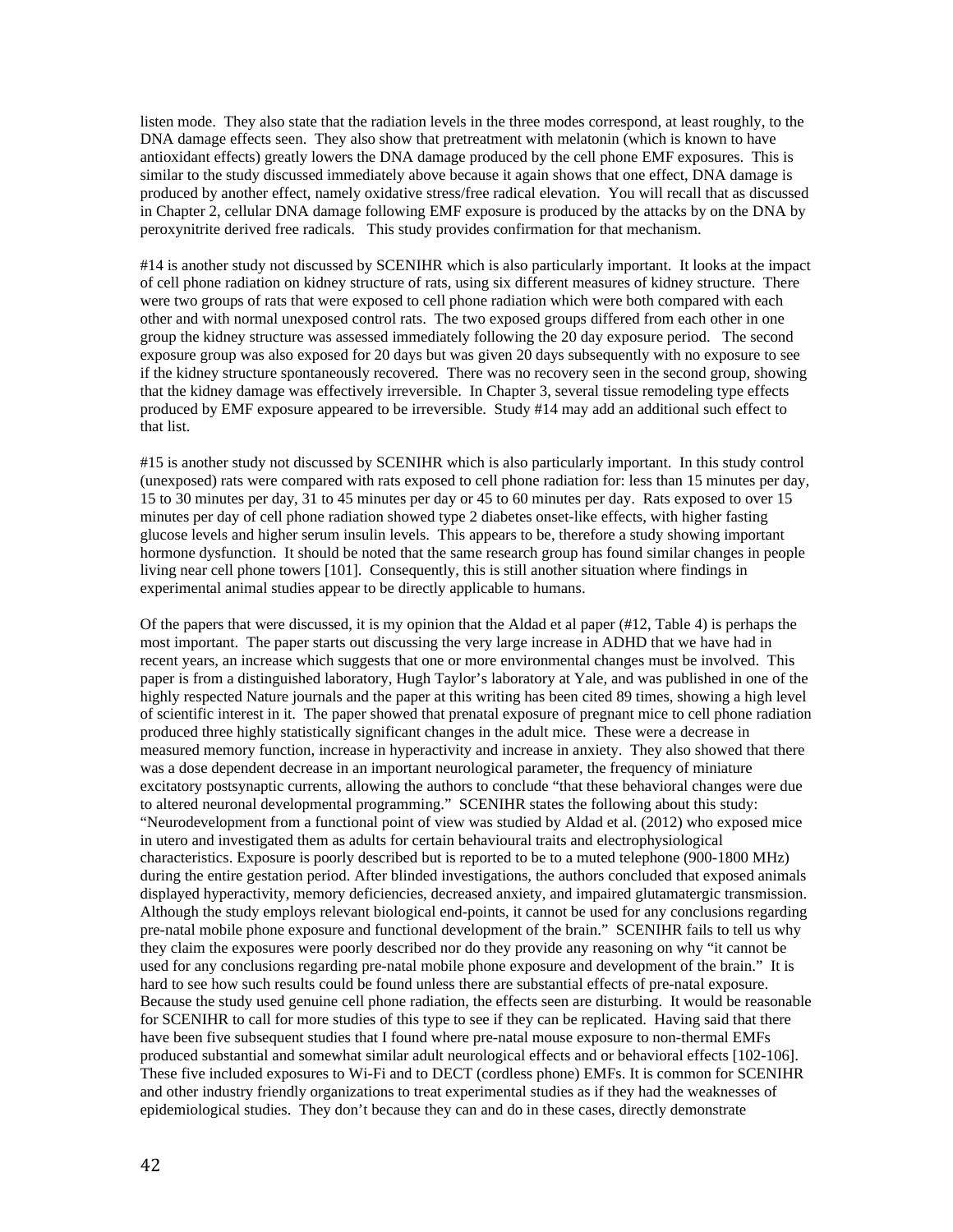causation. In epidemiology, causation can be inferred but not directly demonstrated. What about epidemiological evidence with regard to EMF causation of ADHD? There are two such studies that each provide evidence for an association between prenatal cell phone exposures and development of ADHD [107,108]. SCENIHR knew about both of these, since it discusses one of them which is, in turn, based on the earlier one. Why then did SCENIHR not make the connection of those two studies with at Aldad study (#12 in Table 4)? That is of course an important failure, given that the Aldad study greatly strengthens the argument for EMF causation of ADHD.

Given the current situation where there are a total of 6 studies showing that EMFs, including cell phone, Wi-Fi and cordless phone EMFs can cause ADHD-like effects in mice and two human epidemiological studies suggesting a similar mechanism in humans and the parallel between the huge increase in ADHD and the huge increase in microwave frequency EMF exposures, is there any other type of evidence that supports a causal role for EMFs? It turns out there is. EMFs, of course, act primarily via VGCC activation and genetic polymorphism studies show that elevated VGCC activity has a role in causing ADHD [109], acting to a substantial extent prenatally. This is the way real science works. It is not the way that SCENIHR works.

The Vecchio et al 2010 paper (#5, Table 4) was discussed in SCENIHR 2015 as follows: "A study by Vecchio et al. (2010) analysed age-dependent EMF effects on alpha activity in waking EEGs in 16 older (47-84 years) and 15 younger subjects (20-37 years). Participants were exposed to a GSM signal (902.40 MHz, modulation frequencies: 8.33 and 217 Hz) for 45 min with a maximum SAR of 0.5 W/kg emitted by a commercially available mobile phone which was set using a test card in a double-blind cross-over paradigm. EEG was recorded for 5 min prior to and following exposure at 19 electrodes. The authors found an increased inter-hemispheric coherence of frontal alpha EEG activity after GSM exposure which was statistically significant for the elderly subjects but not for the young ones. This might point to a GSM-EMF related inter-hemispheric synchronization of alpha rhythms as a function of physiological aging." Another related study (#by the same research group was also cited and discussed SCENIHR 2015 [73] as follows: "Vecchio et al. (2012a) used the same study design to investigate an exposure effect in patients with epilepsy. Data from 10 patients were compared to results from 15 age- matched controls from previous studies. Patients showed a statistically significant higher inter-hemispheric coherence of temporal and frontal alpha-rhythms under exposure as compared to control subjects. According to the authors, these results might indicate a GSM exposure effect on inter-hemispheric synchronization of the dominant (alpha) EEG rhythms in epileptic patients."

What do I have to say about the two Vecchio studies? They are both based on an earlier 2007 study which showed that increased EEG coherence between the two hemispheres of the brain produced by genuine cell phone EMF exposure. What the 2010 study (#5 in Table 3) shows is that the EMF-induced increased coherence is much higher in older adults than it is in younger adults. What the 2012 study (#10 in Table 3) shows is that the EMF-induced coherence seen in people with epilepsy is also much higher than in people without epilepsy. These three studies then provide large amounts of evidence for a neurological effect of cell phone radiation that is influenced by two variables, age and epilepsy. These findings should be looked at the context of the 23 reviews, listed in Chapter 1, each showing that EMFs produce both neurological and/or neuropsychiatric impacts on the brain. Here we have still another neurological effect, one that is influenced by age and epileptic condition. There are, then three important findings in these studies. One is that while we have had quite lot of evidence showing that children are more sensitive to EMF effects than adults, this is the first clear finding, to my knowledge, that suggests that older people may be more sensitive to a neurological effect. The linkage to epilepsy should not be surprising as some EHS people are reported to have seizures triggered by very low intensity EMF exposures. Finally, the communication between the two hemispheres of the brain has been known for over half a century to be through what is called the corpus callosum, a structure deeply buried in the middle of the brain, linking the two hemispheres. These effects increasing the coherence between the two hemispheres are probably produced, therefore, through the impact of the EMFs on the corpus callosum. That implies, in turn, that the EMFs act much more deeply in the brain than the industry claims is possible.

The problem with SCENIHR is that it lives in a totally fictional universe where none of those EMF effect reviews exist or at least none of them have any relevance to the SCENIHR world. Neither of the two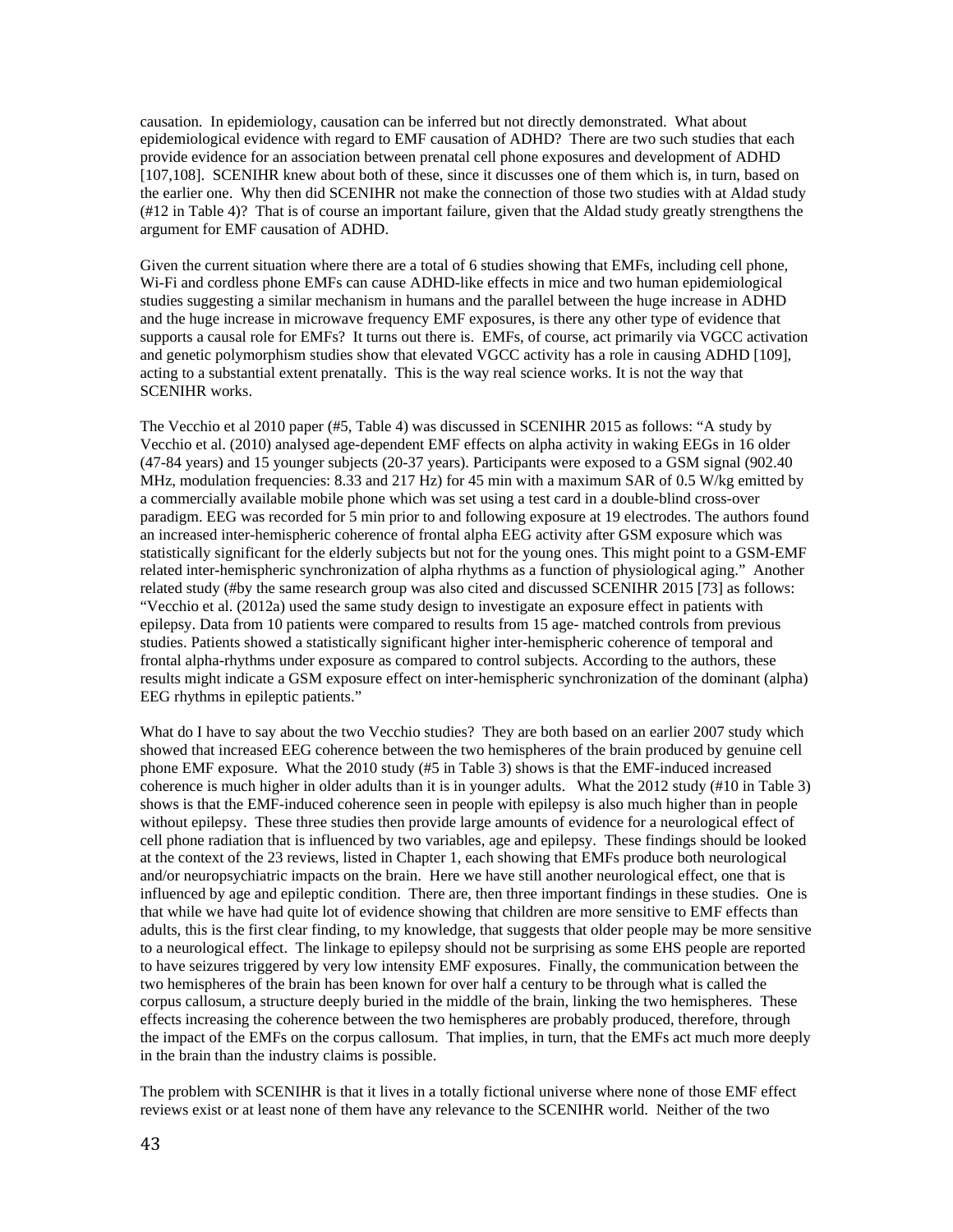Vecchio et al studies, discussed in the previous two paragraphs, are used by SCENIHR [73] to make any conclusions about EMF effects or lack thereof – they are only cited in the quote that I gave you. We know that because because the citations are by author's last name and are, therefore easily searchable. Similarly, the Aldad study discussed two paragraphs further up, was also never cited except in the quotation given. So none of these three papers are used to assess any effects of EMFs or lack of effects. The same thing is true of the two reviews from Table 2 that were cited and discussed in [73]. They also were only cited in the quoted section and are never used to assess EMF effects or the mechanism of EMF action. As previously noted, there are several statements in SCENIHR 2015 [73] regarding lack of any available mechanism to explain claimed EMF effects, something that is directly contradicted by one of those cited and discussed reviews [4]. The consequence of all of that is that we have two very large and very consequential bodies of literature, the reviews on EMF effects and the literature on cell phone radiation effects, which are entirely missing from any SCENIHR 2015 [73] conclusion.

#### Is There Another Systematic Effort by Industry to Corrupt the Literature that Has Been Followed to Some Extent by SCENIHR?

The important roles of pulsation, window effects, frequency, cell type and polarization in determining biological activity of EMFs were discussed in Chapter 1, where it was noted that SCENIHR fails to pay attention to any of these roles. That failure shows up in many places in the document. In Tables 5, 6, 7, 8, 9, 10, 11, 12, 13 and 14 of SCENIHR 2015 [73], the discussion of each table centers on how many studies found apparent effects and how many did not. But these numbers are irrelevant to the issue of whether there are effects or not. In fact one can argue that the industry, knowing about the roles of each of these factors, could fund any number of studies designed to give apparent negative results just by manipulating these factors to minimize responses and by only studying tiny numbers of individuals to produce low statistical power. This approach closely describes the approach used in seven studies of what were claimed to be genuine Wi-Fi studies that were described by Foster and Moulder [110] in Table 4 of their paper. Those seven studies were shown [11] to all have used an EMF that was not genuine Wi-Fi, despite claims to the contrary. They all used one of two types of reverberation exposure chamber for their rodent exposures, with each type of chamber greatly lowering the polarization of the EMFs [11] and also generating some level of destructive interference from variable path lengths produced by the reverberations. Each of these changes from genuine Wi- Fi is predicted to lower effects. Foster and Moulder [110] concluded that there was no effect in any of these studies. However tiny numbers of rodents were studied, typically between 3 and 15 in each class, such that these studies have very low statistical power to conclude anything substantive.

It is not possible to conclude no effect even with large studies. At most one can cleaim that there is no statistically significant evidence of an effect. With tiny numbers, a claim of no effect is complete nonsense. This problem with "no effect" claims is documented in a section of Rothman et al., Modern Epidemiology, 3rd Edition, a highly respected source of information, cited over 19,000 times according to the Google Scholar database. It states (p. 151, bottom) that: "A common misinterpretation of significance tests is that there no difference between two observed groups because the null test is not statistically significant, in that P is greater that the cutoff for declaring statistical significance (again, usually 0.05). This interpretation confuses a descriptive issue (whether two observed groups differ) with an inference about the superpopulation. The significance test refers only to the superpopulation, not the observed groups. To say that the difference is not statistically significant means only that one cannot reject the null hypothesis that the superpopulation groups are the same; it does not imply that the two groups are the same." All such claims of "no effect" are, therefore flawed. When they are made regarding very small studies with very low statistical power, they are particularly deeply flawed.

Were these seven studies designed to fail? I don't think we can say for certain but they certainly *look* as if they may have been. They also raise the serious question about whether the industry may be corrupting the science, by using their knowledge of the roles of pulsation, window effects, frequency, cell type and polarization.

The SCENIHR 2015 document has 127 places in the 221 pages of text where the term "no effect" was found (these can be easily found by searching the document using "no effect" for the search terms (that also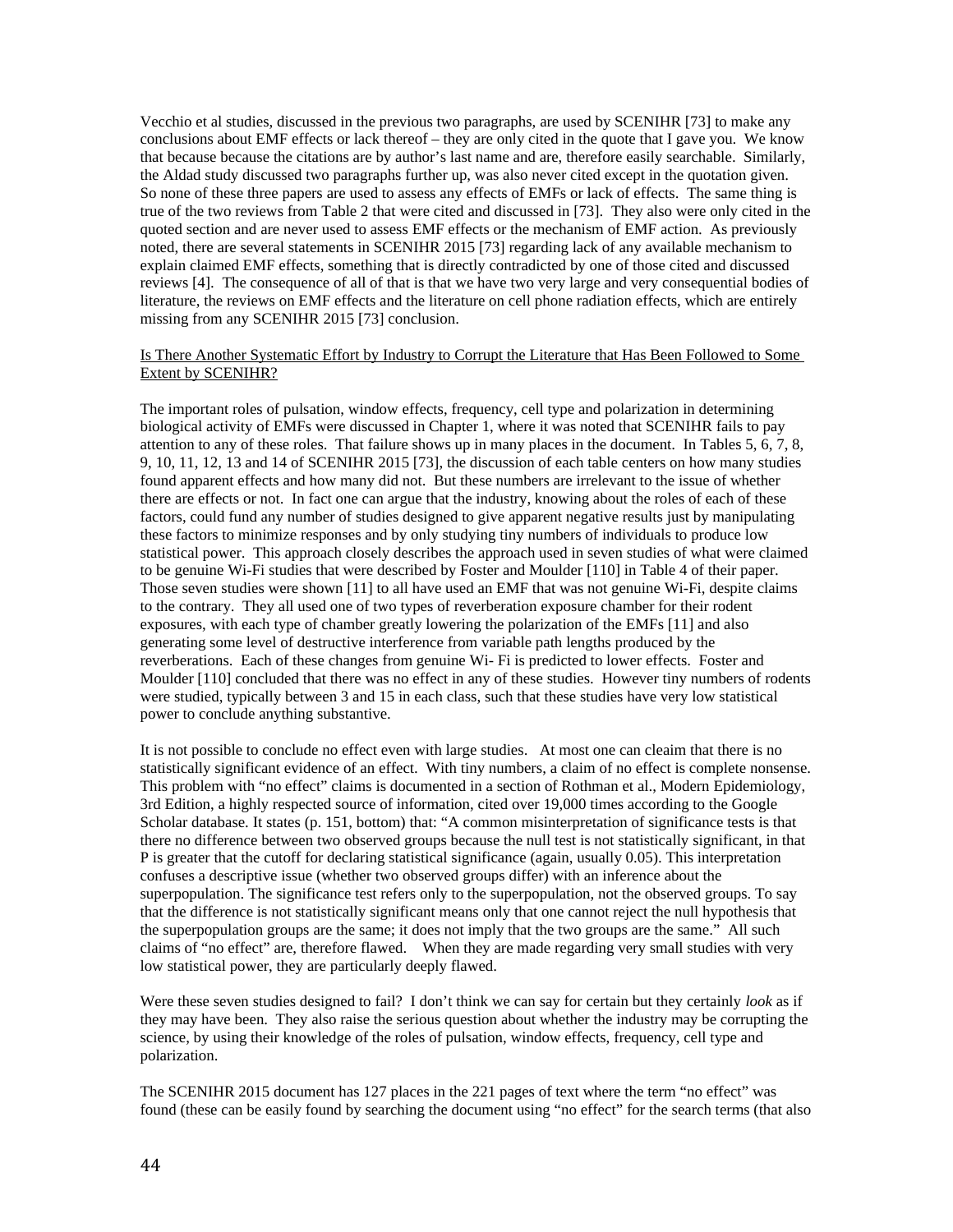picks up "no effects" statements. The first two of these 127 places are used properly, to describe the null hypothesis. *Each of the other 125 should not be there*, with each of those 125 overstating the case and therefore, improperly supporting the industry propaganda case.

In any case, the only way to show that there are inconsistencies or conflicts in the EMF literature is to carefully repeat studies finding such effects, not to flood the literature with studies done under other conditions. The logic used throughout SCENIHR 2015 [73] of just counting numbers of studies is deeply flawed.

#### Summary of Flaws in SCENIHR 2015

The first set of flaws, is that SCENIHR is perfectly willing to make statements which they know or should have known are false. The most egregious example of this is the Speit/Schwarz controversy described at the beginning of this chapter where there are seven clear falsehoods *created by SCENIHR*, each of which greatly strengthens the telecommunications industry propaganda positions. There are many others, described in this chapter that are substantive, but less egregious than the Speit/Schwarz falsehoods.

There is a vast literature, both in the review literature and in the primary literature studies, that disagree strongly with the SCENIHR positions and are completely ignored by SCENIHR. In a few cases, such studies are cited and very briefly discussed by SCENIHR but then they have no impact on the assessments that SCENIHR makes in the SCENIHR 2015 document [73]. The situation here is similar to an organization that has two sets of books, the fake books that are used in public and then a genuine set of books that includes all of the data that are too inconvenient to be included in the fake set of books.

The finally, we have three additional considerations which interact with each other to produce the completely bogus logic used by SCENIHR and by other organizations that have taken positions similar those taken by SCENIHR. One of those considerations comes from our knowledge that pulsation pattern, cell type, polarization and frequency can all influence biological effects and that there are exposure windows that produce much larger effects than are seen with either lower or higher intensities. Our knowledge of these factors mean that it is possible for the telecommunications industry to foster any number of studies where it is unlikely that statistically significant evidence of effects will be seen. I have presented examples where this may have been done. SCENIHR has often falsely stated that these studies show no effects as opposed to lack of statistical significance of any effects. SCENIHR 2015 document has 125 places where such bogus claims of "no effect" are found. They repeatedly claim the literature is inconsistent but studies done under different conditions are *not* inconsistent because they are more likely to be due to genuine biological heterogeneity of responses. The false logic described here is used, in turn, to support another highly pervasive false logic. I've documented where SCENIHR has simply counted numbers of studies showing so many findings of effects and some other number of findings of "no effect." But these numbers are meaningless, when the studies are done under different conditions and where the "no effect" numbers can easily be inflated by studies designed to produce such results. They are also, of course, meaningless, when large numbers of studies that show effects are eliminated by SCENIHR by the simple process of pretending they don't exist. You can see from this, that the entire logical framework behind the SCENIHR 2015 [73] document is completely bogus.

Lastly, before going on to 5G, there is one other thing I want to state here. In 2005, Dr. Jared Diamond published a book [111] entitled "Collapse: How Societies Choose to Fail or Succeed." In it he documents how each society that "chose to fail," chose paths that had some short term gains but also had much more severe longer-term consequences. This is exactly what we have been doing with the EMFs, except that the consequences are much more severe than the collapse of one society – here all of the advanced technology societies on earth are at great risk.

## **Chapter 6: The Great Risks of 5G: What We Know and What We Don't Know**

We have already discussed two issues that are essential to understanding 5G. One is that pulsed EMFs are, in most cases, much more biologically active than are non-pulsed (often called continuous wave) EMFs. A second is that the EMFs act by putting forces on the voltage sensor of the VGCCs, opening these calcium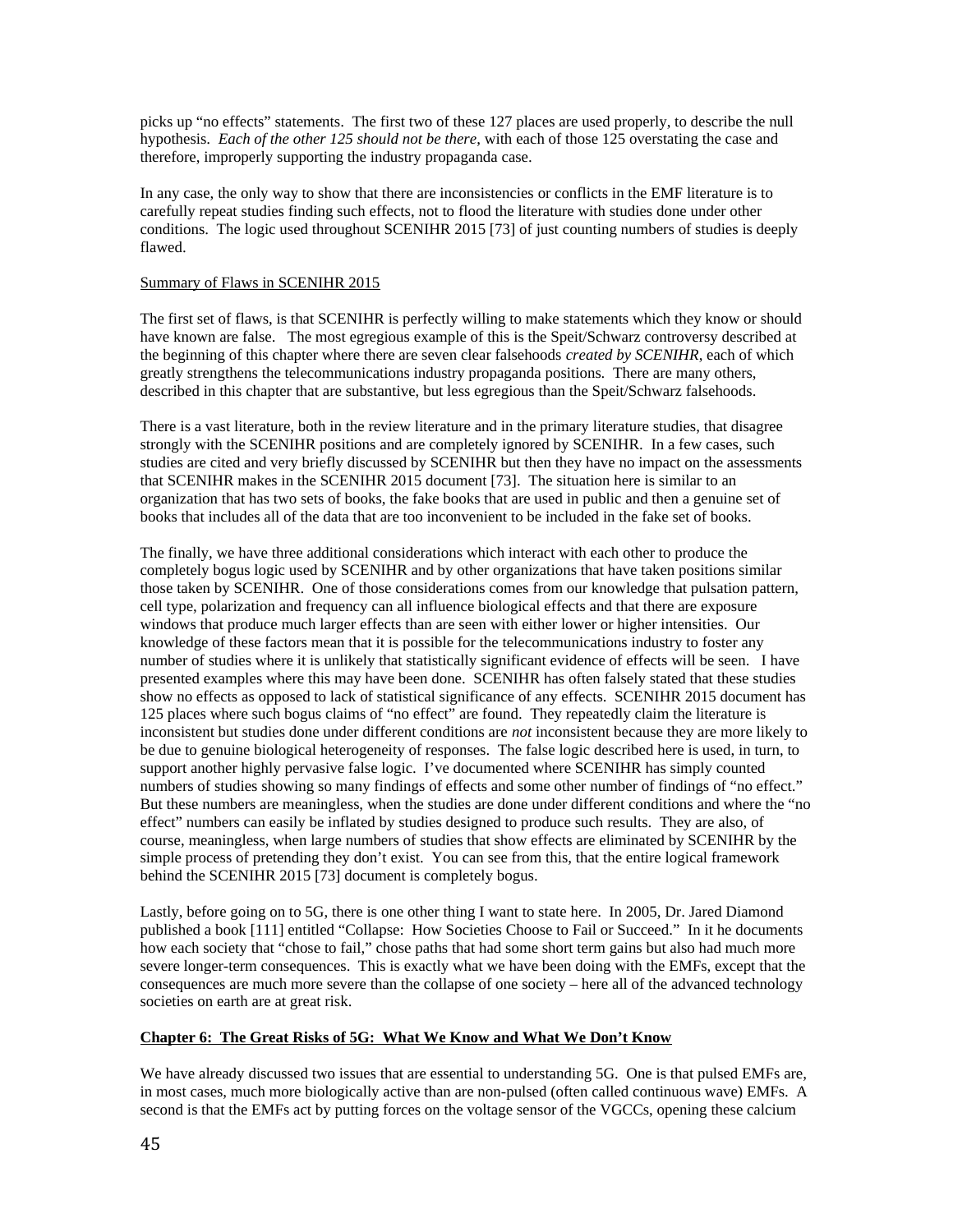channels and allowing excessive calcium ions to flow into the cell. The voltage sensor is extraordinarily sensitive to those electrical forces, such that the safety guidelines are allowing us to be exposed to EMFs that are something like 7.2 million times too high.

The reason that the industry has decided to go to the extremely high frequencies of 5G is that with such extremely high frequencies, it is possible to carry much more information via much more pulsation than it is possible to carry with lower frequencies even in the microwave range. We can be assured, therefore, that 5G will involve vastly more pulsation than do EMFs that we are currently exposed to. It follows from that, that any biological safety test of 5G must use the very rapid pulsations including whatever very short term spikes may be present, that are to be present in genuine 5G. There is an additional process that is planned to be used in 5G: phased arrays (https://en.wikipedia.org/wiki/Phased\_array). Here multiple antenna elements act together to produce highly pulsed fields which are designed for 5G, to produce increased penetration. 5G will entail particularly powerful pulsations to be used, which may, therefore, be particularly hazardous.

The only data we have, to my knowledge, used *non-pulsed EMFs in the frequency range of 5G, not genuine 5G*. Any such data tells us almost nothing useful about 5G. I take it that from their statements, that both Mr. Ryan and Dr. Vinci nas are ready to put out 10s of millions of 5G antennae to afflict every single person in the EU with 5G radiation without even a single biological test of safety of genuine 5G. (Note: the FCC has taken an identical position' in parts of the U.S. 5G antennae are already being installed). In a world where shocking behavior has become less and less shocking, I consider their views to be genuinely shocking. The U.S. situation is mass insanity. I would have hoped that the Europeans, who think of themselves as being much more thoughtful than Americans, would have been genuinely more thoughtful.

Why does 5G need such high numbers of antennae? It is because the 5G radiation is much more absorbed as it enters various materials. The approach is to use many more antennae with one found every few houses, such that 5G can sufficiently penetrate local walls. Such absorption usually involves the interaction with electrically charged groups, such that such absorption is likely to involve placing forces on electrically charged groups. Because such forces are the way in which EMFs activate the VGCCs, it seems highly likely, therefore, that 5G radiation will be particularly active in VGCC activation.

In summary, then, 5G is predicted to be particularly dangerous for each of four different reasons: 1. The extraordinarily high numbers of antennae that are planned. 2. The very high energy outputs which will be used to ensure penetration. 3. The extraordinarily high pulsation levels. 4. The apparent high level interactions of the 5G frequency on charged groups presumably including the voltage sensor charged groups.

Now what the telecommunications industry argues is that 5G radiation will be mostly absorbed in the outer 1 or 2 mm of the body, such that they claim that we don't have to worry about the effects. There is some truth to that, but there are also some caveats that make any conclusions made from that, much more suspect. In any case, these surface effects of 5G will have especially strongly impact organisms with much higher surface to volume ratios. Consequently, I predict that many organisms will be much more impacted than we will. This includes insects and other arthropods, birds and small mammals and amphibia. It includes plants and even large trees, because trees have leaves and reproductive organs that are highly exposed. I predict there will be major ecological disasters as a consequence of 5G. This will include vast conflagrations because EMF exposures make plants much more flammable.

But let's get back to humans. The industry has also made claims that more conventional microwave frequency EMFs are limited in effect to the outer 1 cm of the body. We know that is not true, however because of the effects deep in the human brain, on the heart and on hormone systems. Perhaps the most important two studies demonstrating effects deep within the body are the studies of Professor Hässig and his colleagues in Switzerland on cataract formation in calves [112,113]. These two studies clearly show that when pregnant cows are grazing near mobile phone base stations (sometimes called cell phone towers), the calves are born with very greatly increased incidences of cataracts. It follows from these findings that even though the developing fetuses are very deep in the body of the mother and should be highly protected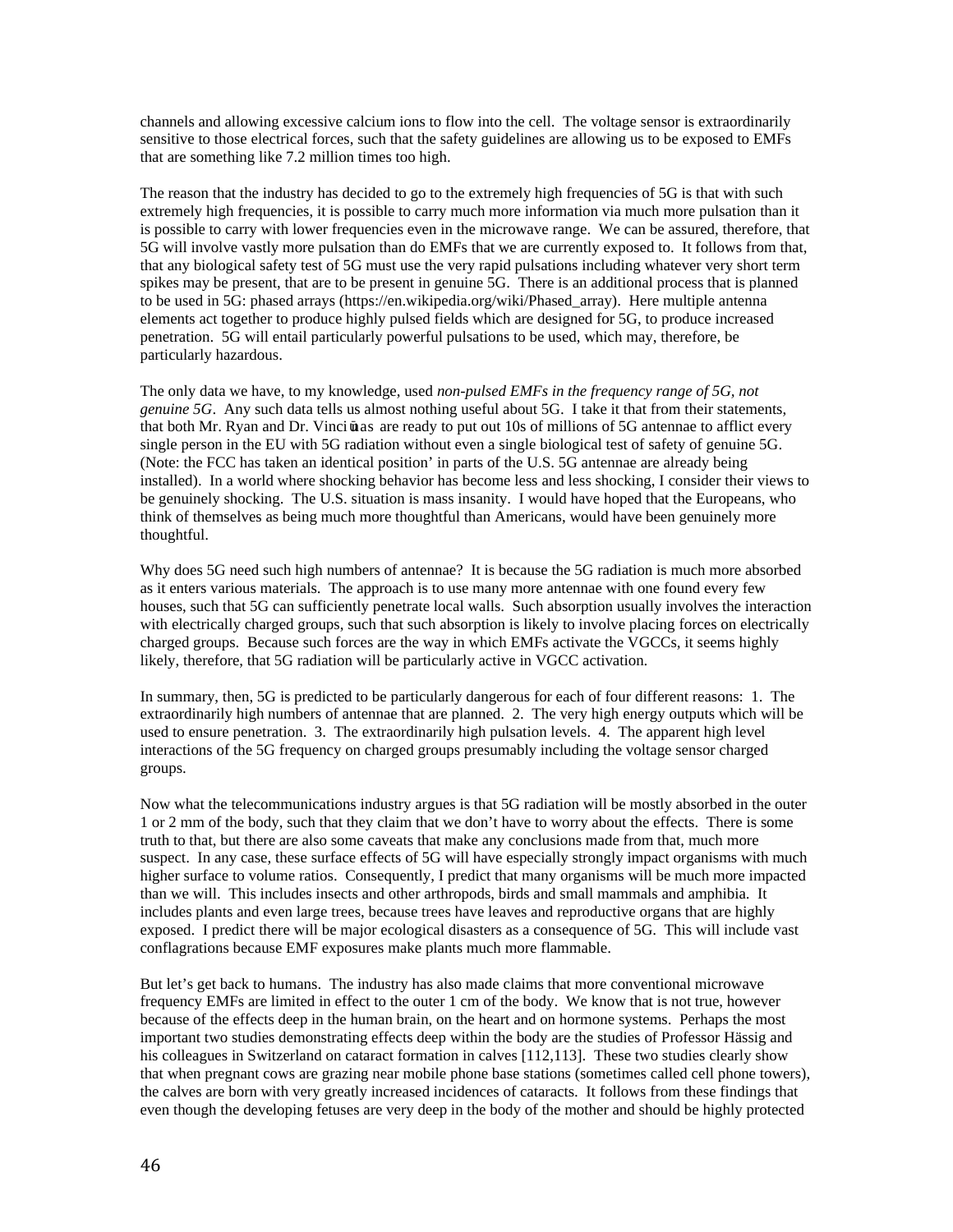from the EMF exposures, they are not so protected. And because the EMF safety guidelines in Switzerland are 100 times more stringent than are the safety guidelines in most of the rest of Europe, the more general safety guidelines allow greatly excessive exposures. The claims of industry that microwave frequency EMFs only act in the outer centimeter of the body are clearly false.

How then can both conventional microwave frequency EMFs and 5G radiation act deeply within the body? You may correctly observe that the electrical effects of the EMFs activate the voltage sensor and that the direct electrical forces are rapidly attenuated in the body. So how can we get deep effects? I think the answer is that the magnetic parts of the EMFs have been known for decades to penetrate much more deeply than do the electrical parts. The magnetic fields put forces on mobile electrically charged groups dissolved in the aqueous phases of the body and small individual movements of the charged groups can regenerate electric fields that are essentially identical to the electric fields of the original EMFs, carrying the same frequency and same pulsation pattern, although with lower intensity. An example of this is given in the Lu and Ueno [114] study. Because the voltage sensor is so stunningly sensitive to electrical forces and part of the reason for that is the very high level of amplification of the electrical field across the plasma membrane, we have an almost perfect way in which to produce EMF effects deeply within our bodies.

This brings us back to the earlier point. The only way to do 5G safety testing is to do genuine 5G biological safety testing. I have published on how this can be done relatively easily at relatively low costs in any comparison with the gigantic risks that will be taken if we fail to do those tests. Those tests must be done by organizations completely independent of industry and that leaves out both ICNIRP and SCENIHR and a lot of other organizations.

Dr. Vinci uas' last full paragraph reads as follows: "The recourse to the EU's precautionary principle to stop distribution of 5G products appears too drastic a measure. We need first to see how this technology will be applied and how the scientific evidence will evolve. Please be assured that the Commission will keep abreast of the scientific evidence in view of safeguarding the health of European citizens at the highest level possible and in line with its mandate."

Article 191 defines the **Precautionary Principle** as follows:

"According to the European Commission the precautionary principle may be invoked when a phenomenon, **product or process may have a dangerous effect**, identified by a **scientific and objective evaluation**, **if this evaluation does not allow the risk to be determined with sufficient certainty**.

Recourse to the principle belongs in the general framework of **risk analysis** (which, besides risk evaluation, includes risk management and risk communication), and more particularly in the context of **risk management** which corresponds to the decision-making phase.

The Commission stresses that the precautionary principle may only be invoked in the event of a potential risk and that it can never justify arbitrary decisions. The precautionary principle may only be invoked when the **three preliminary conditions** are met:

identification of potentially adverse effects; evaluation of the scientific data available; the extent of scientific uncertainty."

We know that there is a massive literature, providing a high level of scientific certainty, for each of these pathophysiological effects caused by non-thermal EMF exposures. This is shown in from 11 to 35 reviews on each specific effect, with each review listed in Chapter 1, providing a extremely large body of evidence on the existence of each effect.

1. Attack our nervous systems including our brains leading to widespread neuropsychiatric effects and possibly many other effects. This nervous system attack is of great concern.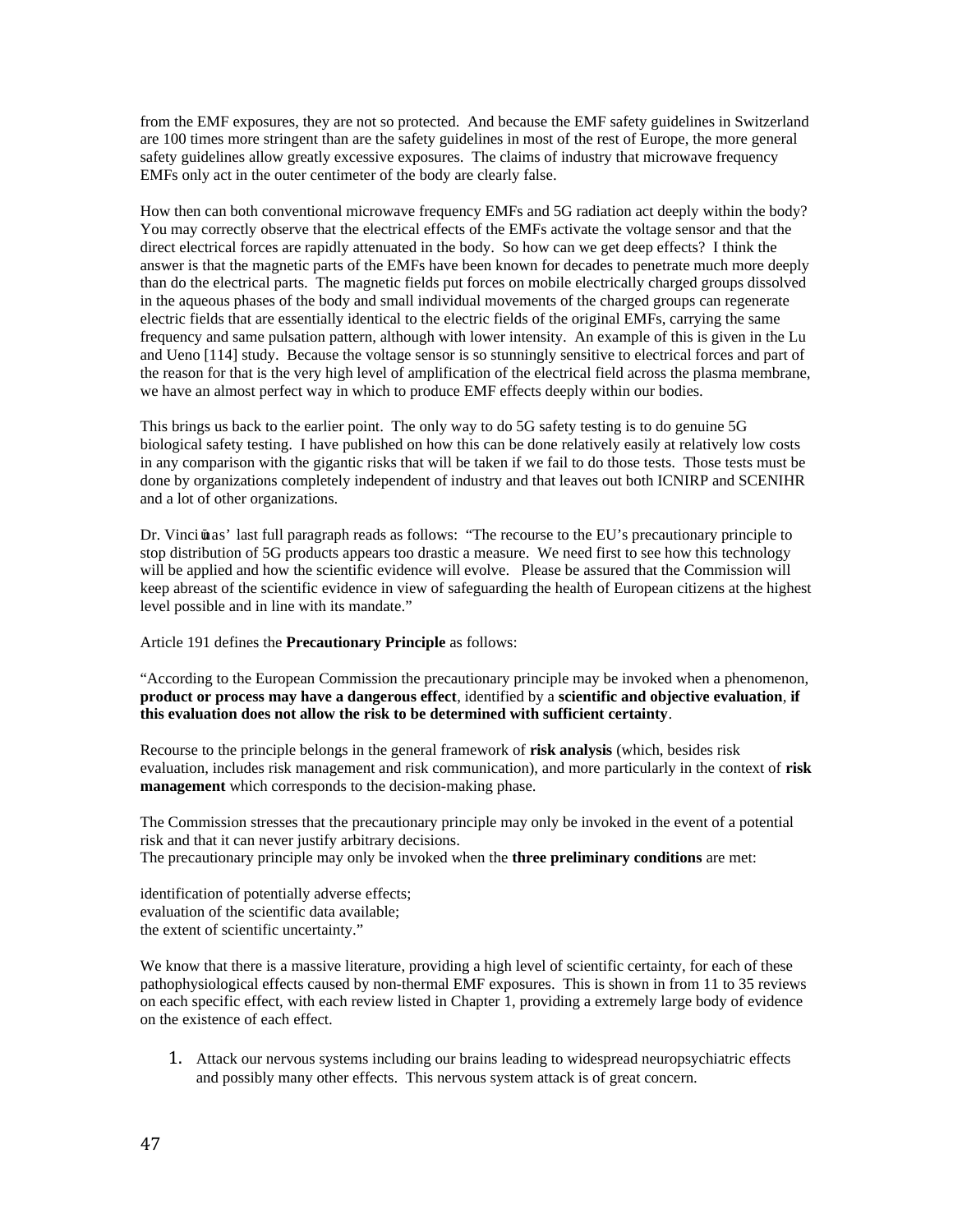- 2. Attack our endocrine (that is hormonal) systems. In this context, the main things that make us functionally different from single celled creatures are our nervous system and our endocrine systems – even a simple planaria worm needs both of these. Thus the consequences of the disruption of these two regulatory systems is immense, such that it is a travesty to ignore these findings.
- 3. Produce oxidative stress and free radical damage, which have central roles in essentially all chronic diseases.
- 4. Attack the DNA of our cells, producing single strand and double strand breaks in cellular DNA and oxidized bases in our cellular DNA. These in turn produce cancer and also mutations in germ line cells which produce mutations in future generations.
- 5. Produce elevated levels of apoptosis (programmed cell death), events especially important in causing both neurodegenerative diseases and infertility.
- 6. Lowers male and female fertility, lowers sex hormones, lowers libido and increases levels of spontaneous abortion and, as already stated, attacks on the DNA in sperm cells.
- 7. Produces excessive intracellular calcium [Ca2+]i and increased calcium signaling.
- 8. Attacks the cells of our bodies to cause cancer. Such attacks are thought to act via 15 different mechanisms during cancer causation.

Of course, the Commission has done nothing to protect European citizens from any of these very serious health hazards and the U.S. FCC, FDA, EPA and National Cancer Institute have done nothing to protect American citizens.

The question now is what about 5G? Here we have strong suspicions of similar or more severe risk than those listed immediately above but we have no biological safety testing of genuine 5G radiation. Therefore, we have no risk analysis or risk management because we have no risk assessment whatsoever on 5G. So here we have Dr. Vinci nas arguing that the request for precautionary principle application is premature. But it is not the request for the use of the precautionary principle that is premature, it is the Commission's claim that it has done the required risk analysis and risk assessment. This is the bizarre world that we live in.

Let me close, as follows. There have been certain points in our history where people have stood up to strong destructive forces against what often appeared to be insurmountable odds. Those people are THE most honored people in our history. The people who failed to do so are among the most despised people in our history. I am not at all sure we will have historians to record us 100 years from now or even 30 years from now, given the direction in which we are heading. But if we do, rest assured that these are the standards by which you will be judged.

Citations used in the text:

[1] Levine H, Jorgensen N, Martino-Andrade A, Mendiola J, Weksler-Derri D, Mindlis I, Pinotti R, Swan SH. 2017 Temporal trends in sperm count: a systematic review and meta-analysis. Human Reproduction Update,<https://doi.org/10.1093/humupd/dmx022>

[2] Magras IN, Xenos TD. 1997 RF radiation-induced changes in the prenatal development of mice. Bioelectromagnetics 18:455-461.

[3] Pall ML. 2016 Microwave frequency electromagnetic fields (EMFs) produce widespread neuropsychiatric effects including depression. J Chem Neuroanat 75(Pt B):43-51. doi: 10.1016/j.jchemneu.2015.08.001.

[4] Pall, ML. 2013. Electromagnetic fields act via activation of voltage-gated calcium channels to produce beneficial or adverse effects. J Cell Mol Med 17:958-965. doi: 10.1111/jcmm.12088.

[5] Pall, M. L. 2015 Scientific evidence contradicts findings and assumptions of Canadian Safety Panel 6: microwaves act through voltage-gated calcium channel activation to induce biological impacts at nonthermal levels, supporting a paradigm shift for microwave/lower frequency electromagnetic field action. Rev. Environ. Health 3, 99-116. doi: 10.1515/reveh-2015-0001.

[6] Pall ML. 2016 Electromagnetic fields act similarly in plants as in animals: Probable activation of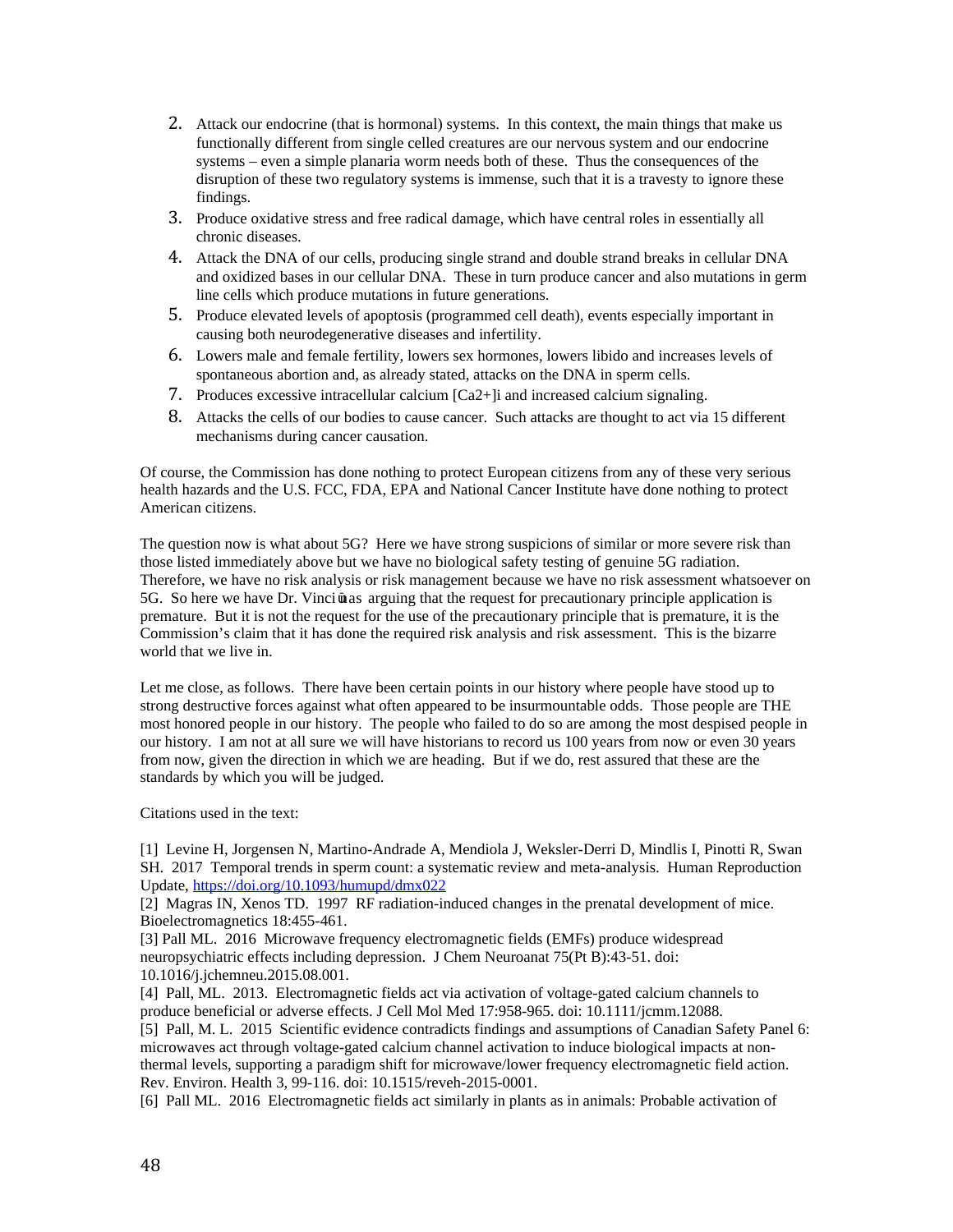calcium channels via their voltage sensor. Curr Chem Biol 10: 74-82.

[7] Pall, M. L., 2018. How cancer can be caused by microwave frequency electromagnetic field (EMF) exposures: EMF activation of voltage-gated calcium channels (VGCCs) can cause cancer including tumor promotion, tissue invasion and metastasis via 15 mechanisms. Chapter 7 in Markov, M. S., (Ed.), Mobile Communications and Public Health, CRC Press, Boca Raton, FL, in press.

[8] Belyaev, I., 2005. Non-thermal biological effects of microwaves. Microwave Rev. 11, 13-29.

[9] Belyaev, I., 2015. Biophysical mechanisms for nonthermal microwave effects. In: Markov M.S. (Ed), Electromagnetic Fields in Biology and Medicine, CRC Press, New York, pp 49-67.

[10] Panagopoulos, D. J., Johansson, O., Carlo, G. L., 2015. Polarization: a key difference between manmade and natural electromagnetic fields, in regard to biological activity. Sci. Rep. 2015 Oct 12;5:14914. doi: 10.1038/srep14914.

[11] Pall ML. 2018 Wi-Fi is an important threat to human health. Environ Res 164:405-416. doi: 10.1016/j.envres.2018.01.035.

[12] Pilla, A. A., 2012. Electromagnetic fields instantaneously modulate nitric oxide signaling in challenged biological systems. Biochem. Biophys. Res. Commun. 28, 426:330-333. doi: 10.1016/j.bbrc.2012.08.078.

[13] Lu, X. W., Du, L., Kou, L., Song, N., Zhang, Y. J., Wu, M. K., Shen, J. F., 2015. Effects of moderate static magnetic fields on the voltage-gated sodium and calcium channels currents in trigeminal ganglion neurons. Electromagn. Biol. Med. 34, 285-292. doi: 10.3109/15368378.2014.906448.

[14] Tabor, K. M., Bergeron, S. A., Horstick, E. J., Jordan, D. C., Aho, V., Porkka-Heiskanen, T., Haspel, G, Burgess, H. A., 2014. Direct activation of the Mauthner cell by electric field pulses drives ultrarapid escape responses. J Neurophysiol 112:834-844. doi: 10.1152/jn.00228.2014.

[15] Zhang, J., Li, M., Kang, E. T., Neoh, K. G., 2016. Electrical stimulation of adipose-derived mesenchymal stem cells in conductive scaffolds and the roles of voltage-gated ion channels. Acta Biomater. 32, 46-56. doi: 10.1016/j.actbio.2015.12.024.

[16] Tekieh T, Sasanpour P, Rafii-Tabar H. 2016 Effects of electromagnetic field exposure on conduction and concentration of voltage gated calcium channels: A Brownian dynamics study. Brain Res 1646:560- 569.

[17] ICNIRP 2009 International Commission on Non-ionizing Radiation Protection. ICNIRP statement on the "Guidelines for limiting exposure to time-varying electric, magnetic and electromagnetic fields (up to 300 GHz). Health Phys 97:257-258.

[18] Bioinitiative Working Group. 2007 BioInitiative Report: A rationale for biologically-based public exposure standard for electromagnetic fields (ELF and RF). Sage C and Carpenter DO (Eds.), Available online: <http://www.bioinitiative.org/table-of-contents/>(accessed March 19, 2018)

[19] Sypniewska, R. K., Millenbaugh, N. J., Kiel, J. L., Blystone, R. V., Ringham, H. N., Mason, P. A., Witzmann, F. A., 2010. Protein changes in macrophages induced by plasma from rats exposed to 35 GHz millimeter waves. Bioelectromagnetics 3, 656-663. doi: 0.1002/bem.20598.

[20] Kalns, J., Ryan, K. L., Mason, P. A., Bruno, J. G., Gooden, R., Kiel, J. L., 2000. Oxidative stress precedes circulatory failure induced by 35-GHz microwave heating. Shock 13, 52-59.

[21] Garbuz, D. G., 2017. Regulation of heat shock gene expression in response to stress. Mol. Biol. 51, 352-367. doi: 10.1134/S0026893317020108.

[22] Park, H. K., Lee, J. E., Lim, J. F., Kang, B. H., 2014. Mitochondrial Hsp90s suppress calciummediated stress signals propagating from the mitochondria to the ER in cancer cells. Mol. Cancer 13 Article Number: 148 doi: 10.1186/1476-4598-13-148.

[23] Krebs, J., Groenendyk, J., Michalek, M., 2011. Ca2+-signaling, alternative splicing and endoplasmic reticulum stress responses. Neurochem. Res. 36, 1198-1211. doi: 10.1007/s11064-011-0431-4.

[24] Pilla, A. A., 2013. Nonthermal electromagnetic fields: from first messenger to therapeutic applications. Electromagn Biol Med 32, 123-136. doi: 10.3109/15368378.2013.776335.

[25] Pall, M. L., 2014. Electromagnetic field activation of voltage-gated calcium channels: role in therapeutic effects. Electromagn. Biol. Med. 2014 Apr 8 doi: 10.3109/15368378.2014.906447.

[26] Raines JK. 1981. Electromagnetic Field Interactions with the Human Body: Observed Effects and Theories. Greenbelt, Maryland: National Aeronautics and Space Administration 1981; 116 p.

[27] Goldsmith JR. 1997 Epidemiologic evidence relevant to radar (microwave) effects. Env Health Perspect 105(Suppl 6):1579-1587.

[28] Hecht Karl. 2016 Health Implications of Long-Term Exposures to Electrosmog. Brochure 6 of A Brochure Series of the Competence Initiative for the Protection of Humanity, the Environment and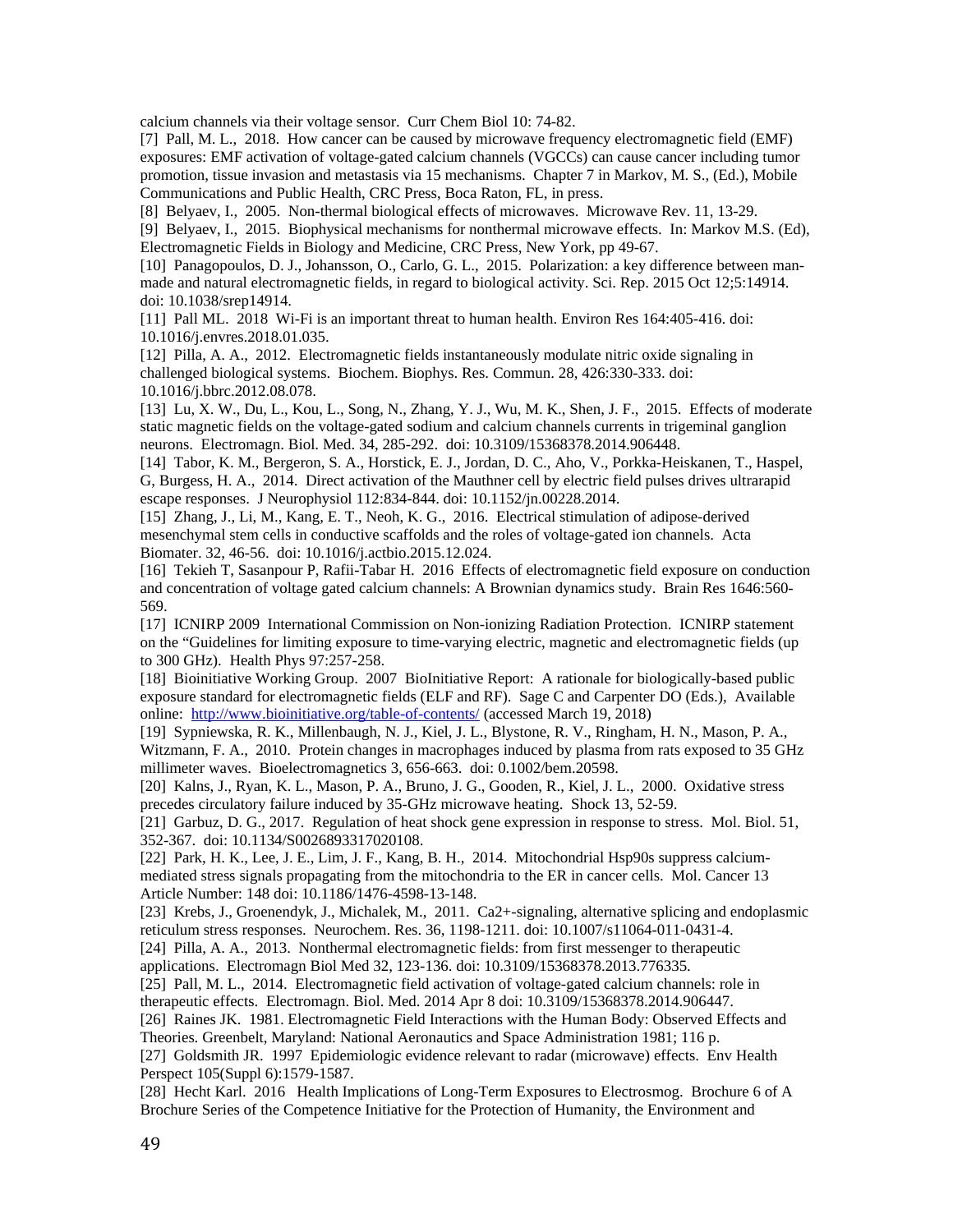Democracy. http://kompetenzinitiative.net/KIT/wp-content/uploads/2016/07/KI\_Brochure-

6\_K\_Hecht\_web.pdf (accessed Feb. 11, 2018)

[29] Marha K. 1966 Biological Effects of High-Frequency Electromagnetic Fields (Translation). ATD Report 66-92. July 13, 1966 (ATD Work Assignment No. 78, Task 11).

[30] Glaser ZR, PhD. 1971 Naval Medical Research Institute Research Report, June 1971. Bibliography of Reported Biological Phenomena ("Effects") and Clinical Manifestations Attributed to Microwave and Radio-Frequency Radiation. Report No. 2 Revised. https://scholar.google.com/scholar?

q=Glaser+naval+medical+microwave+radio-frequency+1972&btnG=&hl=en&as\_sdt=0%2C38 (Accessed Sept. 9, 2017)

[31] Bise W. 1978 Low power radio-frequency and microwave effects on human electroencephalogram and behavior. Physiol Chem Phys 10:387-398.

[32] Belyaev I, Dean A, Eger H, Hubmann G, Jandrisovits R, Kern M, Kundi M, Moshammer H, Lercher P, Müller K, Oberfeld G, Ohnsorge P, Pelzmann P, Scheingraber C, Thill R. 2016 EUROPAEM EMF Guideline 2016 for the prevention, diagnosis and treatment of EMF-related health problems and illnesses. Rev Environ Health DOI 10.1515/reveh-2016-0011.j

[33] Hedendahl L, Carlberg M, Hardell L. 2015 Electromagnetic hypersensitivity--an increasing challenge to the medical profession. Rev Environ Health 30:209-215. doi: 10.1515/reveh-2015-0012.

[34] Carpenter DO. 2015 The microwave syndrome or electro-hypersensitivity: historical background. Rev Environ Health 30:217-222. doi: 10.1515/reveh-2015-0016

[34] Havas M. 2013 Radiation from wireless technology affects the blood, the heart and the autonomic nervous system. Rev Environ Health 82:75-84.https://doi.org/10.1515/reveh-2013-0004

[35] Havas M, Marrongelle J, Pollmer, Kelley E, Rees C, Tully S. 2010 Provocation study using heart rate variability shows microwave radiation from 2.4 GHz cordless phone affects autonomic nervous system. Eur J Oncol 5:273-300.

[36] Gordon, ZV. 1966 [Problems of industrial hygiene and biological effects of super high frequency electromagne c fields.] Medizina, Moscow (in Russian)

[37] Presman, AS. Electromagnetic fields and life. New York: Plenum Press, 1970.

[38] Tolgskaya MS, Gordon ZV. 1973. Pathological Effects of Radio Waves, Translated from Russian by B Haigh. Consultants Bureau, New York/London, 146 pages.

[39] Siebert DM, Drezner JA. 2018 Sudden cardiac arrest on the field of play: turning tragedy into a survivable event. Neth Heart J 26:115-119. doi: 10.1007/s12471-018-1084-6.

[40] Pall ML. 2013 The NO/ONOO- cycle as the central cause of heart failure. Int J Mol Sci 14:22274- 22330. doi: 10.3390/ijms141122274.

[41] Liu YQ, Gao YB, Dong J, Yao BW, Zhao L, Peng RY. 2015 Pathological changes in the sinoatrial node tissues of rats caused by pulsed microwave exposure. Biomed Environ Sci 28:72-75. doi: 10.3967/bes2015.007.

[42] Pritchard C, Mayers A, Baldwin D. 2013 Changing patterns of neurological mortality in the 10 major developed countries--1979-2010. Public Health 127:357-368. doi: 10.1016/j.puhe.2012.12.018.

[43] Pritchard C, Rosenorn-Lanng E. 2015 Neurological deaths of American adults (55-74) and the over 75's by sex compared with 20 Western countries 1989-2010: Cause for concern. Surg Neurol Int 2015 Jul 23;6:123. doi: 10.4103/2152-7806.161420.

[44] Vieira RT, Caixeta L, Machado S, Silva AC, Nardi AE, Arias-Carrión O, Carta MG. 2013 Epidemiology of early-onset dementia: a review of the literature. Clin Pract Epidemiol Ment Health 9:88- 95. doi: 10.2174/1745017901309010088.

[45] Hallberg O, Johansson O. 2005 Alzheimer mortality—why does it increase so rapidly in sparsely populated areas? Eur Biol Bioelectromag 1;1-8

[46] [Dossey L. 2014 FOMO, digital dementia, and our dangerous experiment. Explore (NY) 2014 Mar-Apr;10(:69-73. doi: 10.1016/j.explore.2013.12.008.

[47] Moledina S, Khoja A. 2018 Letter to the Editor: Digital Dementia-Is Smart Technology Making Us Dumb? Ochsner J. 2018 Spring;18(1):12.

[48] Spitzer, Manfred. Digitale Demenz. Wie wir uns und unsere Kinder um den Verstand bringen. Droemer Verlag, Munich 2012.

[49] Mattson MP. 2007 Calcium and neurodegeneration. Aging Cell 6:337-350. doi: 10.1111/j.1474- 9726.2007.00275.x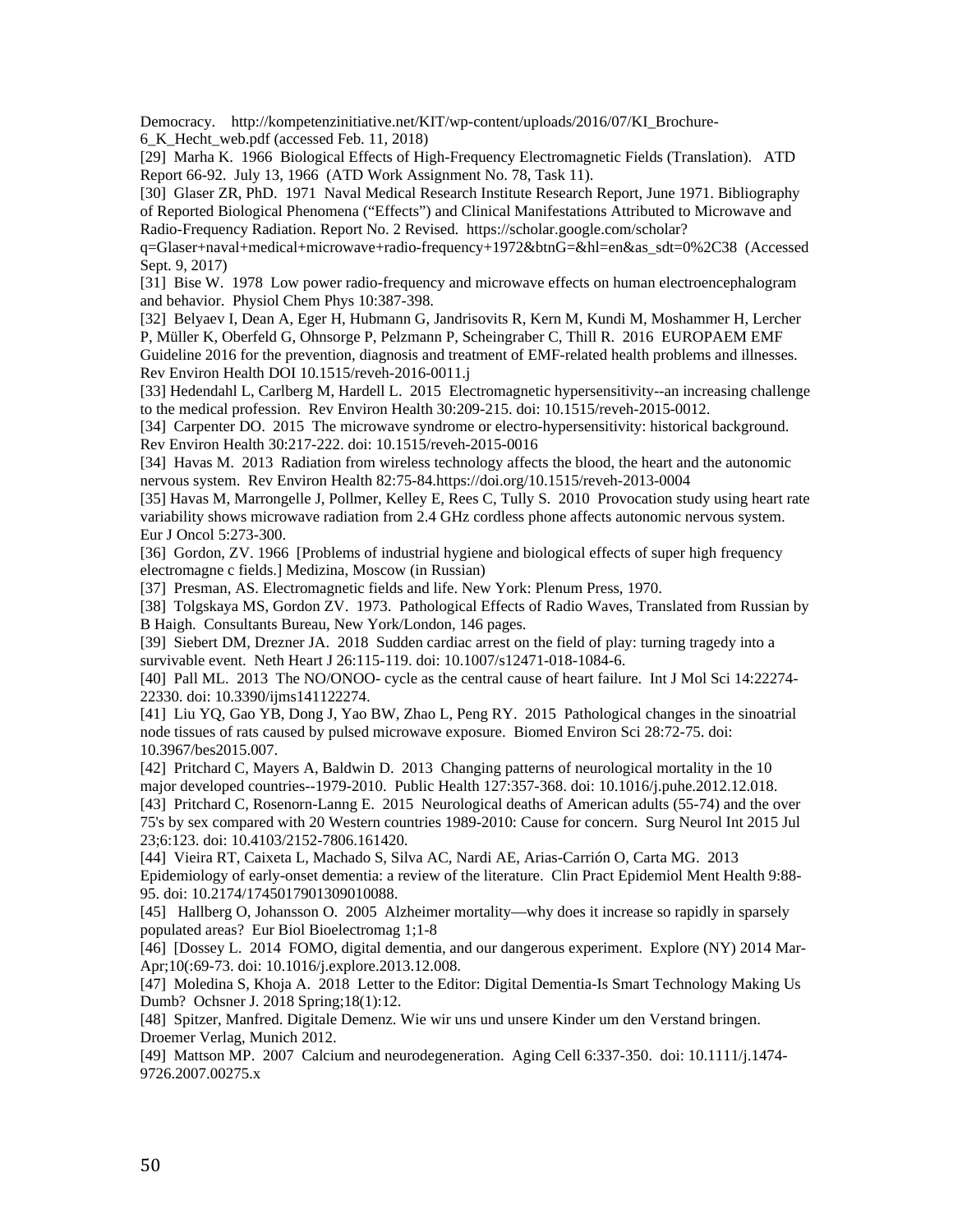[50] Celsi F, Pizzo P, Brini M, Leo S, Fotino C, Pinton P, Rizzuto R. 2009 Mitochondria, calcium and cell death: a deadly triad in neurodegeneration. Biochim Biophys Acta 1787:335-344. doi: 10.1016/j.bbabio.2009.02.021.

[51] Carreiras MC, Mendes E, Perry MJ, Francisco AP, Marco-Contelles J. 2013 The multifactorial nature of Alzheimer's disease for developing potential therapeutics. Curr Top Med Chem 13:1745-1770. [52] Jiang DP, Li J, Zhang J, Xu SL, Kuang F, Lang HY, Wang YF, An GZ, Li JH, Guo GZ. 2013 Electromagnetic pulse exposure induces overexpression of beta amyloid protein in rats. Arch Med Res 44:178-184. doi: 10.1016/j.arcmed.2013.03.005.

[53] Jiang DP, Li JH, Zhang J, Xu SL, Kuang F, Lang HY, Wang YF, An GZ, Li J, Guo GZ. 2016 Longterm electromagnetic pulse exposure induces Abeta deposition and cognitive dysfunction through oxidative stress and overexpression of APP and BACE1. Brain Res. 2016 Jul 1;1642:10-19. doi: 10.1016/j.brainres.2016.02.053.

[54] Dasdag S, Akdag MZ, Kizil G, Kizil M, Cakir DU, Yokus B. 2012 Effect of 900 MHz radio frequency radiation on beta amyloid protein, protein carbonyl, and malondialdehyde in the brain. Electromagn Biol Med. 2012 Mar;31(1):67-74. doi: 10.3109/15368378.2011.624654.

[55] Dasdag S, Akdag MZ, Erdal ME, Erdal N, Ay OI, Ay ME, Yilmaz SG, Tasdelen B, Yegin K. 2015 Long term and excessive use of 900 MHz radiofrequency radiation alter microRNA expression in brain. Int J Radiat Biol 91:306-311. doi: 10.3109/09553002.2015.997896.

[56] Arendash GW, Mori T, Dorsey M, Gonzalez R, Tajiri N, Borlongan C. 2012 Electromagnetic treatment to old Alzheimer's mice reverses β-amyloid deposition, modifies cerebral blood flow, and provides selected cognitive benefit. PLoS One. 2012;7(4):e35751. doi: 10.1371/journal.pone.0035751. [57] Arendash GW. 2016 Review of the Evidence that Transcranial Electromagnetic Treatment will be a

Safe and Effective Therapeutic Against Alzheimer's Disease. J Alzheimers Dis 53:753-771.

[58] García AM, Sisternas A, Hoyos SP. 2008 Occupational exposure to extremely low frequency electric and magnetic fields and Alzheimer disease: a meta-analysis. Int J Epidemiol 37:329-340. doi: 10.1093/ije/dym295.

[59] Hug K1, Röösli M, Rapp R. 2006 Magnetic field exposure and neurodegenerative diseases--recent epidemiological studies. Soz Praventivmed 51:210-220.

[60] Gandhi OP, Kang G. 2001 Calculation of induced current densities for humans by magnetic fields from electronic article surveillance devices. Phys Med Biol 46:2759-2771.

[61] Gandhi OP, Morgan LL, de Salles AA, Han YY, Herberman RB, Davis DL. 2012 Exposure Limits: The underestimation of absorbed cell phone radiation, especially in children. Electromagn Biol Med 31:34-51. doi: 10.3109/15368378.2011.622827.

[62] Belyaev IY, Markovà E, Hillert L, Malmgren LO, Persson BR. 2009 Microwaves from UMTS/GSM mobile phones induce long-lasting inhibition of 53BP1/gamma-H2AX DNA repair foci in human lymphocytes. Bioelectromagnetics 30:129-141. doi: 10.1002/bem.20445.

[63] Markovà E, Malmgren LO, Belyaev IY. 2010 Microwaves from Mobile Phones Inhibit 53BP1 Focus Formation in Human Stem Cells More Strongly Than in Differentiated Cells: Possible Mechanistic Link to Cancer Risk. Environ Health Perspect 118:394-399. doi: 10.1289/ehp.0900781

[64] Lee SS, Kim HR, Kim MS, Park SH, Kim DW. 2014 Influence of smart phone Wi-Fi signals on adipose-derived stem cells. Ja J Cranofac Surg 25:1902-1907. doi: 10.1097/SCS.0000000000000939.

[65] Czyz J, Guan K, Zeng Q, Nikolova T, Meister A, Schönborn F, Schuderer J, Kuster N, Wobus AM. 2004 High frequency electromagnetic fields (GSM signals) affect gene expression levels in tumor suppressor p53-deficient embryonic stem cells. Bioelectromagnetic 25:296-307. doi:10.1002/bem.10199 [66] Xu F, Bai Q, Zhou K, Ma L, Duan J, Zhuang F, Xie C, Li W, Zou P, Zhu C. 2016 Age-dependent acute interference with stem and progenitor cell proliferation in the hippocampus after exposure to 1800 MHz electromagnetic radiation. Electromagn Biol Med 3:1-9. doi: 10.1080/15368378.2016.

[67] Odaci E, Bas O, Kaplan S. 2008 Effects of prenatal exposure to a 900 MHz electromagnetic field on the dentate gyrus of rats: a stereological and histopathological study. Brain Res 1238:224-229. doi: 10.1016/j.brainres.2008.08.013.

[68] Uchugonova A, Isemann A, Gorjup E, Tempea G, Bückle R, Watanabe W, König K. 2008 Optical knock out of stem cells with extremely ultrashort femtosecond laser pulses. J Biophotonics 1(6):463-469. doi: 10.1002/jbio.200810047.

[69] Wang C, Wang X, Zhou H, Dong G, Guan X, Wang L, Xu X, Wang S, Chen P, Peng R, Hu X. 2015 Effects of pulsed 2.856 GHz microwave exposure on BM-MSCs isolated from C57BL/6 mice. PLoS One. 2015 Feb 6;10(2):e0117550. doi: 10.1371/journal.pone.0117550.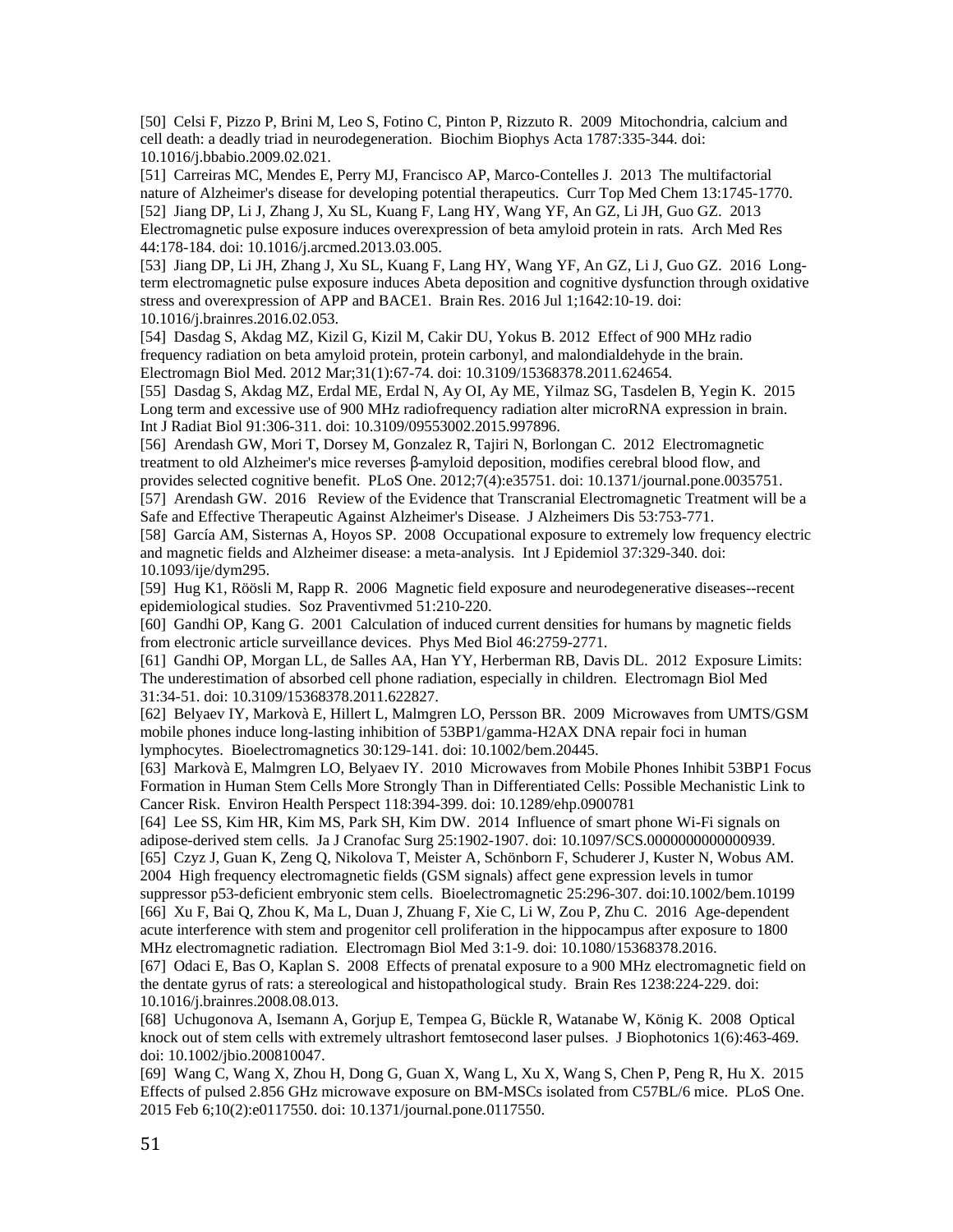[70] Teven CM, Greives M, Natale RB, Su Y, Luo Q, He BC, Shenaq D, He TC, Reid RR. 2012 Differentiation of osteoprogenitor cells is induced by high-frequency pulsed electromagnetic fields. J Craniofac Surg 23:586-593. doi: 10.1097/SCS.0b013e31824cd6de.

[71] Bhargav H, Srinivasan TM, Varambally S, Gangadhar BN, Koka P. 2015 Effect of Mobile Phone-Induced Electromagnetic Field on Brain Hemodynamics and Human Stem Cell Functioning: Possible Mechanistic Link to Cancer Risk and Early Diagnostic Value of Electronphotonic Imaging. J Stem Cells 10 (4): 287-294.

[72] Redmayne M, Johansson O. 2015 Radiofrequency exposure in young and old: different sensitivities in the light of age-relevant natural differences. Rev Environ Health 30: 323-335. doi: 10.1515/reveh-2015- 0030.

[73] SCENIHR, 2015. Health effects of EMF – 2015 Scientific Committee on Emerging and Newly Identified Health Risks SCENIHR: opinion on potential health effects of exposure to electromagnetic fields (EMF). https://ec.europa.eu/health/scientific\_committees/emerging/docs/scenihr\_o\_041.pdf (accessed Sept. 7, 2017)

[74] Speit G, Gminski R, Tauber R. 2013 Genotoxic effects of exposure to radiofrequency electromagnetic fields (RF-EMF) in HL-60 cells are not reproducible. Mutat Res Genet Toxicol Environ Mutagen 755: 163-166.

{75] Schwarz C, Kratochvil E, Pilger A, Kuster N, Adlkofer F, Rudiger HW. 2008 Radiofrequency electromagnetic fields (UMTS, 1,950 MHz) induce genotoxic effects in vitro in human fibroblasts but not in lymphocytes. Int Arch Occup Environ Health 81: 755-767.

[76] J. Lutz and F. Adlkofer, 2007 Objections against current limits for microwave radiation. Proceedings or the WFMN07, Chemnitz, Germany, pp. 119-123. [http://www.mobilfunk](http://www.mobilfunk-debatte.de/pdf/studien/Lutz_Adlkofer_WFMN07_III_A1.pdf)[debatte.de/pdf/studien/Lutz\\_Adlkofer\\_WFMN07\\_III\\_A1.pdf](http://www.mobilfunk-debatte.de/pdf/studien/Lutz_Adlkofer_WFMN07_III_A1.pdf) (accessed March 36, 2018).

 [77] Davis D. 2010 Disconnect: The Truth about Cell Phone Radiation, What the Industry Is Doing to Hide It, and How to Protect Your Family. Penguin Group, New York.

[78] Khurana VG, Teo C, Kundi M, Hardell L, Carlberg M. 2009 Cell phones and brain tumors: a review including the long-term epidemiologic data. Surg Neurol 72:205-214.

[79] Desai NR, Kesari KK, Agarwal A. 2009 Pathophysiology of cell phone radiation: oxidative stress and carcinogenesis with focus on the male reproductive system. Reproduct Biol Endocrinol 7:114. [80] Makker K, Varghese A, Desai NR, Mouradi R, Agarwal A. 2009 Cell phones: modern man's

nemesis? Reprod Biomed Online 18:148-157.

[81] Ruediger HW. 2009 Genotoxic effects of radiofrequency electromagnetic fields. Pathophysiology. 16:89-102.

[82] Phillips JL, Singh NP, Lai H. 2009 Electromagnetic fields and DNA damage. Pathophysiology 16:79-88.

[83] Davanipour Z, Sobel E. 2009 Long-term exposure to magnetic fields and the risks of Alzheimer's disease and breast cancer: Further biological research. Pathophysiology 16:149-156.

[84] Yakymenko I, Sidorik E. 2010 Risks of carcinogenesis from electromagnetic radiation and mobile telephony devices. Exp Oncol 32:729-736.

[85] Carpenter DO. 2010 Electromagnetic fields and cancer: the cost of doing nothing. Rev Environ Health 25:75-80.

[86] Giuliani L, Soffriti M (Eds). 2010 NON-THERMAL EFFECTS AND MECHANISMS OF INTERACTION BETWEEN ELECTROMAGNETIC FIELDS AND LIVING MATTER, RAMAZZINI INSTITUTE EUR. J. ONCOL. LIBRARY Volume 5, National Institute for the Study and Control of Cancer and Environmental Diseases "Bernardino Ramazzini" Bologna, Italy 2010, 400 page monograph.

[87] Khurana, V. G., Hardell, L., Everaert, J., Bortkiewicz, A., Carlberg, M., Ahonen, M. 2010

Epidemiological evidence for a health risk from mobile phone base stations. Int. J. Occup. Environ. Health 16, 263-267.

[88] Levitt, B. B., Lai, H. 2010. Biological effects from exposure to electromagnetic radiation emitted by cell tower base stations and other antenna arrays. Environ. Rev. 18, 369-395. doi.org/10.1139/A10-018 [89] Kang N, Shang XJ, Huang YF. 2010 [Impact of cell phone radiation on male reproduction].

Zhonghua Nan Ke Xue 16:1027-1030.

[90] Yakymenko, I., Sidorik, E., Kyrylenko, S., Chekhun, V. 2011. Long-term exposure to microwave radiation provokes cancer growth: evidences from radars and mobile communication systems. Exp. Oncol. 33(2), 62-70.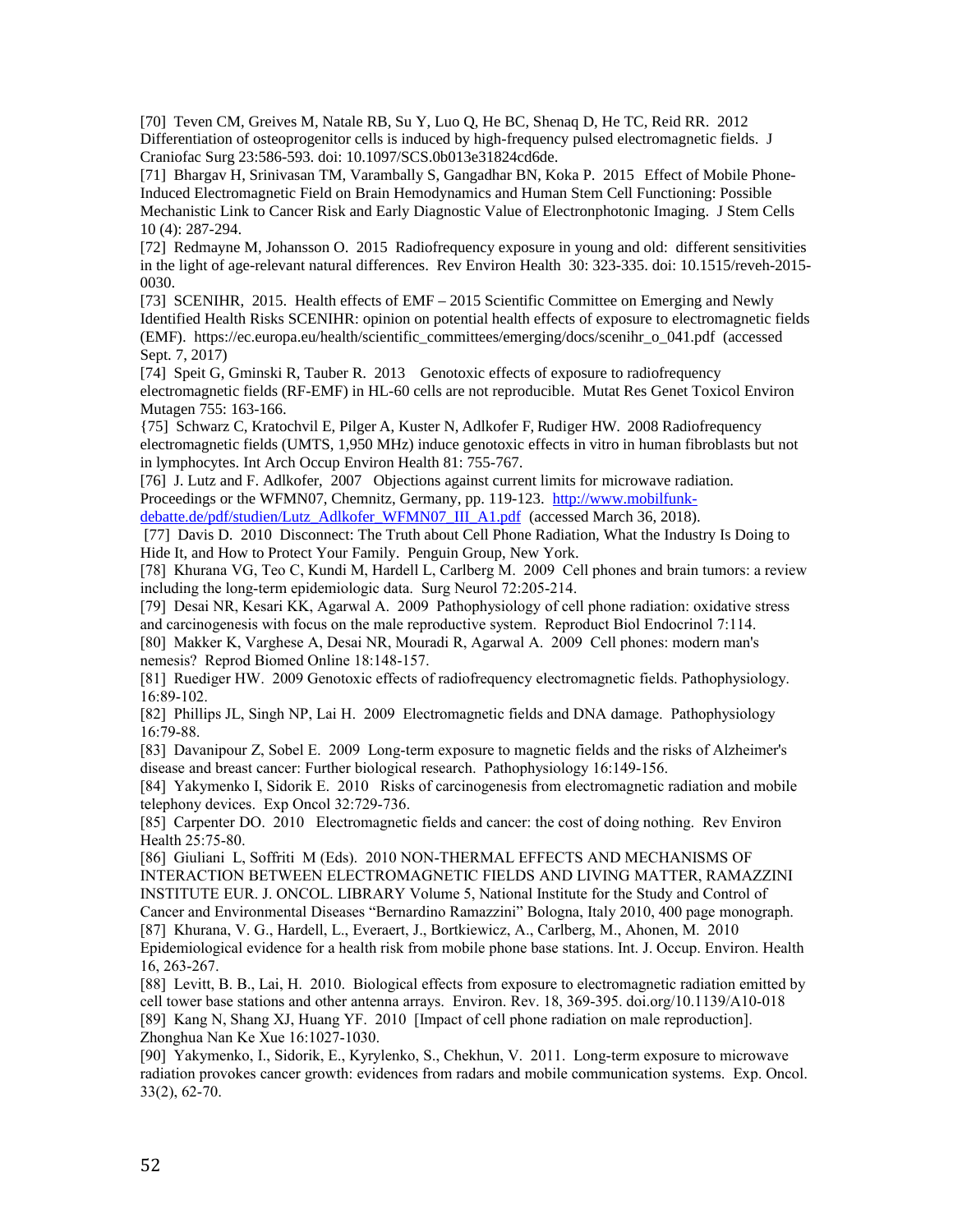[91] Yakimenko IL, Sidorik EP, Tsybulin AS. 2011 [Metabolic changes in cells under electromagnetic radiation of mobile communication systems]. Ukr Biokhim Zh (1999). 2011 Mar-Apr;83(2):20-28.

[92] Gye MC, Park CJ. 2012 Effect of electromagnetic field exposure on the reproductive system. Clin Exp Reprod Med 39:1-9. doi.org/10.5653/cerm.2012.39.1.1

[93] La Vignera S, Condorelli RA, Vicari E, D'Agata R, Calogero AE. 2012 Effects of the exposure to mobile phones on male reproduction: a review of the literature. J Androl 33:350-356.

[94] Biointiative Working Group, David Carpenter and Cindy Sage (eds). 2012 Bioinitiative 2012: A rationale for biologically-based exposure standards for electromagnetic radiation. <http://www.bioinitiative.org/participants/why-we-care/>

[95} Nazıroğlu M, Yüksel M, Köse SA, Özkaya MO. 2013 Recent reports of Wi-Fi and mobile phoneinduced radiation on oxidative stress and reproductive signaling pathways in females and males. J Membr Biol 246:869-875.

[96] Ledoigt G, Belpomme D. 2013 Cancer induction molecular pathways and HF-EMF irradiation. Adv Biol Chem 3:177-186.

[97] Hardell L, Carlberg M. 2013 Using the Hill viewpoints from 1965 for evaluating strengths of evidence of the risk for brain tumors associated with use of mobile and cordless phones. Rev Environ Health 28:97-106. doi: 10.1515/reveh-2013-0006.

[98] Hardell L, Carlberg M, Hansson Mild K. 2013 Use of mobile phones and cordless phones is associated with increased risk for glioma and acoustic neuroma. Pathophysiology 2013;20(2):85-110. [99} Davis DL, Kesari S, Soskolne CL, Miller AB, Stein Y. 2013 Swedish review strengthens grounds for concluding that radiation from cellular and cordless phones is a probable human carcinogen. Pathophysiology 20:123-129.

[100] Panagopoulos DJ, Johansson O, Carlo GL. 2015. Real versus simulated mobile phone exposures in experimental studies. BioMed Res Int 2015, article ID 607053, 8 pages. doi: 10.1155/2015/607053. [101] Meo SA, Alsubaie Y, Almubarak Z, Almutawa H, AlQasem Y, Hasanato RM. 2015 Association of Exposure to Radio-Frequency Electromagnetic Field Radiation (RF-EMFR) Generated by Mobile Phone Base Stations with Glycated Hemoglobin (HbA1c) and Risk of Type 2 Diabetes Mellitus. Int J Environ Res Public Health 13;12:14519-14528. doi: 10.3390/ijerph121114519.

[102] Othman, H., Ammari, M., Rtibi, K., Bensaid, N., Sakly, M., Abdelmelek, H. 2017. Postnatal development and behavior effects of in-utero exposure of rats to radiofrequency waves emitted from conventional WiFi devices. Environ. Toxicol. Pharmacol. 52:239-247. doi: 10.1016/j.etap.2017.04.016. [103] Bas O, Sönmez OF, Aslan A, Ikinci A, Hanci H, Yildirim M, Kaya H, Akca M, Odaci E. 2013 Pyramidal Cell Loss in the Cornu Ammonis of 32-day-old Female Rats Following Exposure to a 900 Megahertz Electromagnetic Field During Prenatal Days 13-21.

Neuroquantology 11: 591-599.

[104] Kumari K, Koivisto H, Myles C, Jonne N, Matti V, Heikki T, Jukka J. 2017 Behavioural phenotypes in mice after prenatal and early postnatal exposure to intermediate frequency magnetic fields. Environ Res 162: 27-34

[105] Othman H, Ammari M, Sakly M, Abdelmelek H. 2017 Effects of prenatal exposure to WIFI signal (2.45GHz) on postnatal development and behavior in rat: Influence of maternal restraint. Behav Brain Res 326: 291-302.

[106] Stasinopoulou M, Fragopoulou AF, Stamatakis A, Mantziaras G, Skouroliakou K, Papassideri IS, Stylianopoulou F, Lai H, Kostomitsopoulos N, Margaritis LH. 2016 Effects of pre- and postnatal exposure to 1880-1900 MHz DECT base radiation on development in the rat. Reprod Toxicol 2016; 65: 248-262. [107] Divan HA, Kheifets L, Obel C, Olsen J. 2008 Prenatal and postnatal exposure to cell phone use and behavioral problems in children. Epidemiology 19:523-529. doi: 10.1097/EDE.0b013e318175dd47.

[108] Divan HA, Kheifets L, Obel C, Olsen J. 2012 Cell phone use and behavioural problems in young children. J Epidemiol Community Health. 2012 Jun;66(6):524-9. doi: 10.1136/jech.2010.115402. [109] Kabir ZD, Martínez-Rivera A, Rajadhyaksha AM. 2017 From Gene to Behavior: L-Type Calcium Channel Mechanisms Underlying Neuropsychiatric Symptoms. Neurotherapeutics. 2017 Jul;14(3):588-613. doi: 10.1007/s13311-017-0532-0.

[110] Foster KR, Moulder JE. 2013 Wi-Fi and health: review of current status of research. Health Phys 105:561-565. doi: 10.1097/HP.0b013e31829b49bb.